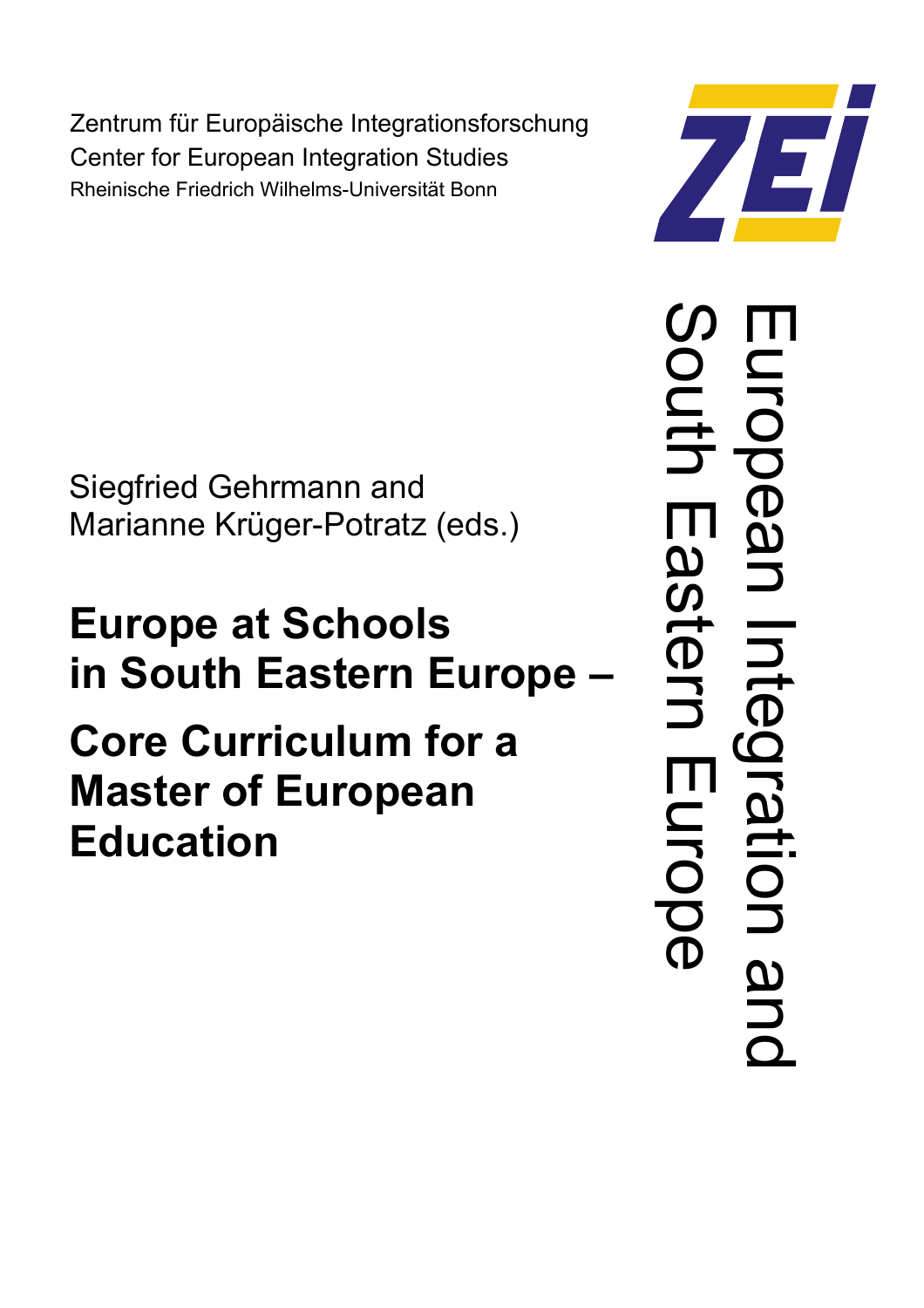Dr. Siegfried Gehrmann, linguist and social scientist, Director of the Institute for Globalisation and Intercultural Learning (IGI) in Zagreb, CIM-advisor at the Ministry of Science and Technology of the Republic of Croatia, since 1997 head of the Department of Intercultural German Studies at the Teacher Education Academy, University of Zagreb. In the 1980s and 1990s DAAD foreign-language instructor at the Departments of German Studies of the Universities in Zagreb, Nitra (Slovakia), later professor at the Universities of Sarajevo and Zagreb in the area of German studies. Supervisor of numerous international projects on language policy and curriculum reform in the area of training teachers in Central East and South East Europe.

Dr. Marianne Krüger-Potratz, professor of comparative and intercultural pedagogy at the University of Münster and head of the department of Intercultural Pedagogy. Habilitation on the issues of international reformist pedagogy and on the history and theory of soviet pedagogy in the 1920s and 1930s. Since the 1980s taking part in the creation and development of intercultural studies at the University of Münster, supervising and leading research projects on migration and education. Member of the Special Commission for Education of the German UNESCO-Commission and of the Council of the UNESCO-Institute for Pedagogy, of the Council for Migration and of the expert team of the Otto Benecke Foundation.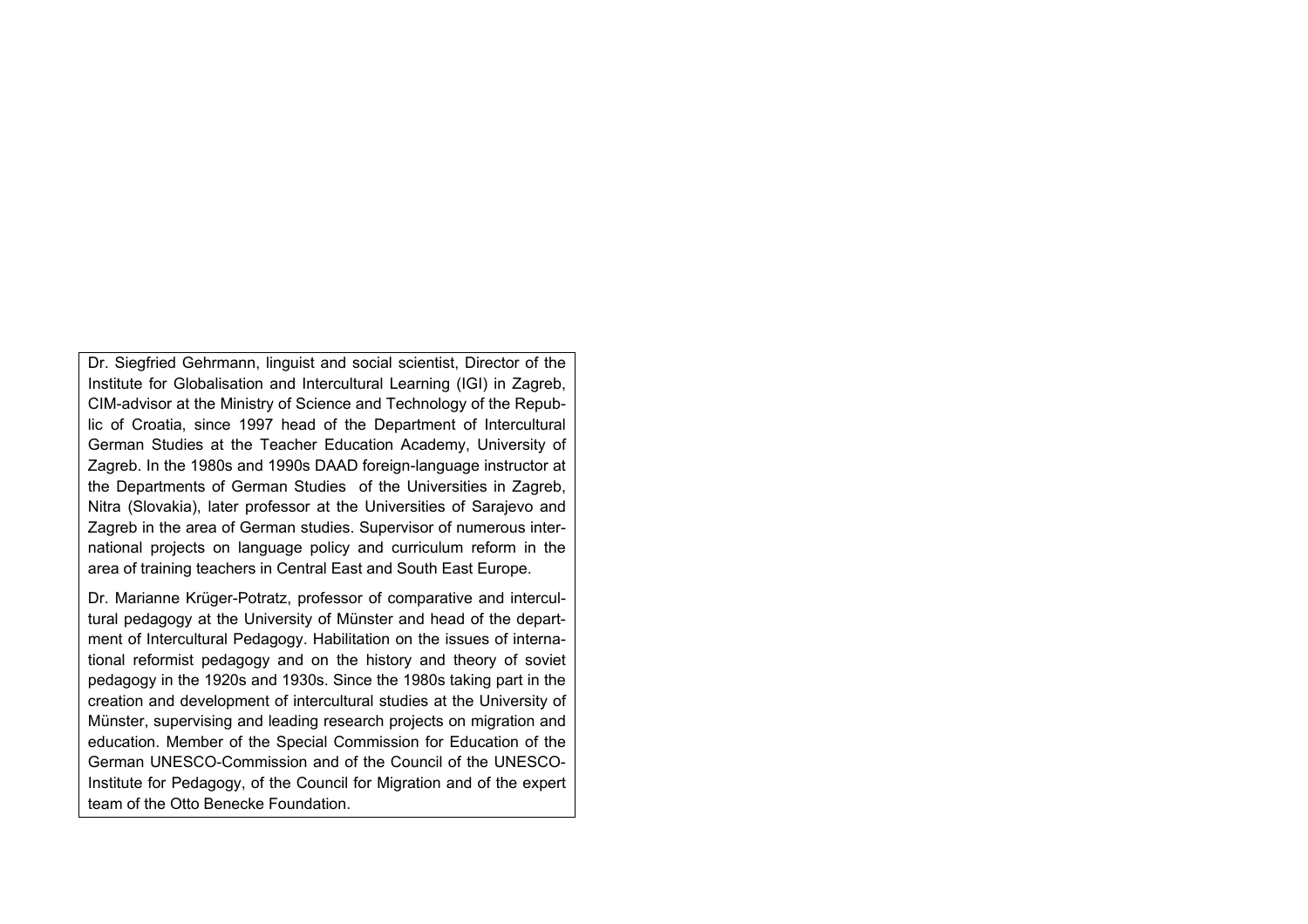# **Europe at Schools in South Eastern Europe – Core Curriculum for a Master of European Education**

# *Content*

|                |                                                         | page |
|----------------|---------------------------------------------------------|------|
| $\mathbf{I}$ . | The working group "Europe at Schools"                   |      |
|                | in South Eastern Europe"                                | 6    |
| II.            | The core curriculum $-$ an introduction                 | 10   |
|                | Aims and participants' profile<br>1.                    | 10   |
|                | Modular structure and basic characteristics<br>2.       | 13   |
|                | Perspectives<br>3.                                      | 16   |
| III.           | The modules                                             | 18   |
|                | Overview                                                | 18   |
|                | Module 1                                                |      |
|                | What is Europe? – Basic issues and dimensions of        |      |
|                | European identity and of educational policies in Europe | 21   |
|                | Module 2                                                |      |
|                | European dimensions in education and the construction   |      |
|                | of a European educational system                        | 42   |
|                | Module 3                                                |      |
|                | The media: European dimensions of                       |      |
|                | communication and learning                              | 62   |
|                | Module 4                                                |      |
|                | Language policies and language teaching:                |      |
|                | approaches to multiculturalism in Europe                | 80   |
|                | Module 5                                                |      |
|                | The development and management of                       |      |
|                | schools and of education in Europe                      | 101  |
| IV.            | Annex                                                   | 115  |
|                | Handbooks, Dictionaries, Journals,                      |      |
|                | Bibliographies, Internet portals, Databases             |      |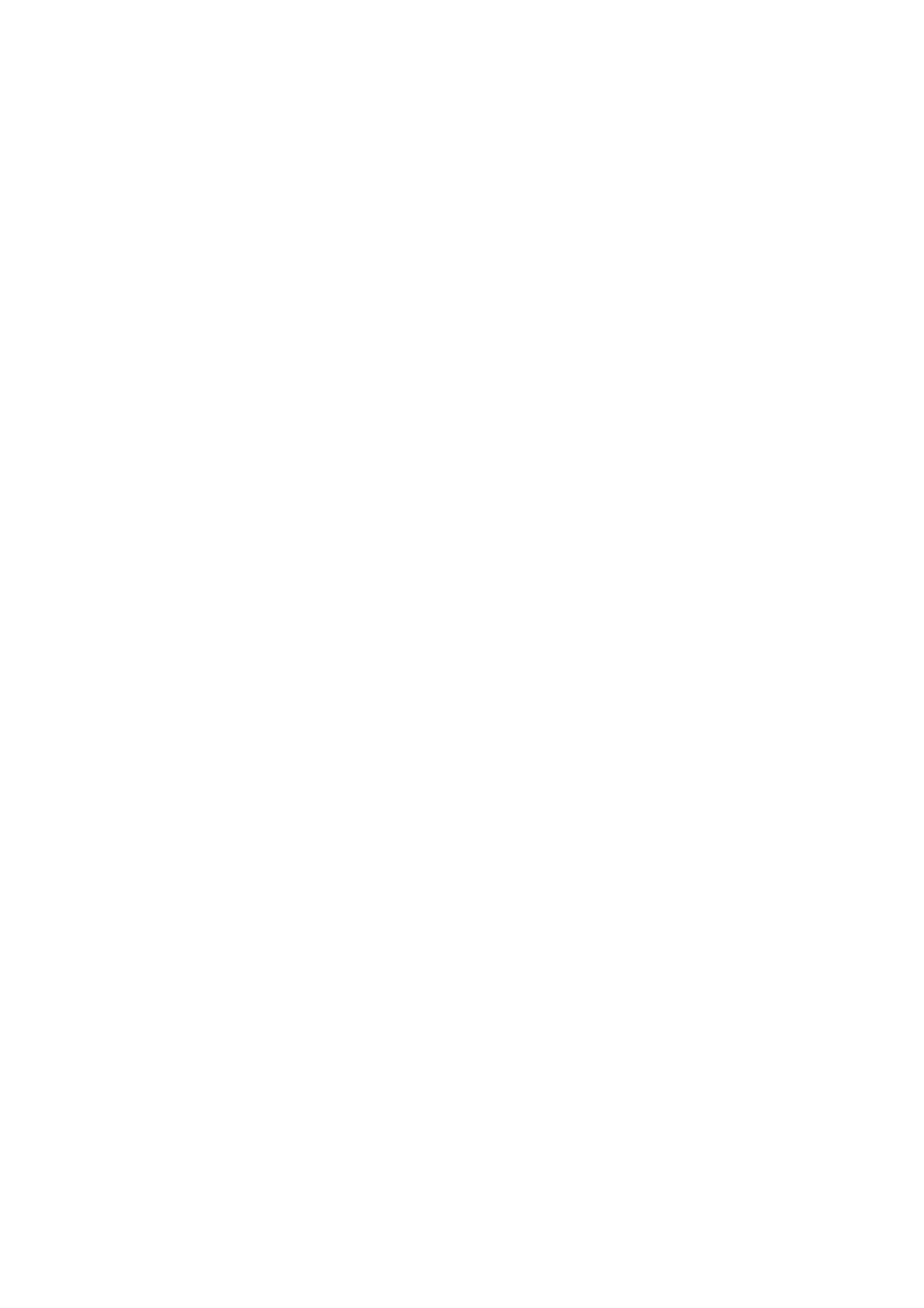#### **Authors**

Prof. Dr. Slavica Bašić, University of Zagreb, Teacher Education Academy (S.B.) Klaus Breil, Europe School Bornheim (K.B.) Doc. Dr. Vlatka Domović, University of Zagreb, Teacher Education Academy (V.D.) Doc. Dr. Siegfried Gehrmann, University of Zagreb, Teacher Education Academy (S.G.) Alf Hammelrath, University of Münster, Department of Education (A.H.) Prof. Dr. Jürgen Helmchen, University of Münster, Department of Education (J.H.) Dr. Dieter Keiner, University of Münster, Department of Education (D.K.) Joachim Krause, University of Münster, Department of Education (J.K.) Dr. Ulrike Kurth, University of Münster, Department of Education (U.K.) Prof. Dr. Marianne Krüger-Potratz, University of Münster, Department of Education (M.K.-P.) PD Dr. Helma Lutz, University of Münster, Department of Education (H.L.) Prof. Dr. Milan Matijević, University of Zagreb, Teacher Education Academy (M.M.) Prof. Dr. Antun Mijatović, University of Zagreb, Faculty of Philosophy (A.M.) Prof. Krešimir Mikić, University of Zagreb, Teacher Education Academy (K.M.) Prof. Dr. Jens Naumann, University of Münster, Department of Education (J.N.) Hans-Joachim von Olberg, University of Münster, Department of Education (H.J.v. O.) Prof. Dr. Nikola Pastuović, University of Zagreb, Teacher Education Academy (N.P.) Ana Petravić, M.A., University of Zagreb, Teacher Education Academy (A.P.) Prof. Dr. Vedrana Spajić-Vrkaš, University of Zagreb, Faculty of Philosophy (V.S-V) Doc. Dr. Dijana Vican, University of Zadar, Faculty of Philosophy ( D.V) Ante Žužul, Publishing house Školska knjiga (A.Ž)

We would like to thank the following colleagues for their assistance in preparing and translating the texts: Marija Andraka, Teacher Education Academy, University of Zagreb; Patrick Bangura; Irena Horvatić Čajko, Institute for Globalisation and Intercultural Learning (IGI), Zagreb; Helen Kotthoff; Bonnie Naumann.

The Units contain the initials of the authors.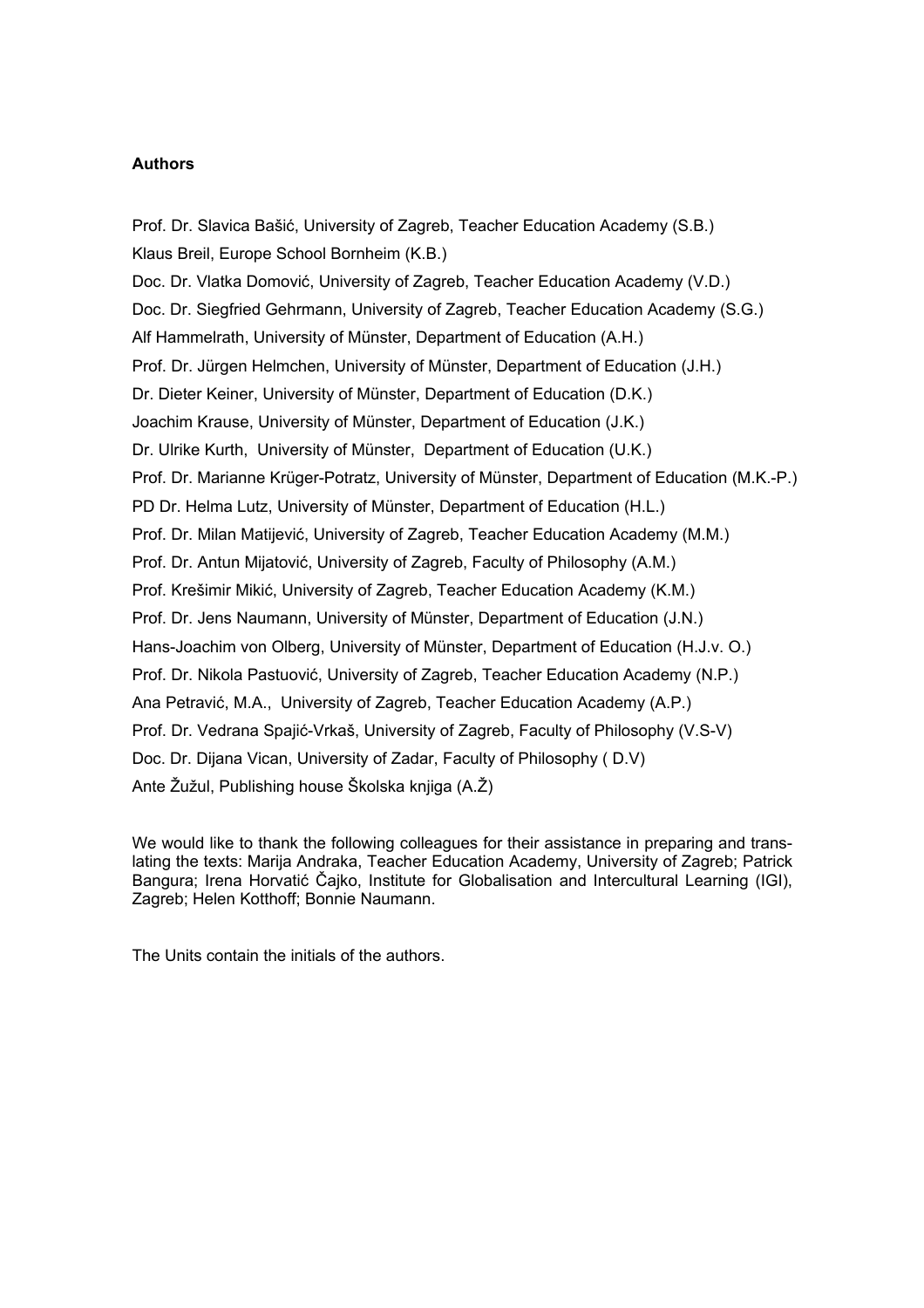# *I. The working group "Europe at Schools in South Eastern Europe"*

In January 2000 the Center for European Integration Studies (ZEI) at the Rheinische Friedrich-Wilhelms-University in Bonn initiated the "Network for European Studies in South Eastern Europe" at a conference in Sofia. Meanwhile, the Network comprises almost 40 universities and institutes both from South Eastern and Western Europe. The Network has agreed on a comprehensive working programme, with the purpose of starting and strengthening new Europe-oriented study programmes in the region of South Eastern Europe. It aims at strengthening "stability through education" in the region by

- holding yearly conferences in the countries of the region,
- organizing working groups on different topics,
- giving advice in curricula development,
- sending a Flying Faculty for teaching at European Studies Centers,
- holding Train the Trainer seminars,
- establishing Regional European Studies Centers,
- providing a database of all programmes in the region, and
- publishing teaching and learning material.

These activities are mainly financed by the German national budget for the Stability Pact, in close cooperation with partners like the German Ministry of Foreign Affairs, the German Rector's Conference, the German Academic Exchange Service and the Hertie Foundation.

The Network participants have expressed the desire to form a special working group that would monitor the reform of school systems and teacher education in South Eastern Europe. With the European integration process, the challenges of globalisation and the transformation of South Eastern and Central Eastern European societies, schools and teacher education face new demands that will have a significant impact on the reform processes in the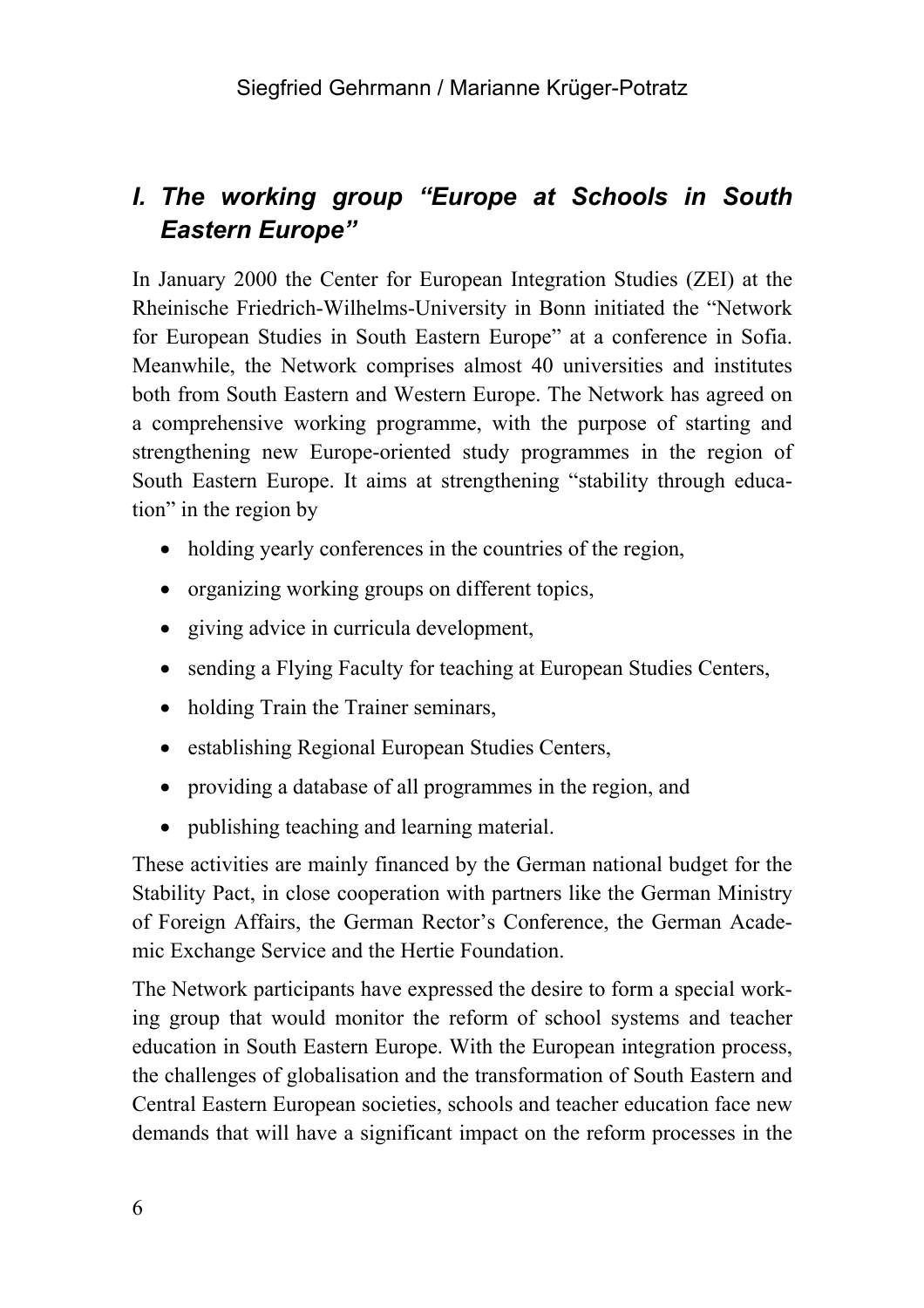region in the years to come. The Network participants have all agreed that the dissemination of knowledge about Europe, raising the awareness of a European consciousness in schools as well as promoting teacher education which is based on the European integration process are in line with the current needs of all transition countries. Furthermore, schools and teacher education will have a long-term impact on the success of the European integration process in the whole region.

Therefore, initiatives have been discussed within the Network to see how the European orientation of teacher education can be promoted in relation to European issues, in order to get students acquainted as early as possible with the European system of values, its traditions, with the presence and the future of a common Europe. Also, the Network has been dealing with the problem of how to train multipliers and advisers at Ministries of Education, institutes for education, at schools and teacher education faculties and academies in South Eastern and Central Eastern Europe who will, in turn, on the basis of different national reform efforts, promote and observe Europe-oriented reform processes in schools and teacher education. It is evident that there is a significant deficit in all three areas within the region.

This was the background for establishing the working group "Europe at Schools" during the  $3<sup>rd</sup>$  annual Network conference in Thessalonica in May 2001. The working group was founded within the "Network of European Studies in South Eastern Europe" by the Center for European Integration Studies (the co-ordinator of the Network is Dr. Emil Mintchev). The chairman of the working group is Doc. Dr. Siegfried Gehrmann from Zagreb University, director of the Institute for Globalisation and Intercultural Learning (IGI); Dr. Rafael Biermann from ZEI is responsible for the overall management and direction of the group.

The main task of the working group was to initiate a dialogue among different partners of the Network and to develop projects for a future European dimension of schools and teacher education in the region. In 2002, three main working areas were defined during three meetings of the working group in Ankara and Zagreb with the following aims: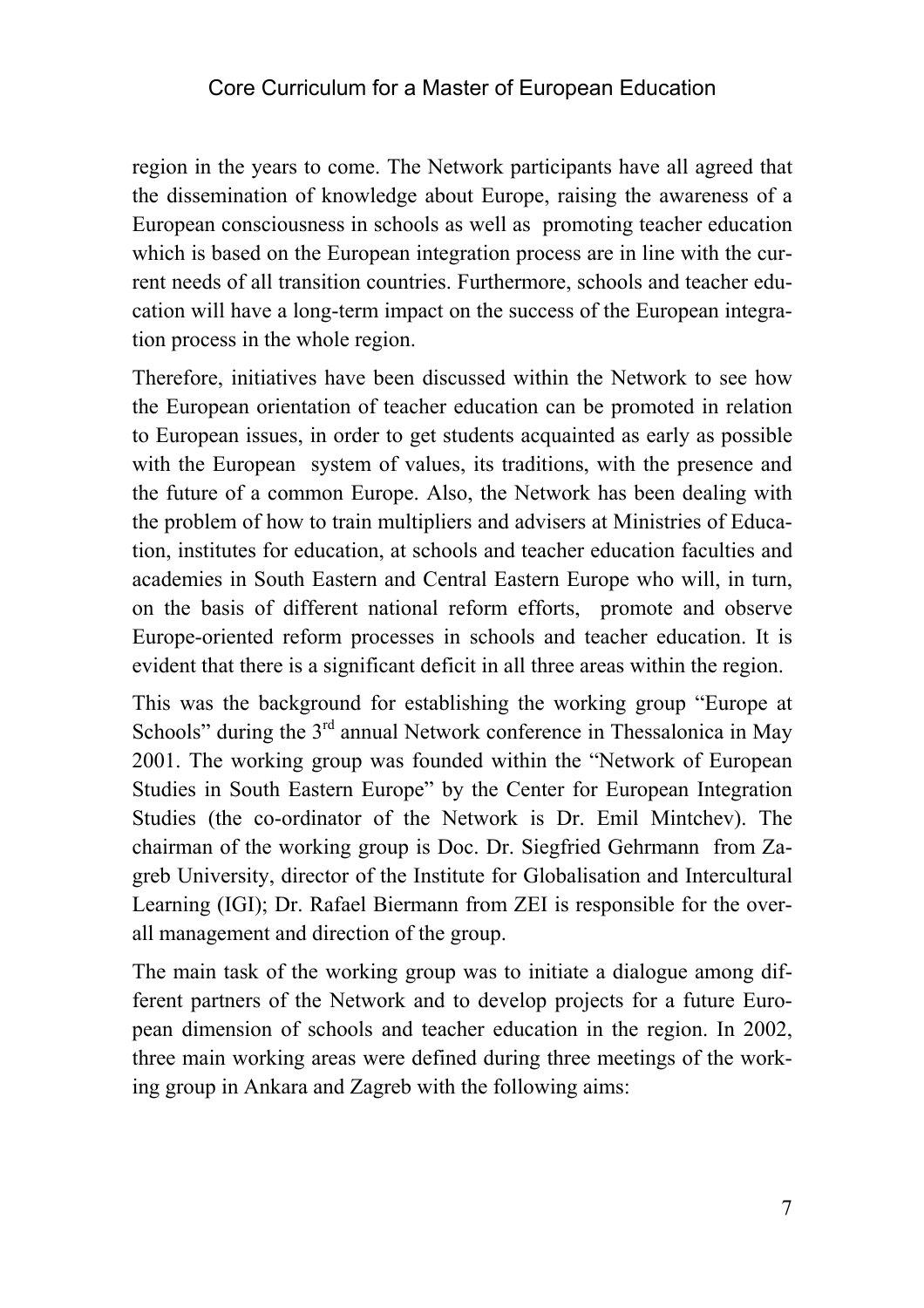- to assess the present situation concerning the European dimension in education in the participant countries in order to get information about shortages and development tendencies concerning the European orientation in education in the region ("Country Profiles");
- to develop an interdisciplinary core curriculum for postgraduate studies in order to train advisers and multipliers for a Europeoriented reform in schools and teacher education in the region (*Master of European Education*). The core curriculum consists of modules, which will allow to offer individual modules within "train the trainers" courses in the region; and
- to assist in establishing an international *Center for European Teacher Education, Education Management and European Studies* including a European Documentation Center in Zagreb which will start operating in the winter term 2004/05. The study programme *Master of European Education* will take place in this Center with the aim of achieving continuity in the development and support of Europe-oriented school and teacher education reforms. Besides, the Center will become a place of study and research and a meeting point for students and professors from South Eastern and Central Eastern Europe and from the EU whose area of study is European education.

In order to implement all three aims contacts have been established with school principals from Germany and from those countries in the region, in which Europe already holds a prominent place in education. Moreover, university professors and scientific institutions from Germany and the region that are responsible for teacher education and that deal primarily with issues of European education have been consulted.

The results of these efforts are published in this series, which was established by the Center for European Integration Studies in 2001 in order to make teaching and learning material on all aspects of European integration available for universities and schools throughout South Eastern Europe. The series makes public the results of research projects conducted in the framework of the "Network for European Studies in South Eastern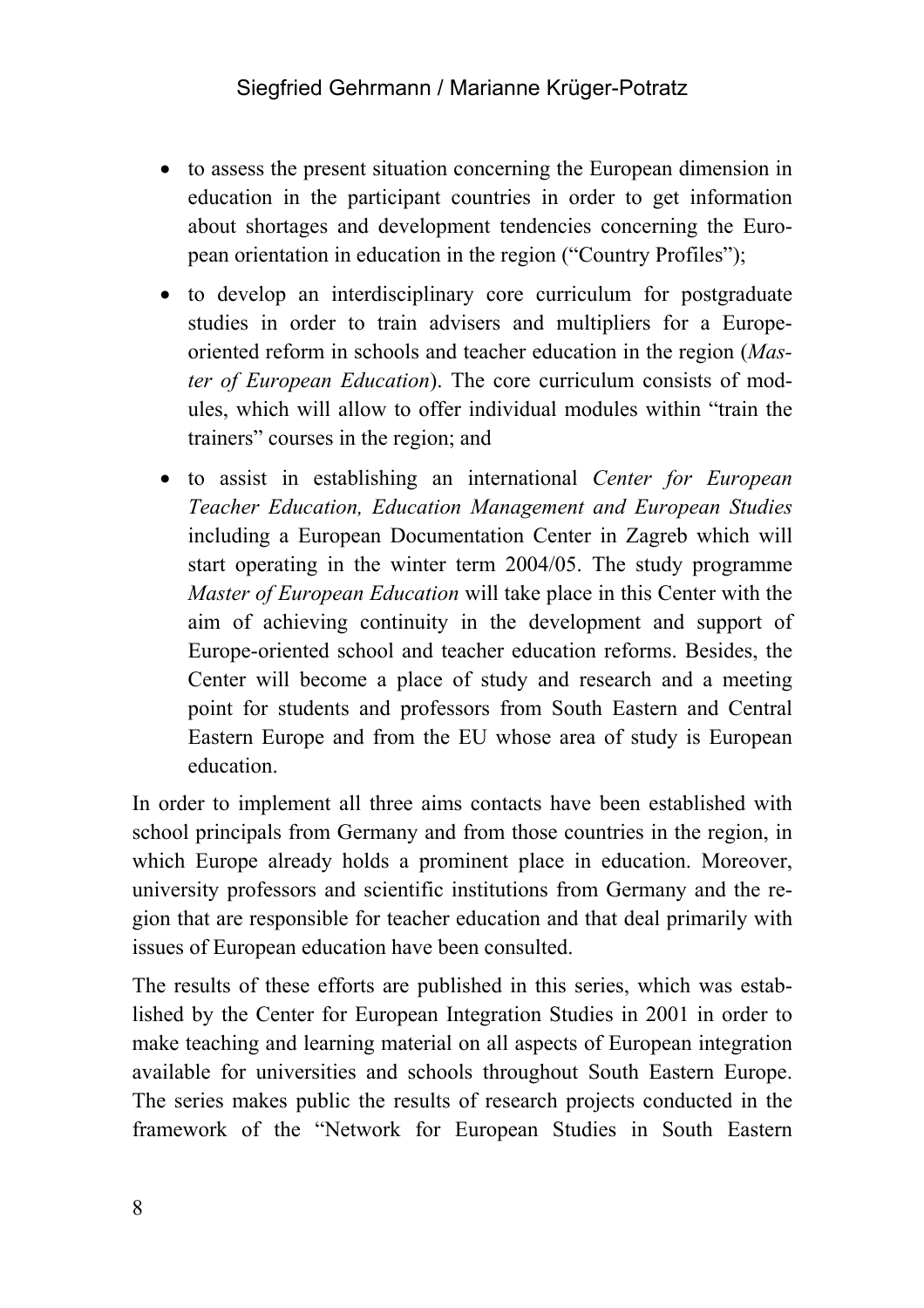Europe". Two results of the working group "Europe at Schools" have been published so far:

- (1) "Europe at Schools in South Eastern Europe Country Profiles", edited by Dr. Rafael Biermann from ZEI, evaluating in detail the state of affairs concerning Europe at Schools in the individual countries of the region.
- (2) "Europe at Schools in Gemany", edited also by Dr. Biermann, providing readers in South Eastern Europe with very practical, creative examples of two German schools on how they try to bring Europe dear to the minds of their pupils.

This core curriculum, the third product of the working group, was elaborated by two groups of university professors: in Germany, the working group conducting international and intercultural comparative educational research at the Department of Educational Sciences of Münster University, supervised by Prof. Dr. Marianne Krüger-Potratz; and in Croatia, a working group whose members are professors from the Teacher Education Academy of Zagreb University in co-operation with professors from the Faculty of Philosophy, led by Doc. Dr. Siegfried Gehrmann. The two groups have jointly developed the core curriculum. The Institute for Globalisation and Intercultural Learning (IGI) in Zagreb has assumed the project management.

All of the texts, including this one, are available on the Homepage of ZEI for downloading (www.zei.de).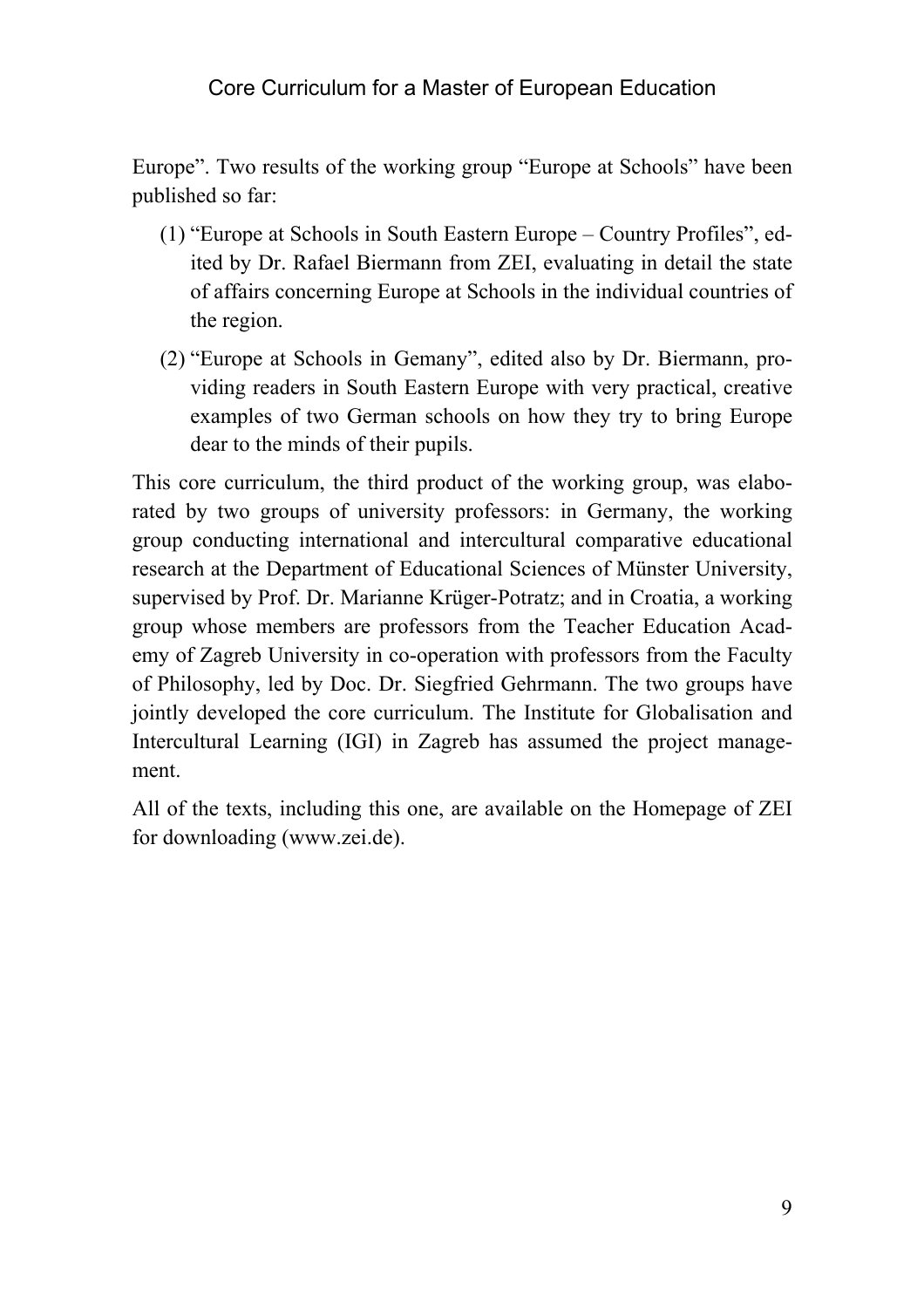# *II. The core curriculum – an introduction*

# *1. Aims and participants' profile*

The core curriculum *Master of European Education* is intended for graduates of pre-service teaching study programmes, teaching staff at schools, institutions of pre- and in-service teacher training (academies and faculties) in South Eastern and Central Eastern Europe and in the EU as well as for officials at Ministries of Education, Science and European affairs, including educational institutes, whose professional concern are reform issues and European integration in school and national teacher education, i.e. who work at schools or teacher education institutions.

The work on the core curriculum proceeded intentionally both in German and English, which is in line with the idea of supporting multilingualism in Europe and with the historical relevance and today's presence of the German language in South Eastern and Central Eastern Europe. Sufficient knowledge of English and German is thus a prerequisite for the full participation in the study programme.

The core curriculum Master of European Education is structured interdisciplinary. It offers a thematic overview of the basic questions concerning Europe-oriented reform processes at schools and in teacher education as well as an overview of European education policy perspectives. The major topics of discussion encompass: European identity, the European dimension in the national curricula of compulsory education and in teacher education, school and teacher education reform in the context of globalisation and European integration, teaching and learning in multicultural societies, issues of civil society, democracy and human rights education at schools and in teacher education, challenges facing the teaching and learning processes under the influence of new media, issues of language policy and multilingual education in Europe, standards development for interculturally-oriented school textbooks and other teaching materials in a uniting Europe of linguistic and cultural difference, school quality and co-operation among schools in Europe as well as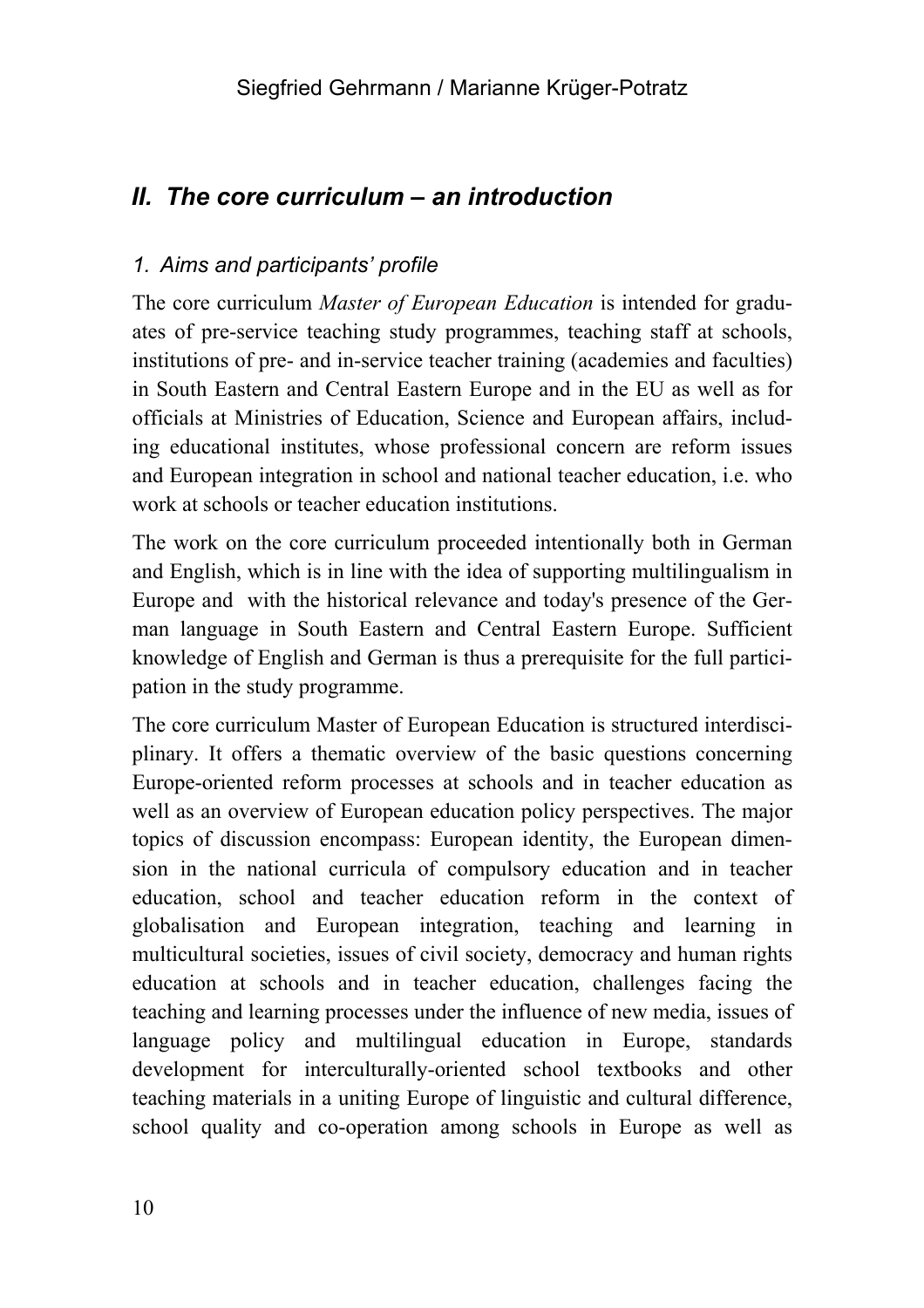schools in Europe as well as intercultural learning as a prerequisite for a successful process of European integration.

The aim of the core curriculum is the education of European multipliers and advisers (education managers and teaching staff) at Ministries of Education, educational institutes, schools, teacher education faculties and academies. The modular structure of the core curriculum makes it possible to cater for different participants' profiles. The training will enable them to facilitate and promote Europe-oriented teaching and learning at schools and in teacher education institutions and to initiate and take part in Europeoriented school and teacher education reforms.

The training of European multipliers and advisers (education managers and teaching staff) at Ministries of Education, Science and European affairs as well as in educational institutes will result in the following qualifications depending on the participants' profile:

- The core curriculum modules should enable participants to reflect Europe-oriented national curricula and reform processes into school and teacher education areas and to support reform tendencies in their own countries through concrete advisory activities in the direction of European integration and compatibility.
- The participants will be able to take part in developing standards for school textbooks and teaching materials that promote the idea of intercultural learning, democracy and human rights education and peaceful coexistence in a united Europe. In this context they should develop international and intercultural projects and manage them administratively.
- The participants, as future experts on European matters, should be able to advise Ministries of Education and other educational institutes in language issues. They should assist those institutions in developing multilingualism concepts for schools, in order to increase the mobility of students in Europe and to enable appreciation and understanding of linguistic and cultural diversity in Europe.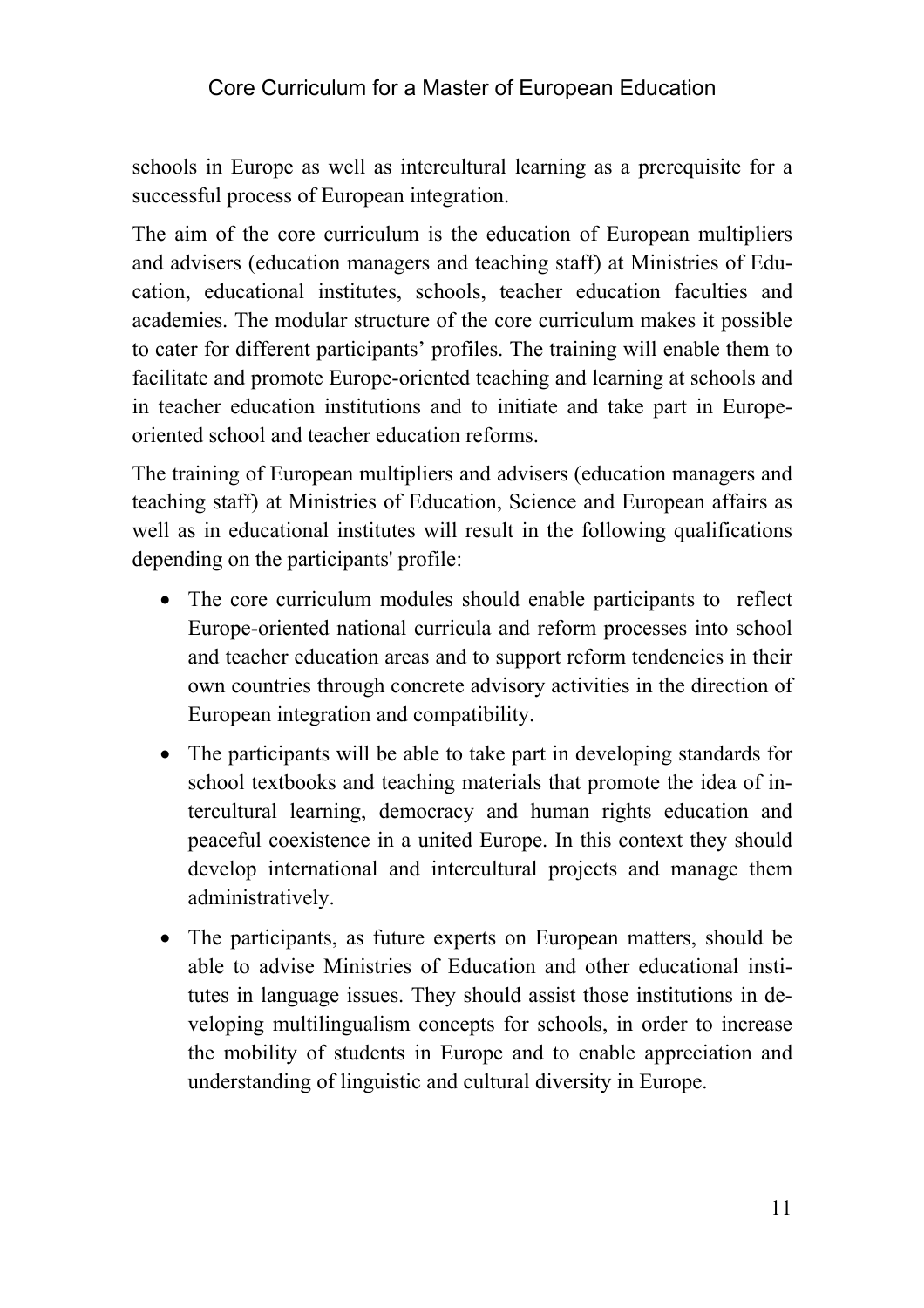The educational profile of the core curriculum will result in the education of Europe multipliers and advisers in schools and teacher education institutions at universities having the following qualifications:

- As future training professionals, the participants will be able to advise teachers, school principals and teacher trainers on the organisation and carrying out of European projects in the teaching process. They will also advise teachers on the development of Europe materials for the teaching process, on the analysis of already existing materials about Europe and their adaptation for the needs of a particular country.
- The core curriculum will enable participants to work on establishing relations among schools and teacher education institutions in Europe, to take over tasks connected with international project management and to launch students' exchange programmes.
- The graduates in this curriculum, as future teachers and experts on multilingualism, curriculum development, intercultural learning and education for peace and democracy in Europe, will be able to support school and university developments at their work places in the direction of Europe-oriented reforms. They will also advise during the practical realisation of those developments, such as designing new curricula.
- The graduates in this curriculum will be able to transmit key qualifications and media competence in schools and teacher education institutions by giving advice concerning curricula and their practical realisation. At the same time, they will work as experts for distance learning on the internationalisation and promotion of the European dimension of school and teacher education through the use of the Internet.

Altogether, the graduates in the core curriculum will become experts on European issues in the areas of school and teacher education. They will be able to establish contacts with Europe-oriented educational institutions, European and international organisations and bodies which might support their advisory activities. Based on their knowledge on European matters,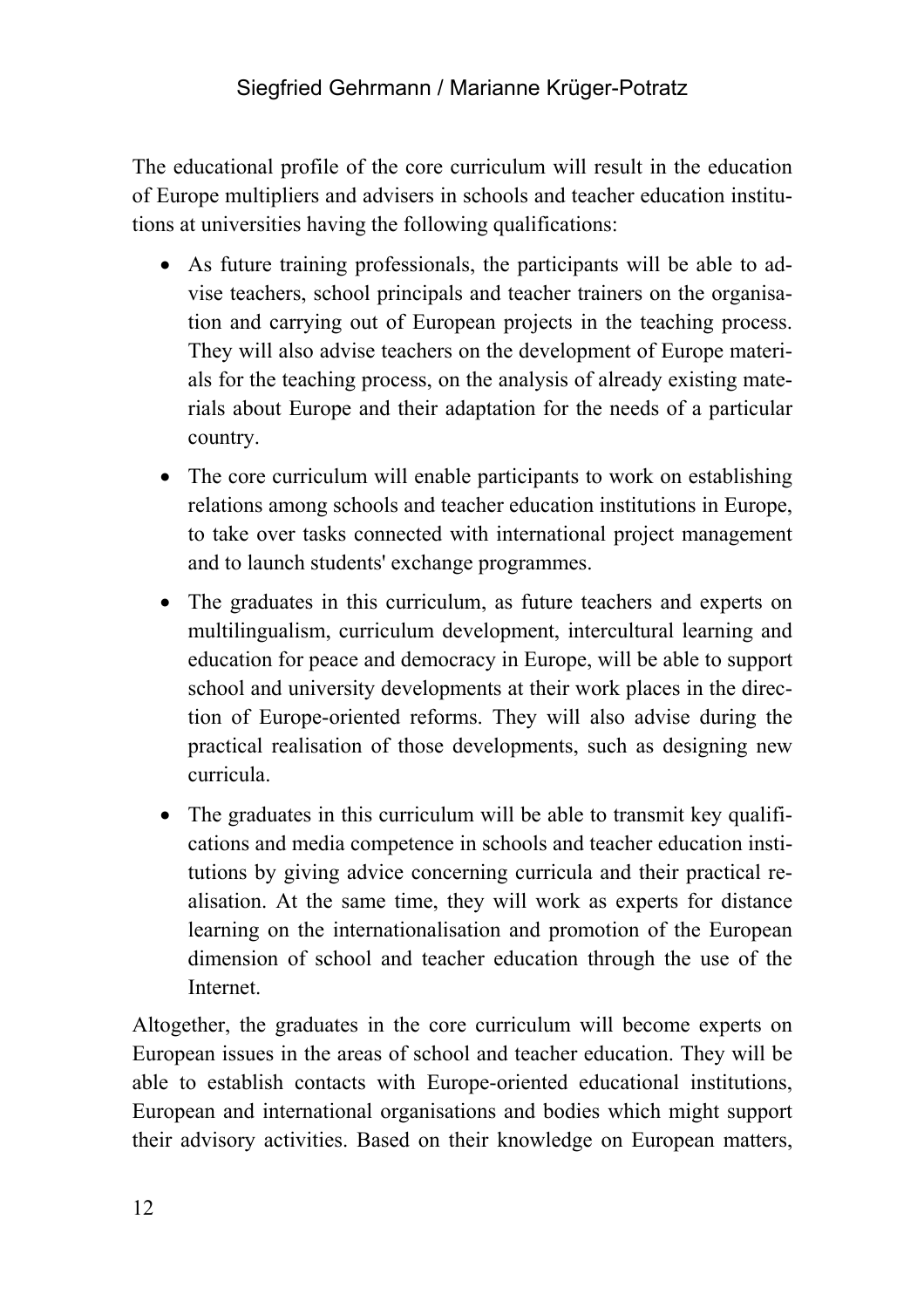they will be in a position to advise Ministries of Education, educational institutions, dean's offices, teacher education institutions and/or individual teachers on European developments in the areas of teacher education and school. They will contribute to the continuous development of national education systems and to co-operation among schools, thus paving the way for European integration.

#### *2. Modular structure and basic characteristics*

The core curriculum consists of modules and units. A module covers a thematic field and consists of several thematically defined units. Each unit includes teaching sessions, learning sequences, practical exercises and individual activities. Decisions concerning methods should result from the topic, the audience and the learning environment. The choice of the term "unit" underlines the fact that neither the way of teaching nor the time needed are fixed in advance. The teacher has the freedom to set priorities, to choose forms of work and to adjust the units to the given circumstances and to the planned goals.

The first module within this core curriculum is to be understood as a basis module, whereas the order of the other modules can be changed. The core curriculum is based on the idea of deepening competence in relation to the topics. The units within a module correspond to and cover different parts of a competence field. In order to maintain a consequent modular structure, single units are conceived in such a way to combine with other competence fields if necessary.

The modules 1 to 4 consist of two sections: the units of section A are more conceptual and the unit in section B are more practical and deal with educational policies and pedagogical practice. All of the modules are conceived in a way that makes them transferable to other study programmes. This is possible due to the planned structure which complies with European standards (ECTS and the credit system).

The bibliographical references of the core curriculum have been selected in a way which makes it possible to build up an independent library concerning each particular issue of European education. The bibliographical refer-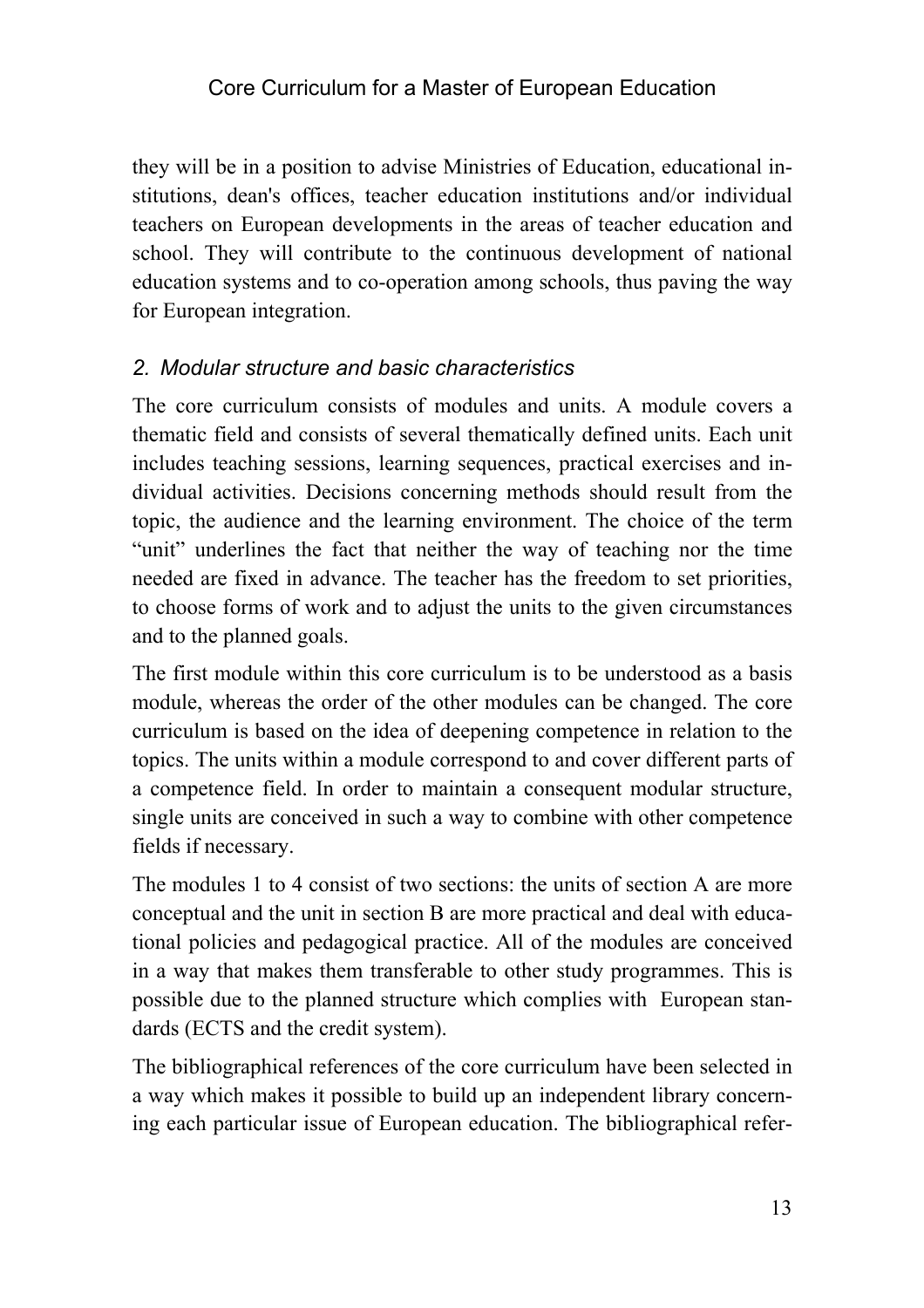ences take into consideration the different experiences of West, South Eastern and Central Eastern Europe. The structure of the appendix refers to basic titles on the one hand, and, on the other hand, to scientific journals, web-sites and data banks, which enable an insight into current discussions without special effort.

The first module *What is Europe? – Basic issues and dimensions of European identity and of educational policies in Europe – deals with the basic* questions of European identity and educational policies. On the one hand, priority is given to the issues of finality of the European integration process, of the European cultural background and of the interrelation between national and transnational identity in a Europe that is becoming increasingly multicultural. On the other hand, basic aspects and perspectives of European educational policies are being examined. Those refer to the interrelation between European integration policy and the transformation of educational systems in South Eastern and Central Eastern Europe, to the impact of globalisation on education in Europe and to the basic questions of reforms in education with the focus on teacher education in the EU and in transition countries.

The second module *– European dimension in education and the construction of a European educational system –* consists of units which in section A deal with concepts leading to Europeanisation in the education area and study problems of social inequality which accompany this process, whereas section B discusses the design of appropriate curricula. It is necessary to pay attention to the fact that human rights education and intercultural learning represent two different approaches with the same goals, which will necessarily result in a number of overlaps. The third unit deals with the assumptions on which the two concepts are based. Section B is about the application of the concepts to curricula on two levels: firstly, on the level of general and vocational education and, secondly, to teacher education.

The focus of the third module *– The Media: European dimensions of communication and learning –* are traditional and new media, which should support learning for Europe both at schools and in the training of educational experts. Thus the units will enable participants to realize the possi-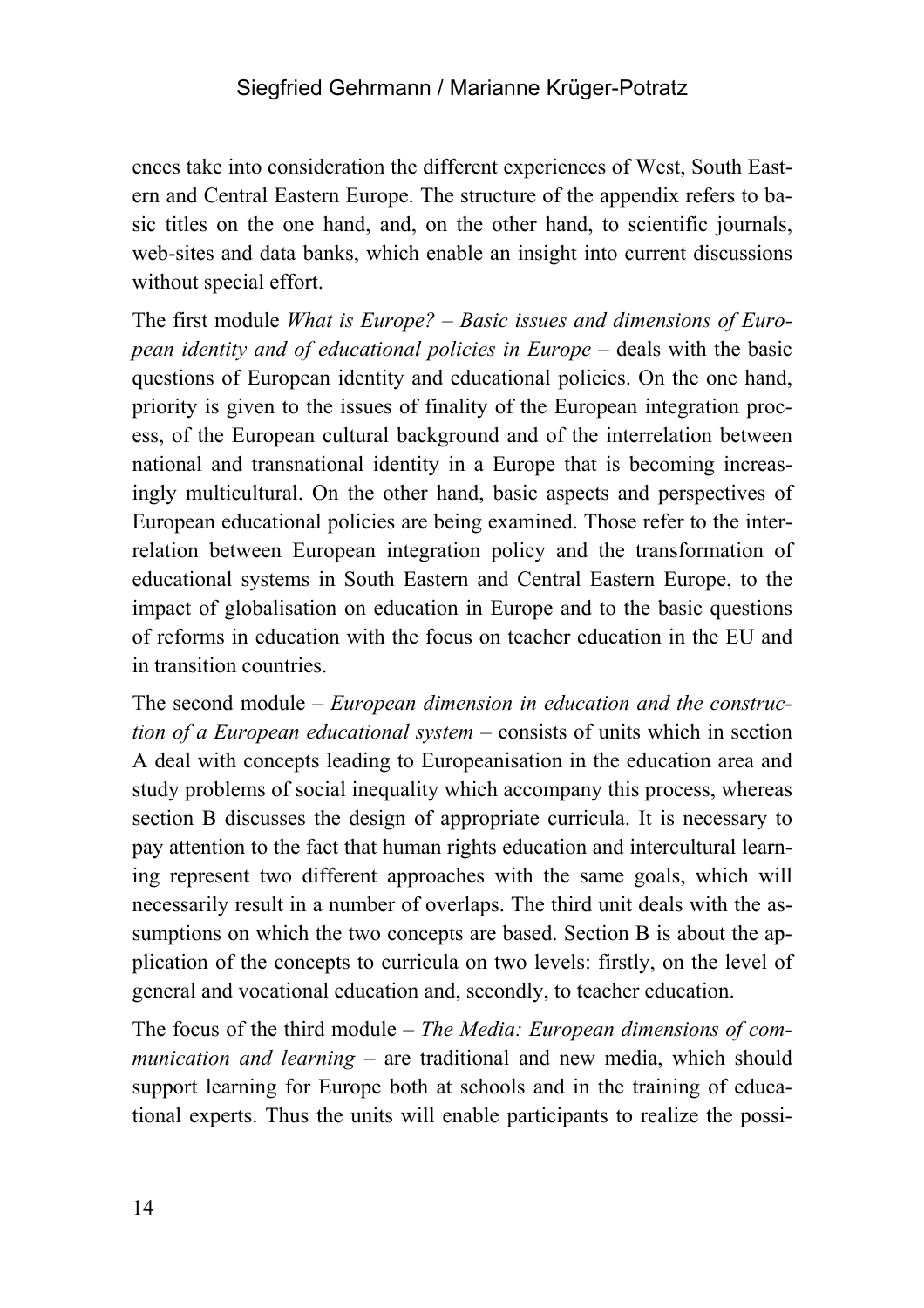bilities and limits of media application and provide them with the criteria for assessing teaching materials both in printed and in electronic form to test whether they are "eligible for Europe". Furthermore, the graduates of the master study programme will be able to assist other teachers in media issues and initiate the production of appropriate materials.

Linguistic pluralism in Europe plays a significant role in all of the modules. However, the fourth module *– Language policies and language teaching: approaches to multiculturalism in Europe –* looks at this issue from different perspectives. Section A is about handling linguistic and cultural diversity in Europe and about the past and present attitudes towards language and culture heterogeneity: on the one hand, in relation to school language policy and, on the other hand, discussing the necessity of developing concepts for multilingual education. All languages should be taken into consideration at all times: official languages and languages spoken in a certain country, foreign languages which have been traditionally and currently taught at school, indigenous minority languages and "migrated" languages, i.e. those languages whose speakers have lived for a limited period of time or permanently in different European countries as a result of international migration and European integration. Section B goes deeper into the issues of this module using two case studies, the former examining the interrelation between the elements of native and foreign culture in foreign language textbooks, and the latter dealing with the construction of foreignness on examples of fictional and non-fictional texts which can be used in the teaching and learning process.

The fifth module *– The development and management of schools and of education in Europe –* makes the participants acquainted with different school models and with the current international discussion about school development, school evaluation and quality assurance. The final unit of this module is specifically dedicated to the question of the didactic formation and management of European school projects.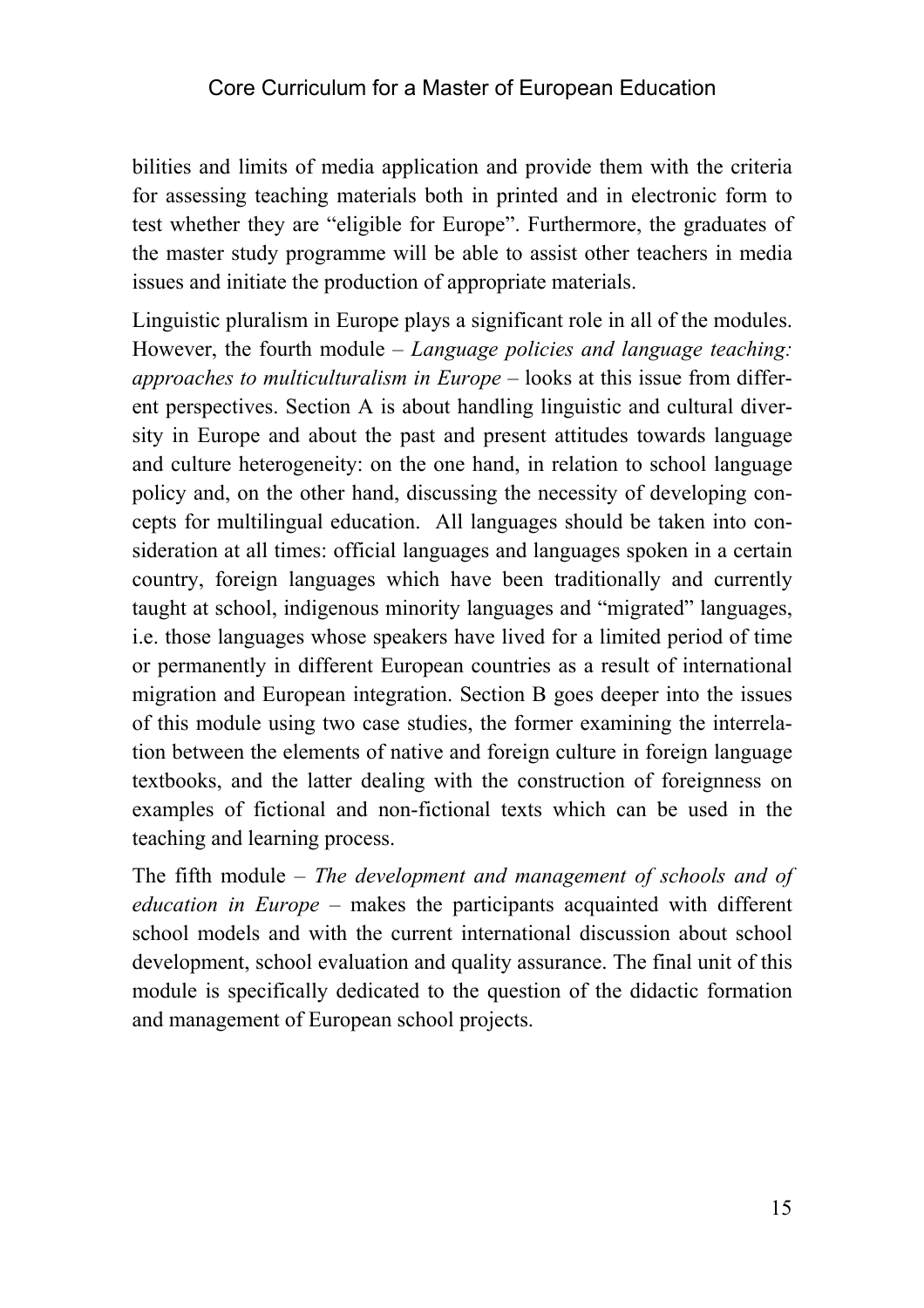# *3. Perspectives*

An international one-year masters study programme *–* "Master of European Education" *–* will come into existence in the academic year 2004/05 on the basis of this core curriculum. The programme is conceived as a postgraduate study, open for students from South Eastern and Central Eastern Europe and the EU. The graduates of this postgraduate programme will acquire the title of *European Master.* Study visits to schools and European organisations will be an integral part of this programme. The masters program will be organised as distance learning and as traditional tuition at the Universities of Zagreb and Münster. The working languages of the postgraduate programme are German and English. The teaching staff will be international.

The holders of the study programme "Master of European Education" are the Teacher Education Academy in Zagreb and the Section for Educational Sciences at the Department of Educational and Social Sciences of Münster University. The university lecturers from Zagreb and Münster that have been working on the core curriculum will continue their work on adjusting the modular structure of the curriculum to the conditions of a one-year study programme according to European standards (ECTS and the credit system).

An international *Center for European Teacher Education, Education Management and European Studies* will be established in Zagreb in order to facilitate the realisation of the masters study program. The Center will also include a European Documentation Center. It will provide education for new administrative personnel (educational managers) and for teachers in South Eastern and Central Eastern Europe (and in the EU), who will, in future, be Europe multipliers and advisers at Ministries of Education, educational institutes, schools and teacher education faculties and academies. They will have an important role in facilitating and supporting long-term reforms at schools and in teacher education. The crucial goals of the Center will be to incorporate knowledge and consciousness about Europe at schools, to support education for human rights and democracy, to develop Europe-oriented teaching materials for schools and teacher education and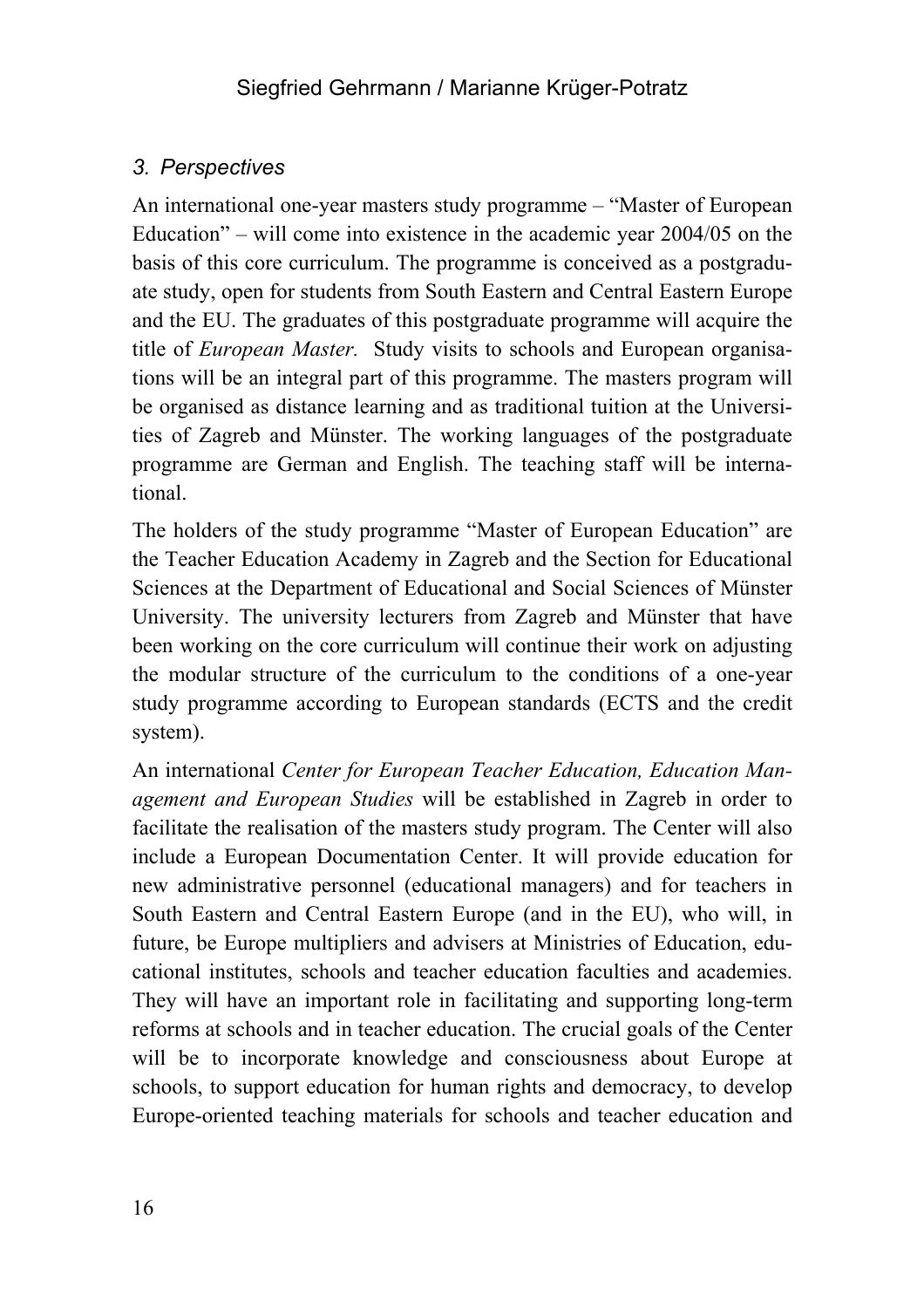to support teaching and research in this direction. At the same time, the Center will function as an international place of study and research and a meeting point for students and lecturers from South Eastern and Central Eastern Europe and from the EU. It should become a nucleus of international co-operation in issues of European education, thus also strengthening interregional co-operation.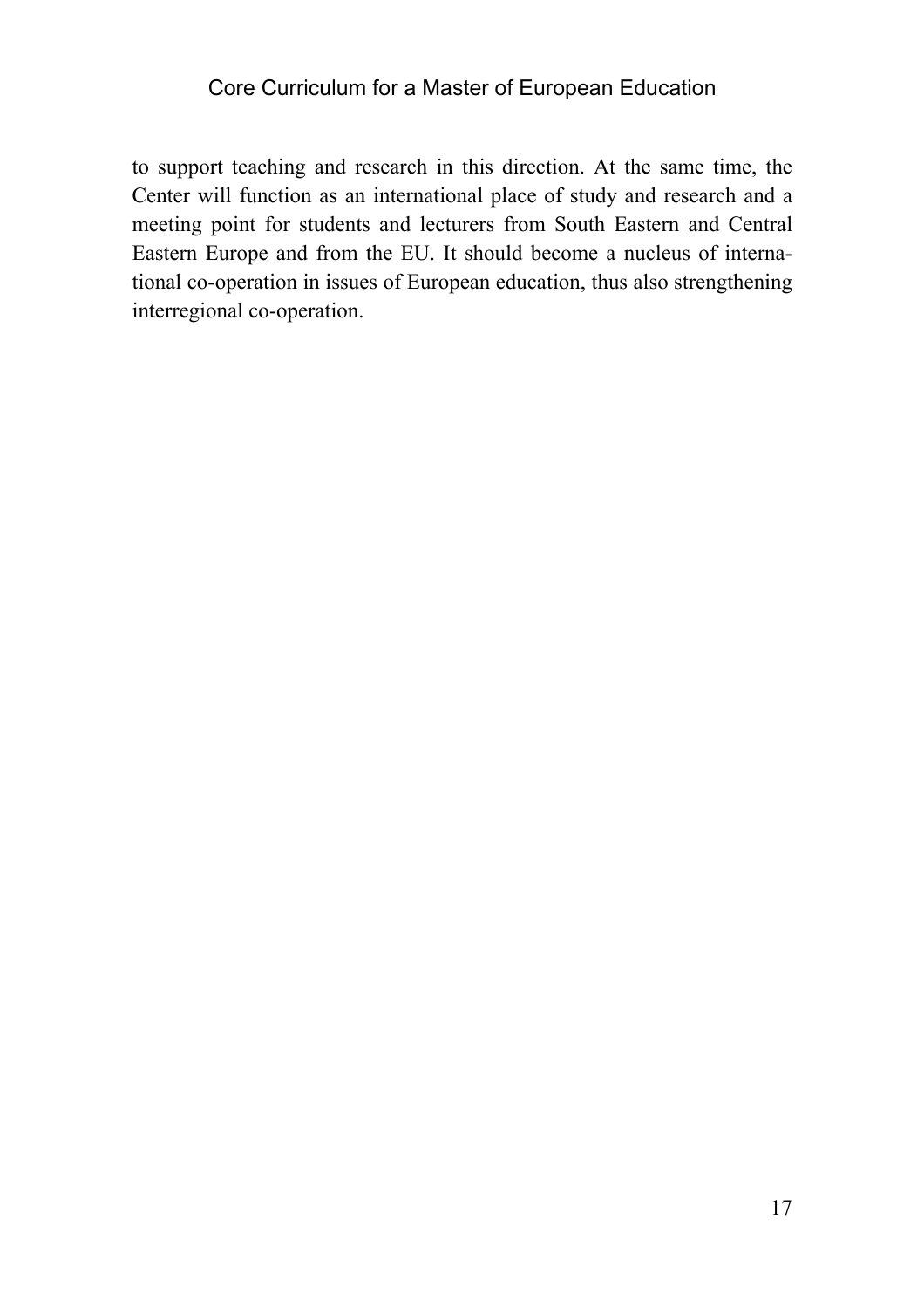# *III. The modules – Overview*

*Module 1* 

*What is Europe? – Basic issues and dimensions of European identity and of educational policies in Europe* 

A. Concepts of Europe and European integration – past and present

Unit 1

Disputes about Europe: cultural and political ideas and concepts of Europe concerning the EU development

Unit 2

European cultures and identities in the process of globalisation

Unit 3

European integration policy, educational institutions and problems of the transformation of education in South Eastern and Central Eastern Europe

*B. Perspectives of European educational policies* 

Unit 4

Globalisation and national educational policies in Europe – mapping the road for a European educational policy

Unit 5

Educational systems and their reform in the EU and in the transition countries of South Eastern and Central Eastern Europe

Unit 6

The reform of teacher education in the EU and in the transition countries of South Eastern and Central Eastern Europe

# *Module 2*

*European dimensions in education and the construction of a European educational system* 

*A. Concepts and topics* 

Unit 1 Education for Human Rights and Civil Society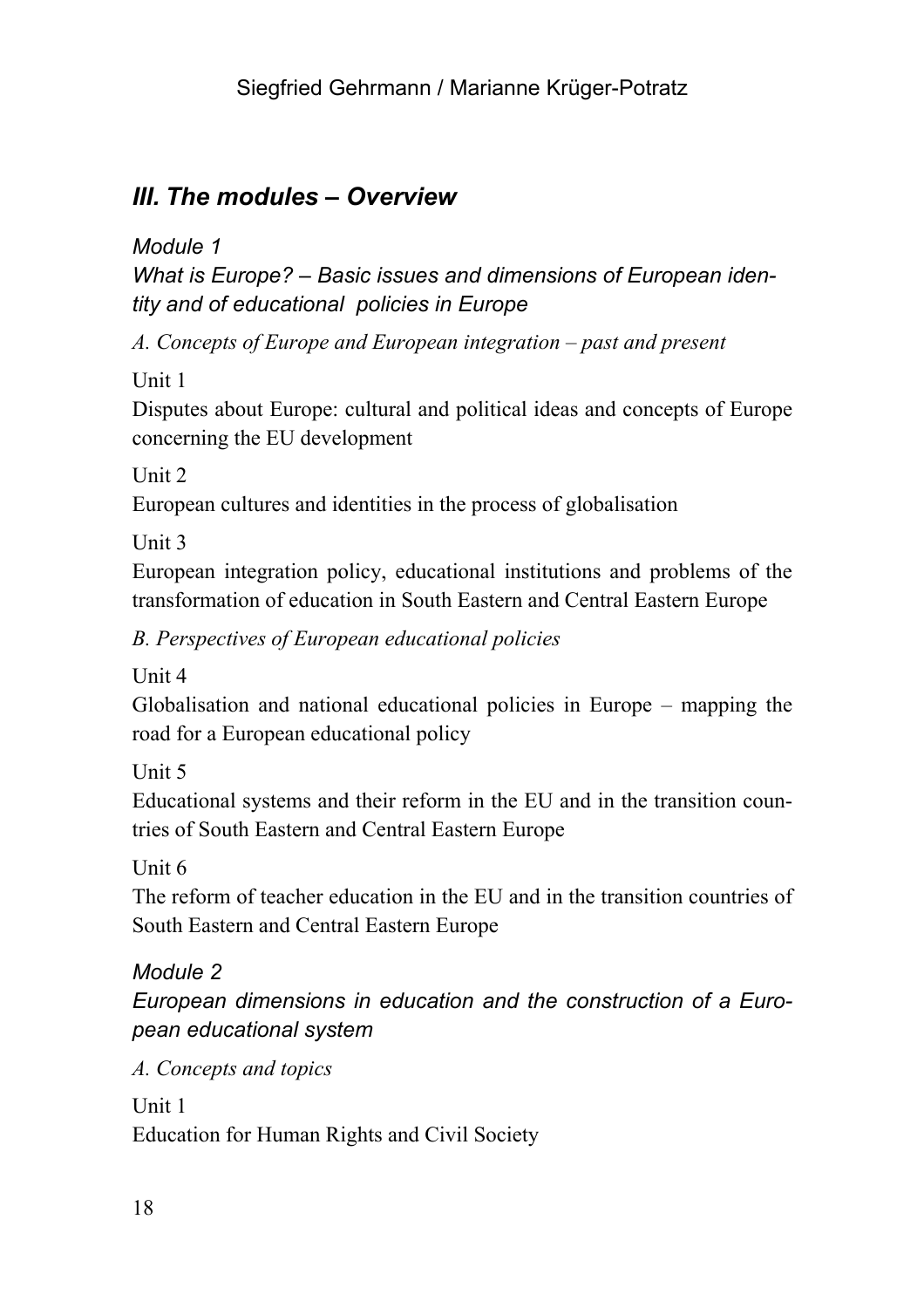Unit 2

Intercultural learning: theoretical and practical dimensions

Unit 3

Minorities and education in Europe

*B. European dimensions in national curricula* 

Unit 4

The European dimension in general and vocational schools

Unit 5

The European dimension in the national systems of teacher training

*Module 3* 

*The media: European dimensions of communication and learning* 

*A. Traditional and modern media* 

Unit 1

Learning about Europe through traditional and new media

Unit 2

Media competence and projects of virtual learning for children and adults

Unit 3

Distance learning: intercultural communication via Internet Learning – a new challenge

*B. Textbooks and teaching aids* 

Unit 4

Teaching material on Europe and Europe as a subject for school projects

Unit 5

Designing and evaluating textbooks in multicultural societies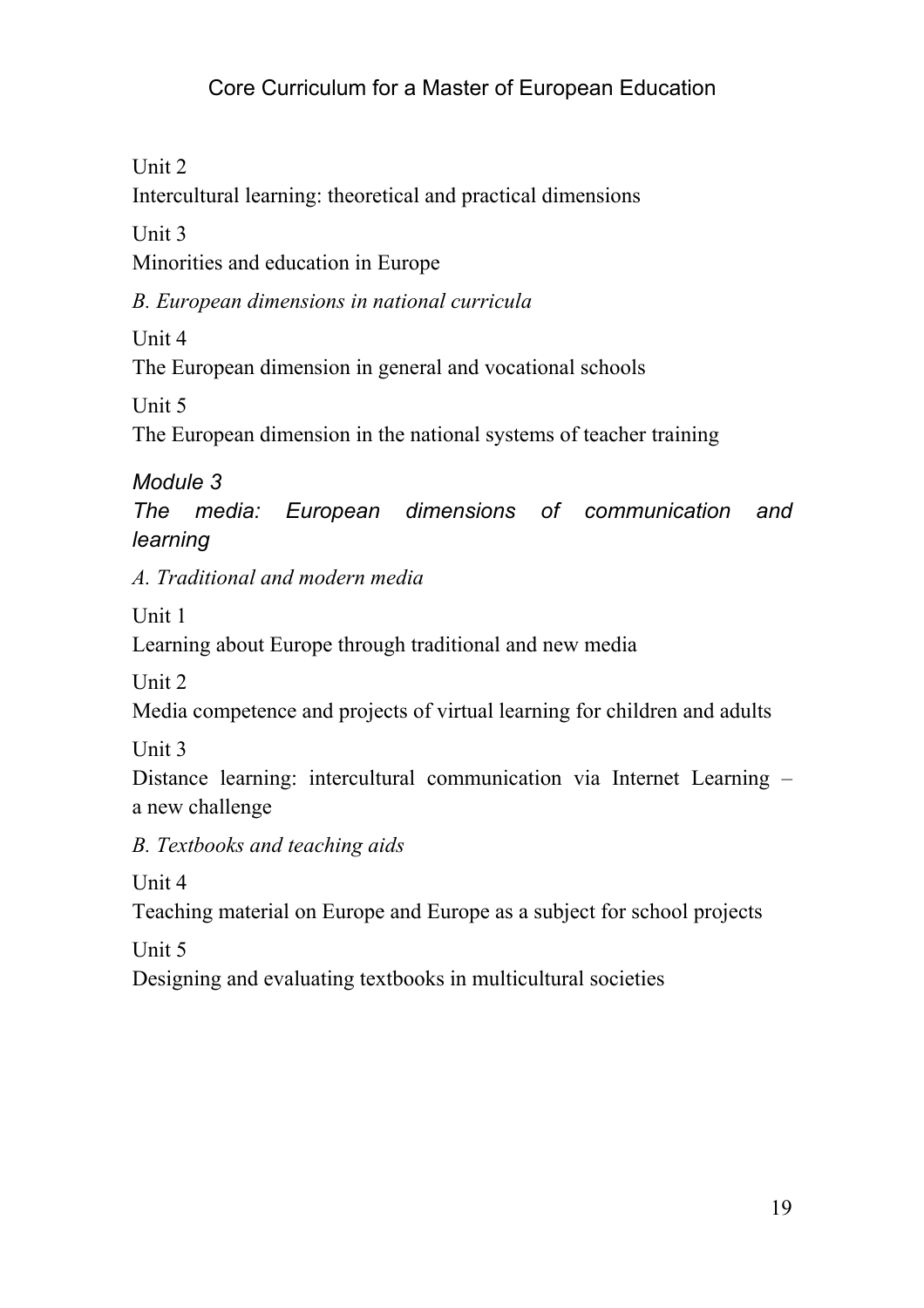# *Module 4*

# *Language policies and language teaching: approaches to multiculturalism in Europe*

*A. Multilingual education and cultural diversity in Europe* 

Unit 1

The variety of languages and cultures in Europe

Unit 2

School language policies and the challenge of multiculturalism in Europe

Unit 3

Didactic concepts of multilingual education in Europe

*B. Intercultural communication: the analysis and interpretation of texts* 

Unit 4

An example of foreign language teaching: images of the native and the foreign culture in foreign language textbooks in Europe

Unit 5

An exemplary case in the experience and construction of foreignness in fictional and non-fictional texts: intercultural communication and text interpretation

*Module 5 The development and management of schools and of education in Europe* 

Unit 1

Schools as independent enterprises and private-public-partnership

Unit 2

School development in Europe – methods and standards of evaluation and quality assurance

Unit 3

Alternative school projects in different European countries

Unit 4

International projects: concepts and management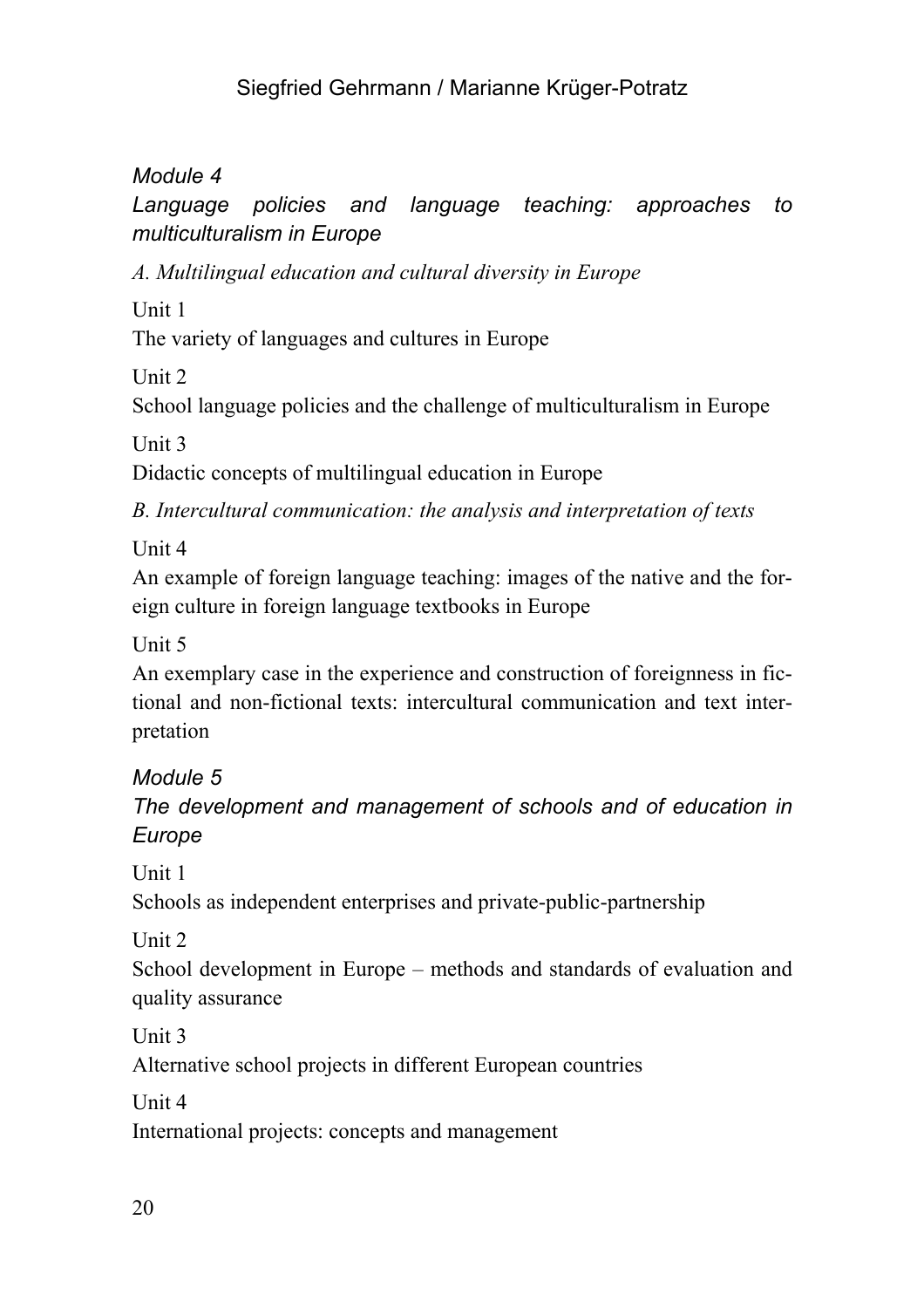# *Module 1*

## *Unit 1 Disputes about Europe: cultural and political ideas and concepts of Europe concerning the EU development*

The discussion about the finality of the European integration process places new challenges before the EU. The question is not only the fundamental modernisation of European institutions and decision-making structures – Europe as an association of states, as a confederation or a Europe of regions – but also of a new positioning of the EU in the context of globalisation. What is the basic concept of an EU with a future 27 or 28 members? Which of them are capable of going through the globalisation process and of securing their own position? Which picture of Europe can an enlarged EU refer to? How will European neighbours on the EU borders be integrated into the European integration process? Where does Europe end? The new EU members from Central Eastern Europe and the candidates from South Eastern Europe are the ones who most frequently advocate a concept of European integration that encompasses the whole continent and allows space for diverse interpretations of the European integration process. Such a comprehensive idea is missing at the moment. This is one more reason to examine the discussion about the cultural and political ideas and concepts of Europe whose very aim was to overcome the division of the continent in the period after the Second World War.

Shortly after the end of the Second World War, writers and artists expressed their attitudes and opinions about a project of Europe based on their war experience. They did this by discussing and very often even by confronting the political project of Europe. "Brussels or Europe – one of the two" is the title of an article from 1989 by Hans Magnus Enzensberger about the future form of Europe. A few years earlier authors from Central Eastern Europe had demanded the overcoming of the East-West divide and used the key word "Mitteleuropa". They gave a vision of a culturally united Europe as opposed to a western economy-oriented project of Europe. After 1989 the formula was "Back to Europe". Starting with those different approaches, how can we get a conceptual basis for a future united Europe and along which lines do different regional visions of Europe come apart? How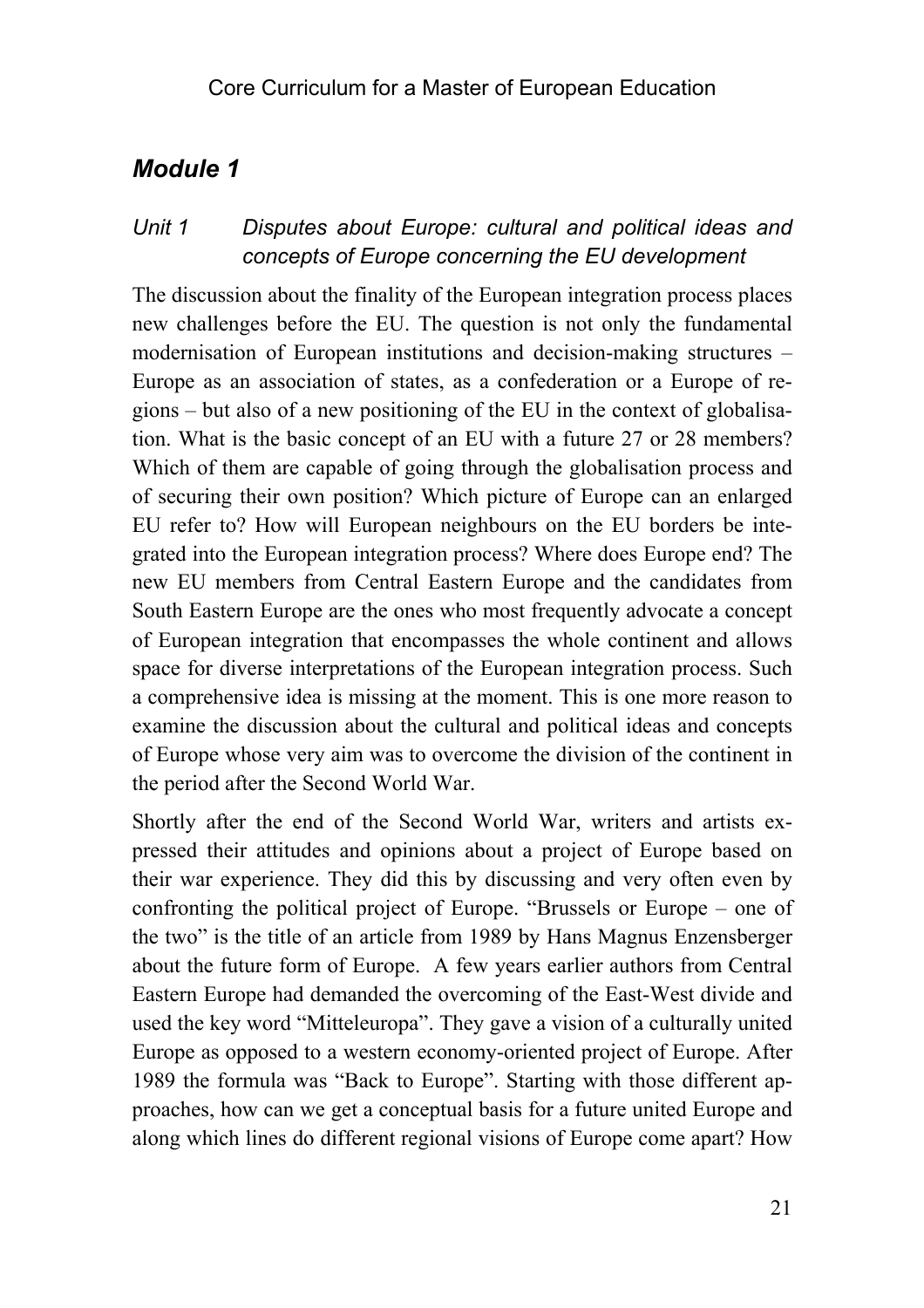is Europe being presented and what tensions are developing among the political, economic and cultural concepts of Europe?

The Unit approaches these questions on three levels. The topic of the first part will be the current discussion on the finality of Europe, based on which students will examine the Europe concept of the EU project. The next step will be to look at writers and artists from the German-speaking area who expressed themselves on Europe between 1945 and 1990. The third part is dedicated to concepts of Europe proposed by authors from Central Eastern and South Eastern Europe before and after 1989. The aim of the Unit is to present the character of the process and the context-bound dynamic of European ideas and concepts, which will realize their potential by opening the European discourse for different action possibilities and by having a view of Europe as a whole, both politically and culturally.

S.G.

#### **Selected bibliography:**

Axtmann, Roland (1998): Globalization and Europe. Theoretical and empirical investigations. London: Pinter

Becker, Winfried (1999): Von der Idee "Europa" zur Europäischen Union. In: Köpke, Wulf/ Schmelz, Bernd (eds.): Das gemeinsame Haus Europa. Handbuch zur europäischen Kulturgeschichte. München: Deutscher Taschenbuch Verlag, 128-134

Bruch, Hans Christoph (eds.; 1988): Ein Traum von Europa. In: Literaturmagazin 22. Sonderband. Hamburg: Rowohlt

Busek, Erhard/Wilflinger, Gerhard (eds.; 1986): Aufbruch nach Mitteleuropa. Rekonstruktion eines versunkenen Kontinents. Wien: Edition Atelier

Experiment Europa. Ein Kontinent macht Geschichte. In: Spiegel Spezial (2000, no 1)

Fischer, Joschka/Védrine, Hubert/Lamers, Karl (2001): Die neue Europadebatte. Leitbilder für das Europa der Zukunft. Bonn: Europa Union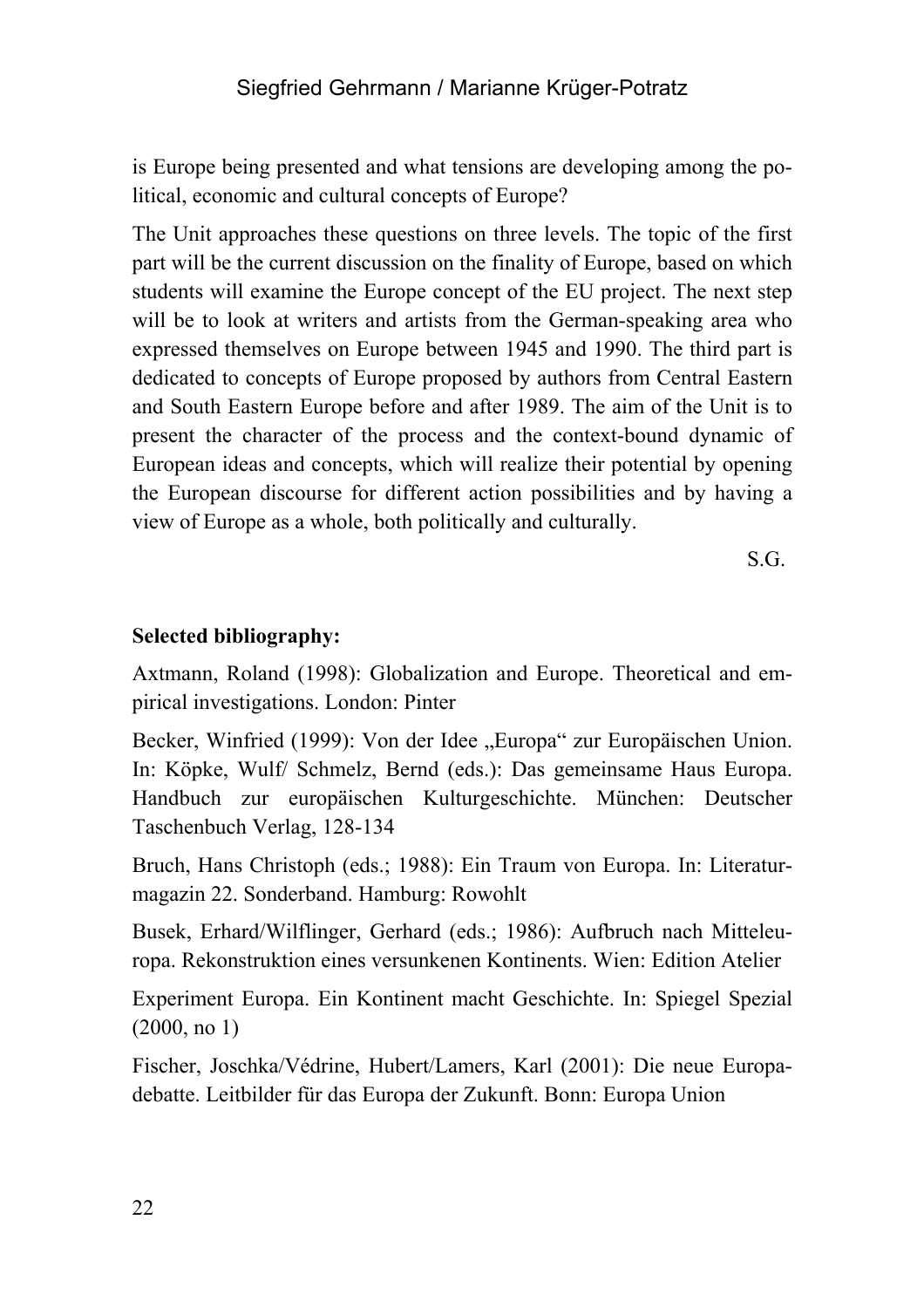Goodman, James (1998): Die Europäische Union: Neue Demokratieformen jenseits des Nationalstaates. In: Beck, Ulrich (ed.): Politik der Globalisierung. Frankfurt/Main, 331-372; engl.: Goodman, James (1997): The European Union: Reconstituting Democracy beyond the Nation-state. In: McGrew, Anthony (ed.): The Transformation of Democracy? Open University London

Haneberg, Peter (1995): Ach Europa! Vielfalt oder Einfalt? Über Hans Magnus Enzensberger nebst einigen Überlegungen zum europäischen Fundamentalismus. In: Wertheimer, Jürgen (ed.; 1995): Suchbild Europa – künstlerische Konzepte der Moderne. Amsterdam: Rodopi, 80-94

Klunkert, Suzanne/Lippert, Barbara/Schneider, Heinrich (eds.; 1996): Europabilder in Mittel- und Osteuropa. Neue Herausforderungen für die politische Bildung. Bonn: Europa Union Verlag

Kühnhardt, Ludger/Pöttering, Hans-Gert (1998): Kontinent Europa. Kern, Übergänge, Grenzen. Zürich: edition Interfrom. Osnabrück: Fromm

Le Rider, Jacques (1994): Mitteleuropa. Auf den Spuren eines Begriffs. Salzburg: Deuticke

Loth, Wilfried (ed.; 2001): Das europäische Projekt zu Beginn des 21. Jahrhunderts. Leverkusen: Leske + Budrich

Lützeler, Paul Michael (1998): Die Schriftsteller und Europa. Von der Romantik zur Gegenwart. Baden-Baden: Nomos

Lützeler, Paul Michael (eds.; 1994): Hoffnung Europa. Deutsche Essays von Novalis bis zur Gegenwart. Frankfurt/Main: S. Fischer

Mair, Peter/Zielonka, Jan (eds.; 2002): The Enlarged European Union: Unity and Diversity. Portland

Mommsen, Wolfgang (1992): Der lange Weg nach Europa: historische Betrachtungen aus gegenwärtiger Sicht. Berlin: edition q

Niess, Frank (2000): Die europäische Idee – aus dem Geiste des Widerstands. Frankfurt/Main: Suhrkamp

Schmale, Wolfgang (2001): Geschichte Europas. Wien: Böhlau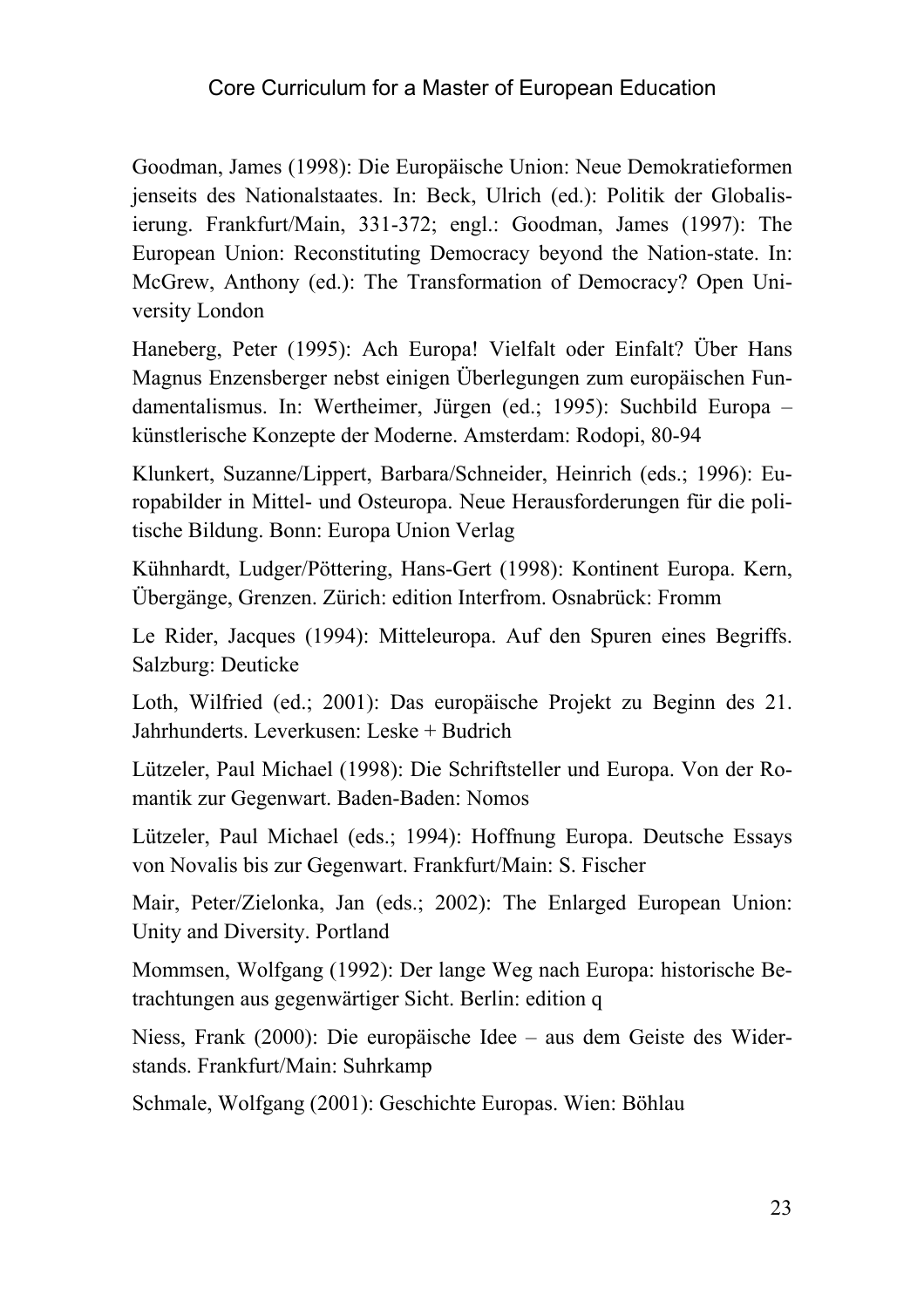Schmuck, Otto/Hillebrand, Olaf (2000): Die Zukunft der Europäischen Union. Osterweiterung und Fortsetzung des Einigungsweges als doppelte Herausforderung. Bonn: Bundeszentrale für politische Bildung

Thiel, Elke (1998): Die Europäische Union. Von der Integration der Märkte zu gemeinsamen Politiken. Opladen: Leske + Budrich

Tschurban, Alexander (1992): Europakonzepte von Napoleon bis zur Gegenwart. Ein Beitrag aus Moskau. Berlin: edition q

Weidenfeld, Werner (ed.; 2002<sup>2</sup>): Europa-Handbuch. Gütersloh: Bertelsmann

Weimer, Christian (1992): "Mitteleuropa" als politisches Ordnungskonzept? Darstellung und Analyse der historischen Ideen und Pläne sowie der aktuellen Diskussionsmodelle. Regensburg (Universität Regensburg; Dissertation)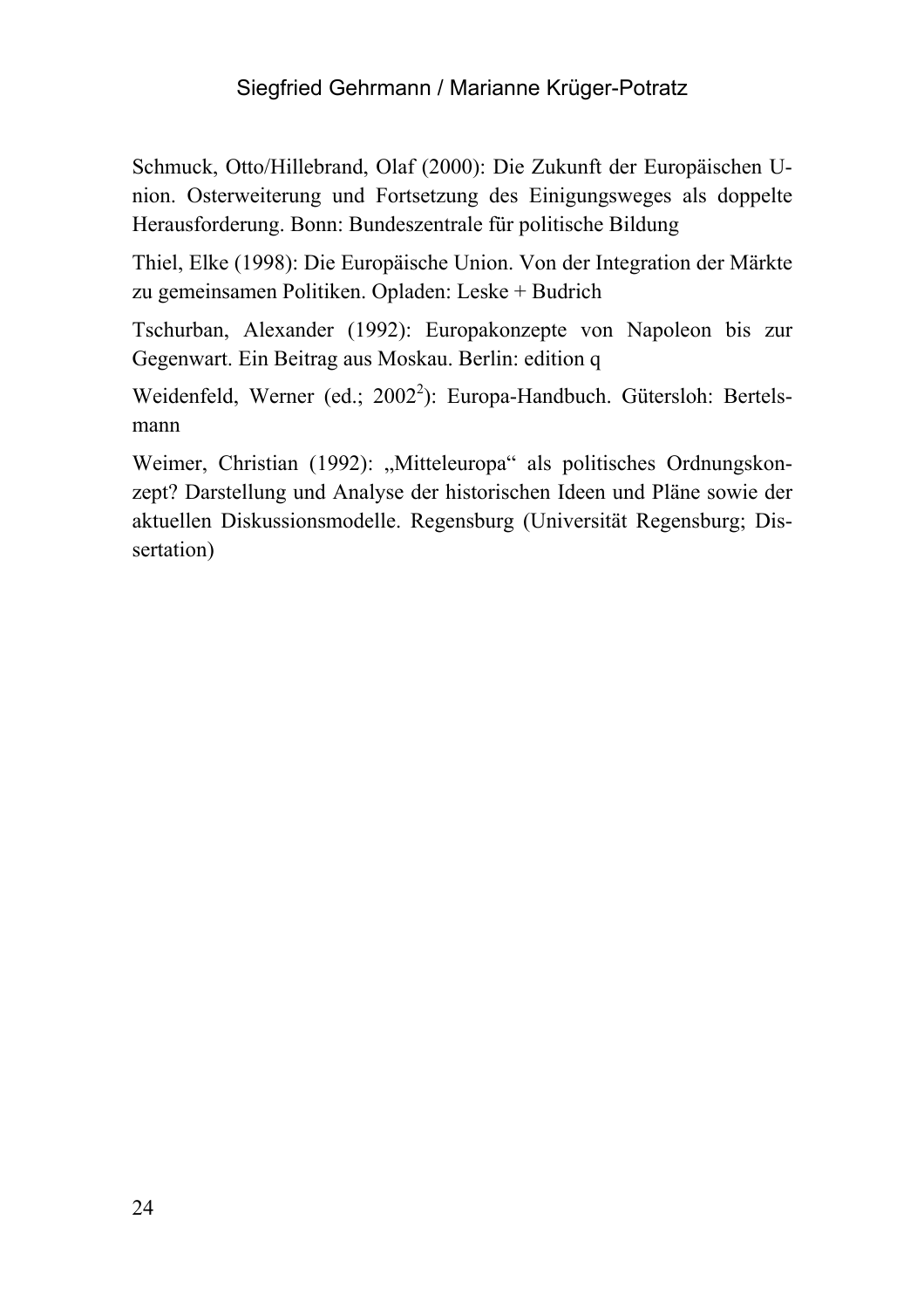# *Module 1*

# *Unit 2 European cultures and identities in the process of globalisation*

With the territorial enlargement and economic condensation of the European integration process there is a growing need for a precise definition of European identity. In contrast to this tendency it can currently be observed that mobility, migration and plurality of lifestyles and forms in Europe bring into question traditional identification models. Also, due to the pressure of globalisation, cultures are being increasingly defined through their special qualities and differences. Although Europe can refer to a common historical experience as a basis for *origin awareness (Herkunftsbewusstsein*) which is necessary for the formation of identity, the question remains whether this can be sufficient in the future and which cultural orientation framework distinguishes today's Europe from other high cultures. It is important to answer this question, because without culturally pregnant possibilities of identification the European integration process lacks inner consistency and the ability for political action.

In which sense are Europeans European? How do Europeans see their continent? What is the relation between European and national identity? Can we speak about a common European consciousness at all in relation to multiculturalism and the simultaneousness of non-simultaneous developments in Europe? Positions such as "Unity in Diversity" cannot disguise the fact that Europe is increasingly ambivalent and the continent faces a new definition of its collective identity in a globalised world.

The Unit examines possible construction principles underlying a European identity that would integrate the ambivalence of the continent. The creation of such an identity oscillates between national and supranational identity, it questions the concept of the nation-state, and demands clarification concerning cultural identity in intercultural situations. Is there such a thing as a European *leading culture* that connects the different and the disparate in Europe? The bearers of such community awareness could be the European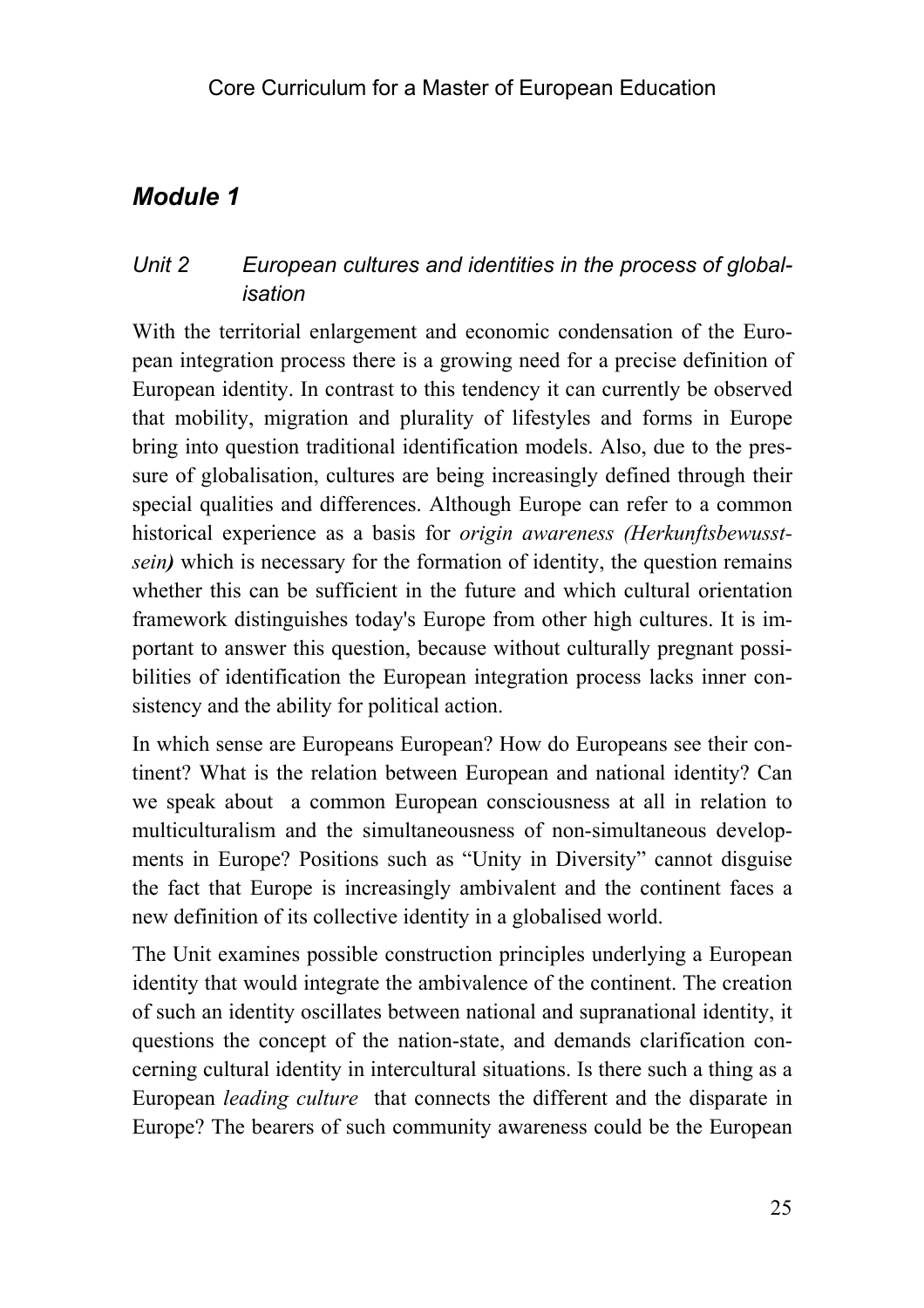cultural areas as multilayer partial identities that could provide a framework for a common European culture despite all the differences between them. Which experience from history do these cultural areas offer for the creation of a European identity? Which changes do they go through and what can regional concepts of cultures contribute to the formation of identities in the context of globalisation? These questions will be exemplified and discussed in concrete cases: the Danube region, the region of Istria, the Balkans and the political geography of Eastern and Western Europe. Discussion will be encouraged through the use of literary works and essays.

It is crucial for the Unit to clarify the concepts of nation, ethnos, cultural identity and multiculturalism.

S.G.

#### **Selected bibliography:**

Altermatt, Urs (ed.; 1996): Nation, Ethnizität und Staat in Mitteleuropa. Wien: Böhlau

Ara, Angelo/Magris, Claudio (1987): Triest. Eine literarische Hauptstadt in Mitteleuropa. München: Hanser

Busek, Erhard/Wilflinger, Gerhard (eds.; 1986): Aufbruch nach Mitteleuropa. Rekonstruktion eines versunkenen Kontinents. Wien: edition Atelier

Dewandre, Nicole/Lenoble, Jacques (eds.; 1994): Projekt Europa. Postnationale Identität: Grundlage für eine europäische Demokratie?: Berlin: Schelsky & Jeep

Dunkerley, David/Hodgson, Lesley/Konopacki, Stanislaw/Spybey, Tony/Thompson, Andrew (2002): Changing Europe. Identities, nations and citizens. London: Routledge

Gephart, Werner (1999): Zur sozialen Konstruktion europäischer Identität. Symbolische Defizite und europäische Realitäten. In: Gephart, Werner/Saurwein, Karl-Heinz (eds.): Gebrochene Identitäten. Opladen: Leske + Budrich, 143-168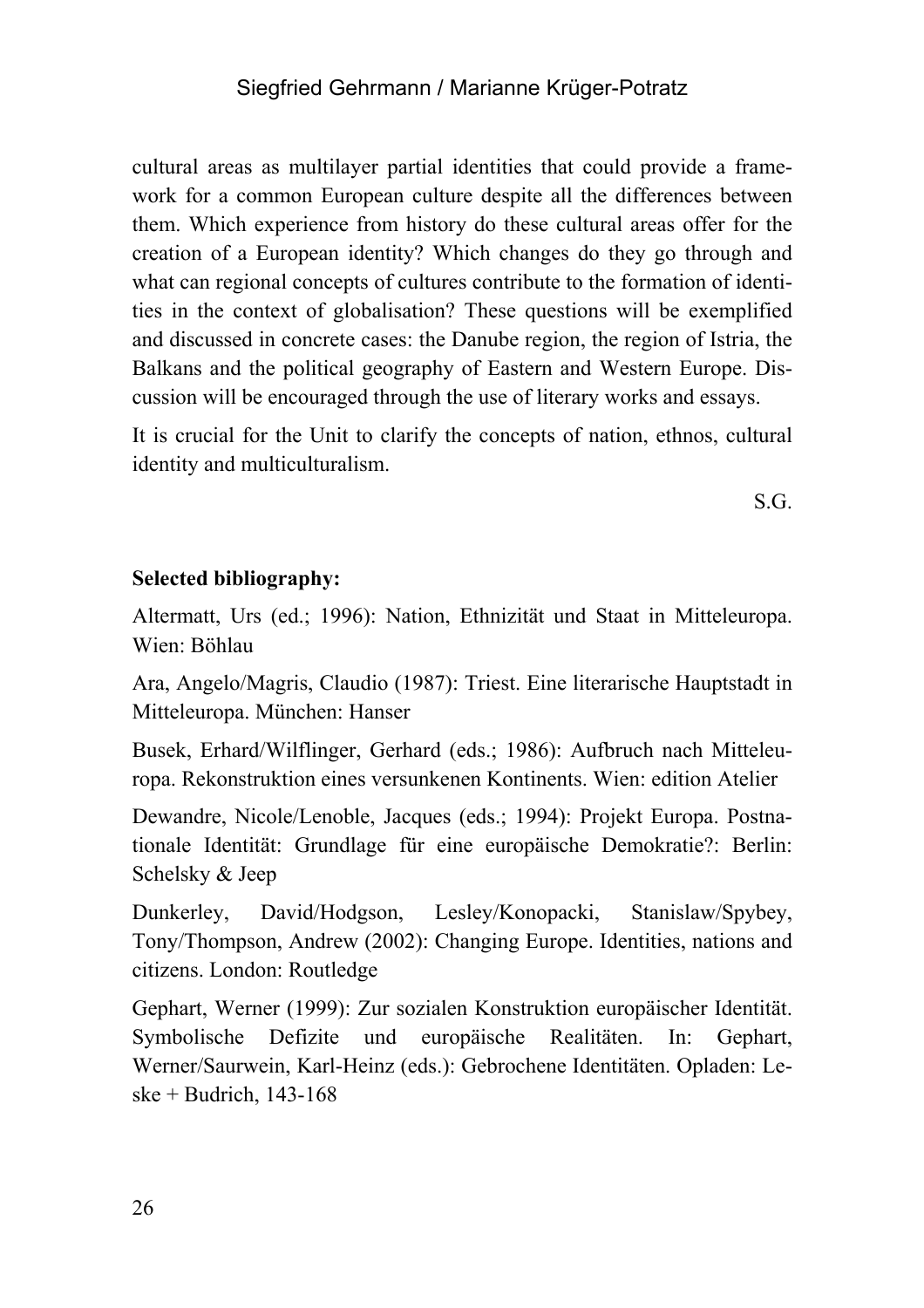Heinz, Marco/Neumann, Stefan (1999): Volk, Nation, Ethnie. In: Köpke, Wulf/Schmelz, Bernd (eds.): Das gemeinsame Haus Europa. Handbuch zur europäischen Kulturgeschichte. München: Deutscher Taschenbuch Verlag, 140-146

Hettlage, Robert (1999): European Identity – Between Inclusion and Exclusion. In: Kriesi, Hanspeter/ Armingeon, Klaus/Siegrist, Hannes/Wimmer, Andreas (eds.): Nation and National Identity. The European Experience in Perspective. Chur: Verlag Rüegger, 243-262

Hösch, Edgar ( 1998): Kulturgrenzen in Südosteuropa. In: Südosteuropa 47, no 12, 601-623

Kappus, Elke-Nicole (1999): Regionale Identitäten in Istrien – oder: Auf der Suche nach der Istrianität. In: Bornewasser, Manfred/Wakenhut, Roland (eds.): Etnisches und nationales Bewusstsein – zwischen Globalisierung und Regionalisierung. Frankfurt/Main: Peter Lang, 85-99

Kaelble, Hartmut (2001): Europäer über Europa. Die Entstehung des europäischen Selbstverständnisses im 19. und 20. Jahrhundert. Frankfurt/M.: Campus Verlag

Kiossev, Alexander (1995): Das multikulturelle Europa: Ein neuer Legitimationsdiskurs? In: Wertheimer, Jürgen (ed.): Suchbild Europakünstlerische Konzepte der Moderne. Amsterdam: Edition Rodopi B.V

Köpke, Wulf (1999): Was ist Europa, wer Europäer? In: Köpke, Wulf/Schmelz, Bernd (eds.): Das gemeinsame Haus Europa. Handbuch zur europäischen Kulturgeschichte. München: Deutscher Taschenbuch Verlag

Koslowski, Peter/Brague, Remi (1996): Europäische und nationale Identität. Wien: Passagen Verlag

Le Goff, Jacques (1996): Das alte Europa und die moderne Welt. München: C.H. Beck

Mickel, Wolfgang W. ( 1997): Kulturelle Aspekte und Probleme der europäischen Integration. In: Aus Politik und Zeitgeschichte B10/97, 14-24

Münch, Richard (1998): Europa als Projekt der Identitätsbildung: Zwischen globaler Dynamik, nationaler und regionaler Gegenbewegung. In.: Münch,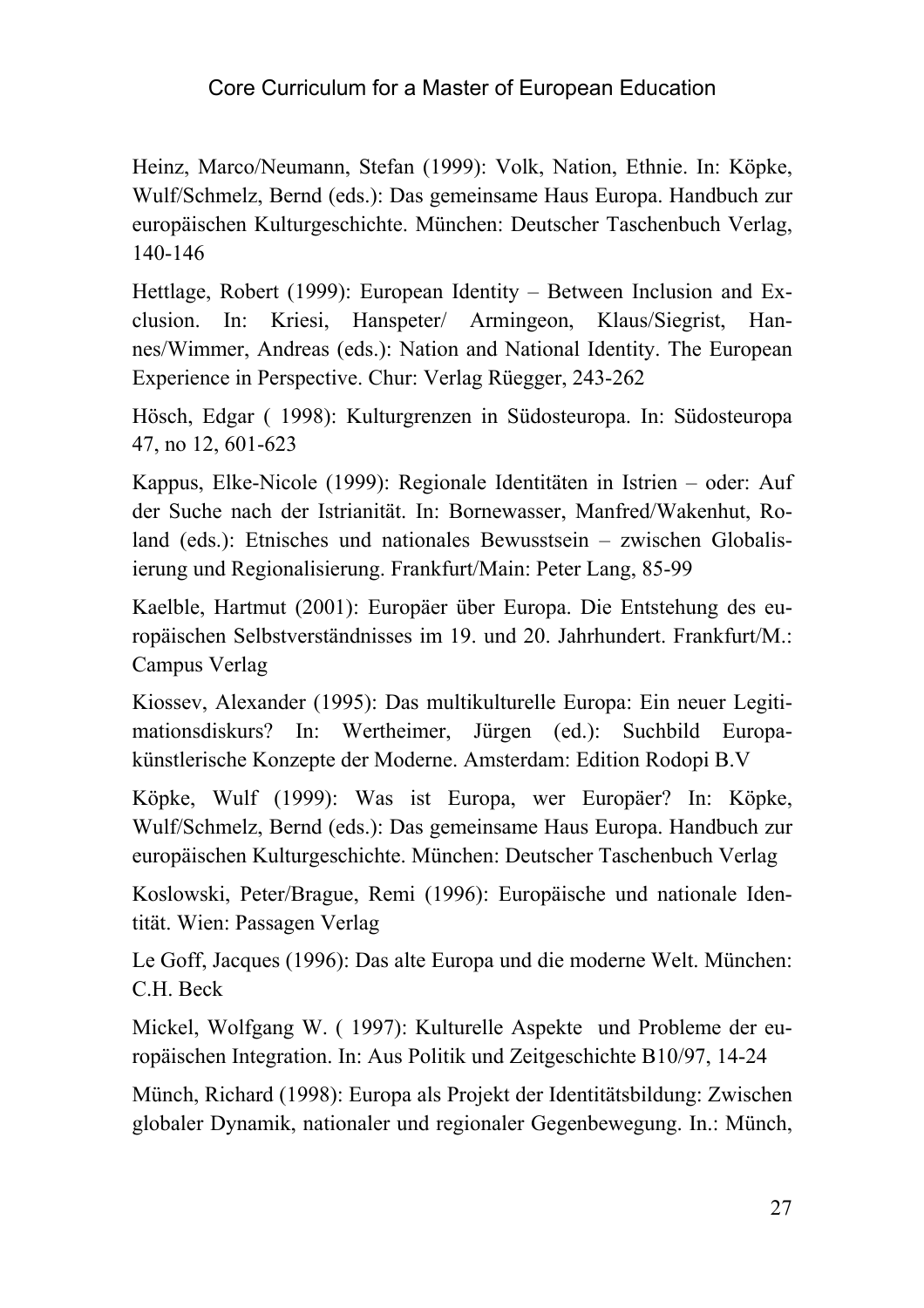Richard: Globale Dynamik, lokale Lebenswelten. Der schwierige Weg in die Weltgesellschaft. Frankfurt/Main: Suhrkamp, 267-324

Pfetsch, Frank R. (1998): Die Problematik der europäischen Identität. In: Aus Politik und Zeitgeschichte B25-26/98, 3-9

Reese-Schäfer, Walter (1997): Surpanationale oder transnationale Identität – zwei Modelle kultureller Integration in Europa. In: Politische Vierteljahreszeitschrift 38/2, 318-329

Schöpflin, George (1999): Globalisierung und Identität. Gehört die Zukunft dem Ethnischen? In: Transit 17, 46-53

Tibi, Bassam (2000): Europa ohne Identität. Die Krise der multikulturellen Gesellschaft. München: Goldmann

Todorova, Maria (1999): Die Erfindung des Balkans. Europas bequemes Vorurteil (Engl. version [1997]: Imagining the Balkans). Darmstadt: Primus

Wakenhut, Roland (1999): Nationales und europäisches Bewusstsein. Konzeptionelle Reflexionen und empirische Befunde nationaler und europäischer Identität. In: Hahn, Heinz (ed.): Kulturunterschiede. Interdisziplinäre Konzepte zu kollektiven Identitäten und Mentalitäten. Frankfurt/M: IKO-Verlag für Interkulturelle Kommunikation, 251-270

Weidenfeld, Werner (ed.; 2002<sup>2</sup>): Europa-Handbuch. Gütersloh: Bertelsmann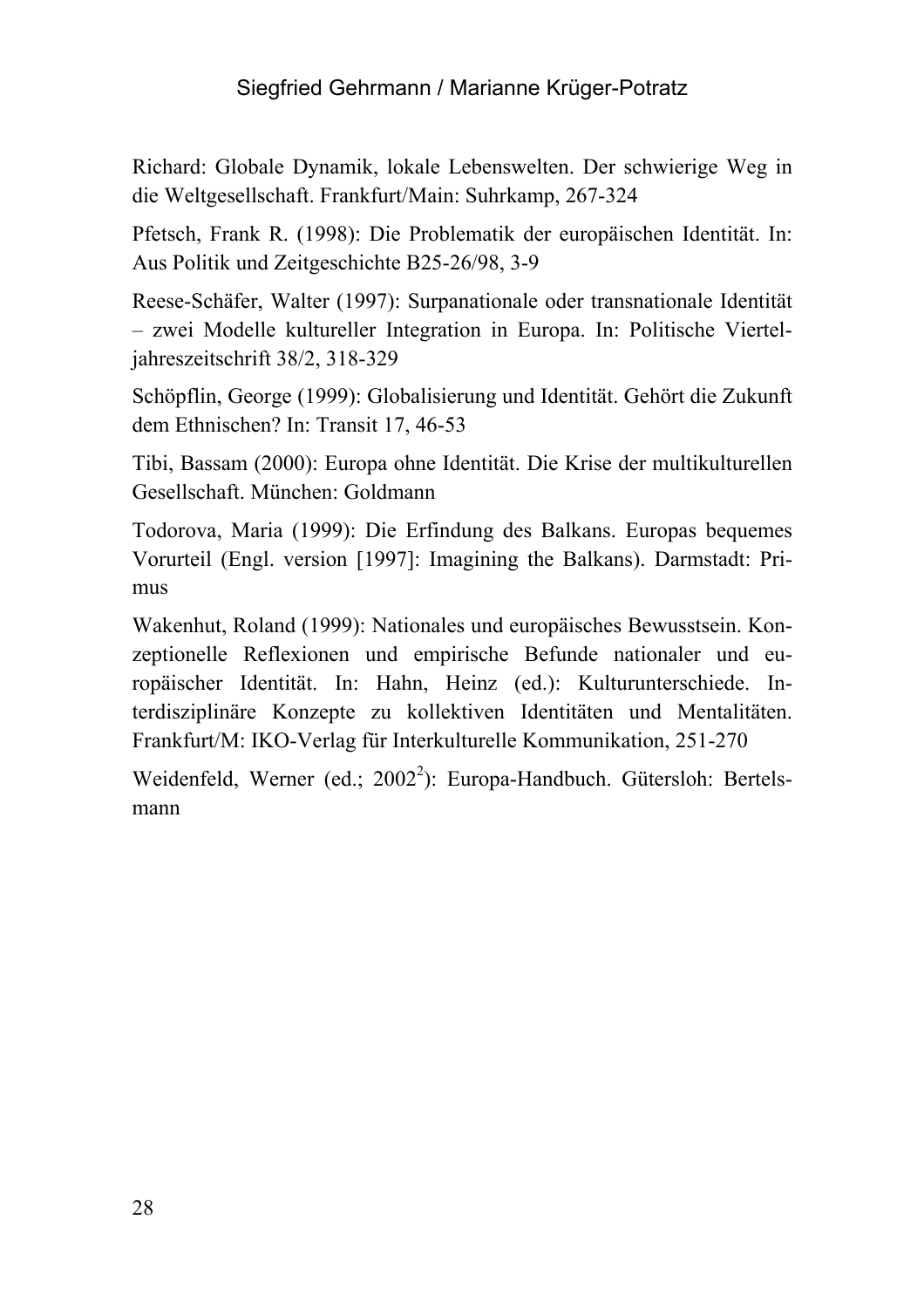# *Module 1*

# *Unit 3 European integration policy, educational institutions and problems of the transformation of education in South Eastern and Central Eastern Europe*

After the fall of communism, the countries of Europe and their citizens have been facing a historical challenge of integrating the "two halves" of the continent on the grounds of shared values and commitments. The vision of an economically prosperous Europe founded on the principles of pluralist and parliamentary democracy, human rights and the rule of law, as well as on its common cultural heritage enriched by diversity, is shared equally by both the established and the new European democracies. However, in order to join the EU transition process, countries need to fulfil certain economic and political conditions, such as: a stable democracy, with particular reference to respect for human rights, the rule of law and the protection of minorities, the functioning of a market economy and the adoption of common rules, standards and policies that are in accordance with European laws. In addition, they need to comply with EU education priorities by empowering the citizens to be able to meet the challenges of an open and pluralist knowledge-based economy and society. Since for these countries this means fundamental and comprehensive social changes that are often hindered by many inherited and transitional problems, the EU provides a number of assistance programmes in different areas, including education.

The major topics of discussion in this Unit encompass: the European integration processes after the fall of communism – the Council of Europe, OSCE and EU; Post-Summit priorities of the Council of Europe in education; the OSCE and the promotion of the human dimension through education; EU priorities in education and training – employability, active citizenship and personal fulfilment; the EU enlargement policy – major texts, programmes and agencies with special emphasis on education; the burden of transition – visions, provisions and realities of Central and Eastern European countries; obstacles to change in education – structural, institutional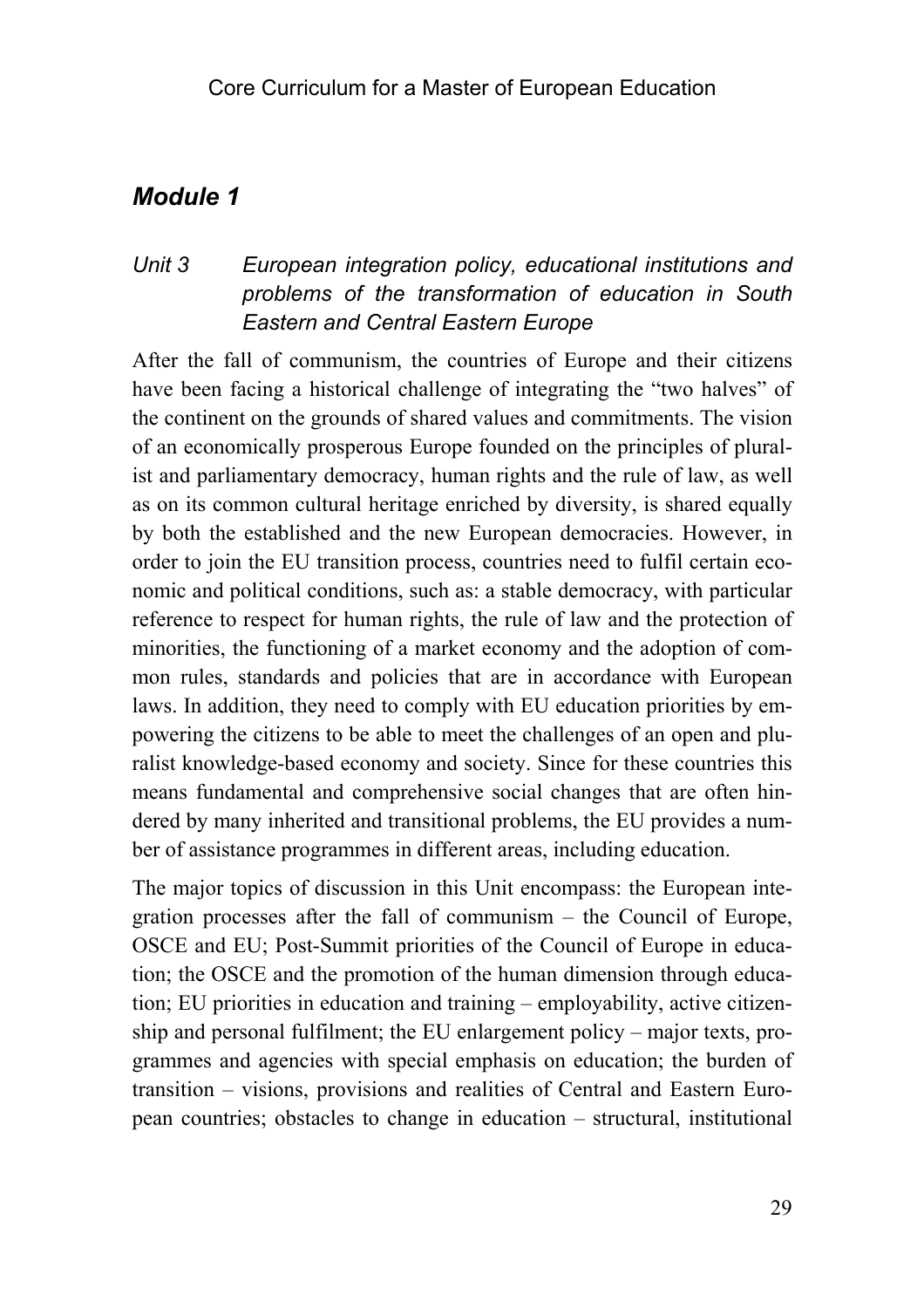and psychological factors; bridging the West-East divide through education – promoting quality in a lifelong perspective.

V.S.-V.

# **Selected bibliography:**

European educational policies, programmes and initiatives for the countries of Central and Eastern Europe: Council of Europe; European Union; OSCE; the World Bank; European Training Foundation; Stability Pact for South Eastern Europe – Enhanced Graz Process; Soros Foundation i dr. *(see Annex)*

European Report on Quality of School Education: Sixteen Quality Indicators (2001): Luxembourg: European Communities

Field, John (1997): European Dimensions: Education, Training and the European Union. Jessica Kingsley Pub

Glenn, Charles L. (1995): Educational Freedom in Eastern Europe. Cato Inst. Books

Harrison, Cameron/Baumgartl, Bernd (2001): Stocktaking Research on Policies for Education for Democratic Citizenship and Management of Diversity in Southeast Europe: Regional Analysis and Intervention Proposals. Strasbourg: Council of Europe, Doc. DGIV/EDU/CIT (2001)45 Final, Regional Report

Ibanez-Martin, Jose Antonio/Jover, Gonzalo (eds.; 2002): Education in Europe: Policies and Politics. Kluwer Academic Publishers

OECD Thematic Review of National Policies for Education. URL: http://www.oecd.org

The Road to Stability and Prosperity in South Eastern Europe: A Regional Strategy paper (2001): The World Bank and the European Commission. URL: http://www.seerecon.org/RegionalInitiatives

Young People in Changing Societies (2001): Florence: UNICEF Inocenti Research Centre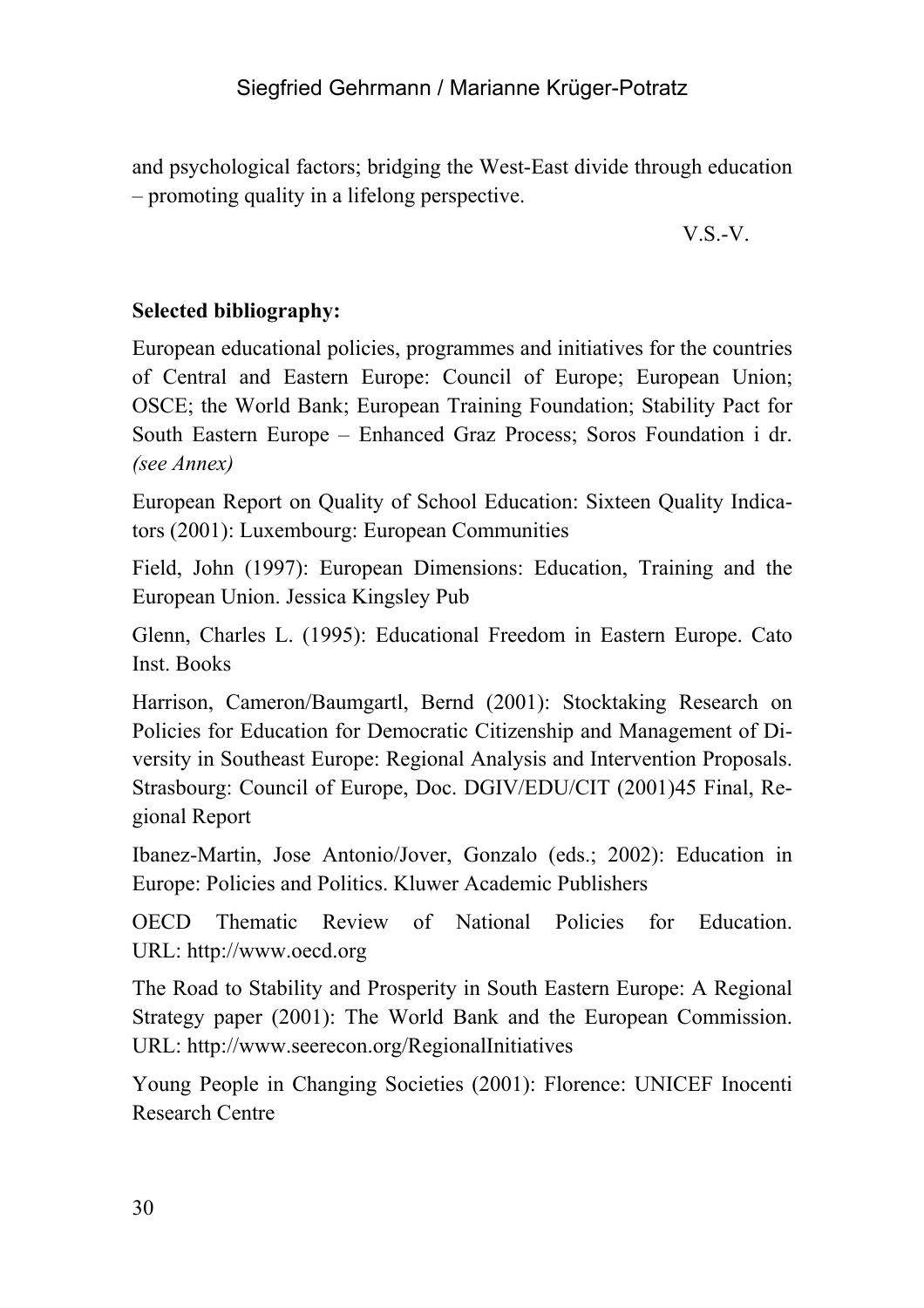# *Module 1*

# *Unit 4 Globalisation and national educational policies in Europe – mapping the road for a European educational policy*

There is no coherent European educational policy, but there are elements of a new supra-national framework. There is a great and interesting variety of national educational policies and there are developments towards a future structure of a European educational policy.

Globalisation, understood as a process which depends in itself on many processes on different levels, implies that we have to accept that each nation state is in a process of redefining and reinventing its position within a global as well as a regional interstate system. The quality of this process and its results will, to a great extent, determine the future of education in Europe in each national educational system. This process contains new advantages, new challenges, and new responsibilities.

Each national tradition and educational situation has to be reflected carefully within the new political framework. This framework also defines new conditions for the competition among nation states. Professional and ethical codices in a national context have to be related to new concepts of global values, and global values have to be reinterpreted under cultural, national traditions. Equally important for the definition of new responsibilities of national educational policies are the national curricula and the national learning contexts and all problems related to programmes of teacher training and to the competencies of teachers.

National educational systems and educational situations have been strongly determined by and connected with the nation state and its power structure. Vital changes have to be carefully reflected in order to avoid negative results for the nation state and for Europe. Each national educational framework has manifold ideological preconditions and implications and ideology has always been an important dimension for the structuring of national educational systems and of education itself. The new challenges should therefore be carefully reflected as elements of a new responsibility of na-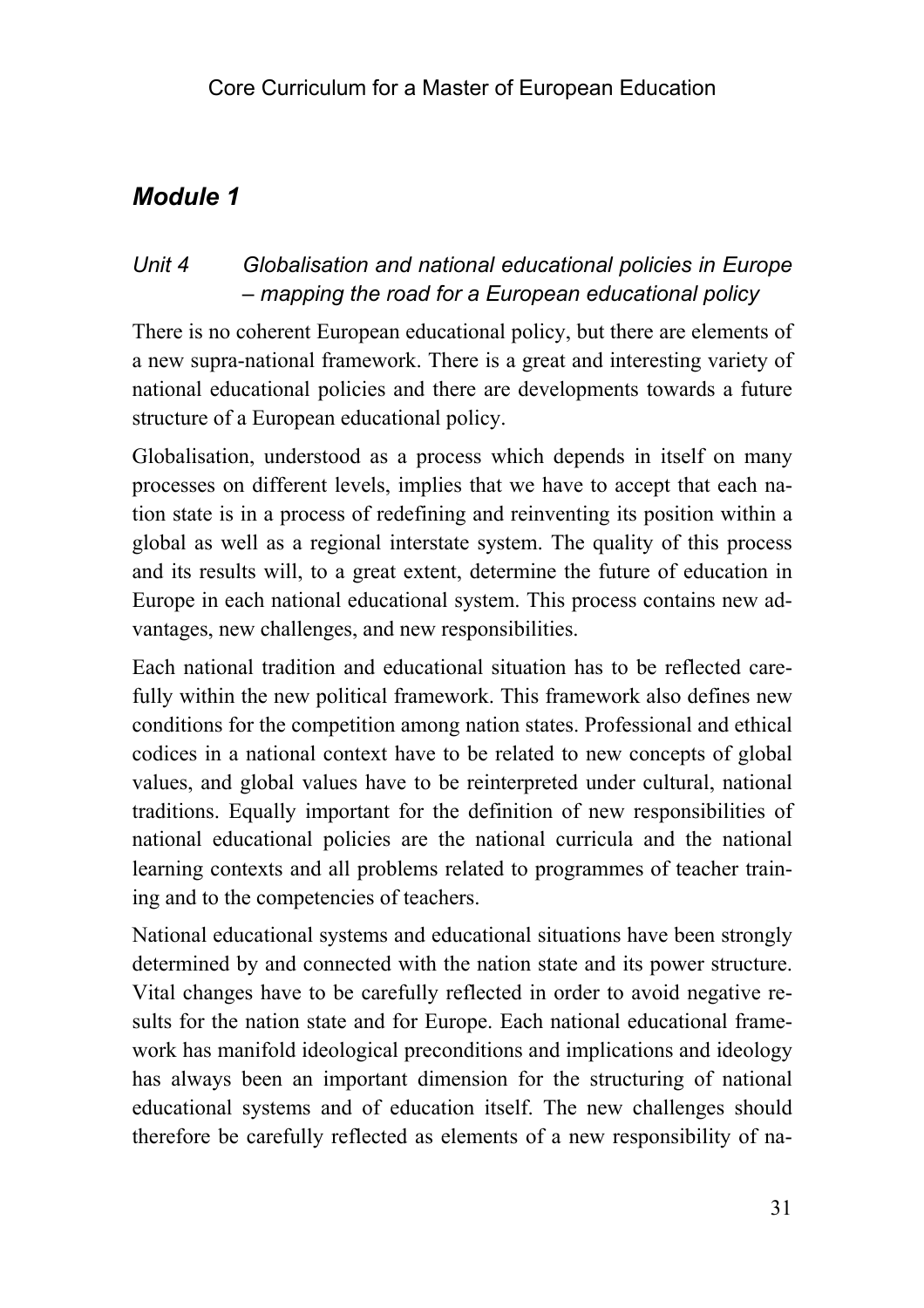tional educational policies and as answers to the question "What will Europe be?"

The redefinition of national educational policies in Europe will be confronted with questions of basic and functional illiteracy, of the poverty of children, of the state of teacher training, of the inner and outer framework of the public educational institutions. Within the nation state as well as in Europe these questions reach a new individual and collective quality. Similarly important will be ecological problems, developments in the field of the new communication and information technologies, of virtual education, and of the dissemination of knowledge within each national society and in Europe as a whole. At hand are discussions on human rights, on the process of democratisation, on war and peace, on security and liberal rights, on terrorism and anti-terrorism, and on the question of legal security within and beyond the national state.

The concept for this unit will allow students to work on and for a new European identity by confronting the educational policies of nation states with the challenges of a new European framework, perceived as part of a developing framework of the world society. In this understanding this unit might help to cope with implications of the processes of globalisation in the field of education, educational systems, and educational policies in Europe.

D.K/A.M

#### **Selected bibliography:**

Buchberger, Friedrich (1997): Between Traditionalism, Restructuring and Reconceptualization – Remarks on the Current State of Teacher Education in the European Union. In: Brusling, Christer/ Nielsen, M. (eds.): Curriculum Problems in Teacher Edication. Proceedings from a NorFa-funded symposium in Grebbestad, Sweden, August 5-11, 1996. Oslo: University College, 10-38

Condorcet, Jean Antoine Nicolas de Caritat de (1792): Bericht und Entwurf einer Verordnung über die allgemeine Organisation des öffentlichen Unterrichtswesens. In: Robert Alt (ed.): Erziehungsprogramme der Fran-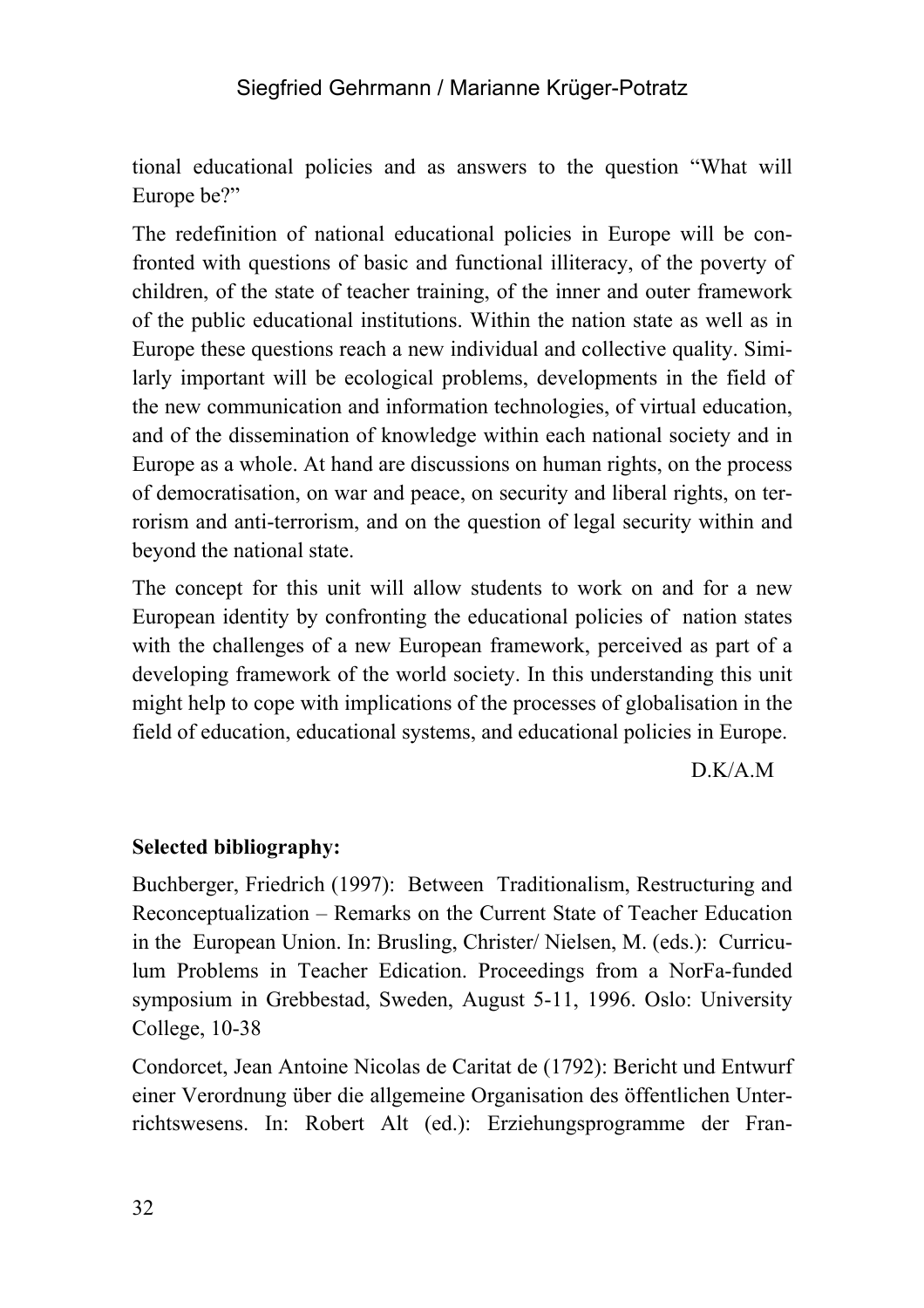zösischen Revolution. Mirabeau, Condorcet, Lepeletier. Berlin: Volk und Wissen Verl. 1949, 61-117

Darling–Hammond, Linda (1999): Educating Teachers for the Next Century: Rethinking Practice and Policy. In: Griffin, Gary A. (ed.): The education of teachers (Part I). Chicago: NSSE : Distributed by the University of Chicago Press

Delors, Jacques (1996): Education: the necessary Utopia. In: Delors, Jacques (ed.), Learning: The Treasure Within. Report to UNESCO of the International Commission on Education for the Twenty-first Century. Paris: UNESCO Publishing, 13-35

Graff, Michael (1996): Zur Bedeutung der Bildung im Prozess der wirtschaftlichen Entwicklung. In: Kölner Zeitschrift für Soziologie und Sozialpsychologie 48 (1996) 2, 274-295

Hargreaves, Andy (1994.): Changing teachers, changing times: teachers' work and culture in the postmodern age. Toronto: OISE Press

Hirtt, Nico (2002): Im Schatten der Unternehmerlobby. Die Bildungspolitik der Europäischen Komission. In: Widersprüche. Zeitschrift für sozialistische Politik im Bildungs-, Gesundheits- und Sozialbereich (2002) 83, 37-51

IHK (2000): EU-Handbuch zur Bildungspolitik. Themen und Fakten. Duisburg: WAZ-Druck.

Kallós, Daniel / Lindblad, Sverker (eds.) (1994): New policy contexts for education: Sweden and United Kingdom , Umeå University Educational Reports (42)

Keiner, Dieter (1997): Bildungspolitik und Weltgesellschaft. Anmerkungen zu Learning: The Treasure Within. Report to UNESCO of the International Commission on Education for the Twenty-first Century. In: Tertium Comparationis 3 (1997) 2, 142-152

Keiner, Dieter (1998): Bildungspolitik, Erziehungswissenschaft und die Weltgesellschaftsperspektive, in: Dieter Keiner, Erziehungswissenschaft und Bildungspolitik. Frankfurt: Peter Lang, 221-242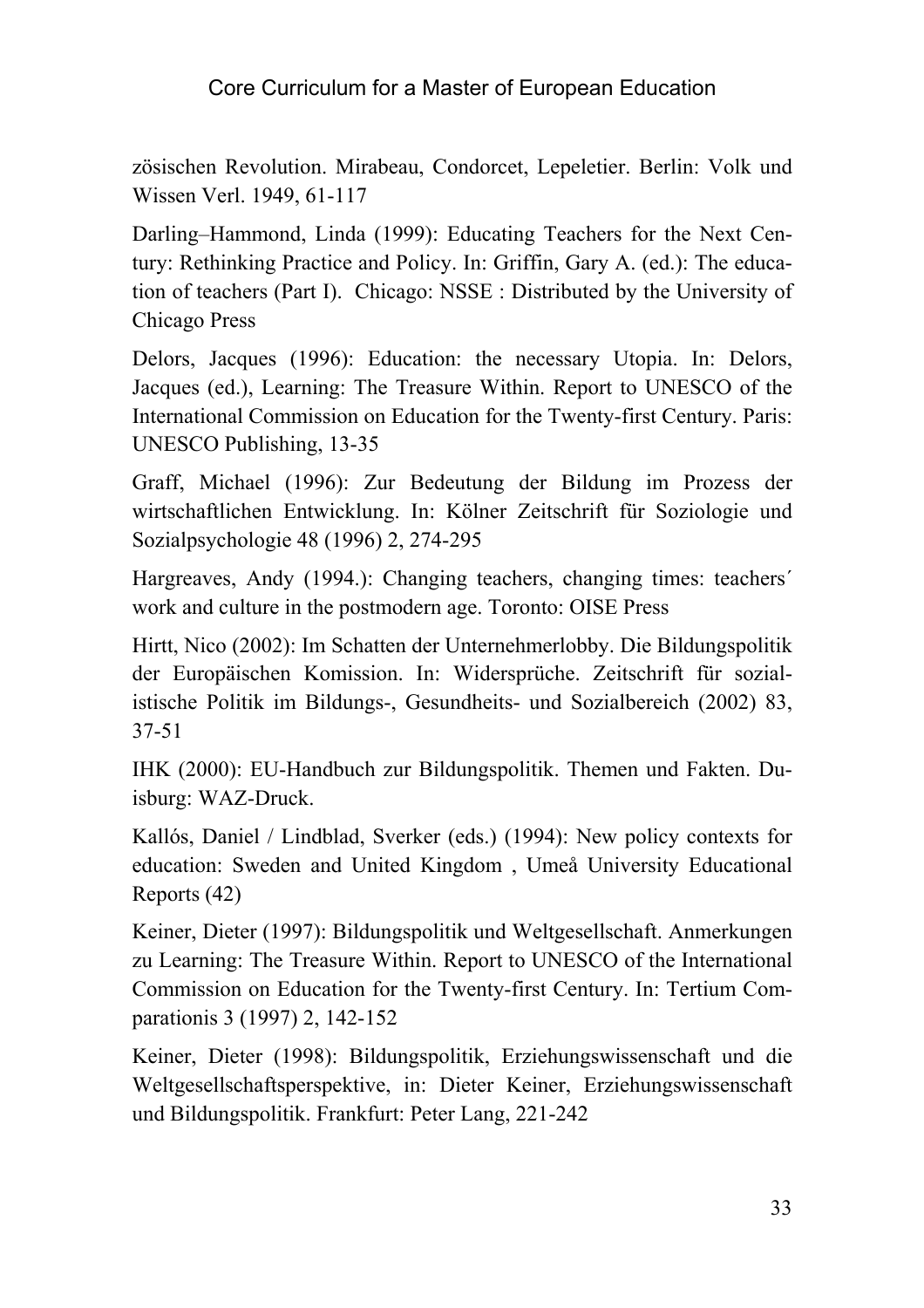Lohmann, Ingrid (2002): After Neoliberalism. Können nationalstaatliche Bildungssysteme den ,freien Markt´ überleben? In: Lohmann, Ingrid / Rainer Rilling (eds.): Die verkaufte Bildung. Kritik und Kontroversen zur Kommerzialisierung von Schule, Weiterbildung, Erziehung und Wissenschaft. Opladen: Leske + Budrich, 89-107

Maheshwari, Amar Nath (2000): Reorienting teacher education for sustainable Development. NCTE (National Council for teacher Education), New Delhi

Neave, Guy (1992): The teaching nation: prospects for teachers in the European Community. Oxford : Pergamon Press

OECD (2001): Teachers for tomorrow´s schools: analysis of the World education indicators – 2001. Paris: OECD

Papadopoulos, George S. (1994): Education 1960-1990. The OECD Perspective. Paris: OECD

Postlethwaite, Thomas Neville (1995): International encyclopedia of national systems of education. In: Postlethwaite, Thomas Neville (ed.): Resources in education. Oxford: Pergamon

Ramirez, Francisco O. / John Boli (1987): The Political Contruction of Mass Schooling: European Origins and Worldwide Institutionalization. In: Sociology of Education 60 (1987) 1, 2-17

Schleicher, Klaus (1997): Deutsche Bildungskompetenz in Europa. Wider die Konzeptionslosigkeit der Bildungspolitik. In: Tertium Comparationis 3 (1997) 2, 103-129.

Thiele, Burkard (2000): Die Bildungspolitik der Europäischen Gemeinschaft. Münster, Hamburg, London: LIT Verlag.

United Nations Educational, Scientific and Cultural Organization (1995 fol.): World education report. Paris: Unesco Publishing

United Nations Educational, Scientific and Cultural Organization (1998): Teachers andteaching in a changing world. Paris: Unesco Publishing

United Nations Educational, Scientific and Cultural Organization (2000): The right to education. Paris: Unesco Publishing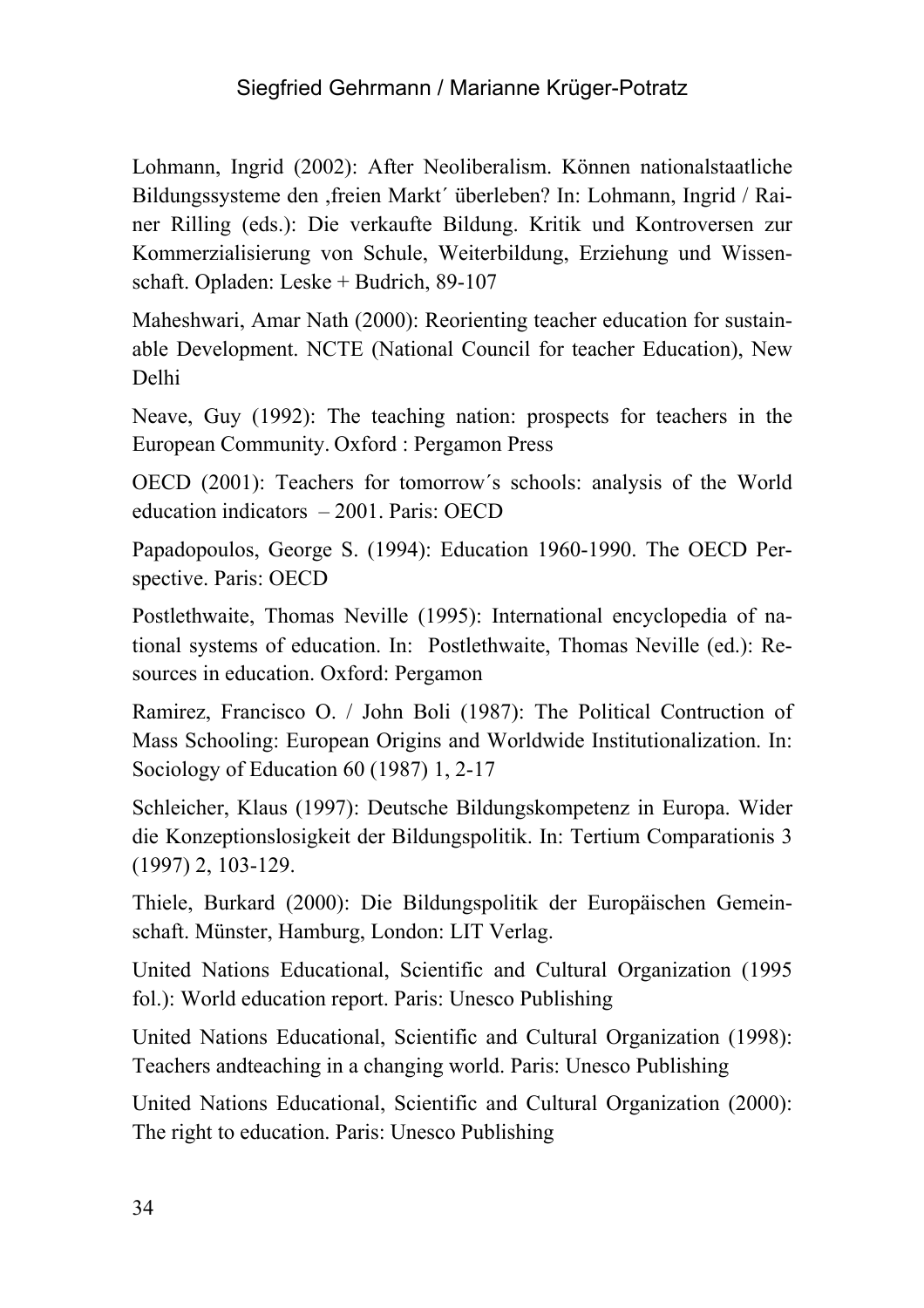Wahl, Peter (2001): Dienstleistungen im Fadenkreuz neoliberaler Globalisierung. Die GATS-Verhandlungen in der WTO. In: Blätter für deutsche und internationale Politik 10 (2001), 1208-1217

Wit, Hans de / Knight, Jane A. (1999): Quality and internationalisation in higher education. Paris: OECD

#### **Selected EU Internet Portals**

The information network on education in Europe URL: http://www.eurydice.org/News/DE/frameset\_eulevel.html

The International Award for Young People: EU educational policy 2010 URL: http://www.jugendprogramm.de/netzwerk/szene/368.htm

Focus: EU educational policy URL: http://planet.gruene.at/planet20/schwerpunkt/EU.html

Students´resistance URL: http://www.vsp-vernetzt.de/soz/012213.htm

"Public education is not für sale"

URL: http://x-berg.de/proteste/01/12/12/0335202.shtml

PLOTEUS, the Portal of the European Commission "on Learning Opportunities throughout the European Space" URL: http://www.ploteus.net

Portal supported by the European Commission

URL: http://www.elearningeuropa.info/

Portal of the Directorate-General for Education and Culture of the European Commission

URL: http://europa.eu.int/comm/dgs/education\_culture/index\_en.htm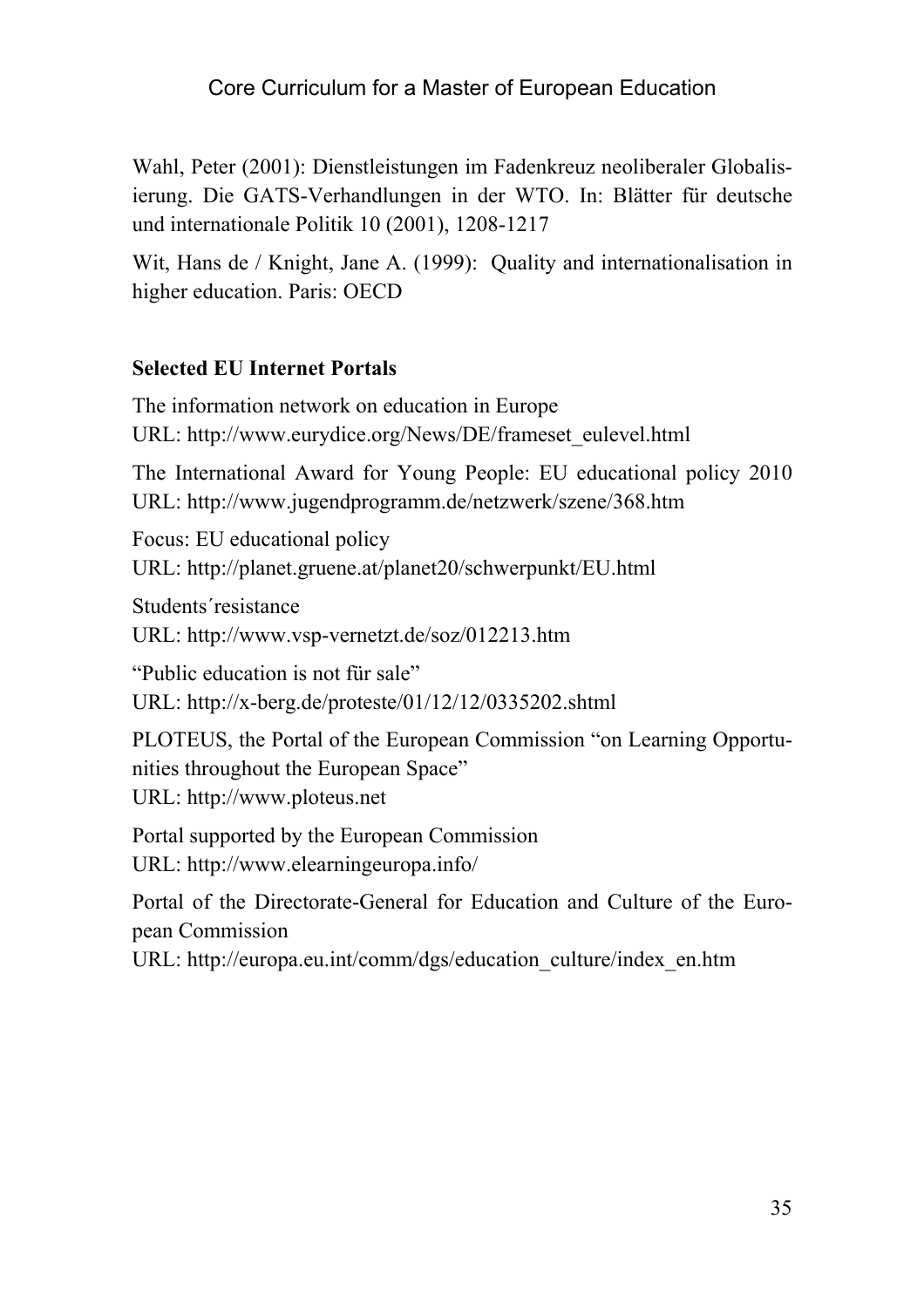# *Module 1*

# *Unit 5 Educational systems and their reform in the EU and in the transition countries of South Eastern and Central Eastern Europe*

The educational system is linked with economy, politics and culture. It serves their development, and, as such, has to meet their needs, as well as the needs of the citizens of a united Europe. New educational needs arise from the development of new technologies, the ever increasing unemployment rate, the need for greater social cohesion which can be achieved by sharing common European values, and from the need to reduce social exclusion of individuals and particular social groups. That is why the common objectives of European education are permanent employability, competence for active citizenship, the strengthening of social cohesion and a less intense social exclusion.

Besides the above-mentioned objectives, education in transition countries has an additional task, namely to facilitate social transition in European post-communist countries. This social transition comprises the transition from planned to market economy, from a politically monistic society to a politically pluralistic (civic) society, and a modernization of value systems among the young and adult active population. Due to radical changes in the social context, all transition countries have started structural changes in their respective educational systems with the aim of harmonizing them with the educational systems of the EU countries.

There is no unique European educational system as such. There are, however, common objectives and principles of educational policy, which lead to its gradual structural alignment and which are manifested in the reforms of national educational systems. This is why the main issues of this Unit refer to the objectives of contemporary European education, to the conceptual basis of educational policy and the reform of educational systems (the concepts of lifelong learning and of "the learning society"), to the common principles of European educational policy, and to the specific circum-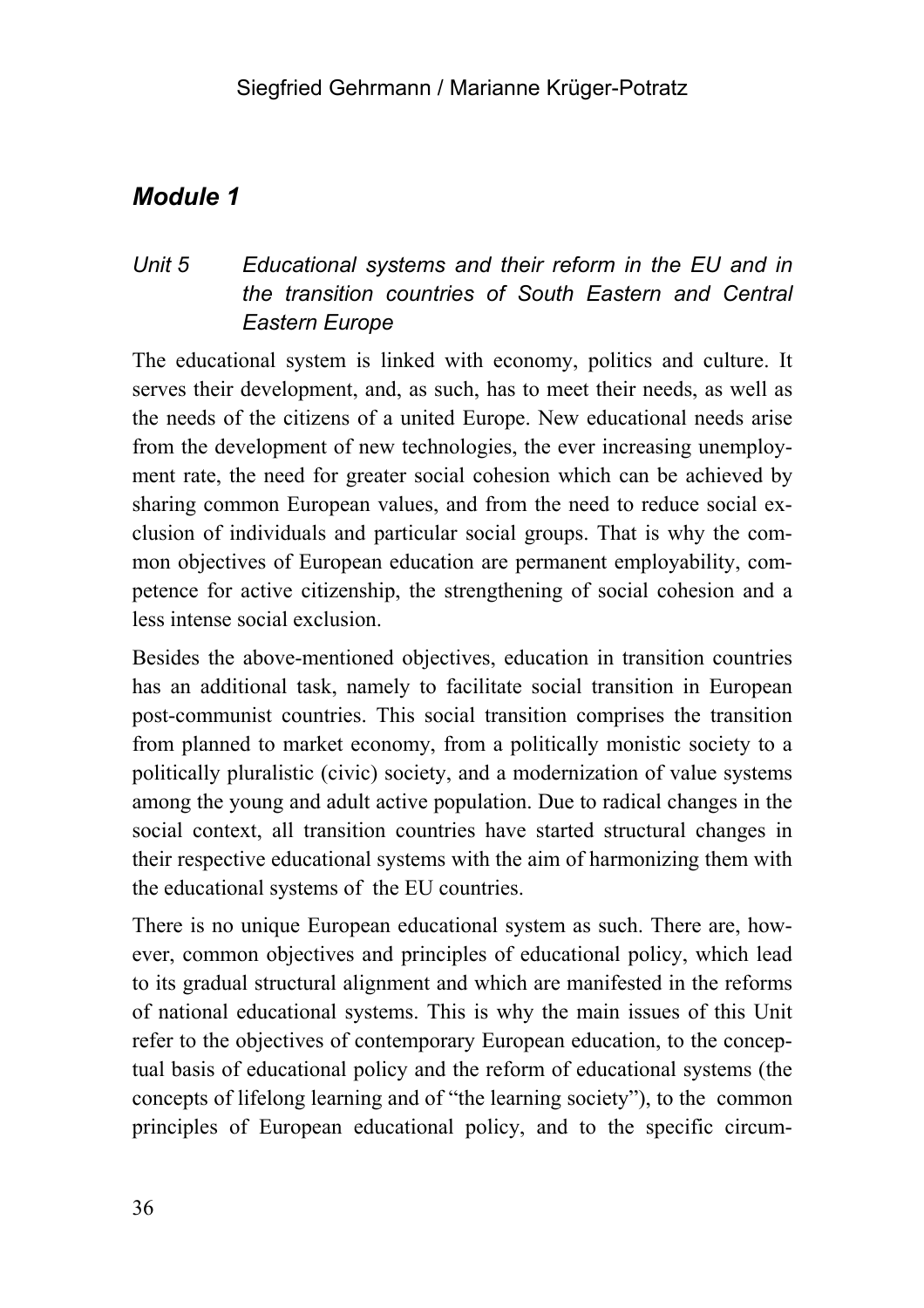stances and limitations in the implementation of educational reforms in particular countries, with special reference to the problems of educational reform in transition countries.

N.P.

# **Selected bibliography:**

Adams, D. (1994): Educational planning: Differing models. In: Husén, Torsten/Postlethwaite, Neville T. (eds.): The International Encyclopedia of Education. Oxford: Pergamon. 3, 1804-1810

A Memorandum on Lifelong Learning (2000). European Commission. Eurostat

Delors, Jacques (ed.; 1996): Learning: The Treasure Within. Paris: **UNESCO** 

Dohmen, Günther (1996): Lifelong Learning: Guidelines for a modern education policy. Bonn: Federal Ministry of Education, Science, Research and Technology

Education Policy Analysis: Education and skills (2001) URL: http://www.oecd.org

Education for All? (1998): UNICEF

Fägerlind, Ingemar/Saha, Lawrence J. (1989): Education and National Development. Oxford: Pergamon

Farrell, J. P. (1994): Planning education: Overview. In: Husén, Torsten/Postlethwaite, Neville T. (eds.): The International Encyclopedia of Education. Oxford: Pergamon. 8, 4499-4510

Hidden Challenges to Education Systems in Transition Economies. The World Bank, Human Development Sector

Legrand, Louis. (1988): Les politiques de l'éducation. Paris: Presses Universitaires de France.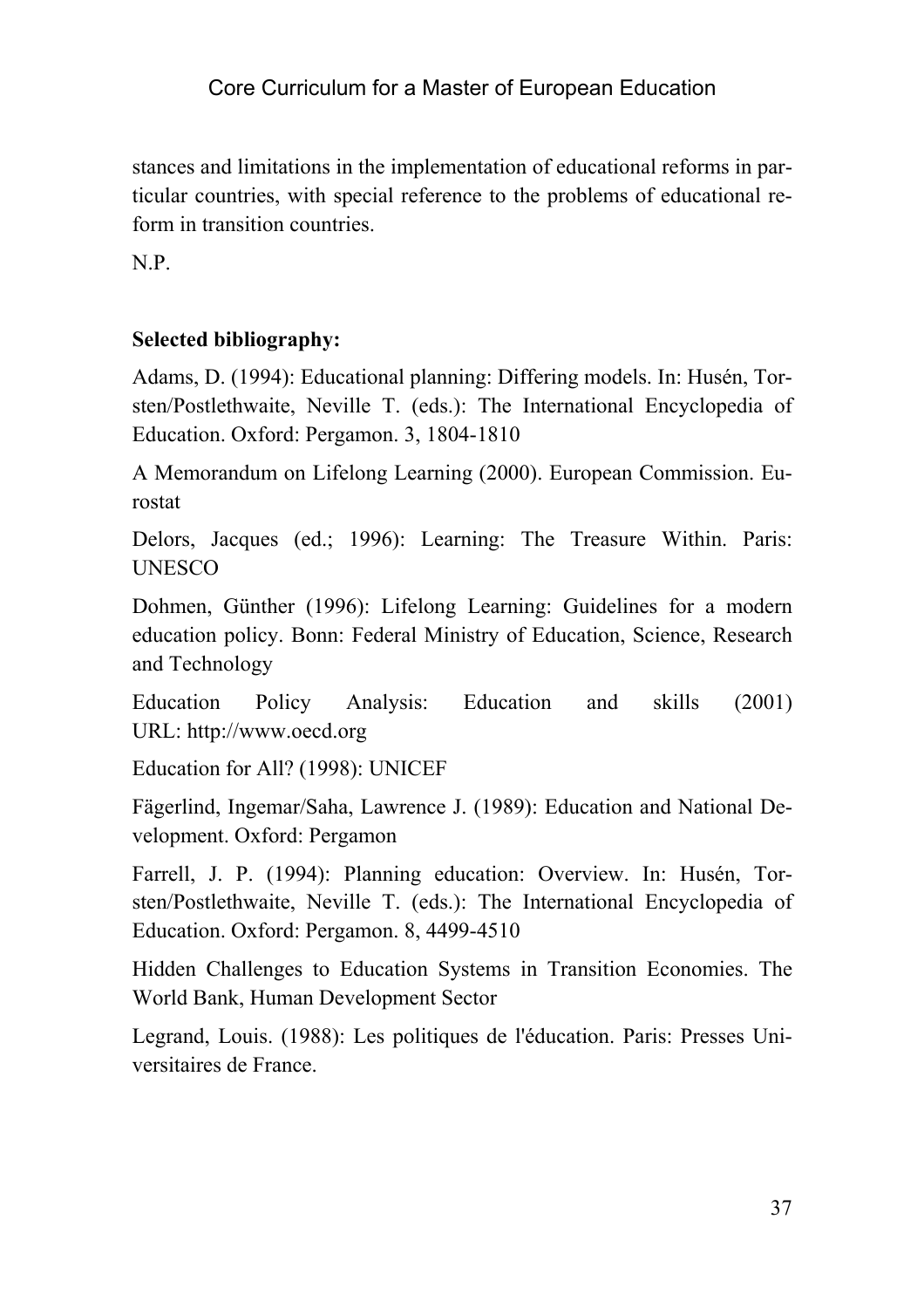Rado, Peter. (2001): Transition in Education: Policy Making and the Key Educational Policy Areas in the Central-European and Baltic Countries. Budapest: Open Society Institute. Institute for Educational Policy

Schifelbein, E. (1994): Educational planning: Implementation problems. In: Husén, Torsten/Postlethwaite, Neville T. (eds.): The International Encyclopedia of Education. Oxford: Pergamon. 3, 1821-1825

The Concrete Future Objectives of Education System (2001): Brussels: Commission of the European Communities

What secondary education for a changing Europe? Trends, challenges and prospects (1997): Council of Europe publishing

White paper on Education and Training: Teaching and Learning – Towards the Learning Society (1995): Luxembourg: Office for Official Publications of the European Communities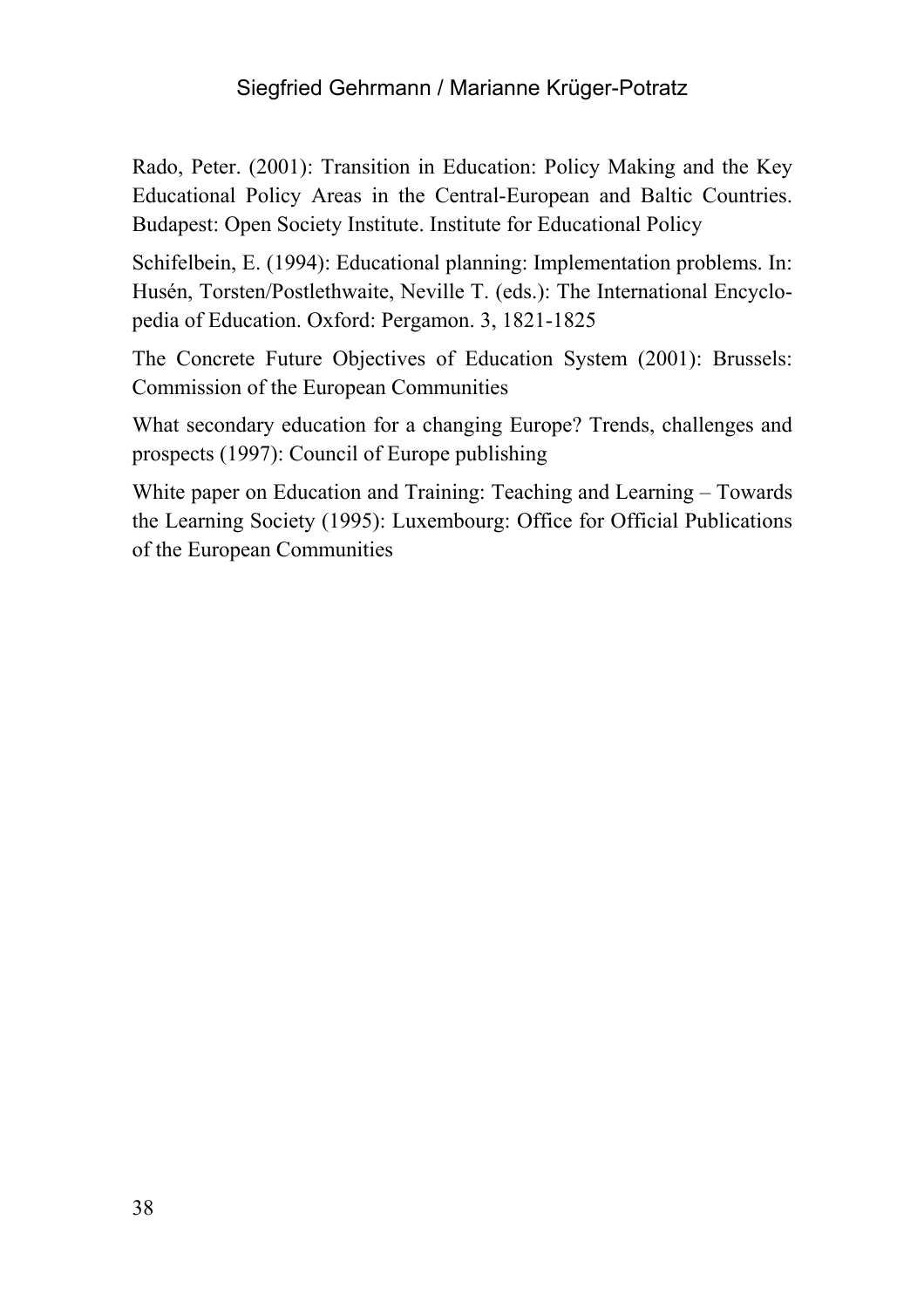# *Unit 6 The reform of teacher education in the EU and in the transition countries of South Eastern and Central Eastern Europe*

The efficiency of a system of education greatly depends on the quality of its teachers. It can be shown that the establishment of teacher education systems gives a broad insight into what the school system stands for. Therefore, one of the basic issues of concern for educational experts and educational authorities is how to improve the national systems of teacher education as well as in-service training. New professional requirements, which are the result of globalisation and of the unification of Europe, have initiated reforms of teacher education in the Member States of the EU. Nevertheless, a European agreement concerning teacher competencies is still missing. On the other hand, in transition post-communist countries reforms in teacher education as well as in the entire system of education are the result of radical political and economic changes and the official changes in the system of values. For these reasons motives vary in different European regions and countries depending on their political and economic development and their cultural features. However, despite national and regional differences, there is a trend to urge the "harmonization" and standardization for systems of education, which implicitly includes the system of teacher education. The aim of the so-called Bologna process is not only to harmonize teacher education and training, but to change and harmonize the system of university studies, which also includes teacher training systems. At any rate, what does harmonizing really mean in the context of different views?

Thus, the basic aim of this Unit is to inform learners about the systems of teacher education in different European countries and to make them reflect on the biography of the teaching profession in a background of differences. For this purpose, a comparative analysis of the fundamental elements of the system of teacher education will be presented as well as of the imple-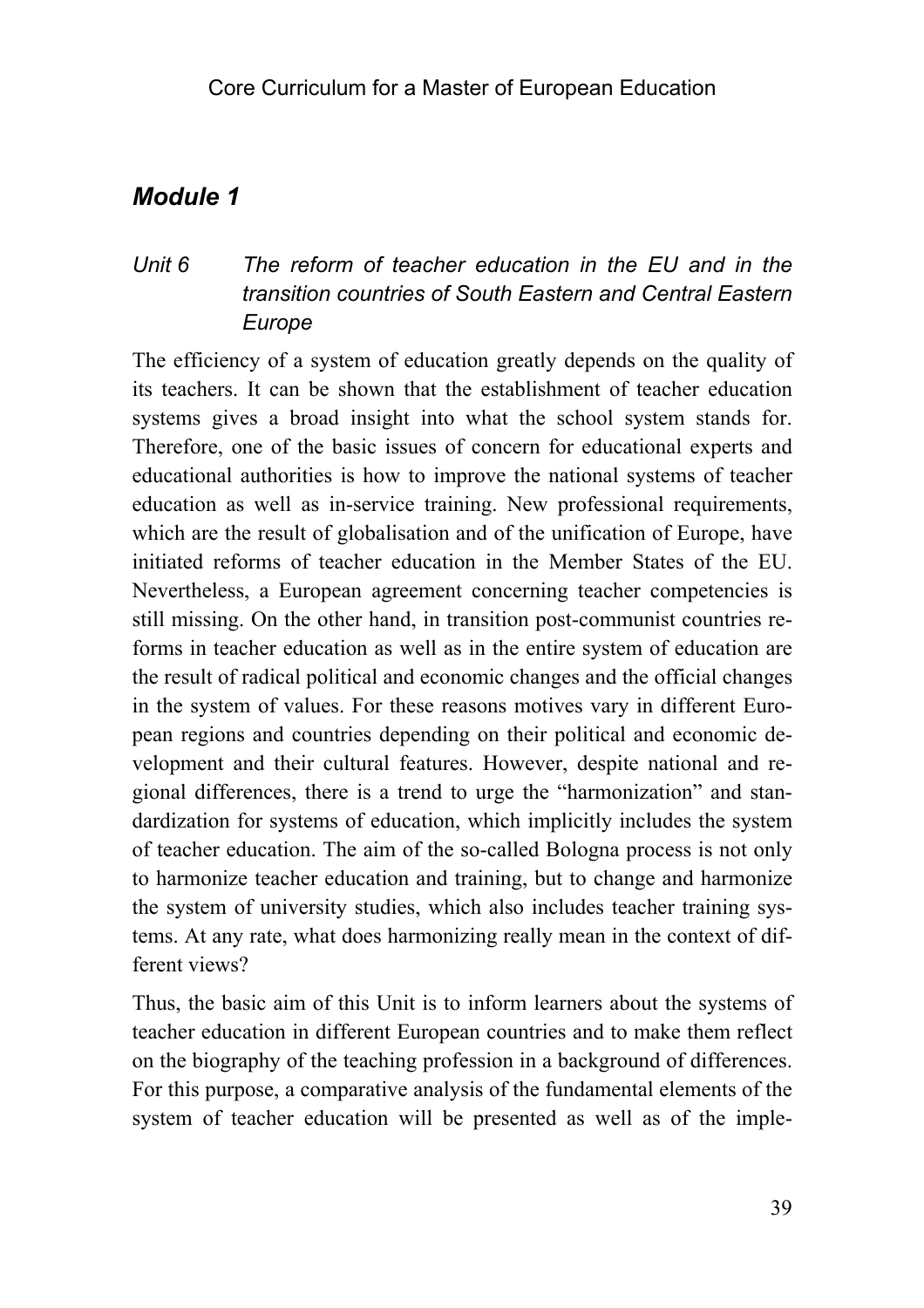mented and planned structural reforms in selected countries of the EU and transition countries of South Eastern and Central Eastern Europe. The analysis will comprise the following elements: the duration and/or level of initial teacher education; the curriculum of initial education (with special reference to the relationship between specialized courses necessary to acquire competence in a particular school subject and the courses necessary to acquire professional competence); the basic models of initial teacher education (concurrent versus consecutive), access to initial teacher training and selection criteria, and the organization, legislation and content of inservice teacher training. Furthermore, it will include problems of the changes and transitions concerning the breadth and the limits of professional roles, etc. This analysis will show whether there are common trends in teacher education in Europe, what the basic differences are in the systems of particular countries and/or regions, and what historical, political and cultural reasons may underlie them. Moreover, it should enable an understanding of the common and specific unresolved issues, dilemmas and controversies and give a prediction of the development of initial and lifelong teacher education and training.

V.D./A.H.

#### **Selected bibliography:**

Attracting, Developing and Retaining Effective Teachers. Design and Implementation Plan for the Activity (2002)

URL: http://www.oecd.org./pdf/M00036000/M00036418.pdf

Buchberger, Friedrich (1995): Lehrerbildung auf dem Prüfstand. Beschreibung und Evaluation von Programmen der Lehrerbildung in Finnland und Österreich. Innsbruck: Studien Verlag

Changes in Education of Teachers in Europe (2002). In: Metodika, 5 (3/Special issue), Zagreb: Teacher Education Academy, University of Zagreb

Darling-Hammond, L. et al. (1999): A License to Teach. Raising Standards for Teaching. San Francisco: Jossey Bass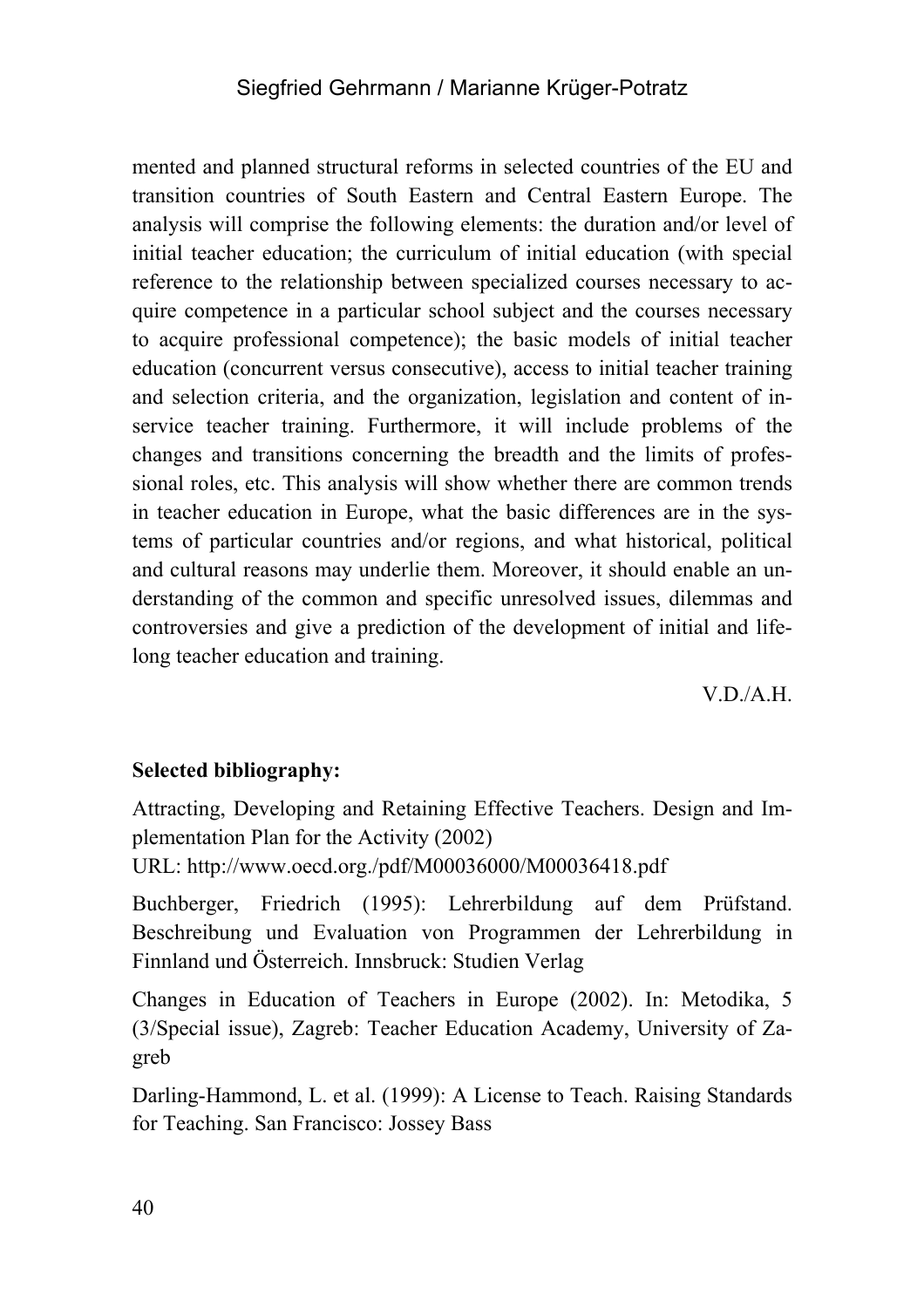Händle, Christa (1997): Teachers in the Transformation of the School System in German Unification. In: Biddle, B. J./Good, T. L./Goodson, I. F. (eds): International Handbook of Teachers and Teaching, 2 Volumes. Dordrecht: Kluwer, 353-410

In-service Training of Teachers in the European Union and the EFTA/EEA Countries (1995)

URL: http://www.eurydice.org/Documents/training7en/FrameSet.htm

Key data on education in Europe – 2002 edition (2003)

URL:http://www.eurydice.org/Doc\_intermediaires/indicators/en/frameset\_ key\_data.html

Mazurek, Kas/Winzer, Margret A./Majorek, Czeslaw. (eds.; 1999): Education in a global society: a comparative perspective. Needham Heights, MA: Allyn and Bacon

Neil, Peter/Morgan, Carol (2003): Continuing Professional Development for Teachers. London: Kogan Page

Recommendation concerning the Status of Teachers (1966) URL: http://www.unesco.org

Terhart, Ewald (2002): Standards für die Lehrerausbildung. Eine Expertise für die Kultusministerkonferenz. Münster: Zentrale Koordination Lehrerausbildung

The teaching profession in Europe: Profile, trends and concerns. Report 1: Initial training and transition to working life of teachers in general lower secondary education (2002)

URL: http://www.eurydice.org/Documents/KeyTopics3/en/FrameSet1.htm

The teaching profession in Europe: Profile, trends and concerns. Report 2: Teacher supply and demand at general lower secondary level (2002) URL: http://www.eurydice.org/Documents/KeyTopics3/en/FrameSet2.htm

Thomas, Elwyn (ed.; 2002): Teacher Education. Dilemmas and Prospects. London: Kogan Page.

URL: http://www.eurydice.org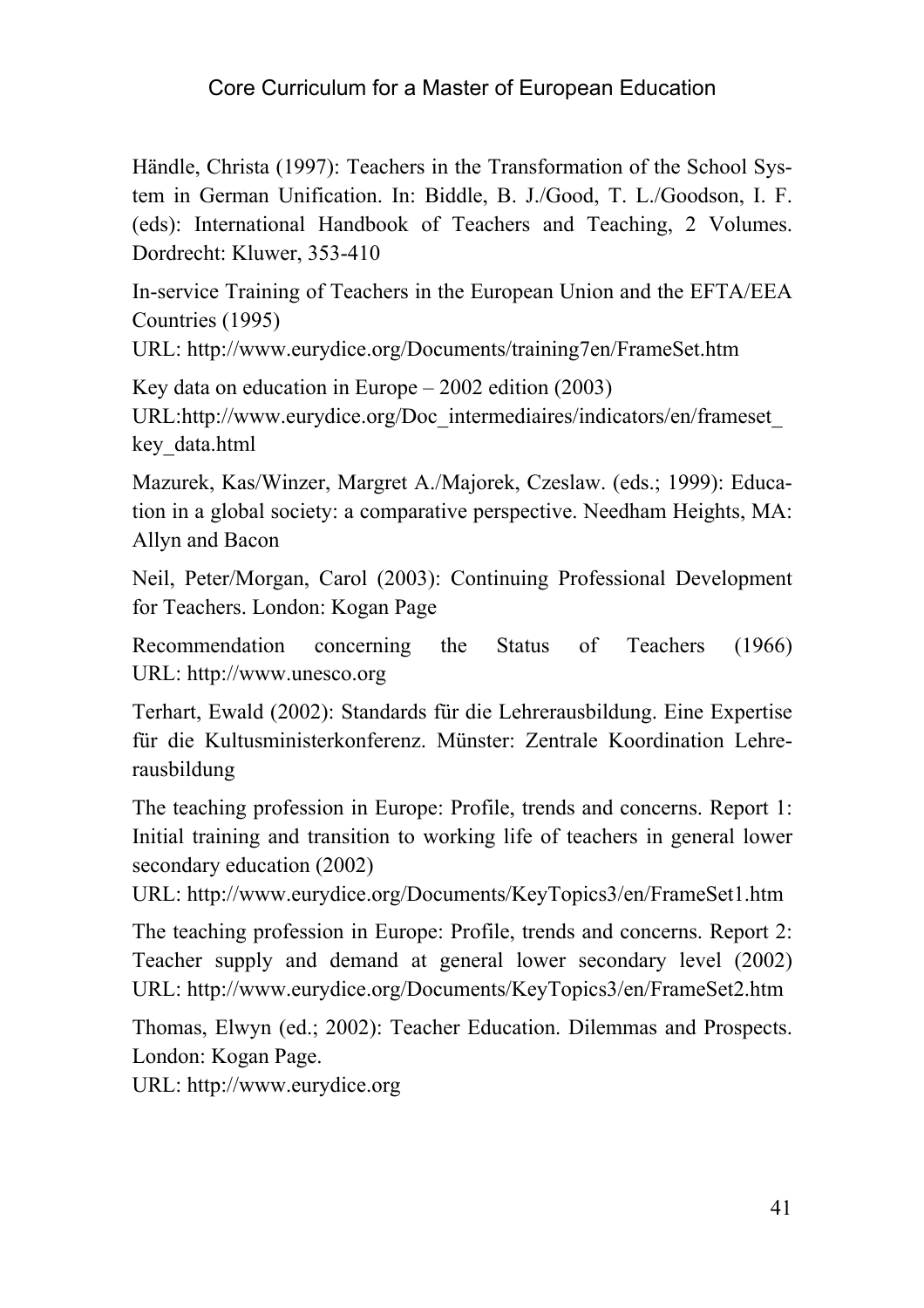### *Unit 1 Education for Human Rights and Civil Society*

In a situation of complex and continuous social change, a new purpose of education becomes the empowerment of the individual for an active, productive and responsible participation in decision-making at the level of local, national and international community, which is at the same time based on respect for the universal principles of human dignity, the rule of law, pluralism and peace. These changes initially appeared in the non-formal sector. The programmes are mainly focused on the development of procedural knowledge and skills, as well as on the acceptance of values that a person needs to be able to respond efficiently to complex social challenges. They emerge under different names, such as education for human rights, international understanding, citizenship, democracy, peace, non-violence, development, as intercultural, civil, global education, etc. Recently, these principles have become more and more integrated into national policies and practices of education leading to an increased co-operation between formal, non-formal and informal education sectors. In schools, they may be implemented in a cross-curricular way, as part of existing curricula, as special teaching subjects, methods and techniques of learning etc. Their efficient implementation largely depends on a solid and continuous preparation of teachers.

The unit will explore the following issues: the shift in the purpose and goals of education as an outcome of the  $20<sup>th</sup>$  century social challenges; education in the international and regional (European, American, African) systems of human rights promotion and protection; the emergence of the idea of an active and responsible citizen and its impact on education; the rights of the child, the right to education and the right to human rights education: a review of international and regional standards, implementation strategies and monitoring systems; human rights education approaches in Europe: concepts, policies and practice; critical awareness, partnership and action: three pillars of empowerment through education; the challenges to human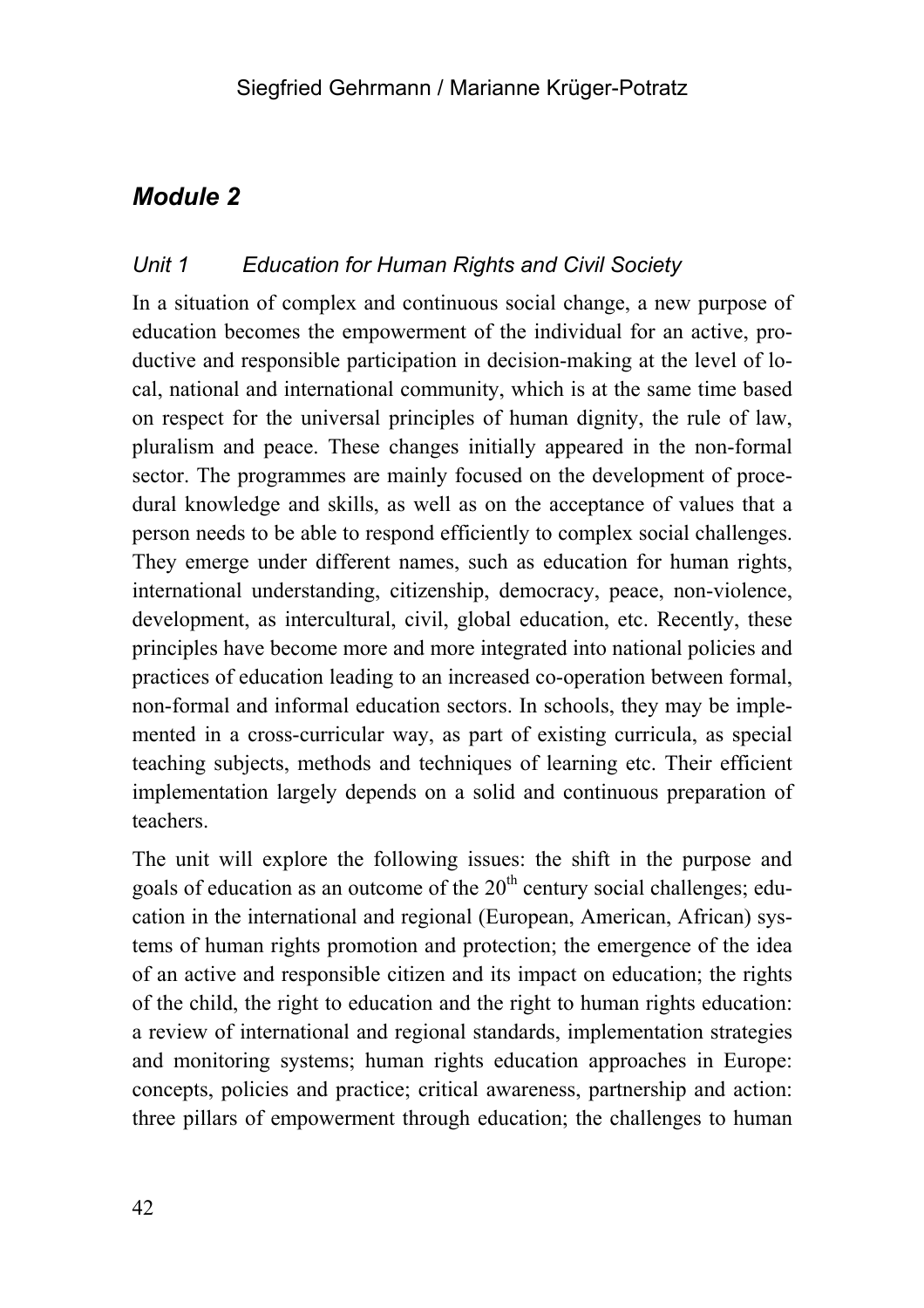rights education: citizenship, pluralism and globalisation; violations of human rights in and through education; human rights of vulnerable groups in education.

V.S.-V.

# **Selected bibliography:**

Andropoulos, George J./Claude, Richard P. (eds.; 1997): Human Rights Education for the Twenty-First Century. Philadelphia: University of Pennsylvania Press

Annual report of the Special Rapporteur on the rights to education, Katarina Tomaševski, submitted in accordance with Commission on Human Rights resolution 2000/9 (2001): New York: United Nations Economic and Social Council, doc. E/CN.4/2001/52

Duerr, Karlheinz./Spajić-Vrkaš, Vedrana/Ferreira Martins, Isabela (2000): Strategies for Learning Democratic Citizenship. Strasbourg: Council of Europe, doc. DECS/EDU/CIT (2000) 16

Eide, Asbjorn (ed.; 1995): Economic, Social and Cultural Rights: A Textbook. Dordrecht: Martinus Nijhoff Publishers  $(2<sup>nd</sup>$  revised ed.)

Human Rights Here and Now: Celebrating the Universal Declaration of Human Rights (1999): New York: AIUSA

Levin, Leah (1996): Human Rights: Questions and Answers. Paris: UNESCO Publishing

Osler, Audrey/Starkey, Hugh (1996): Teacher Education and Human Rights. London: David Fulton

Starkey, Hugh (ed.; 1991): The Challenge of Human Rights Education. Strasbourg: Council of Europe

Symonides, Janusz (1998): Human Rights: New Dimensions and Challenges. Dartmouth: Ashgate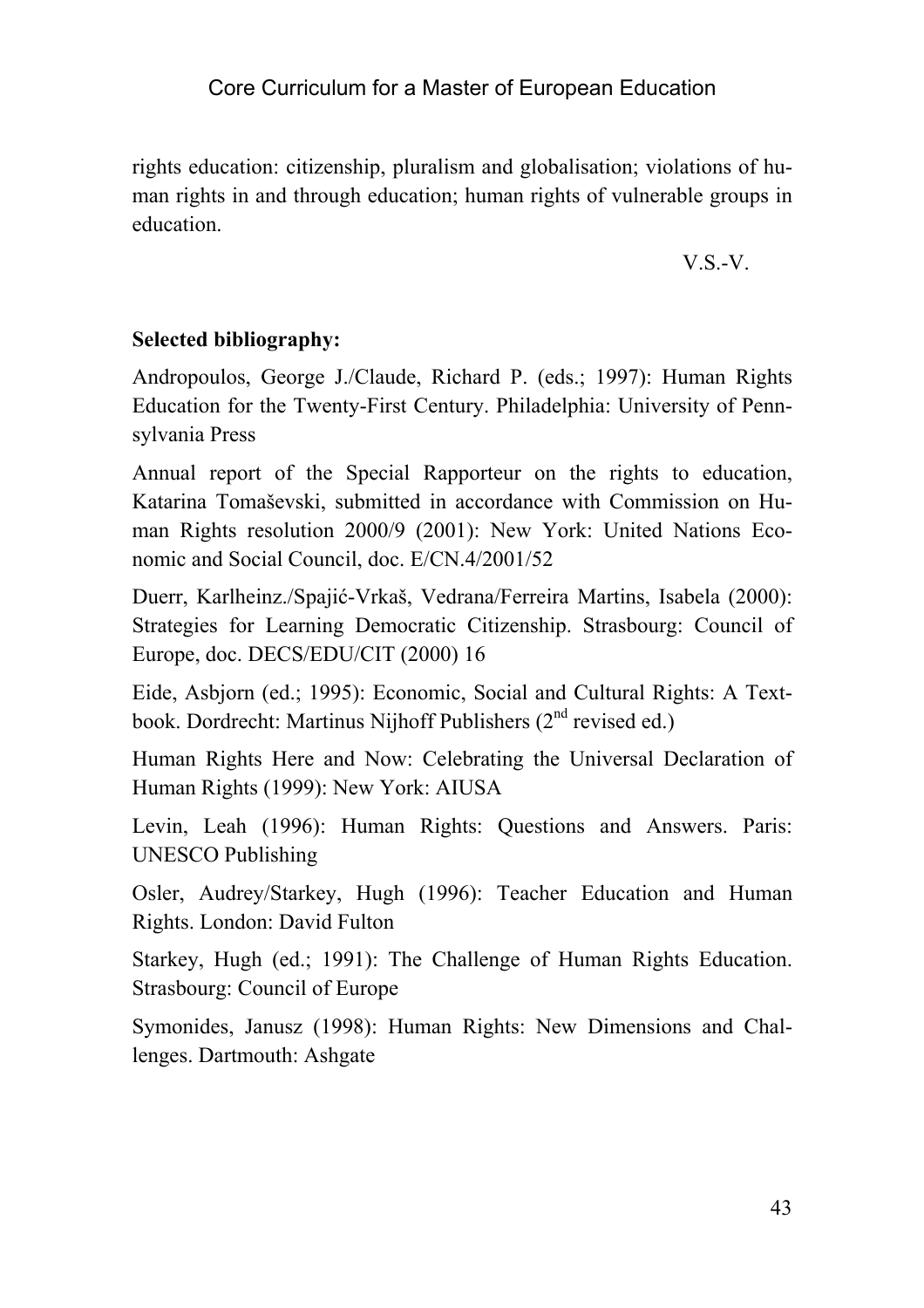Reardom, Betty A. (1995.) Education for Human Dignity: Learning about Human Rights and Responsibilities: A K12 Teaching Resource. Philadelphia: University of Pennsylvania Press

United to Combat Racism: Selected Articles and Standard-setting Instruments (2001). Paris: UNESCO

The Right to Human Rights Education (1999): New York and Geneva: United Nations

Tibbitts, Felisa (2002): Emerging models for human rights education. In: International Review of Education, 48, no 3-4, 159-171

Torney-Purta, Judith/Schwille, John/Amadeo, Jo-Ann (eds.; 1999): Civic Education Across Countries: Twenty-four National Case Studies from the IEA Civic Education Project. Amsterdam: International Association for Evaluation of Educational Achievement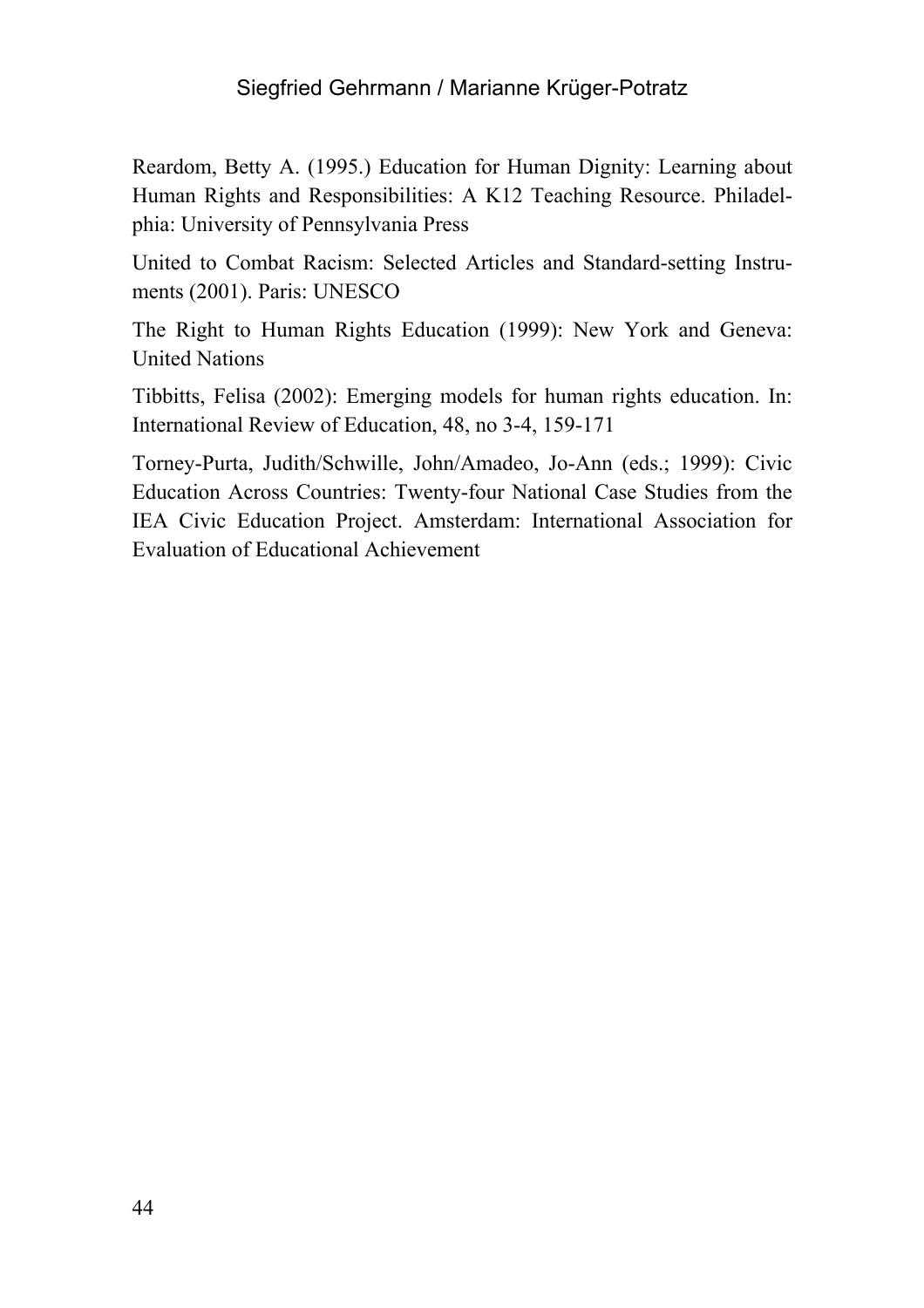# Unit 2 Intercultural learning: theoretical and practical dimen*sions*

The idea of linearity, homogeneity, and continuity determines the history of modern, mono-culturally orientated societies, closely connected with the project of the national state. Exclusion and a thinking in dichotomies and the separation of "other" and "self" are among the signatures of these societies. Europe is involved in a process of unification. For this Europe as part of the one world, however, plurality, discontinuity and heterogeneity are the keywords, and inclusion and transversal thinking are the most important and decisive dimensions.

What has to be learned is a new way of dealing with difference and dissent. What has to be achieved are dialogues and interconnections and not uniformity, standardisation and harmony. This asks for a concept of intercultural learning, which allows the confrontation with modes of interpretation and concepts of normality of one´s own and of others and which, in a reciprocal process, allows to cope with the "other" in the "self" and with the "self" in the other Intercultural learning includes the questioning of institutional structures and of professional routines connected with these, e.g. in schools and educational administration systems. These fields are important, because they tend to hide those dimensions particularly crucial for intercultural learning, and to present structures specifically determined by history and culture, as unquestionably given by nature, thus producing professionally relevant orientations for everyday life.

The great amount of literature on intercultural learning (resp. intercultural education) includes research on the relationship of "self" and "other", on concepts of intercultural education, and on intercultural learning in schools. It is the aim of this unit to study central modes of argumentation, to illustrate limitations, to develop criteria for the reflection of intercultural learning processes with reference to projects, and to reflect necessary preconditions for intercultural learning processes.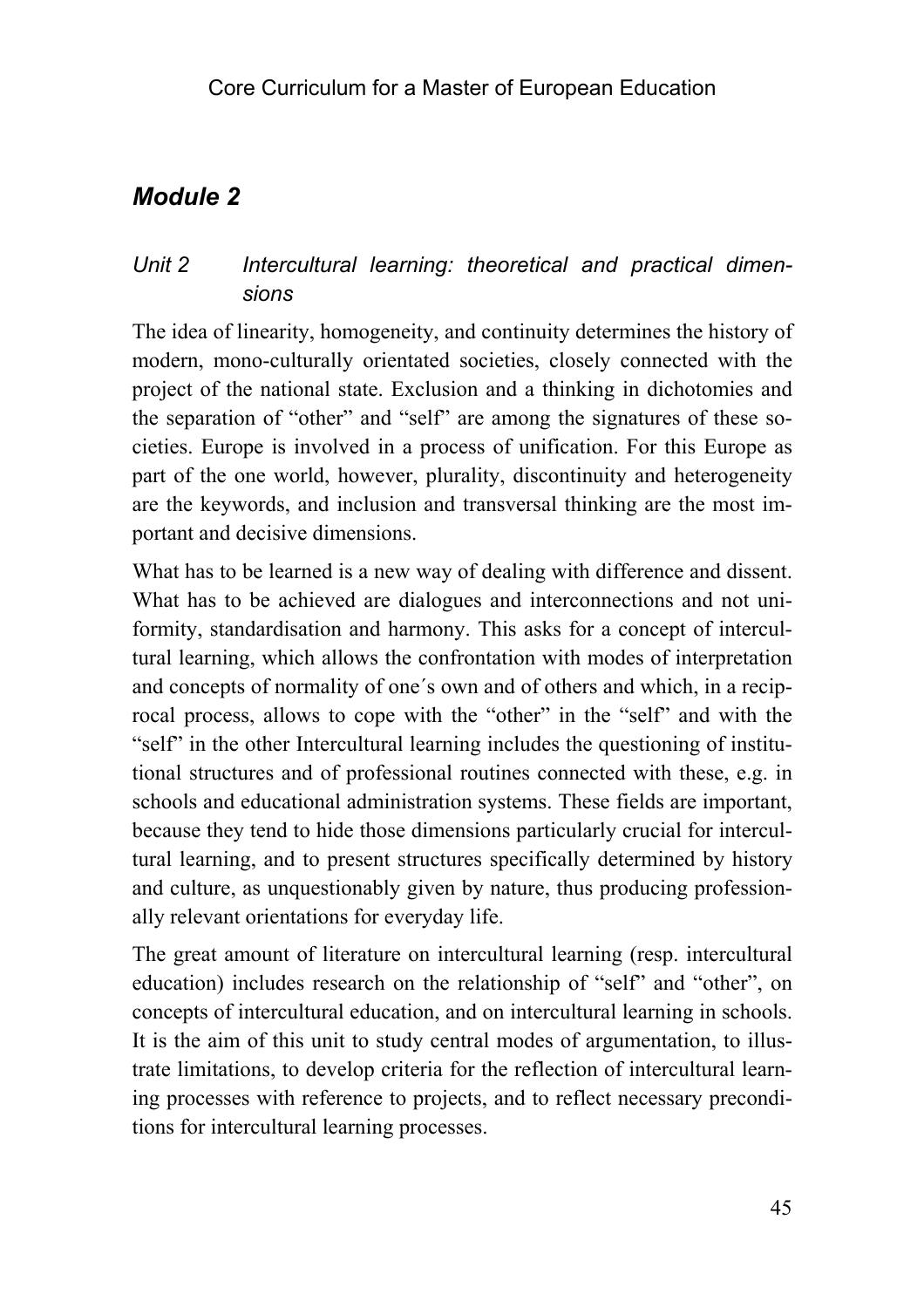The following aspects and dimensions should be among the central subjects of the unit:

How does strangeness arise, how did the relationship of "other" and "self" develope, and why did it end up in a relationship of reciprocal exclusion? What are the discerning dimensions between "strangeness" and "otherhood"? Which are the differences between concepts of "Kulturkunde", concepts of intercultural learning, anti-racist education, and intercultural learning? What is the importance of intercultural learning as lifelong learning and as a challenge to educational systems? Which are valuable examples of intercultural learning? Which are their discerning criteria and relevant aspects?

 $M.K.-P.$ 

# **Selected bibliography:**

Auernheimer, Georg  $(1995^2)$ : Einführung in die interkulturelle Eziehung. Darmstadt: Wissenschaftliche Buchgemeinschaft

Cushner, Kenneth (ed.; 1998): International Perpectives on Intercultural Education. Mahwah, NJ: Lawrence Erlbaum Associates

Deibl, Helmut (1996): Vom interkulturellen Lernen zum 'Lernen für Europa'. In: Schulen mit europäischem Profil. Berlin: BIL, 151-168

Delors, Jacques (1997): Lernfähigkeit: Unser verborgener Reichtum: UNESCO-Bericht zur Bildung für das 21. Jahrhundert. Neuwied: Luchterhand

Diehm, Isabell/Radtke, Frank-Olaf (1999): Erziehung und Migration. Eine Einführung. Stuttgart: Kohlhammer (= Grundriß der Pädagogik, 3)(= Urban Taschenbücher, 663)

Dovermann, Ulrich/Reiberg, Ludger (ed.; 1998): Interkulturelles Lernen. Bonn: Bundeszentrale für politische Bildung.(= Arbeitshilfen für die politische Bildung)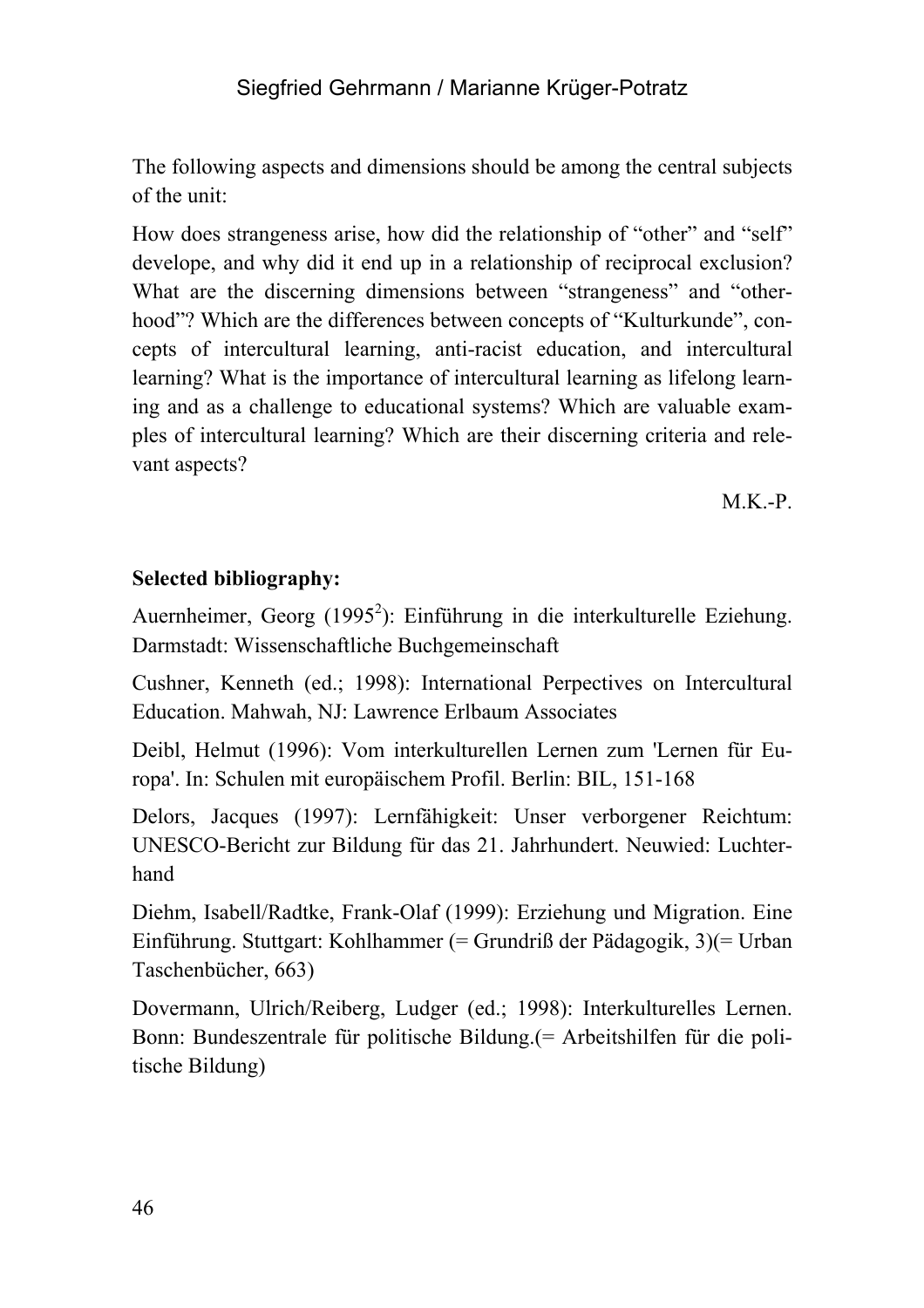Führing, Gisela (1996): Begegnung als Irritation: ein erfahrungsgeleiteter Ansatz in der entwicklungsbezogenen Didaktik. Münster: Waxmann. (= Schriften der Arbeitstelle "Eine Welt, Dritte-Welt-Initiativen", 3)

Gauß, Rainer/Harasek, Anneliese/Lau, Gerd (eds.; 1994): Interkulturelle Bildung – Lernen kennt keine Grenzen. Band 1: Eine Einführung (= Schule und Erziehung). Wien: Jugend & Volk

Hackl, Bernd (ed.; 1993): Miteinander lernen: Interkulturelle Unterrichtsprojekte in der Schulpraxis. Innsbruck: Österreichischer Studienverlag.

Krüger-Potratz, Marianne/Lutz, Helma (2002): Sitting at a crossroads – rekonstruktive und systematische Überlegungen zum wissenschaftlichen Umgang mit Differenzen. In: Tertium Comparationis. Journal für International und Interkulturell Vergleichende Erziehungswissenschaft 8, no 2, 81- 92

Ledoux, Guuske/Leeman, Yvonne/Leiprecht, Rudolf (2000): Von kulturalistischen zu pluriformen Ansätzen. Ergebnisse des niederländischen Projekts "Interkulturelles Lernen in der Klasse". In: Auernheimer, Georg/Dick, Rolf van/Petzel, Thomas/Wagner, Ulrich (eds.): Interkulturalität im Arbeitsfeld Schule. Empirische Untersuchungen über Lehrer und Schüler. Opladen: Leske + Budrich, 177-196

Lutz, Helma/Wenning, Norbert (eds.; 2001): Unterschiedlich verschieden. Differenz in der Erziehungswissenschaft. Opladen: Leske + Budrich

Merkel, Christine/Wulf, Christoph (eds.; 2002): Globalisierung als Herausforderung der Erziehung. Theorien, Grundlagen, Fallstudien. Münster: Waxmann

Niedersächsisches Kultusministerium (ed.; o.J. [2001]: Sichtwechsel. Weg zur interkulturellen Schule. Hannover: Niedersächsisches Kulturministerium

URL: http://nibis.ni.schule.de/ikb/ikbhandbuch.pdf

Nielsen, Skovegaard (1995): Cultural diversity and identity in Europe. In: Sixty-first European Teachers' Seminar on educational resources for teach-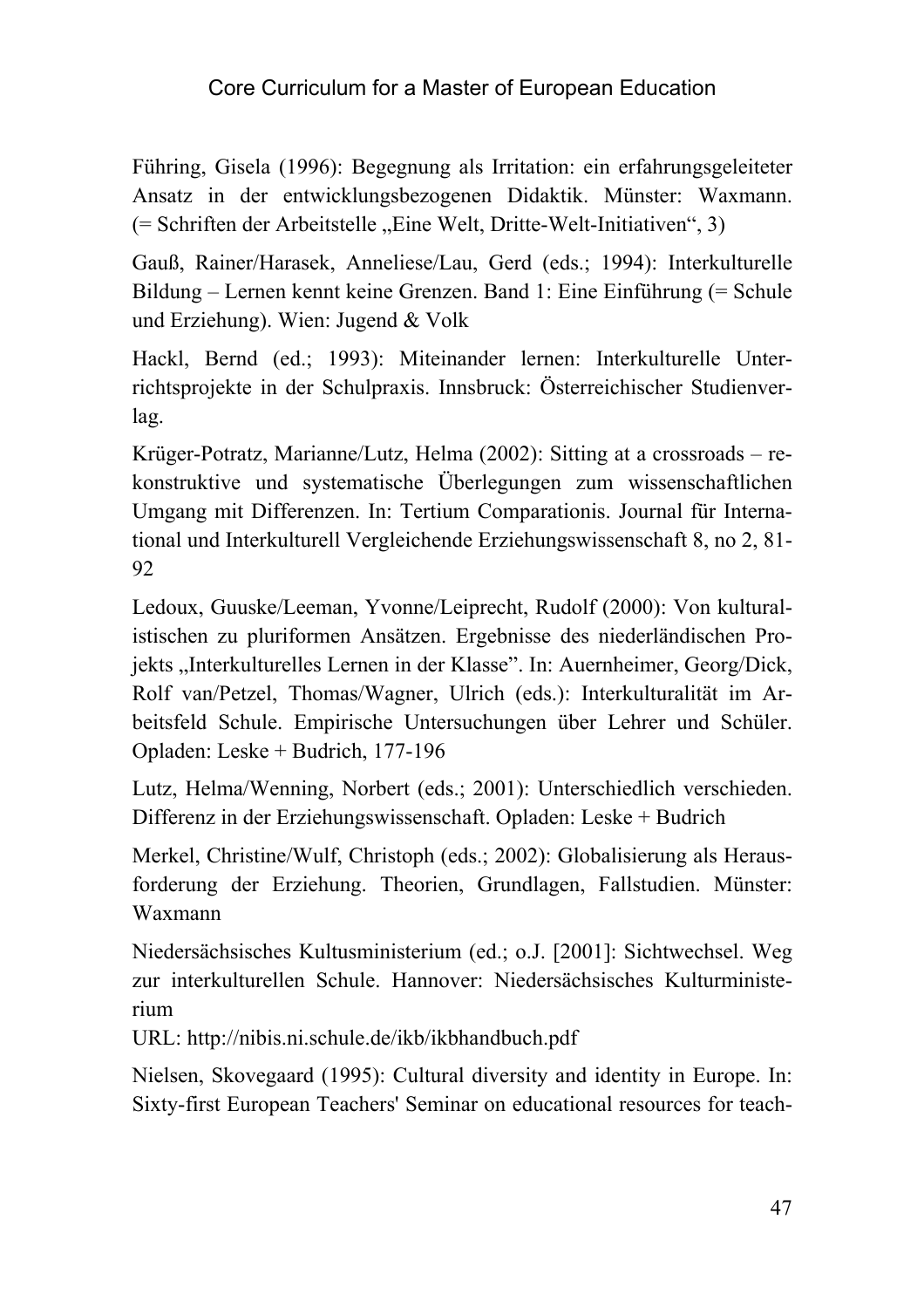ing about Europe in schools. Strasbourg: Council for Cultural Cooperation, 44-48

Nóvoa, António (1996): The construction of the European: changing patterns of identity through education. In: Professionalization and education. Helsinki: University, S. 28-51

O'Dwyer, Tom (1997): Pluralism in the European Union. In: Pluralism in education. Dublin: City University, 87-94

Stolcke, Verena (1995): Talking culture: new boundaries, new rhetories of education in Europe. In: Current Anthropology 16, no 1, 1-23

Watts, Richard J. / Smolicz, Jerzy J. (eds.; 1997): Cultural Democracy and Ethnic Pluralism Multicultural and multilingual policies in education. Frankfurt/Main: Peter Lang (= Cross-Cultural Communication, 5)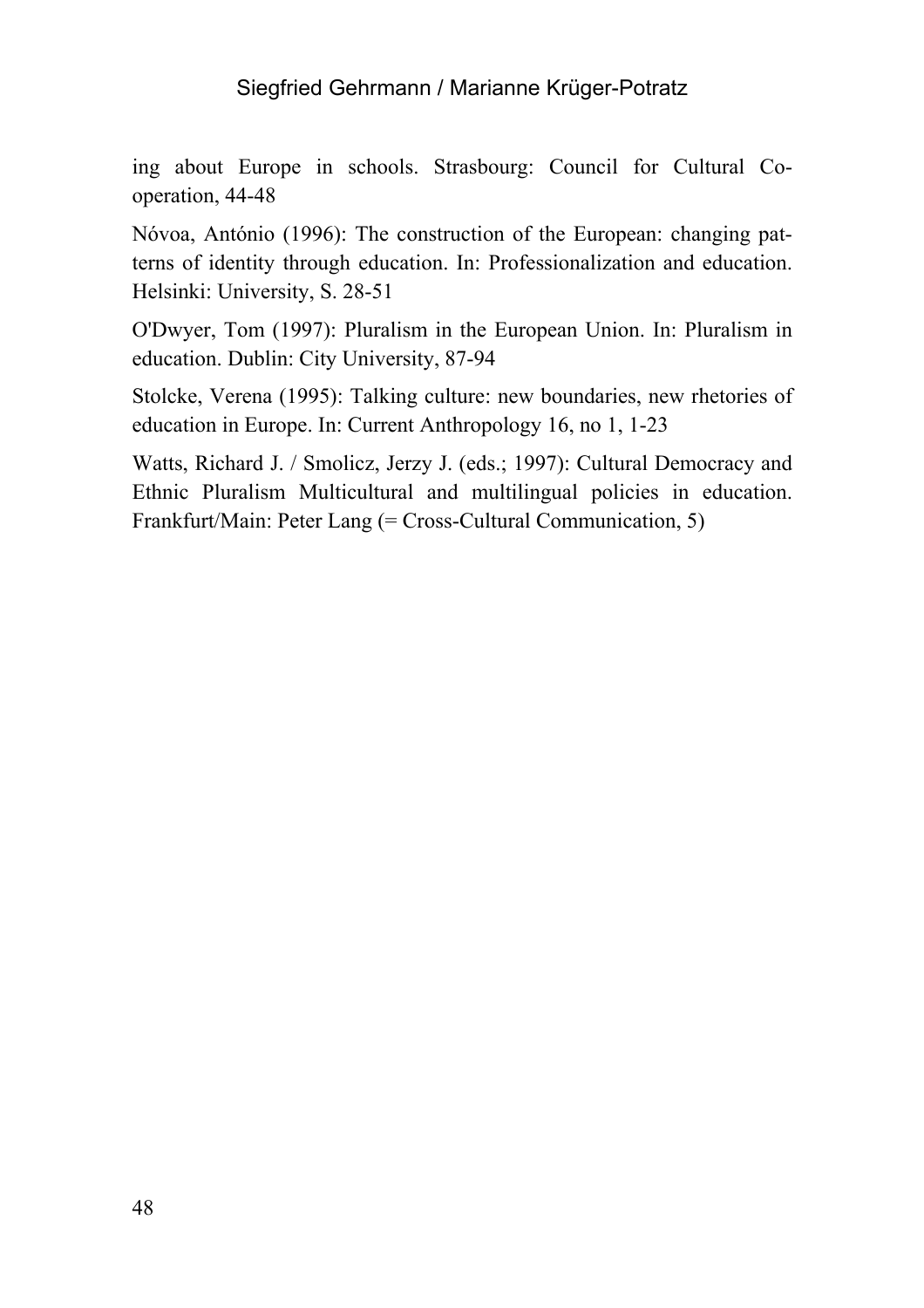# *Unit 3 Minorities and education in Europe*

The long and conflict-ridden history of the exclusionary social intercourse with autochthonous (indigenous) as well as allochthonous (immigrated) minorities usually begins with the emergence and development of the national state.

The national school and the development of general compulsory education played a central role in this process. Notwithstanding the differences between the various European countries and historical epochs, there is no doubt that the languages and cultures of the autochthonous minorities had been suppressed and ignored until the second half of the 20th century. Furthermore, some contemporary crises have demonstrated that processes of linguistically or ethnically legitimated exclusions may – under certain conditions – be reactualized even today.

School was one of the decisive instruments in institutionalizing the following formula: One human – one language/one territory/one state/one people and the connected (national) ideologies. Limited linguistic and cultural rights were granted to autochthonous minorities, only if they were territorially bound. Allochthonous minorities had no specific linguistic or cultural rights as foreigners or naturalized citizens.

As foreigners, they were allowed under certain conditions – and if they disposed of the financial means – to establish public schools in their own language or they were allowed to attend state schools in as much as there were respective intergovernmental agreements.

In the second half of the 20th century this began to change in most European countries and beyond. It is generally and widely accepted today as a socio-cultural normality that people grow up in multilingual settings. The children and juveniles of foreign nationals (of the allochthonous minorities) are usually subject to compulsory education, and, slowly, language learning strategies have been developed to cope with problems due to different and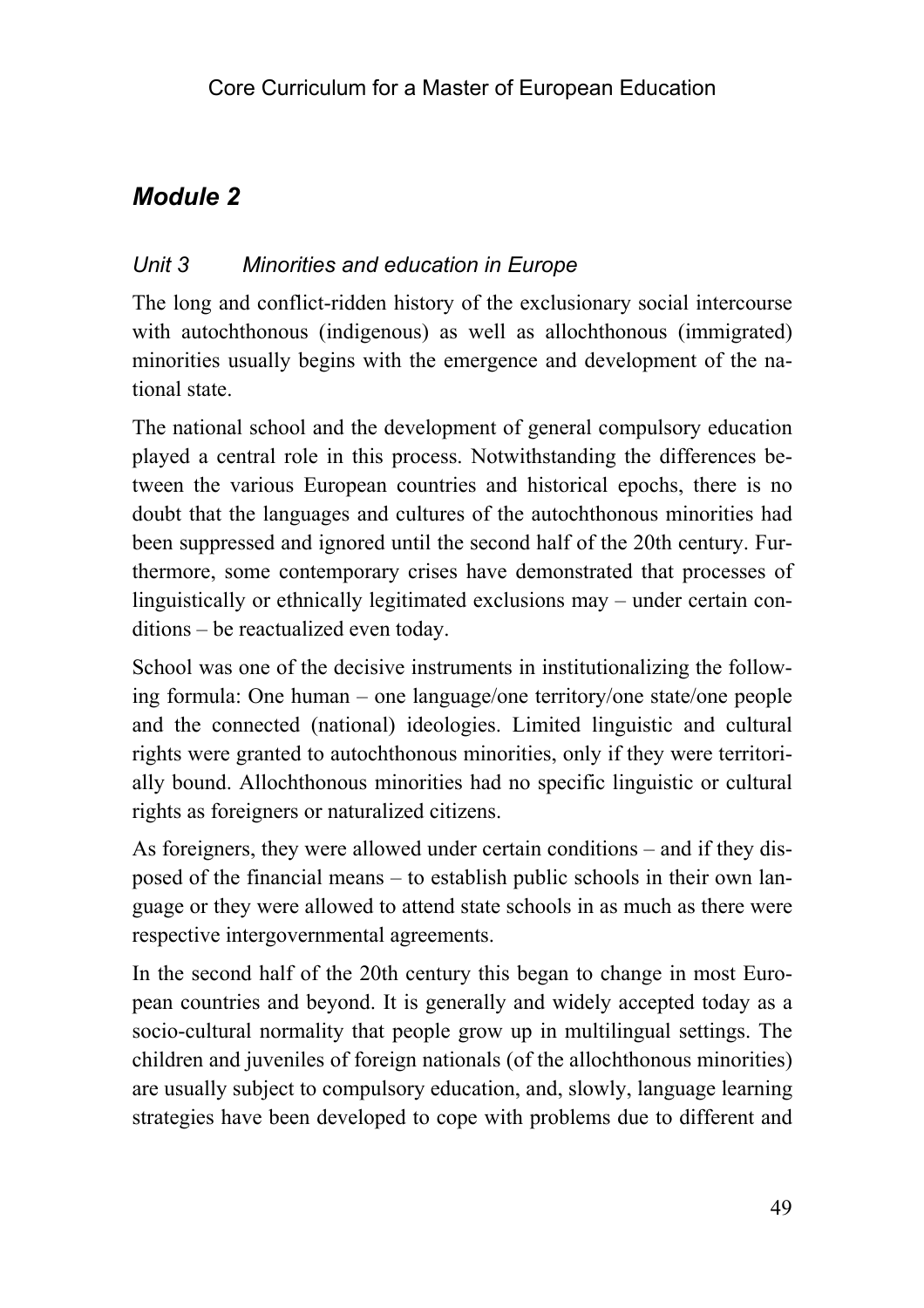coexisting mother-tongues. Furthermore, following initiatives of UNESCO and European authorities, allochthonous children and juveniles are nowadays allowed to practice to some extent their own culture and language in public/state schools.

Another important aspect is that intercultural learning and education is increasingly interpreted to be more than a compensatory offer for immigrant children and juveniles on the one hand and an exercise in tolerance for the autochthonous majority on the other. Rather, intercultural learning and education is seen as a transversal educational challenge, equally relevant for immigrants and autochthones, and this includes, of course, education for Europe.

Still, the 200 year-old history of the construction of national educational systems which for a very long time was clearly geared towards monocultural and mono-linguistic structures, contents and didactics can still be felt today.

The aim of this unit is, firstly, to get acquainted with the history of educational policies with regard to linguistic-cultural heterogeneity and, furthermore, to show how and where this historical legacy is still affecting the present. Secondly, recent and current changes in the legal arrangements for and the actual practices of the use of languages and cultures of the old autochthonous and new allochthonous minorities will be emphasized.

Thus, the following issues should be addressed in this unit: What has been the history of educational policies with regard to ethnic, cultural and linguistic minorities? How have these policies affected rules, structures and the curriculum? What are the changes to be observed? Are there any trends towards wider inclusion, or are new patterns of exclusion emerging? Are there any signs of a democratization of the relationship between minorities and majorities? What are recent national, regional and European trends regarding the socio-cultural inclusion of minorities (e.g. Sinti and Roma)?

M.K.-P./A.H./D.K.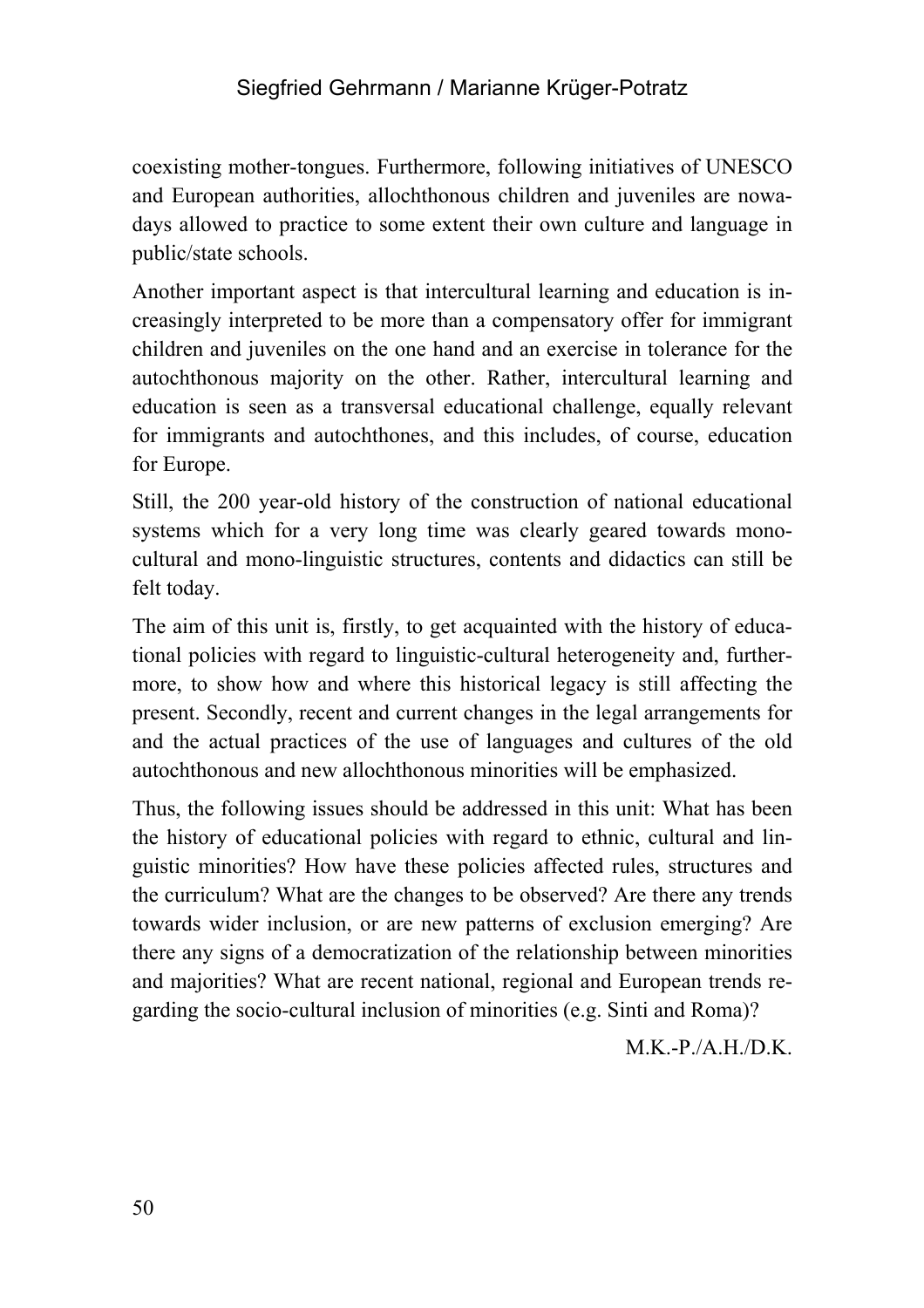# **Selected bibliography:**

Bachmaier, Peter (ed.; 2003): Nationalstaat oder multikulturelle Gesellschaft? Die Minderheitenpolitik in Mittel- und Südosteuropa im Bereich des Bildungswesens 145-2002. Frankfurt/Main: Peter Lang

Churchill, Stacy (1996): The decline of the nation-state and the education of national minorities. In: International review of education 42, no 4, 265 – 290

Deslandres, Marielle (ed.; 1990): Langues et droits de l'homme. (Themenheft). Les Langues modernes 84, no 2

Evans, Dave (eds.; 1997): Human rights education in Europe. Research in educational law, curricula and textbooks. Freiburg i.Br.: Fillibach

Geerlings-Diel, Axel/Sander, Günther (eds.; 1997): Kulturen und Sprachen von Minderheiten in Europa. Deutschland, Italien, Schweden, Schweiz, Spanien. Rheinfelden: Schäuble. (= Studien zur Vergleichenden Sozialpädagogik und Internationalen Sozialarbeit, 13)

Gogolin, Ingrid/Neumann, Ursula/Reuter, Lutz-Rainer (eds.; 2001): Schulpolitik für Kinder aus Minderheiten. Münster: Waxmann (= Interkulturelle Bildungsforschung)

Gomolla, Mechtild (2000): Ethnisch-kulturelle Zuschreibungen und Mechanismen institutionalisierter Diskriminierung in der Schule. In: Attia, I./Marburger, Helga (eds.): Alltag und Lebenswelten von Migrantenjugendlichen. Frankfurt/Main: IKO-Verlag, 49-90

Groof, Jan de/Fiers, Jan (eds.; 1997): The legal status of minorities in education. Leuven u.a.: Acco

Gundara, Jagdish (1997): Inclusion and exclusion in Europe. In: Dieckmann, Bernhard: Violence: racism, nationalism, xenophobia. Münster: Waxmann, 115-126

Hansen, Georg (2003): Pluralitätsrhetorik und Homogenitätspolitik. In: Gogolin, Ingrid/Helmchen, Jürgen/Schmidt, Gerlind (eds.): Pluralismus unausweichlich. Blickwechsel zwischen vergleichender und interkultureller Pädagogik. Münster: Waxmann, 59-73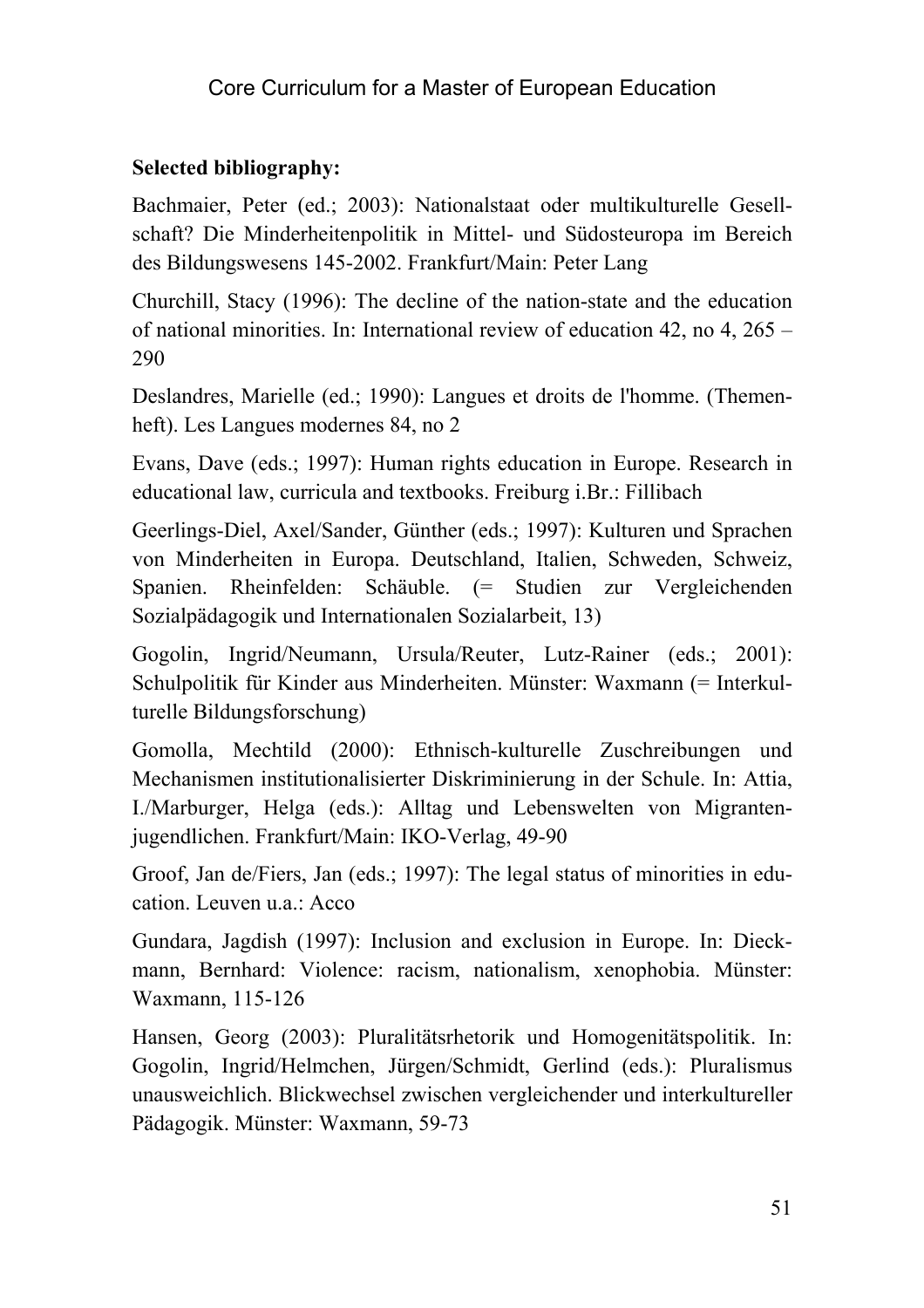Hofmann, Rainer (1995): Minderheitenschutz in Europa. Völker- und staatsrechtliche Lage im Überblick. Berlin: Mann

Kimminich, Otto (20007): Minderheitenschutz. In: Kimmich, Otto (ed.): Einführung in das Völkerrecht. Tübingen: Franke Verlag. (= UTB, 469)

Kremnitz, Georg (1997): Die Durchsetzung der Nationalsprachen in Europa. Münster: Waxmann. (= Lernen für Europa, 5)

Krüger-Potratz, Marianne/Jasper, Dirk/Knabe, Ferdinande (1998): "Fremdsprachige Volksteile" und deutsche Schule. Schulpolitik für die Kinder der autochthonen Minderheiten in der Weimarer Republik. Ein Quellen – und Arbeitsbuch. Münster: Waxmann. (= Interkulturelle Bildungsforschung, 2)

Krüger-Potratz, Marianne (2000): Schulpolitik für "fremde Kinder". Eine Schule, die die "eigene Art Schützt und die fremde achtet" – ein Kapitel aus der Geschichte der nationalen Schule im Umgang mit sprachlicher und kultureller Differenz. In: Gogolin, Ingrid/Nauck, Bernhard (eds.): Migration, gesellschaftliche Differenzierung und Bildung. Opladen: Leske + Budrich, 365-384

McLean, Martin (1994): Minorities and education in Europe. Implications of economic union and political realignment. In: Multiculturalism and the state. London: University of London, 11-20

Liégeois, Jean-Pierre (1988): Die schulische Betreuung der Kinder von Zigeunern und Reisenden. Eine vergleichende Analyse. Kommission der Europäischen Gemeinschaften./Centre de Recherches Tsiganes (eds.). Luxemburg: Amt für amtliche Veröffentlichungen der Europäischen Gemeinschaften

Skutnabb-Kangas, Tove/Phillipson, Robert (1996): Minority workers or minority human beings? A European dilemma. In: International review of education, 42, no 4, 291-307

The Lesser used Languages and Teacher Education. Towards a promotion of the European Dimension

URL:http://www.arbedkeltiek.com/sazneg/books/lesser\_used.htm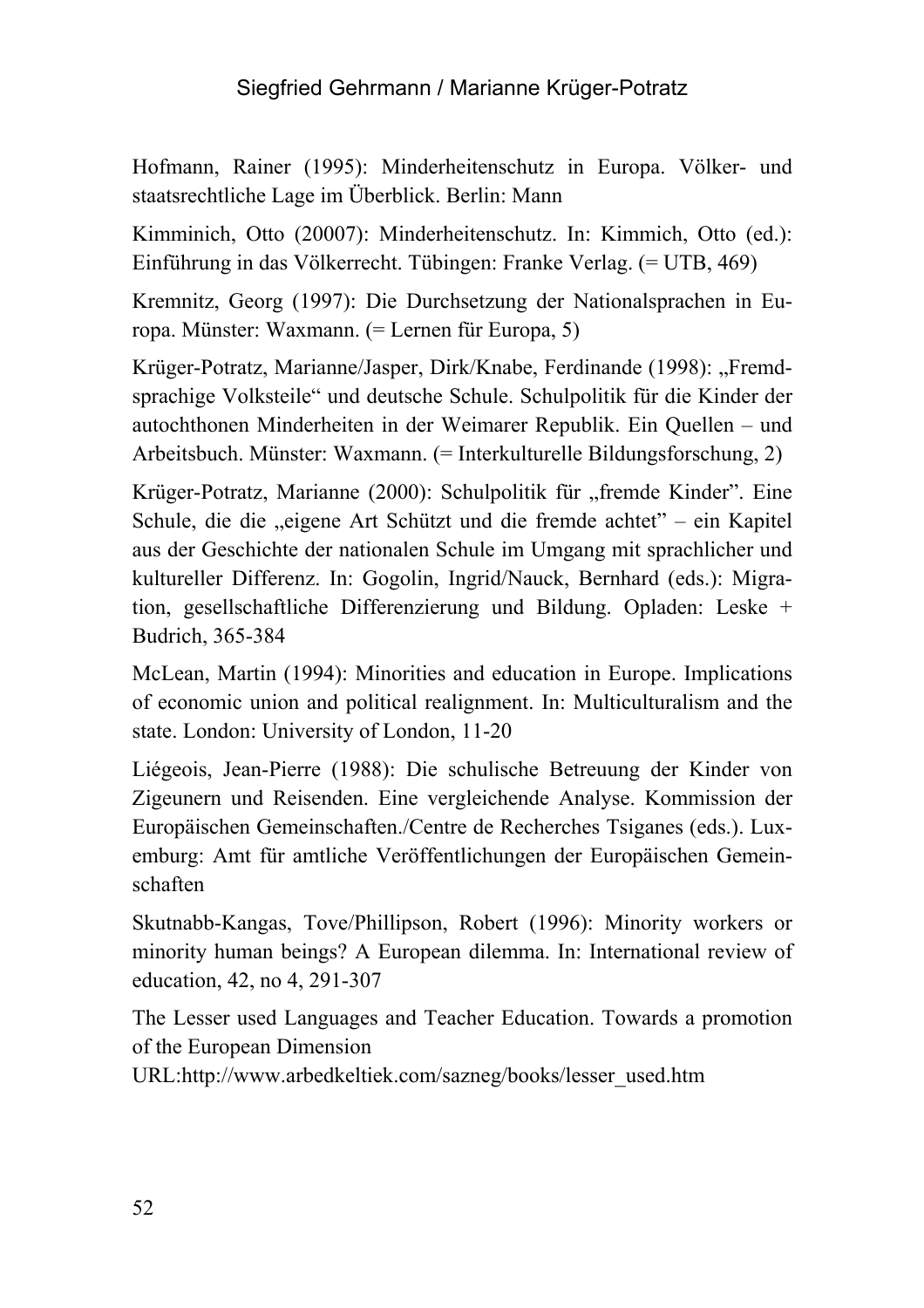Tomlinson, Sally/Craft, Maurice (eds.; 1995): Ethnic Relations and Schooling- Policy and Practice in the 1990s. London: Athlone Press

UNICEF (1998): Education for all? Florence: UNICEF (Regional monitoring report)

Watts, Richard J./Smolicz, Jerzy J. (eds.; 1997): Cultural democracy and ethnic pluralism. Multicultural and multilingual policies in education. Frankfurt/Main: Peter Lang. (= Cross Cultural Communication. 5)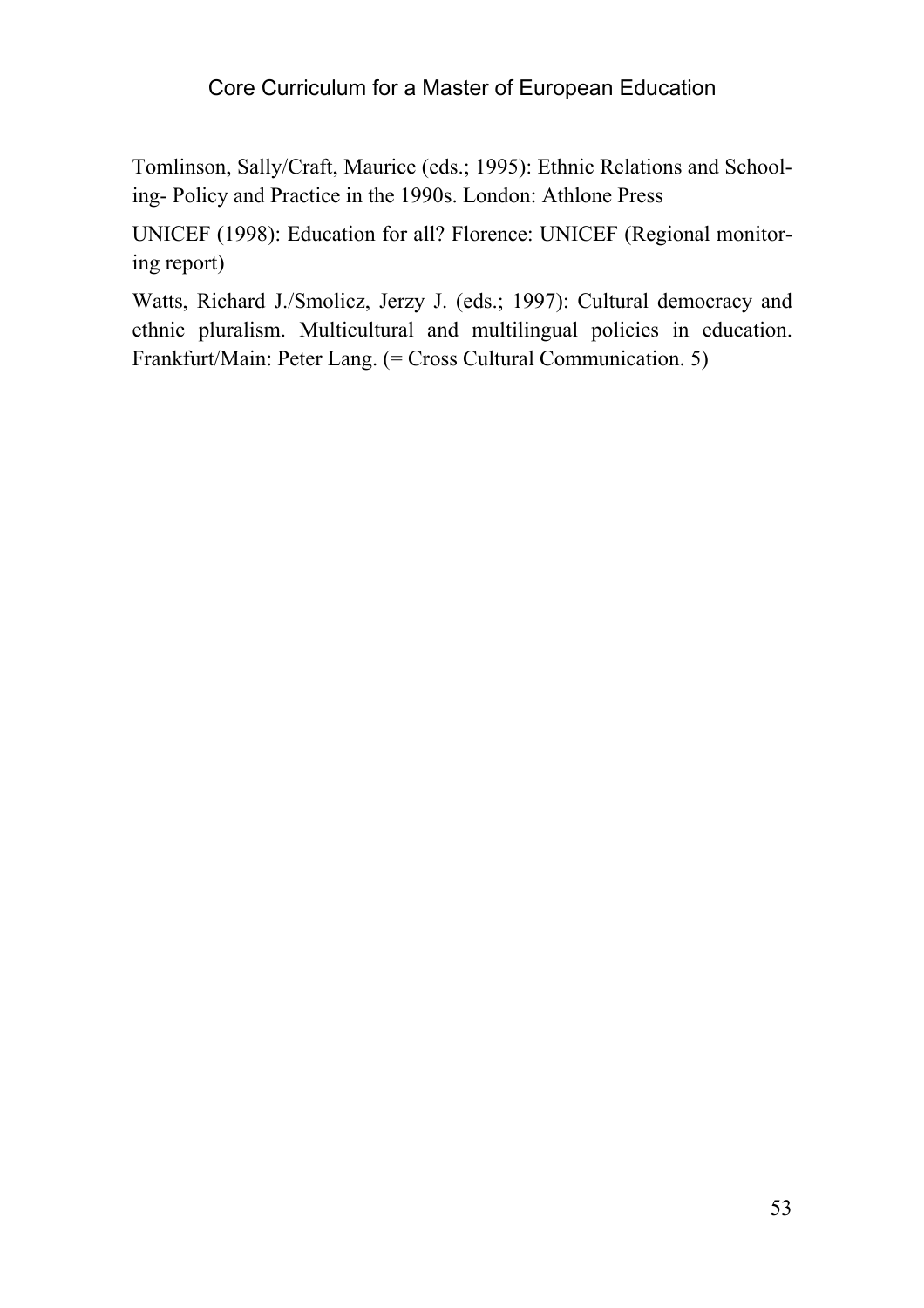# *Unit 4 The European dimension in general and vocational schools*

Since the signing of the Maastricht Treaty in February 1992 the concept of the *European Dimension* in education has been intensely debated.

Preparatory work of the education minister conference of the European Community between March 1988 and October 1991 led to articles 126 to 128 of the Maastricht Treaty which create a wide framework for a stronger European perspective of supranational and national educational policies. and programmes.

The main aims of the introduction of the concept of a European Dimension are:

- The strengthening of knowledge as an economic resource,
- The fostering of the variety of cultures in Europe,
- The promotion of a European Community consciousness,
- The securing of human rights and democratic values.

The institutions of the European Union and the Council of Europe place different emphasis on the development of a *European Dimension* in schools. While the view of the EU focuses particularly on the development and homogenization of qualifications and examinations between and among member states (and those awaiting accession) the activities of the Council of Europe, traditionally addressing Europe in a wider institutional and geographical sense, concentrate on the contribution of education to the cultural and political integration of the shared European values. Both European institutions accept the primary role of national competences in school matters and curriculum design (subsidiarity). The actions which the individual states have taken on in the development of the *European Dimension* can easily be checked out in the portrayal of the national education systems in the European information net 'Eurydice' in the internet.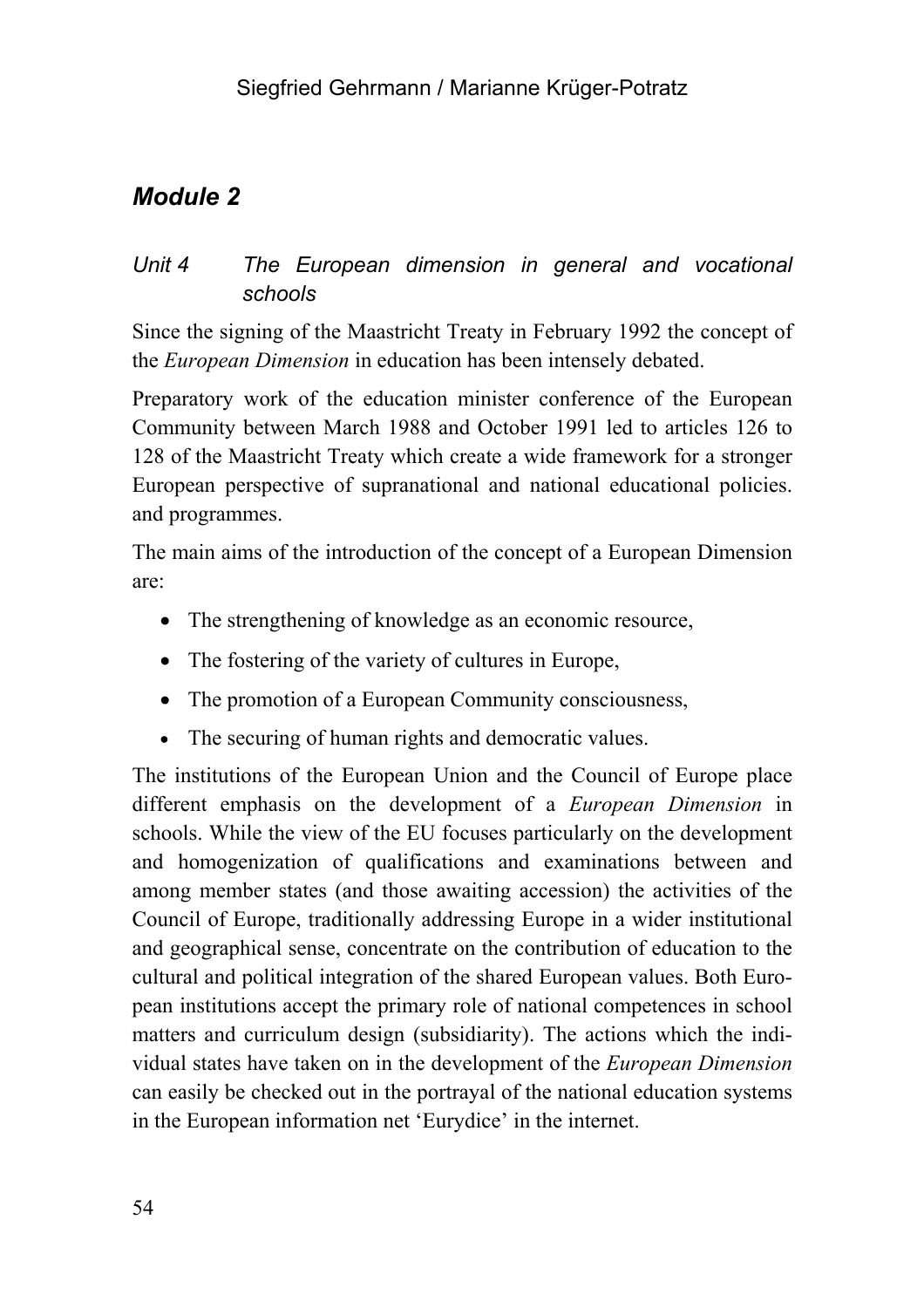The areas of activity of the *European Dimension* in schools take on many forms, they include subject teaching (in this context the social sciences, history, languages, arts and music need to be stressed), pupil exchanges and school partnerships (including study trips abroad and shared international learning aims promoted by the 'Socrates' programme), the running of competitions (e.g. *Europe @t school* of the European Movement), the development of e-learning projects (e.g. the 'Comenius' programme) and the development of schools with a European profile (European schools).

The aim of the unit is to inform the participants about the existing and evolving educational programmes and activities with an explicit European orientation. The participants will acquire basic competences as facilitators in the transfer of didactic-methodical strategies and for initiation and follow-up of school-based activities.

Besides addressing technical issues of teaching and learning, organization and administration the contents of this unit shall also deal with structural questions concerning the realization of the European Dimension such as: How can we cope with our limited competences in our efforts to develop European learning aims and curricula? How can Europe avoid a twofold, substantial danger: to establish lines of demarcation towards Third World countries and towards the United States of America? How do European educational policies relate to global educational policies and priorities (UNESCO)? How might we be able to pursue bottom-up activities and initiatives in view of the prevailing top-down strategies of implementation? How can integrative and pluralistic perspectives be combined? Is it necessary to define the soft category European Dimension more precisely?

 $H.-J.v.$  $O.$ 

#### **Selected bibliography:**

Bundeszentrale für politische Bildung (ed.; 1994): Lernen für Europa. Neue Horizonte der Pädagogik. Bonn: Bundeszentrale für politische Bildung

Evans, Dave (ed.; 1997): Human rights and values education in Europe. Freiburg i. Br.: Fillibach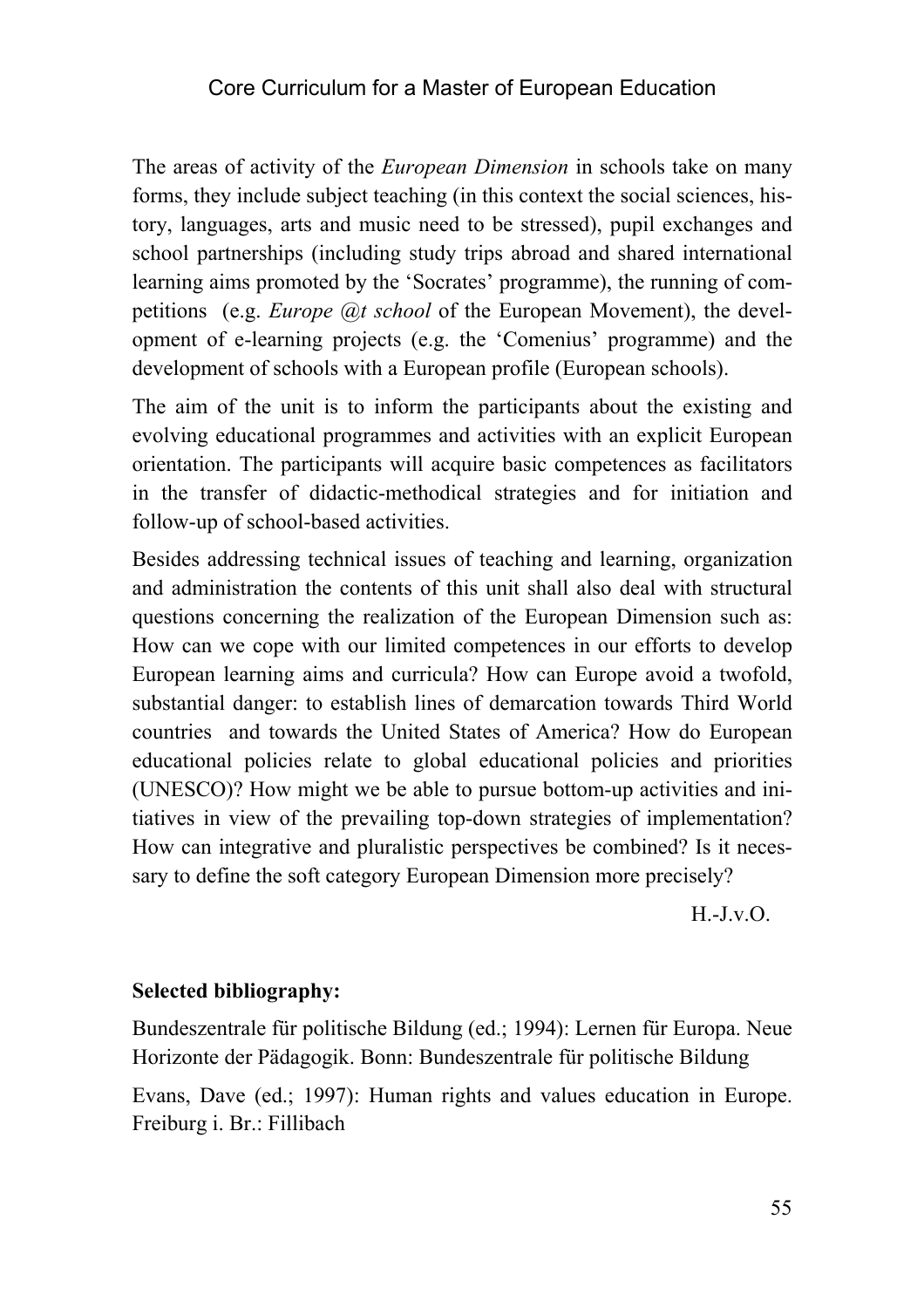Fürst, Andreas (1999): Die bildungspolitischen Kompetenzen der Europäischen Gemeinschaft. Umfang und Entwicklungsmöglichkeiten. Frankfurt/Main: Peter Lang

Holz, Oliver (1999): Zur Situation der schwedischen Grundschule unter besonderer Berücksichtigung der Integration der europäischen Dimension in das Bildungswesen. Hamburg: Dr. Kovac

Kommission der EU (ed.; 1995): Weißbuch zur allgemeinen und beruflichen Bildung. Lehren und Lernen. Auf dem Wege zur kognitiven Gesellschaft. Luxemburg: Amt für Veröffentlichungen der Europäischen Gemeinschaften

Mickel, Wolfgang W. (1993): Lernfeld Europa. Opladen: Leske + Budrich

Schäfer, Ulrich (1994): Europäische Gemeinschaft und das Bildungswesen. Frankfurt/Main: Verlag für Wissenschaft und Bildung [mit Bibliographie der Literatur bis 1993]

Schleicher, Klaus (ed.; 1993): Zukunft der Bildung in Europa. Nationale Vielfalt und europäische Einheit, Darmstadt: Wissenschaftliche Buchgesellschaft

Shennan, Margaret (1991): Teaching Europe. London: Cassell

Weber, Peter et al.: Europa als multimediales Lernfeld. Virtuelles Seminar des Instituts für Vergleichende Erziehungswissenschaft der Universität Hamburg

URL: http://www.erzwiss.uni-hamburg.de/Inst02/virtsem.htm (Stand: 7.1.2003)

Zentrum für Europäische Bildung: Europe @t school. Internet Award Scheme

URL: http://www.europäische-bewegung.de/schule\_es/body.html (Stand: 07.01.2003)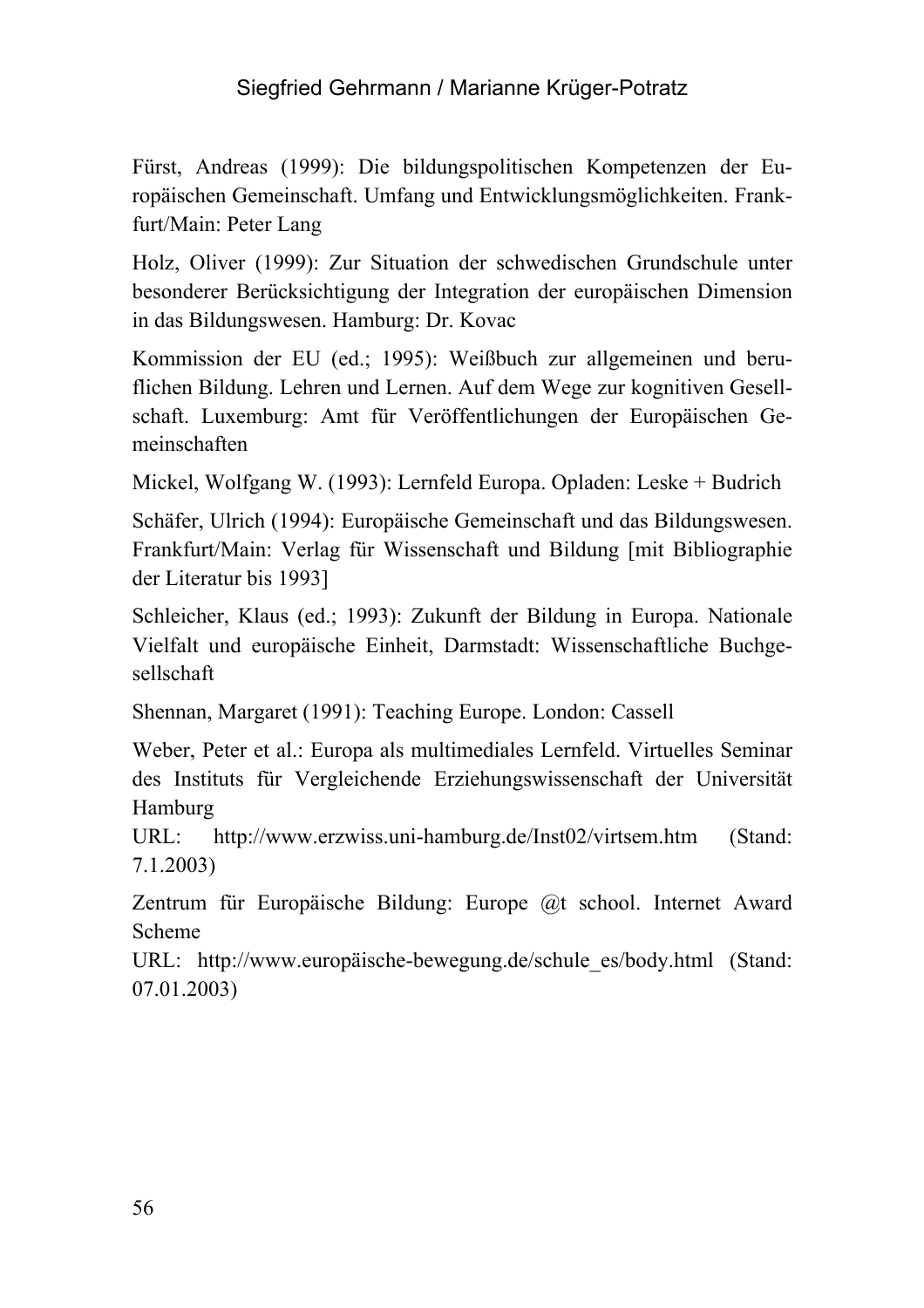# *Unit 5 The European dimension in the national systems of teacher training*

Teacher training in the various countries of Europe is, in a variety of ways, closely linked to the historically relatively recent formation and development of modern nation states and their public/national school systems. With the stepwise introduction of compulsory education in public/state schools, not only schools but also the teaching profession became intertwined with the evolving concept of sovereign statehood.

Up to the present day these national histories continue to be embodied in the structure als well as the contents of teacher training courses; and this is one of the reasons why it is proving difficult to establish *a European Dimension,* more generally, an international dimension in basic teacher training.

Typically, and despite all the political declarations from the worldwide,down to the national level, stressing the importance and relevance of strengthening the international and intercultural orientation of teacher training, the institutionalization of such units is limited to a number of small supplementary courses, some model projects and some specialized offers in the context of inservice-training.

This unit shall address the following problems and issues: In what forms and with which aims is the *European Dimension* referred to in the context of international and national teacher training courses and projects? Are the relevant qualifications assumed to emerge via the setting of common standards or are explicit and detailed provisions regarding the qualification processes deemed necessary? Is the requisite knowledge mainly focused on the technical and organizational level of individual performance and mastering in the context of otherwise accepted and taken for granted attitudes and routines of individuals and education systems? To what extent are there teaching and learning components, at the level of basic teacher training and that of structured inservice-training and further education, aiming at and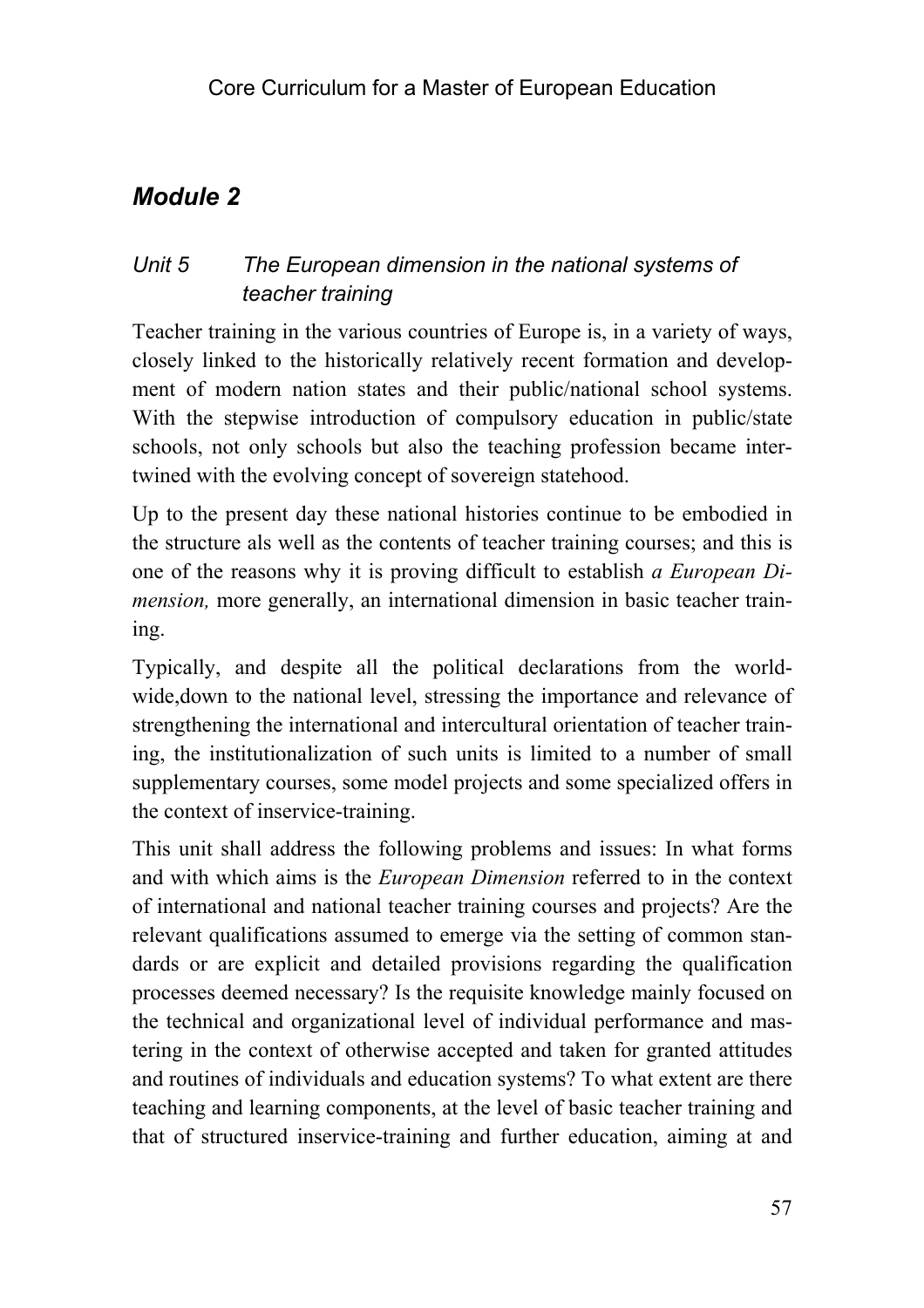elucidating basic socialization and value patterns of the individual teachers as agents in social spaces which constrain them on the one hand and can be actively influenced by them on the other? What is the relationship between concepts of "multilingualism" (bilingualism) and "multicultural orientation"? Is the mastery of more than one language, school-based foreign language learning, the use of a foreign language as a languageof instruction equivalent with or a contribution towards the improvement of intercultural/European competences in civics, history, the social sciences?

J.H.

# **Selected bibliography:**

Allemann-Ghionda, Cristina (1999): Die Vielfalt der Sprachen und Kulturen – eine Chance für die Reform der Lehrerbildung? In: Babylonia 7, no 2, 55-58

Arbeitsgruppe "Erziehung und Bildung" [der Länder am Oberrhein]. [zu: Förderung von Zweisprachigkeit, Europa-Lehramt und Euregio-Zertifikat] URL: http://www.oberrheinkonferenz.de/eduform.htm (Stand 28.05.2001)

Bayer, Manfred/Carle, Ursula (eds.; 1997): Brennpunkt Lehrerbildung. Strukturwandel und Innovation im europäischen Kontext. Opladen: Leske  $+$  Budrich

Beernaert, Yves/Dijk, Hans von/Sander, Theodor/Commission of the European Communities/Network of Teacher Training Institutions (eds.; 1993): The European Dimension in Teacher Education. Herent: Nijs

Buchberger, Friedrich/Buchberger, Irina (1999): Europa-Kompatibilität der Lehrerausbildung in Deutschland. In: Materialband zum Abschlußbericht der von der Kultusministerkonferenz eingesetzten Kommission: Perspektiven der Lehrerbildung in Deutschland. Bonn (Mimeo)

Dragonas, Thalia/Askouni, Nelly/Kouzelis, Gerassimos (1996): Initial intercultural teacher education: the singular, non-contradictory identity contested. In: Beyond one's own backyard. Athens: Society for the Study of Human Sciences, 95-104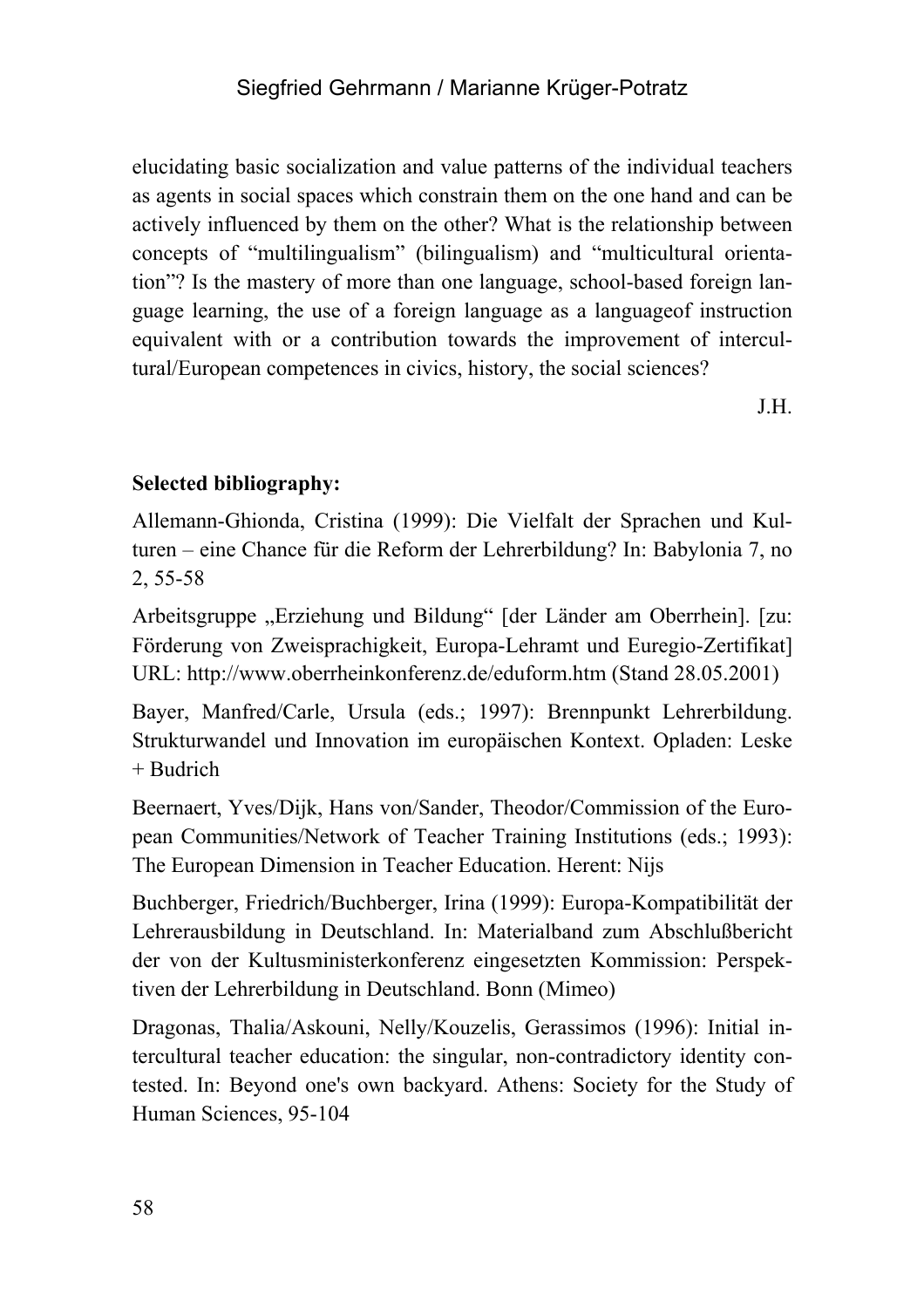ETUCE (European Trade Union Committee for Education)/Teacher Education in Europe. Brüssel (dt: Europäisches Gewerkschaftskomitee Bildung und Wissenschaft (EGBW/eds.; 1994): Die Lehrerbildung in Europa. Brüssel

EUNIT (European Network of Intercultural Teacher Training)/Reich, Hans-Heinz (eds.; 1998): Qualifikationen für das Unterrichten in mehrsprachigen Schulen/Skills and abilities required for teaching in multilingual schools/Kwalificaties voor het onderwijzen in meertalige scholen. Münster: Waxmann

European Trade Union Committee for Education/Comité Syndical Européen de l'Education/ Europäisches Gewerkschaftskomitee für Bildung und Wissenschaft (CSEE/ETUCE) [o.J.] (2001): Teacher education and supply in Europe: A time for action. An ESTUCE statement on the future of teacher education in Europe. (Draft; ref. 7606; 9 S.) Bruxelles (Mailto: secretariat@csee-etuce.org)

Gagliari, Raul (ed.; 1995): Studies in comparative education. Teacher training and Multiculturalism. Paris: UNESCO/International Bureau of Education

Keuffer, Josef/Oelkers, Jürgen (2001): Hamburger Kommission Lehrerbildung. Weinheim: Beltz

Lutz, Helma/Leiprecht, Rudolph (2003): Heterogenität als Normalfall. Eine Herausforderung für die Lehrerbildung. In: Gogolin, Ingrid/Helmchen, Jürgen/Schmidt, Gerlind (eds.): Pluralismus unausweichlich. Blickwechsel zwischen vergleichender und interkultureller Pädagogik. Münster: Waxmann, 115-127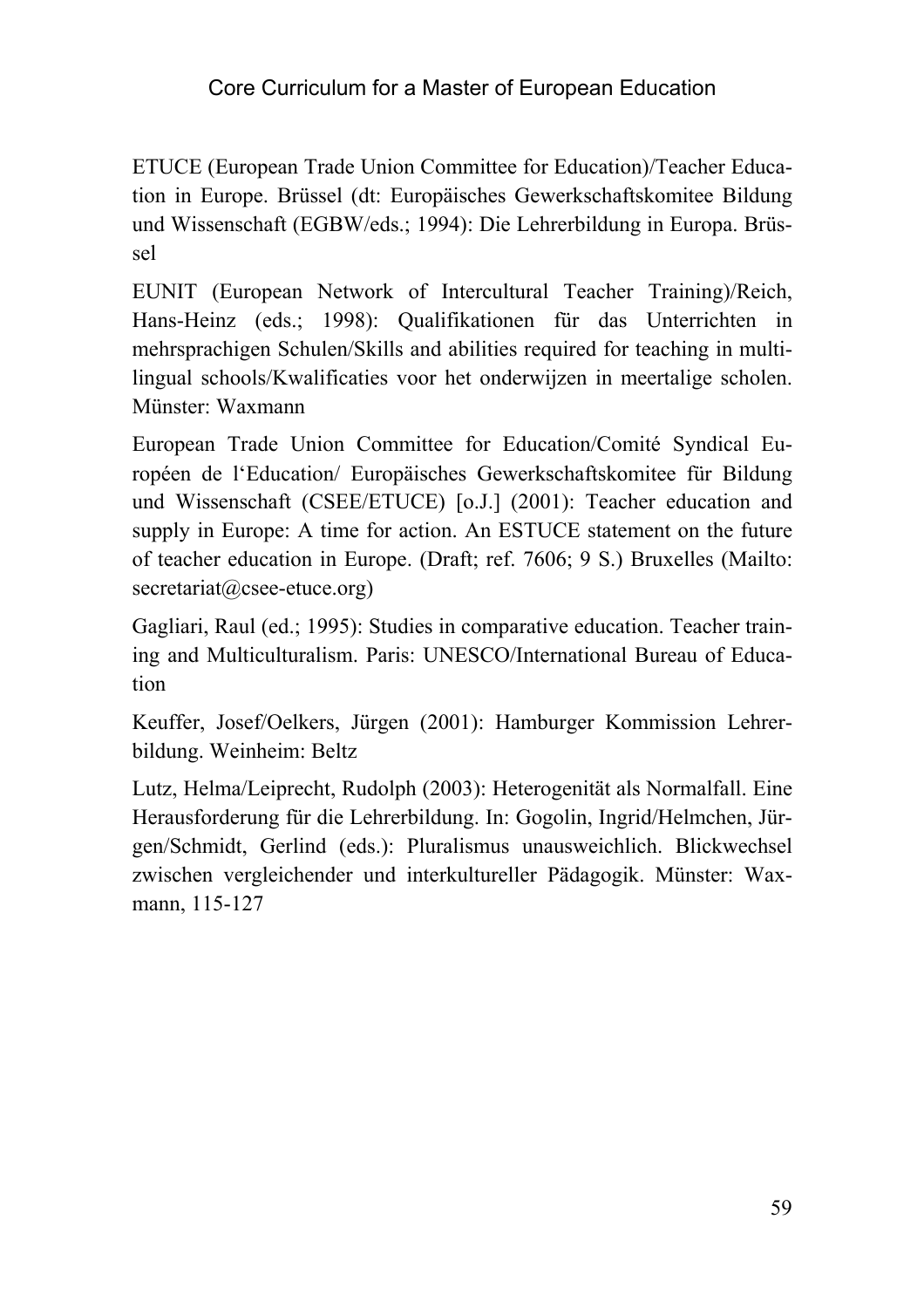# *Unit 1 Learning about Europe through traditional and new media*

The Unit will give an overview of the development of European film and television. The structure of television programmes and the representation of European production will be analysed in detail using examples from German and Croatian TV channels. The presence of Europe on foreign, extra-European television will also be observed in the examples of some American TV channels. To what extent does television connect particular cultures and European nations and how does it influence European multiculturalism? What is the role of the Euroimages fund and the international organization AVE in European co-productions and audio-visual media? How important is the European Film Academy as an integral part of European culture?

European film still has a position of secondary importance in relation to the domination of the American film industry. This Unit will deal with the development of European film from its beginnings to the present day in the context of the history of film in general and with special reference to the contrast between Hollywood and Europe and between genre- and authorcinematography. How strong is the influence of European film on American cinematography (especially German and French authors)? In what way has American film changed European cinematography?

The Unit will include a comprehensive view of the place of European film in education, in subjects of media culture and in other school subjects; it will also study and evaluate syllabi and curricula, discover how much can be learned about Europe, its culture and nations by using media, film and television, and reflect on how media syllabi should be changed and enriched with new contents of a European orientation. The contribution of migrants to European film and their influence in bringing together different cultural horizons will be analysed and exemplified through the German film industry.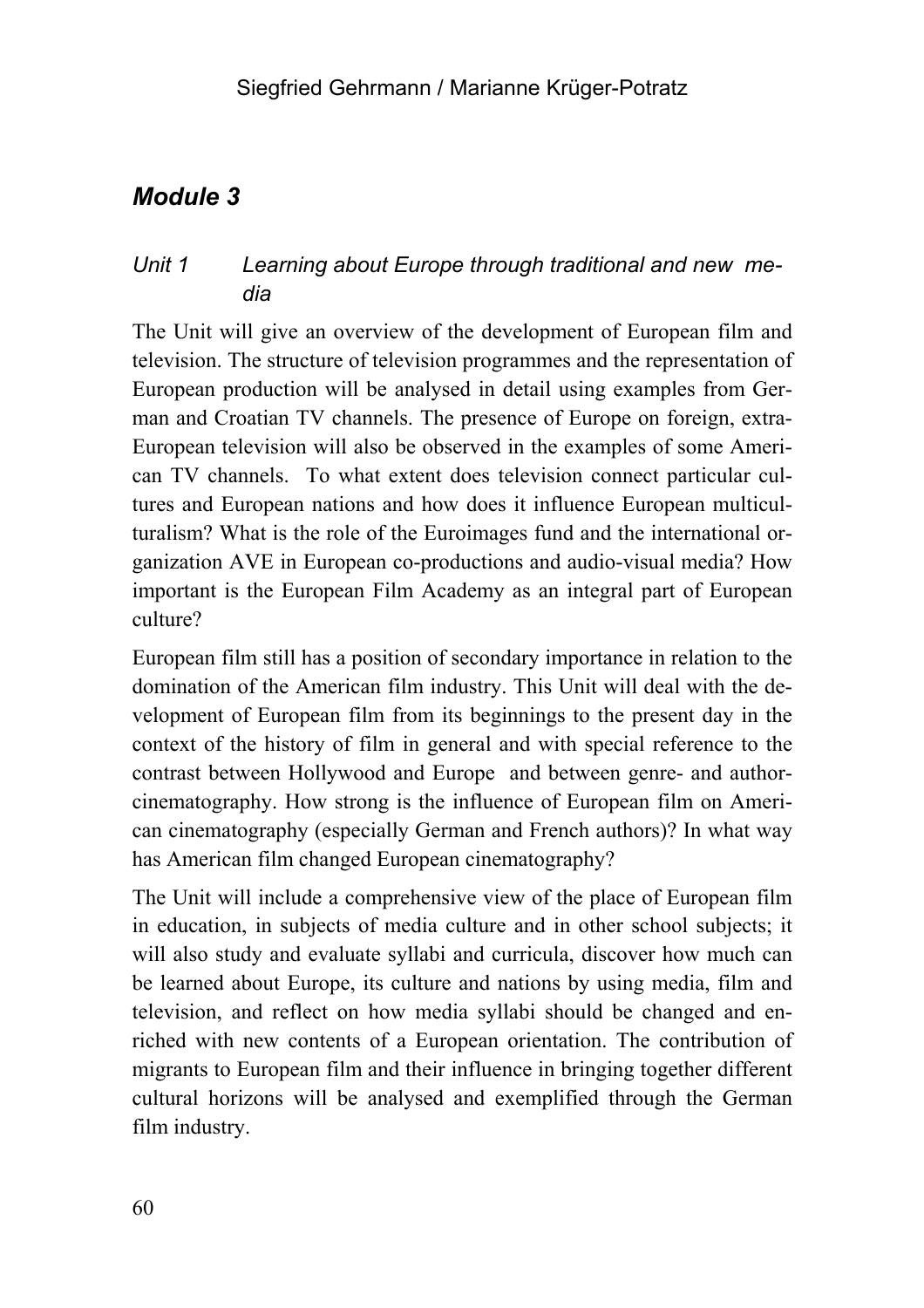If the European film exists at all, what are its characteristics? What are the specific qualities of the German, French, Italian and other European film industries: their topics, approaches, directing style and world-view? What does European film mean to the European audience? Can it compete with American film, and if so, how can it compete?

The Unit will encompass the complexity of the phenomenon of both European television and European film, the thematic orientation and the specific qualities of European film as well as its representation in the TV programme, the cinema repertoire and in media syllabi in schools. The importance of co-productions in the European cultural context and their interrelation will be analysed. The notions of European film, European television and the film author will be explored. Finally, the question will be raised about whether it is possible to speak about European television and film at all within today's trends towards globalisation, and the role will be examined of each particular national cinematography.

K.M.

#### **Selected bibliography:**

Blum, Heiko/Blum, Katharina (1999): Gesichter des neuen deutschen Films, Stuttgart: Heyne

Chielino, Carmine (2000): Interkulturelle Literatur in Deutschland: ein Handbuch. Stuttgart: Metzler

Felix Jürgen/Grob, Norbert (2002): Die Postmoderne im Kino. Marburg: Schüren Presseverlag

Fischer, Robert/Hembus, Joe (1989): Der neue Deutsche Film 1960-1980. München: Goldmann

Gomery, Douglas (1991): Movie History. A Survey. London: Wadsworth

Hayward, Susan (1993): French National Cinema. London: Routledge

Harcourt, Peter (1974): Six European Directors. Harmondsworth: Penguin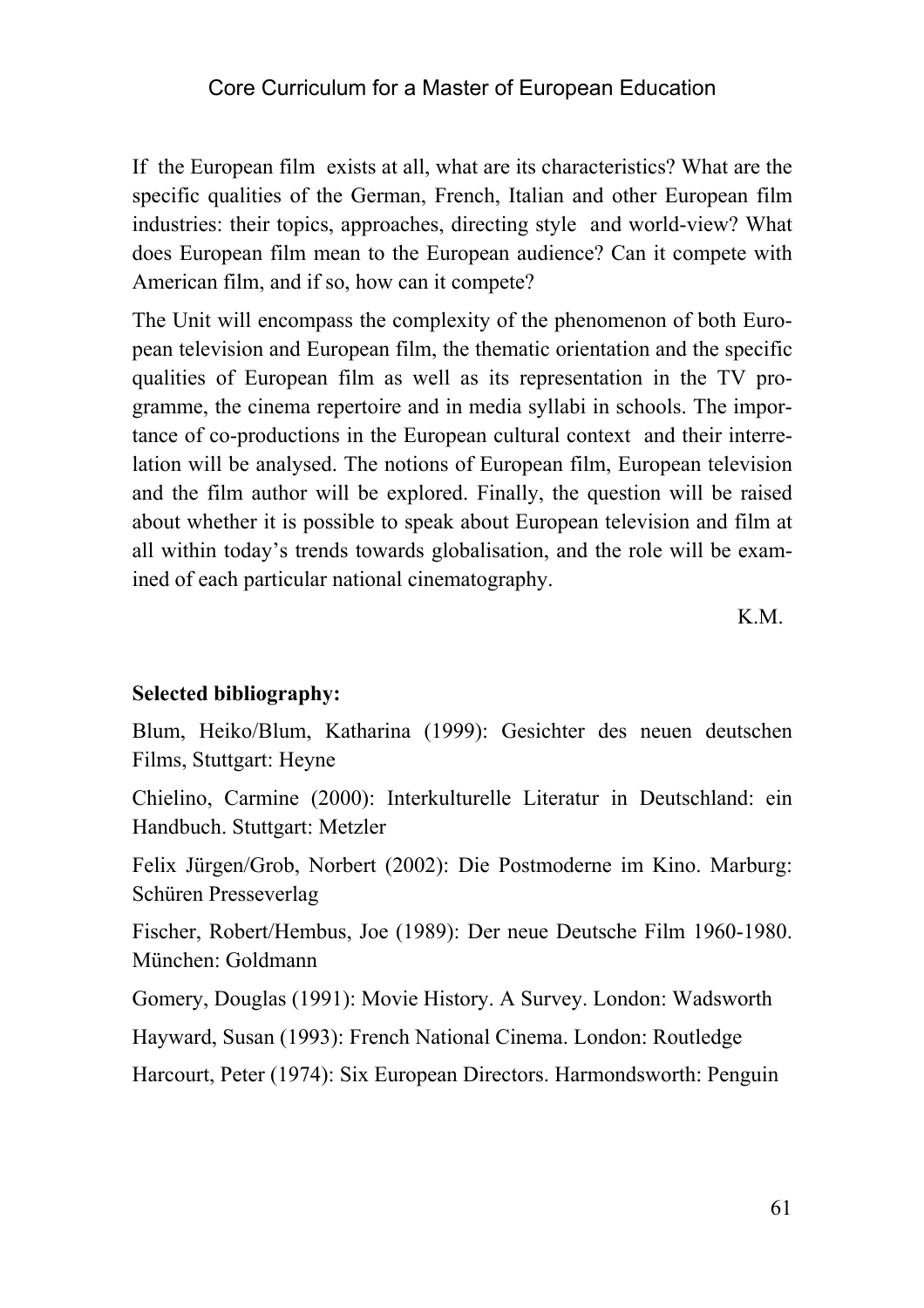Helbig, Jörg (1999): Die Geschichte des britischen Films, Stuttgart: Metzler

Kogel, Jörg-Dieter (1990): Europäische Filmkunst. Frankfurt/Main: Fischer

Kracauer, Siegfried (1979): Von Caligari zu Hitler. Frankfurt/Main: Suhrkamp

Mioc, Petra (2002): Das junge französische Kino. St. Augustin: Gardez Verlag

Nowell-Smith, Geoffrey (1966): The Oxford History of World Cinema. New York: Oxford University Press

Schanze, Helmut (1998):Europäische Kinokunst in Zeitalter des Fernsehens. Stuttgart: Fink

Tasker,Yvonne (1993): Spectacular Bodies. Gender, Genre, and the Action Cinema. London/New York: Routledge

Taylor, Philip M. (1988): Britain and the Cinema in the Second Wolrd War. London: Macmillan

Urlich, Gregor/Patalas, Enno (1973): Geschichte des Films. München: Bertelsmann

Toeplitz, Jerzy (1975-1991): Geschichte des Films. Berlin: Henschelverlag

Woodhead, Christine (1989): Turkish Cinema: An Introduction. London: SOAS

#### **Internet pages**

The American film page (most detailed Internet page containing information on authors, films, cinematographies, film reviews, etc.) URL: http://www.imdb.com

The Austrian film museum (Austrian film archives with all the relevant data on Austrian cinematography) URL: http://www.filmmuseum.at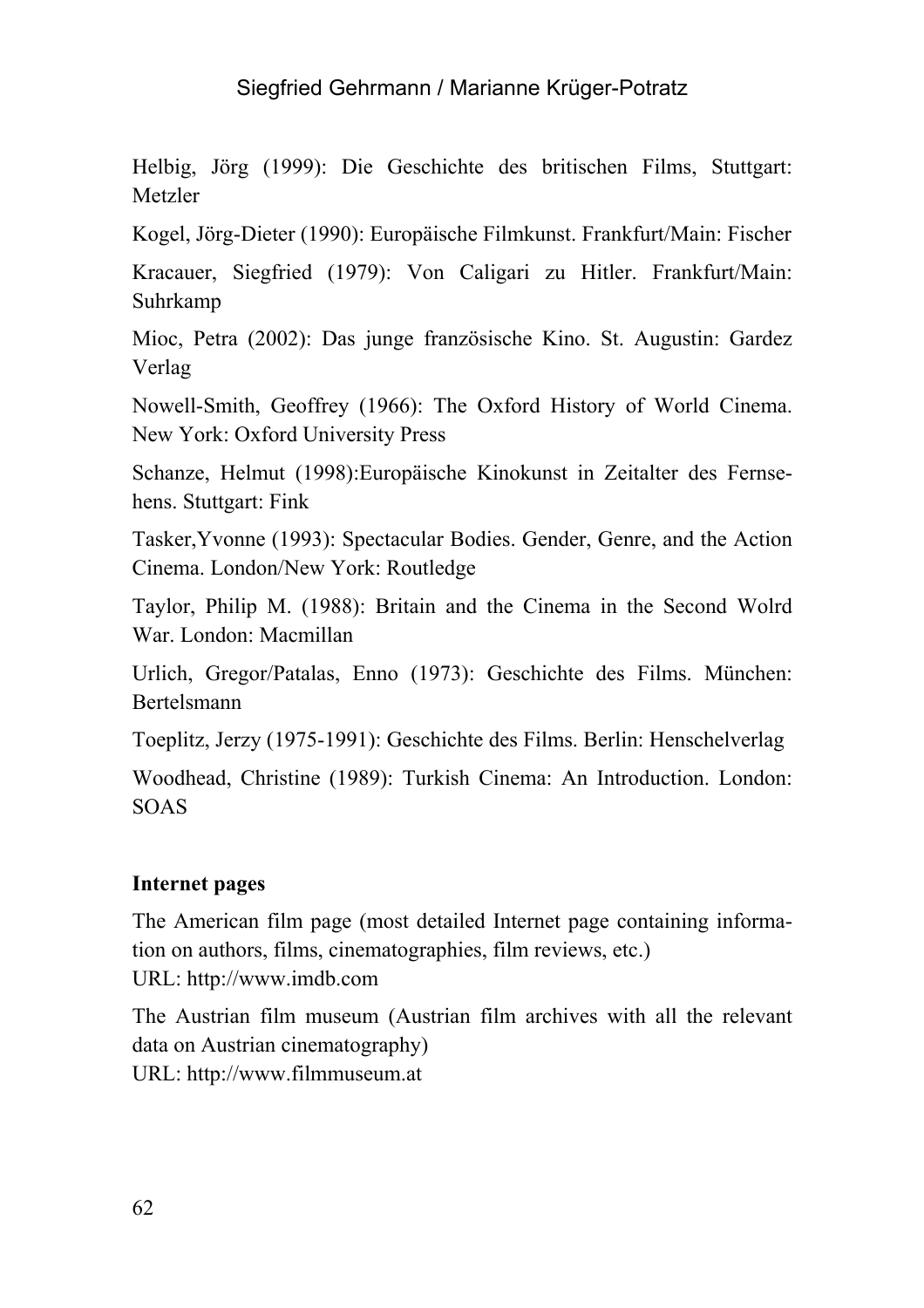The Library HFF Konrad Wolf (important German library at the College for Film and Television)

URL: http://www.bibl.hff-postdam.de

The British Film Institute (relevant information on the past and present of British film)

URL: http://www.bfi.org.uk

Film reviews (database of film reviews written by outstanding film critics) URL: http://www.mrqe.com

The Institute for Media Pedagogy (home page of the Institute with numerous useful links to other relevant pages)

URL: http://www.jff.de

The German Film Institute (information on the past and present of German cinematography)

URL: http://www.deutsches-filminstitut.de

Selected film pages (film page with a number of useful links on film, television and other media)

URL: http://www.cinema-sites.com

The Italian film search engine (page containing information on Italian cinematography and links to pages of all world film museums, archives and libraries)

URL: http://www.library.uiuc.edu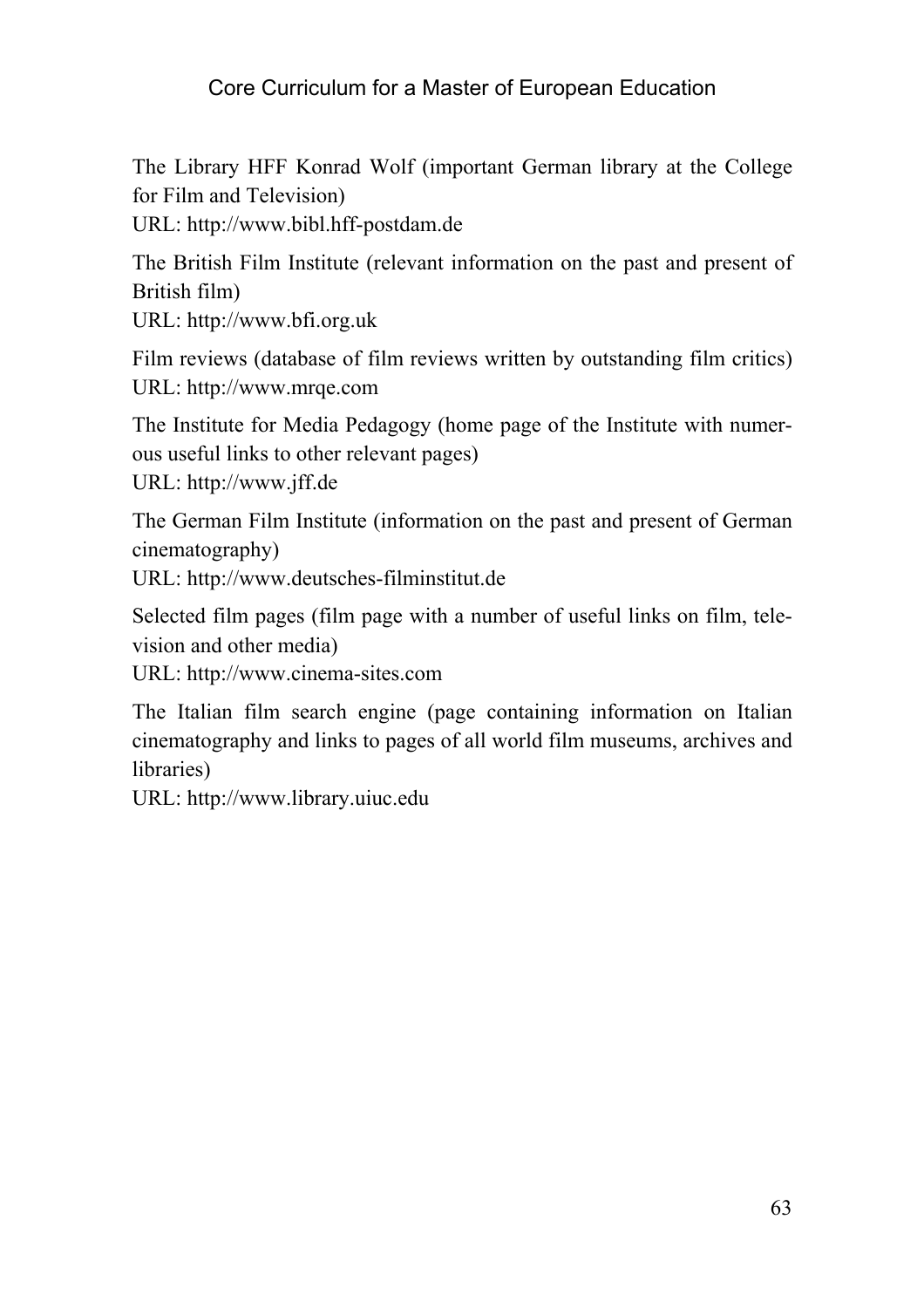# *Unit 2 Media competence and projects of virtual learning for children and adults*

The aim of this unit is to achieve improvement in the learners' media competence with special reference to the use of the Internet in education, particularly in the area of virtual learning of children and adults. After the long dominance of the teaching model established by Komensky over three hundred and fifty years ago, new teaching and learning models are taking over. They are the result of the new media environment in which we live and of new ideas of multimedia didactics. Therefore it is important for educational experts to work on the improvement of their own competences in new teaching and learning conditions.

There are four dimensions of media competence: media criticism (Medienkritik), media audience (Medienkunde), the use of media (Mediennutzung) and media development (Mediengestaltung). In media criticism three aspects can be observed: the analytical, the reflexive and the ethical. Besides media criticism, an important role is played by media users who are interested in the informative dimension and in the application of media (For what purpose can I use media?). Media critics and media users implicitly include the dimension of mediation (Vermittlung). The use of media can be observed from two points of view: a) receptive and b) interactive. The area of media development can be seen both as an innovative and creative development. The study of media competence can be extended to social discourse, or, in other words, to the influence of media on the social environment (the economic, cultural and aesthetic aspect).

All primary schools, secondary schools and universities in Europe will soon be connected to a computer network and numerous educational projects will enable the establishment of a wide network of learning communities. All relevant libraries and other institutions directly or indirectly promoting learning will be accessible on the Web. In this unit, learners will represent a virtual learning community using teleconferences, on-line learn-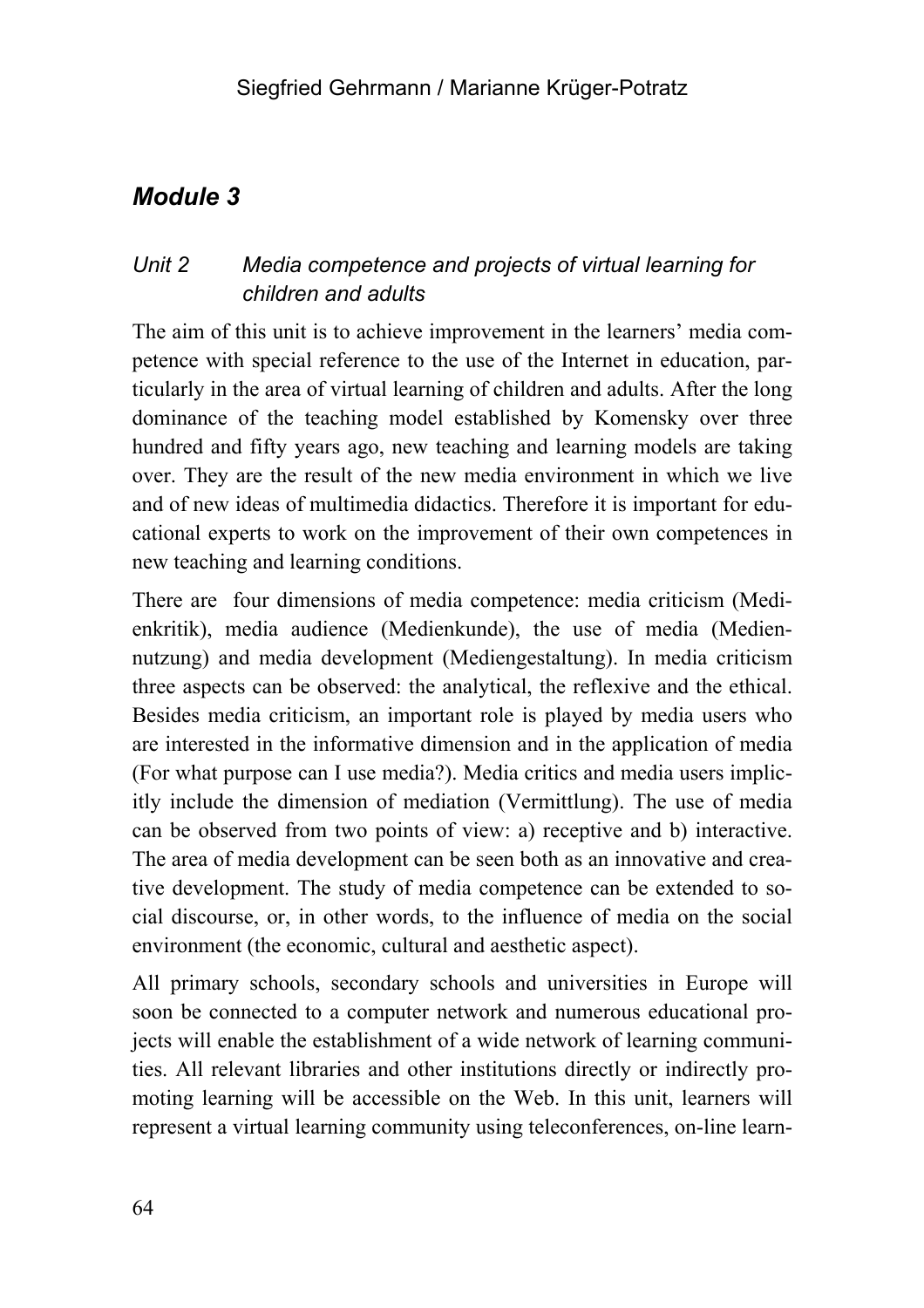ing, search engines, establishing contacts with their mentors and colleagues, etc.

Within this unit learners will study and evaluate programmes and projects of virtual learning for children and adults, projects concerning the formal and informal learning of children and adults and projects related to university studies. They will also become acquainted with evaluation research carried out in order to examine the quality and efficiency of virtual learning projects.

The main issues to be covered in this unit are: What are the specific qualities of the media environment of young people and adults at the beginning of the  $21<sup>st</sup>$  century? How does the Internet influence the organization of the learning process for children and adults? To what extent and how does distance education change the physiognomy of the traditional teaching process and the term "school"? To what extent has the traditional notion of distance education changed with the appearance of the Internet? In which areas has virtual learning proved more efficient than other didactic solutions? What are the characteristics of a good-quality model of virtual learning? How do parents' and students' roles change with the appearance of the Internet and in situations which require virtual learning? What is the relationship between the possibility of virtual learning and the implementation of the aims of multicultural education and the European dimension in education? How can the Internet contribute to the realization of the concept of multicultural education and a multicultural Europe? What kind of hardware is available in designing modern models of virtual learning?

M.M.

#### **Selected bibliography:**

Baacke, Dieter (1997): Medienpädagogik. Tübingen: Niemeyer

Baacke, Dieter (1999): "Medienkompetenz als zentrales Operationsfeld von Projekten". In: Handbuch Medien – Medienkompetenz: Modelle und Projekte. Bonn: Bundeszentrale für politische Bildung, 31-35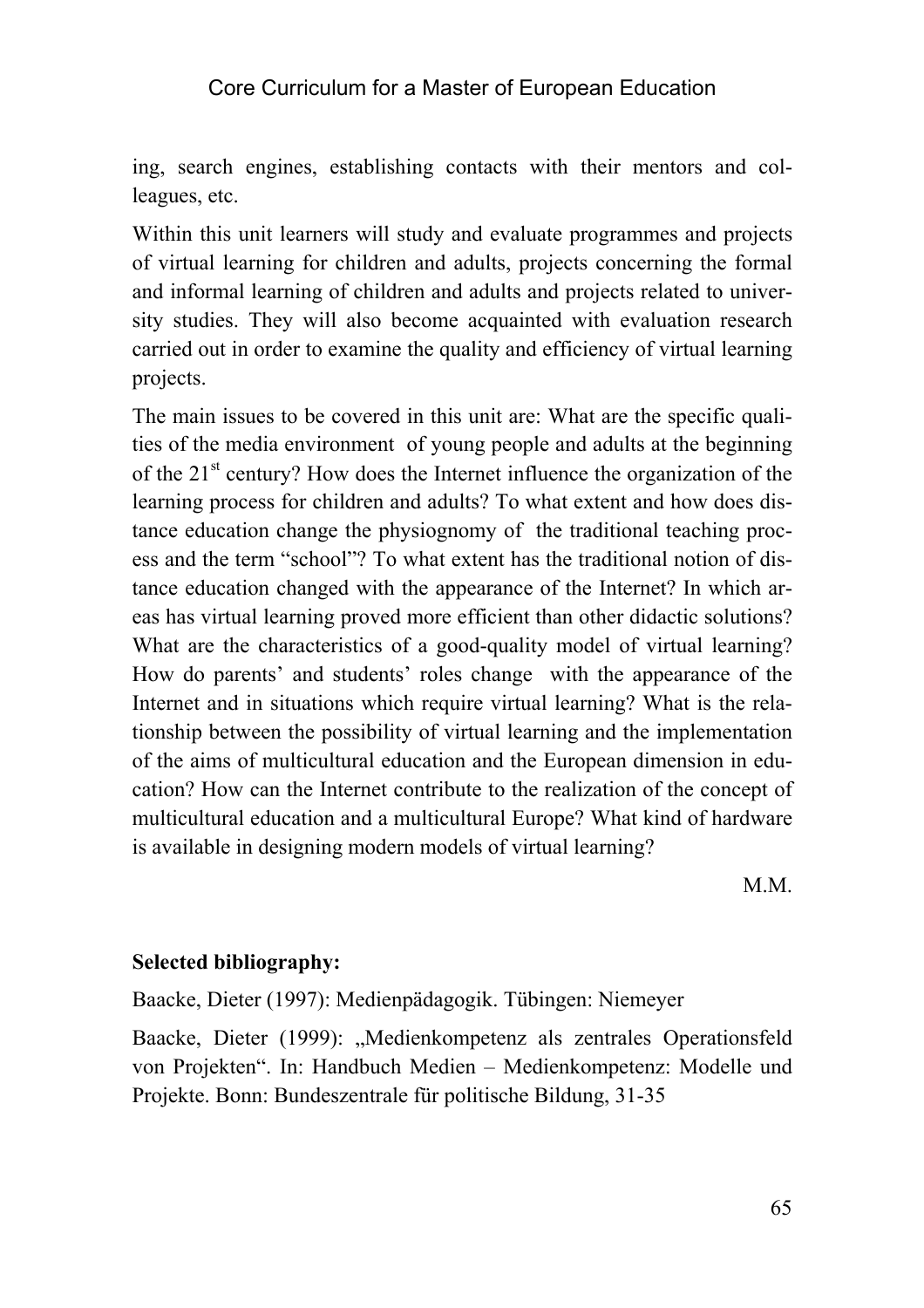Barker, Philip/Rebelsky, Samuel (eds.; 2002): ED-Media 2002. World Conference on Educational Multimedia, Hypermedia & Telecommunications, June 24-29, 2002, Denver, Colorado/USA. Norfolk: Association for the Advanced of Computing in Education (AACE)

URL: http://www.aace.org

URL: http.//www.aace.org/reviewpolicy.htm

Dörr, Günter/Jüngst, Karl G. (1998): Lernen mit Medien: Ergebnisse und Perspektiven zu medial vermittelten Lehr- und Lernprozessen. München: Juventa Verlag

Hamm, Ingrid (ed.; 2001): Medienkompetenz: Wirtschaft – Wissen – Wandel. Gütersloh: Bertelsmann

Issing, Ludwig J. (1994): From Instructional Technology and Multimedia Didactics. In: Educational Media International, 31, no 3, 171-182

Issing, Ludwig J./Klimsa, Paul (eds.; 2002): Information und Lernen mit Multimedia und Internet. Weinheim: Beltz Verlag

Jolliffe, Alan/Ritter, Jonathan/Stevens, David (2001): The Online Learning Handbook – Developing and Using Web-Based Learning. London: Kogan Page

Keegan, Desmond (2002): The future of learning: from eLearning to mLearning. ZIFF Papiere 119, Hagen: Zentrales Institut für Fernstudienforschung, FernUniversität

Lockewood, Fred/Gooley, Anne (2001): Innovation in Open & Distance Learning – Successful Development of Online and Web-Based Learning. London: Kogan Page

Maier, Wolfgang (1998): Grundkurs Mediendidaktik Medienpädagogik, Weinheim: Beltz Verlag.

Matijević, Milan (1999): Multimedia and Internet – New Challenges in Media Didactic. MIPRO"99 – 22nd International Convention. Opatija: MI-PRO, 159-162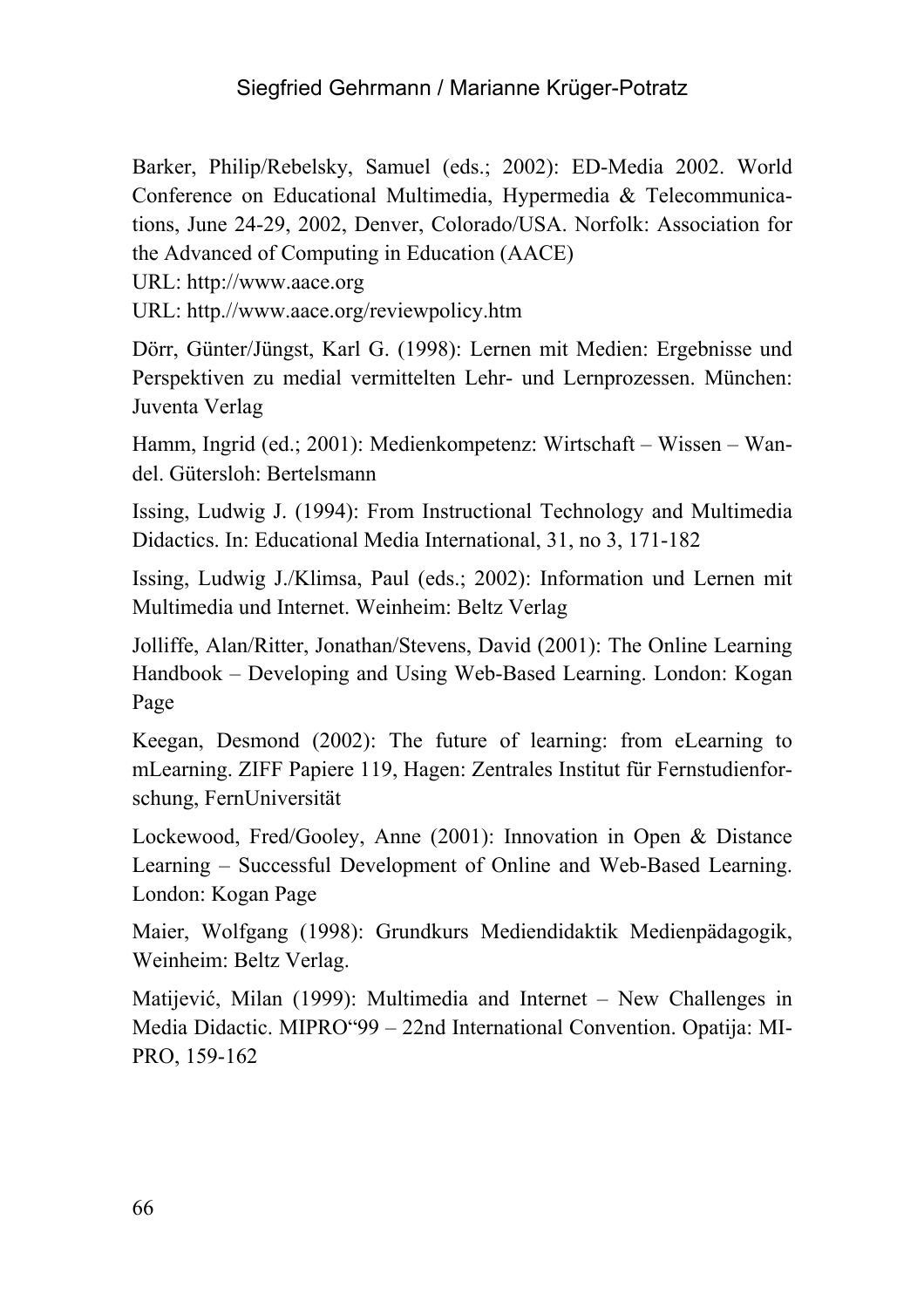Peters, Otto (ed. 2001): Learning and Teaching in Distance Education – Pedagogical Analyses and Interpretations in an International Perspective. London: Kogan Page

Porter, Lynnette, R. (1997): Creating the Virtual Classroom – Distance Learning with the Internet. New York: John Wiley & Sons

Schaumburg, Heike./Issing, Ludwig J. (2002): Lernen mit Laptops. Ergebnisse eine Evaluationsstudie. Gütersloh: Bertelsmann

Velički, Vladimira/Matijević, Milan (1997): Multimedia Approach to Children's Literature: Possibilities and Limits. School Education in the Information Society (Open Classroom II: Conference), Athena: Kastaniotis Editions, 119-126

#### **Internet pages**

The Open University

URL: http://www.open.ac.uk

*The Open University admitted its first students in 1971. It is the UK's largest university, with over 200,000 students and customers. The OU represents 22% of all part-time higher education students in the UK. This site contains information about the programs of this UK's largest institution for virtual learning and numerous links with similar institutions.* 

Distance Education Web Sites *–* University of Maryland University College

URL: http://www.umuc.edu

*The university offers bachelor's degrees with a choice of 22 majors and 37 minors. UMUC's Graduate School offers 17 master's degrees and three executive master's programs, in addition to having one of just a few doctor of management programs in the United States. In addition to degree programs, UMUC offers a broad array of career enhancing undergraduate and graduate certificate programs, with most available online, as well as executive training programs geared towards middle and upper level managers*.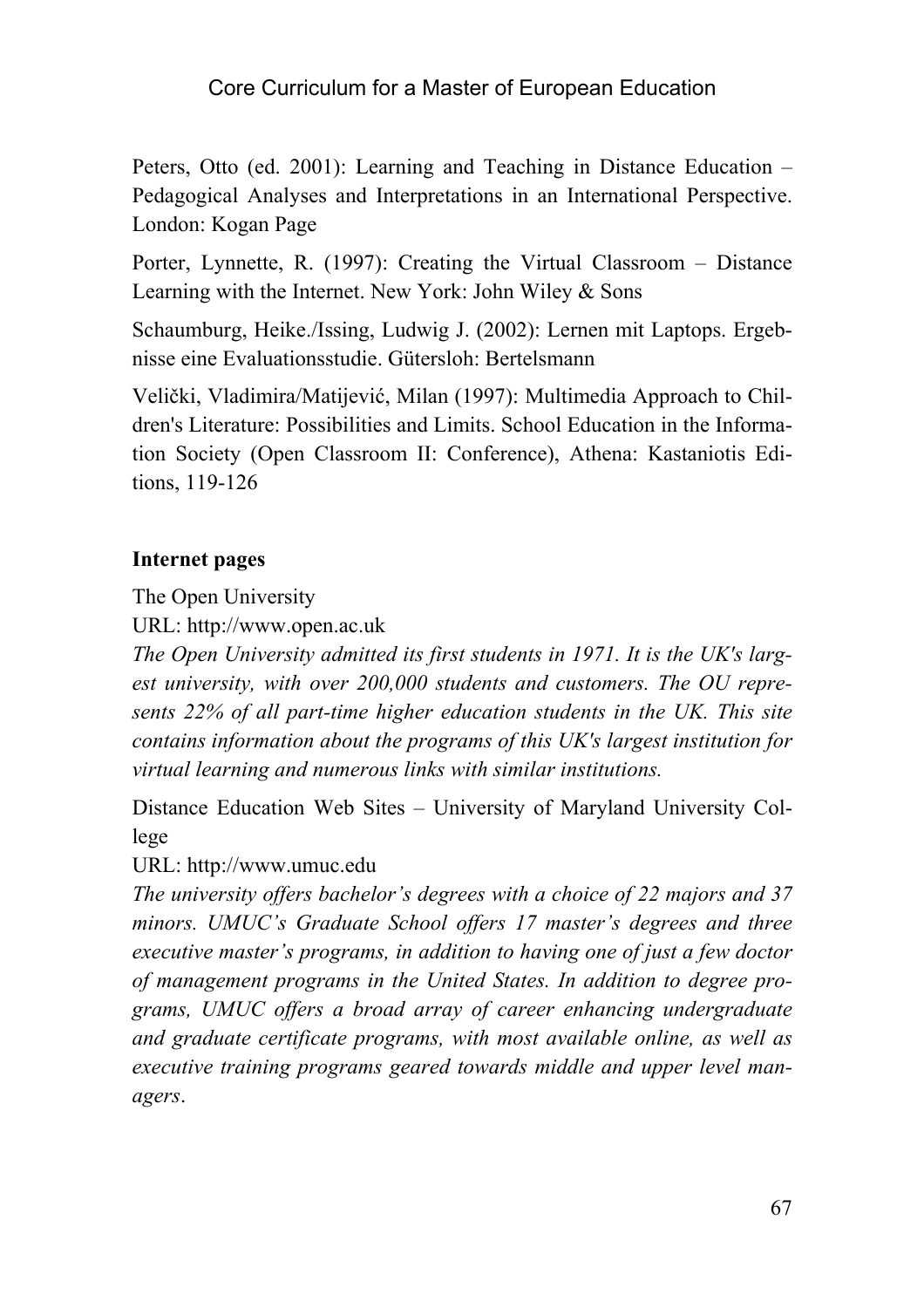### Fernuniversität Hagen, Germany

URL: http://www.fernuni-hagen.de

*The only university in Germany to offer a university study which can be completed from one's own work place. It comprises undergraduate and graduate studies and offers a variety of learning materials and various ways of communication combining scientific and practically-oriented research. This virtual university represents a new dimension of the university of the future by offering a constantly increasing number of learning possibilities on the Net.* 

### EDEN

#### URL: http://www.eden.bme.hu

*European Distance Education Netvork – EDEN is the only European organisation where membership is open to anyone – both institutions and individuals – with an interest in open and distance learning. The site contains information on conferences related to distance learning and links to a number of institutions of distance learning in Europe.* 

#### ICDE

#### URL: http://www.icde.org

*International Council for Open & Distance Education The International Council for Open and Distance Education (ICDE) is the global membership organisation of educational institutions, national and regional associations, corporations, educational authorities and agencies in the fields of open learning, distance education, and flexible, life-long learning. The site offers useful information concerning international conferences on distance education and on related publications.* 

Virtual University Projects

URL: http://www.ccon.org/hotlinks/vedu.html *The site contains an overview, descriptions and links to numerous university projects on distance education.*

Journal of Technology Education

URL: http://scholar.lib.vt.edu/ejournals/JTE

*On-line issues of the journal published since 1989 (in HTML and PDF format).*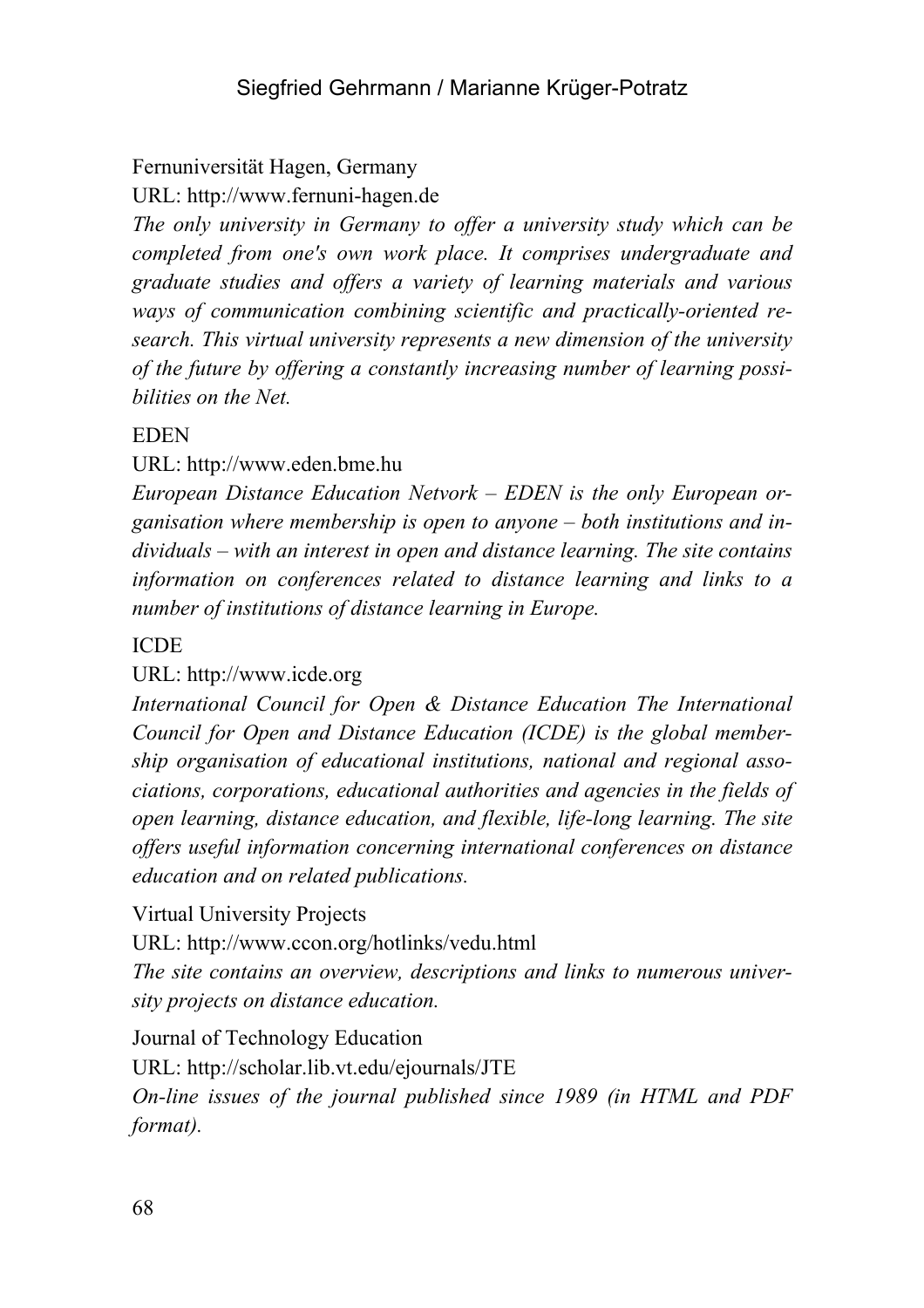Journal of Computing in Higher Education URL: http://www.jchesite.org *An overview of the contents of the journal from 1995 to the present day.* 

University of Wisconsin Distance Learning Clearinghouse URL: http://www.uwex.edu/disted/home.html

*The Distance Education Clearinghouse is a comprehensive and widely recognized Web site bringing together distance education information from Wisconsin, national, and international sources. New information and resources are being added to the Distance Education Clearinghouse on a continual basis. Catalogues and dictionaries on distance education as well as links to databases on distance education can be found on this site.* 

Journal of Interactive Media in Education

URL: http://www-jime.open.ac.uk

*The site contains interesting texts on interactive multimedia. The journal was established in 1996 and publishes original texts and discussions concerning interactive media.*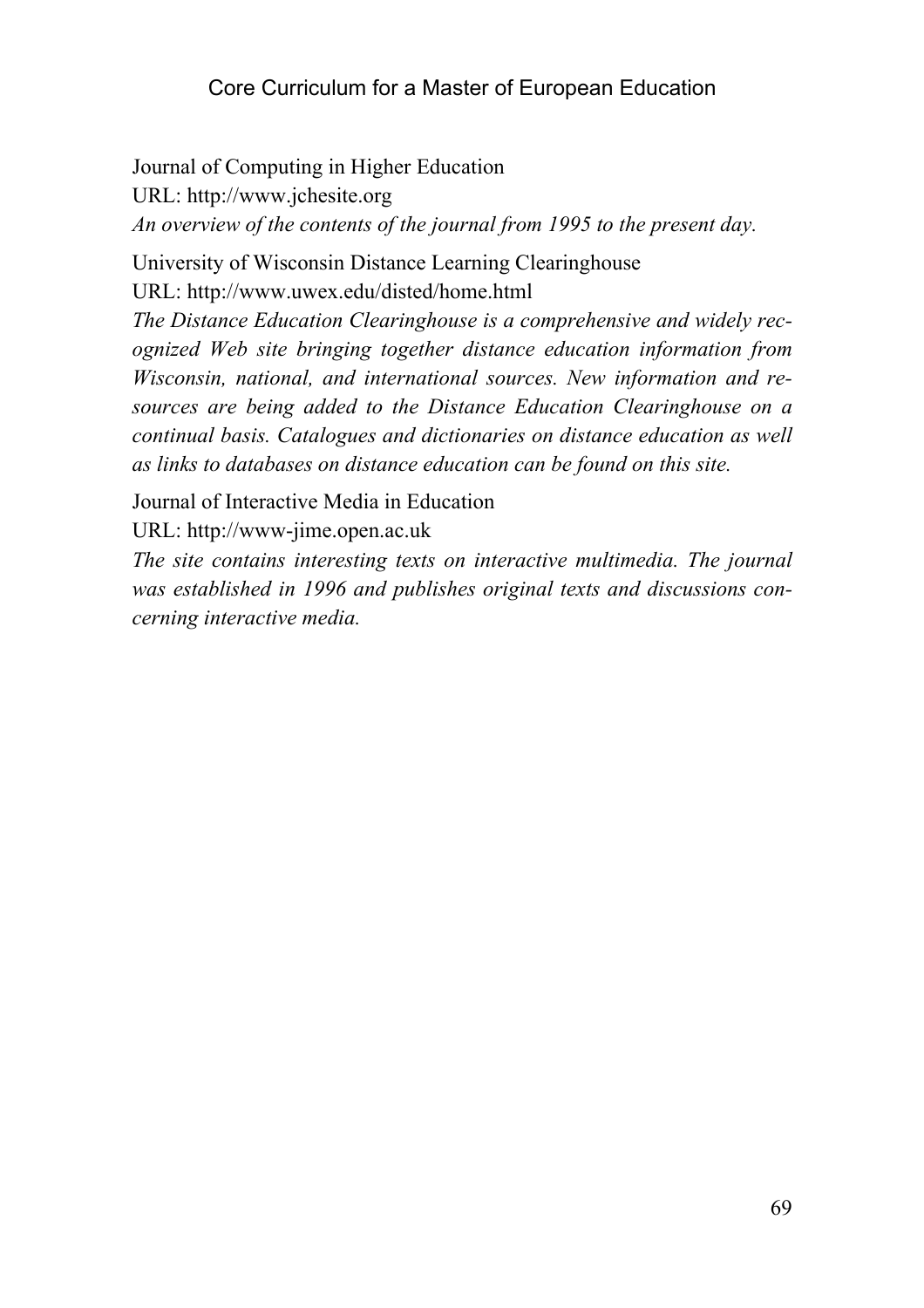# *Unit 3 Distance learning: intercultural communication via Internet Learning – a new challenge*

New media are suitable for offering universities and schools learning contexts in which communicative and co-operative activities of institutional learning are freed of any space and time boundaries. In such a way, conditions are created for teaching events that bridge borders between learning about different cultures (Distance Learning). Furthermore, new media enable direct and immediate contact with conversation partners from foreign cultures by means of such teaching events. Unlike traditional learning offered at school and university, the encounter with the foreign is not limited to the level of theoretical reflection or indirect media transmission via image, text or sound material. It happens directly in an intercultural contact via e-mail or chat, in other words, through the common discovering of texts by culturally and nationally different groups of learners. Such forms of intercultural interaction should support an understanding of the foreign and intercultural learning.

Based on case studies, the Unit examines the structural conditions under which the potential of new communication technologies can be used for intercultural learning processes. The Unit also tackles the question of how to organize distance-learning events in order to make intercultural understanding between culturally and nationally different student groups on the Internet really happen. Guiding questions include: the virtuality and limitlessness of time and space on the Internet versus the concrete time and space experience of learners at a certain place, the problem of foreign language communication on the Internet as opposed to mother-tongue related, cultural patterns of meaning, the anonymity of learning via the Internet in relation to the emergence of stereotyping and other forms of communication freed of the compulsions of traditional teaching, demands by learners and new task areas for teachers as moderators of intercultural learning processes, the issue of quality and measurability of learning on the Internet,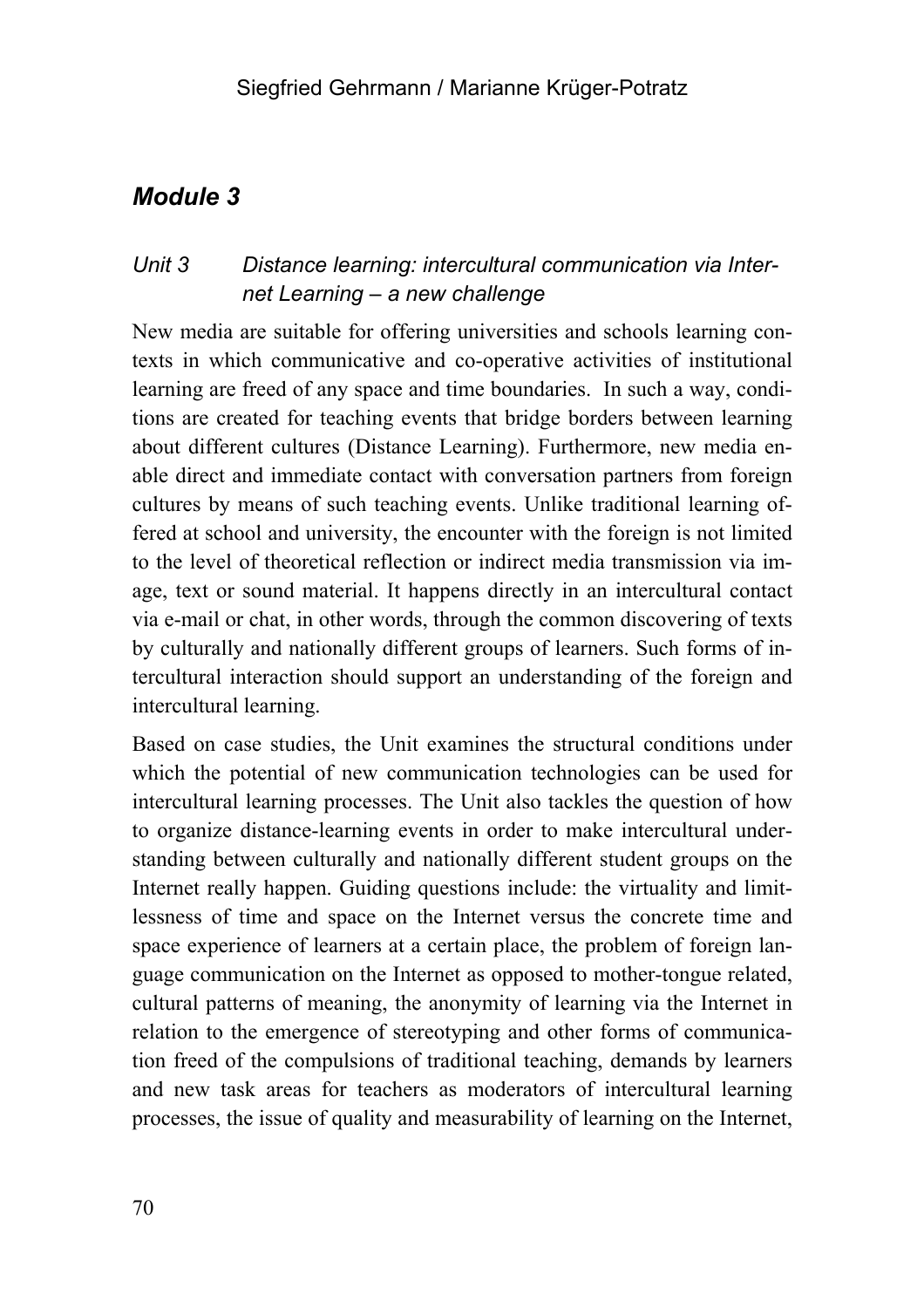the organisation structure of intercultural Internet events and the role of English as a global Internet language in understanding foreign cultures.

The Unit presents and explains these questions in the light of the development of a "new learning culture" under the influence of new media as repeatedly stressed by media experts. What are the challenges new media present for learning and teaching at schools and universities? Which potentials of new media can be profitable and how should one imagine a new Internet-based learning culture that implies intercultural understanding as one of its key features?

The basis of the Unit is the analysis of concrete distance learning projects (including Internet platforms) which will be given to the learners as a collection of working materials.

S.G.

#### **Selected bibliography:**

Bredella, Lothar (2001): Interkulturelles Verstehen als Schlüsselqualifikation. Überlegungen zu einem Landeskundeseminar über The Civil Rights Movement in den USA. In: Zeitschrift für Fremdsprachenforschung, 12, no1, 1-37

Donath, Reinhard (1997): "Ja lernen denn die Schüler bei E-Mail-Projekten überhaupt etwas?". In: In: Donath, Reinhard/Volkmer, Ingrid (eds..). Das transatlantische Klassenzimmer. Hamburg: Körber-Stiftung, 261-269

Ehrig, Detlef (ed.; 1991): Places and Perspectives: About Stereotypes (Dokumentation eines E-Mail-Projekts). Leer: Ubbo-Emmius Gymnasium

Encarnacao, José/Leidhold, Wolfgang/Reuter, Andreas (2000): Szenario: Die Universität im Jahre 2005. In: Bertelsmann Stiftung/Heinz Nixdorf Stiftung (eds.): Studium online. Hochschulentwicklung durch die neue Medien. Gütersloh: Bertelsmann, S. 17-29

Fischer, Gerd (1994): The semantics of culture: Communication and miscommunication in the foreign language classroom. In: Crouse, G. (ed.): Meeting New Challenges in the Foreign Language Classroom. Report of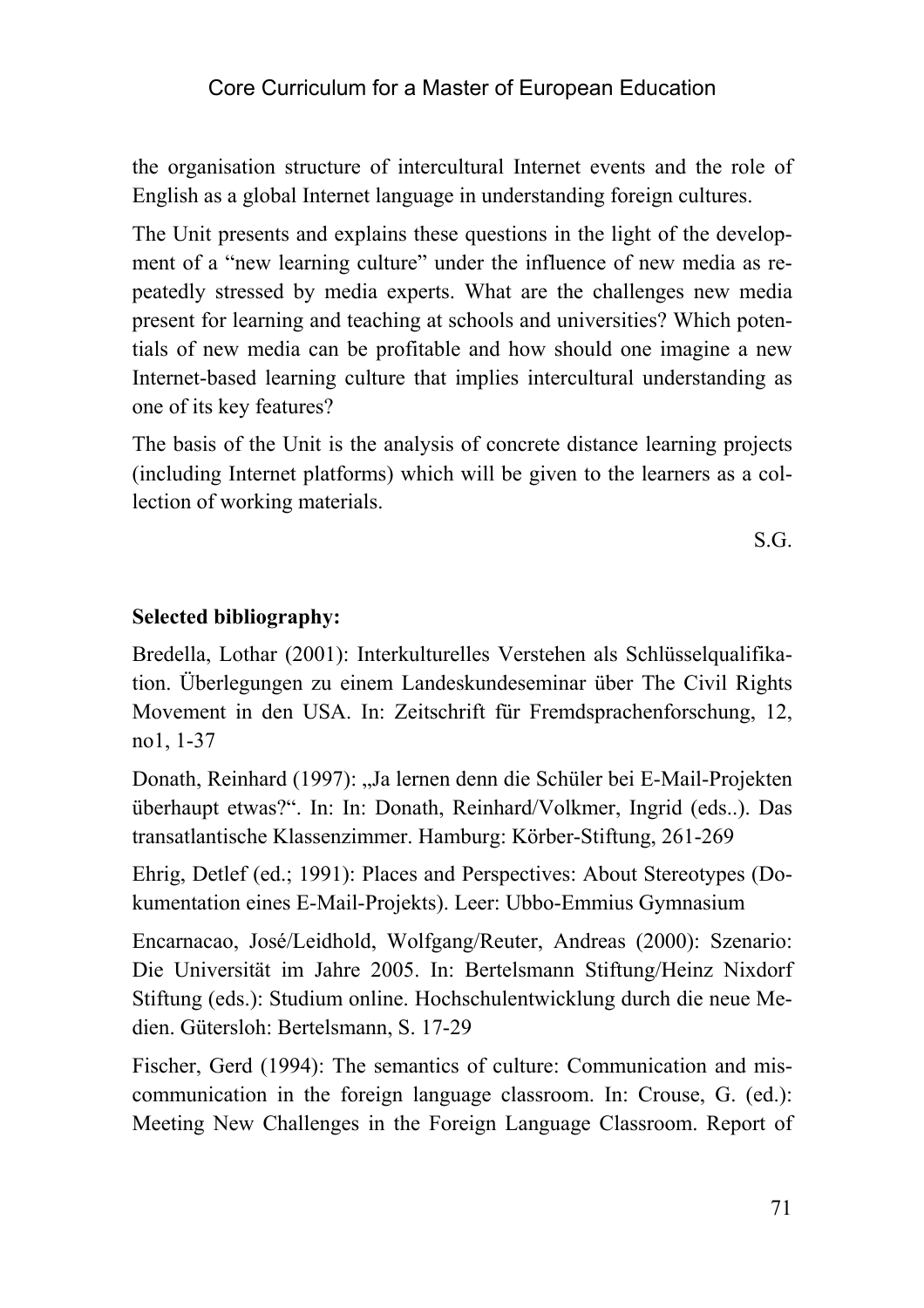Central States Conference on the Teaching of Foreign Languages. Lincolnwood, IL: National Textbook Company, 67-77

Gehrmann, Siegfried/Kerkmann, Markus/Young, Brigitte (2003): Interkulturelles Lernen im virtuellen Raum- Chancen und Probleme grenzüberschreitender Hochschullehre durch Distance Learning. Erfahrungen aus zwei Distance Learning Seminarkooperationen der Universität Münster mit der Universität Zagreb und dem Massachusetts Institute of Technology. In: Zeitschrift für internationale Beziehungen (in print)

Hesse, Friedrich W./Mandl, Heinz (2000): Neue Technik verlangt neue pädagogische Konzepte. In: Bertelsmann Stiftung/Heinz Nixdorf Stiftung (eds.): Studium online. Hochschulentwicklung durch die neue Medien. Gütersloh: Bertelsmann, 31-49

Hu, Adelheid (1999): Interkulturelles Lernen. Eine Auseinandersetzung mit der Kritik an einem umstrittenen Konzept. In: Zeitschrift für Fremdsprachenforschung, 10, no2, 277-303

Legutke, Michael K. (1997): Begegnungen mit dem Fremden – via E-Mail? In: Donath, Reinhard/Volkmer, Ingrid (eds.): Das transatlantische Klassenzimmer. Hamburg: Körber-Stiftung, 219-237

Mandl, Heinz/Reinmann-Rothmeier, Gabi (1998): Auf dem Weg zu einer neuen Kultur des Lehrens und Lernens. In: Dörr, Günter/Jüngst, Karl Ludwig (eds.): Lernen mit neuen Medien. Ergebnisse und Perspektiven zu medial vermittelten Lehr- und Lernprozessen. München: Juventa, S. 193- 205

Sandbothe, Mike (1997): Interaktivität-Hypertextualität-Transversalität. Eine medienphilosophische Analyse des Internet. In: Münker, Stefan/Roesler, Alexander (eds.): Mythos Internet. Frankfurt/Main.: Suhrkamp, 56-82

Schönweiss, Friedrich (2000): Bildung als Bedrohung? Der holprige Weg zu einem neuen Bildungsideal. Münster: A-L-F-Verlag/digite. net

Scheuermann, Friedrich/Schwab, Frank/Augenstein, Heinz (eds.,1998): Studieren und weiterbilden mit Multimedia. Perspektiven der Fernlehre in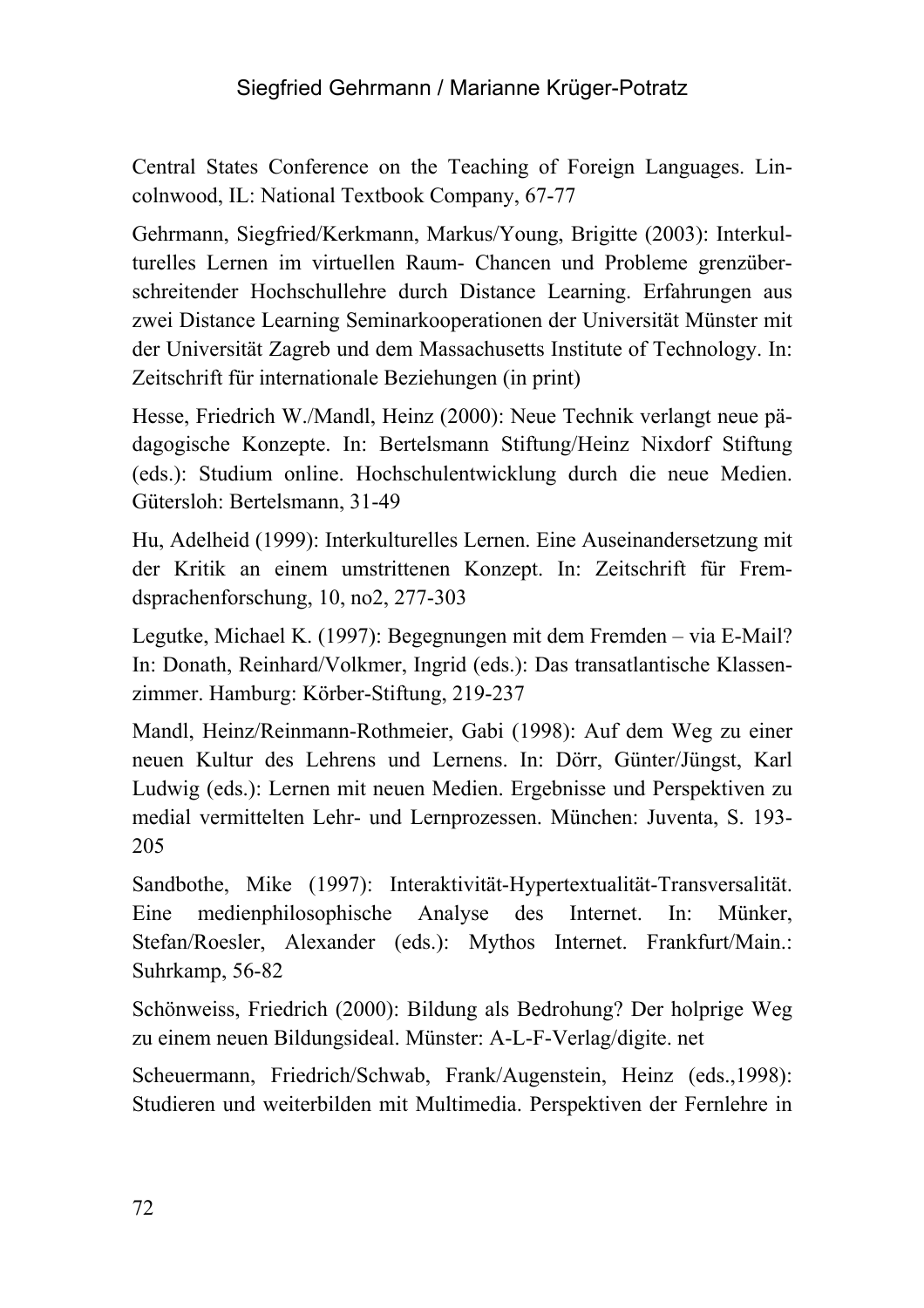der wissenschaftlichen Aus- und Weiterbildung. Nürnberg: Bildung & Wissen (= Multimediales Lernen in der Berufsbildung)

Scheuermann, Friedrich (eds.; 2000): Campus 2000. Lernen in neuen Organisationsformen. Münster: Waxmann (= Medien in der Wissenschaft, 10)

Schulmeister, Rolf (2001): Virtuelle Universität – Virtuelles Lernen. München/Wien: Oldenbourg Wissenschaftsverlag

Schulz, Winfried (1997): Neue Medien – Chancen und Risiken. Tendenzen der Medienentwicklung und ihre Folgen. In: Aus Politik und Zeitgeschehen. Beilage zur Wochenzeitung Das Parlament B 42/97, 3-20

Steinig, Wolfgang et. al. (2000): "Hallo, seid ihr auch im Netz?" – Sich mit Fremden im Internet schreibend begegnen. In: Dakowska, Maria (eds.): English in the modern world. Festschrift for Hartmut Breitkreuz on the occasion of his sixtieth birthday. Frankfurt/Main: Peter Lang, 229-258

Steinig, Wolfgang (2000): Kommunikation im Internet: Perspektiven zwischen Deutsch als Erst- und Zweitsprache. In Zeitschrift für Fremdsprachenforschung 11, no 2, 125-156

Steinig, Wolfgang/Frederking, Volker/Berghoff, Matthias/Jünger, Werner (1998): Fremde im Zug – Fremde im Netz: Ein interkulturelles Schreibprojekt. In: Zielsprache Deutsch 29, no 1, 13-24

Volkmer, Ingrid (1997): Von der Mediendidaktik zur interaktiven Dramaturgie. In: Donath, Reinhard/Volkmer, Ingrid (eds.). Das transatlantische Klassenzimmer. Hamburg: Körber-Stiftung, 239- 254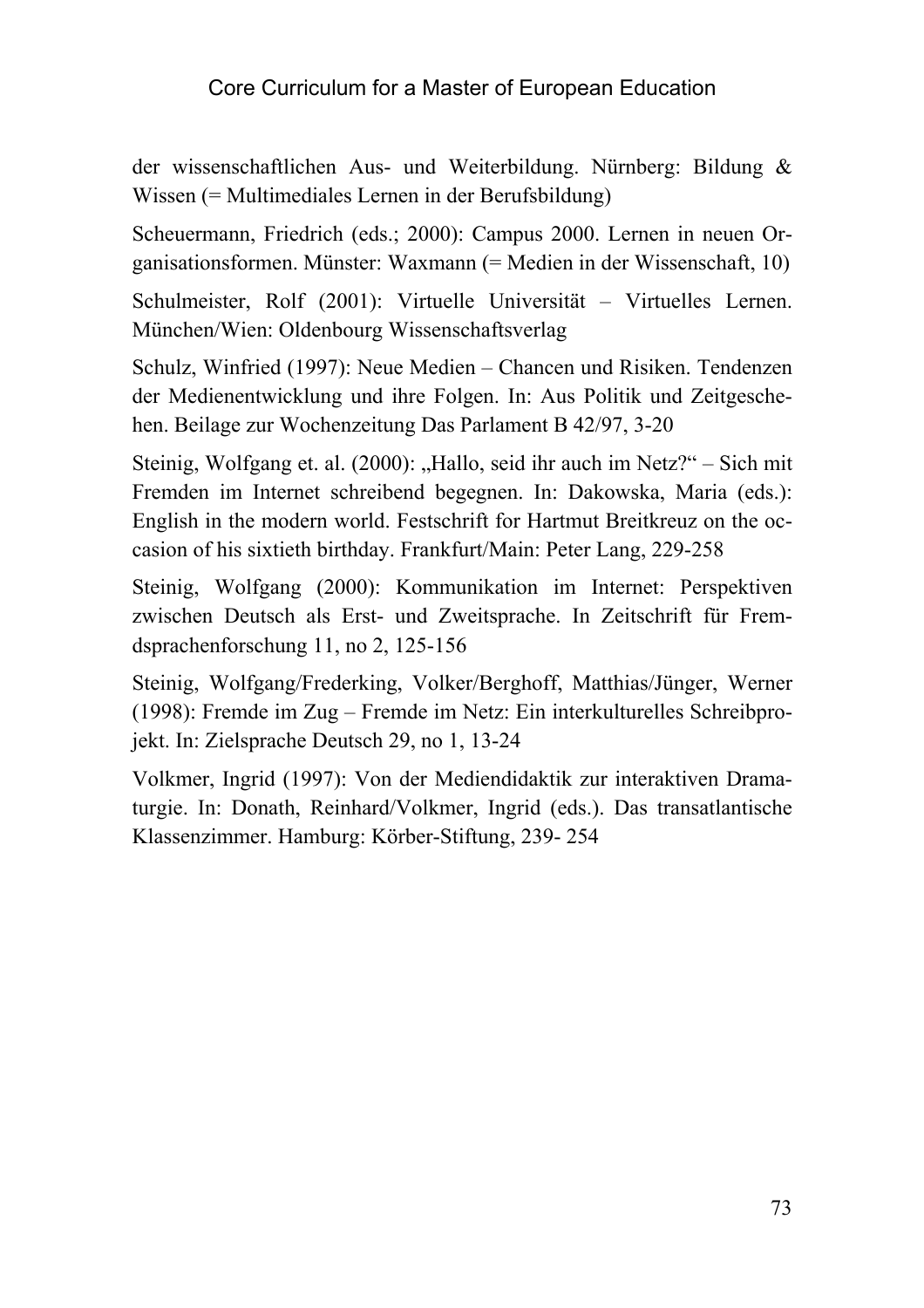## *Unit 4 Teaching material on Europe and Europe as a subject for school projects*

Europe as a topic for learning and teaching or as a curricular element can be found both in the national guidelines of many European countries and in textbooks and other educational materials, mainly in the social science subjects of all types of schools and levels of education, but also in the context of foreign language teaching, in suggestions for interdisciplinary projects or in various types of contests. Such teaching and learning materials primarily aim at providing pupils with basic knowledge of European neighbouring countries and at informing them about the process of European unification and institutional procedures of decision making (e.g. in the European Parliament). Beyond the demands that involve describing and analysing institutions and countries, some general educational aims can be noticed – implicitly at least -, such as encouraging young people to open up for international understanding and to engage in the "European cause".

This unit has been designed to focus critically on the intentional levels of teaching materials on Europe and to analyse them with regard to their premises and scope (in this context, cf. unit 1 of module 1 and unit 4 of module 2). From the wealth of existing working materials, the following could be examined as examples:

- Leaflets for pupils with information on the new common European currency, the Euro;
- The interpretation of variants in interpreting and describing the development of Europe, as presented in the "European History Book" (F. Delouche), which has been edited in several European languages;
- Working aids/outlines for interdisciplinary projects with a topical focus on multilateral environmental problems in border areas (e.g. water management and pollution of the Rhine, the Danube or the Baltic Sea).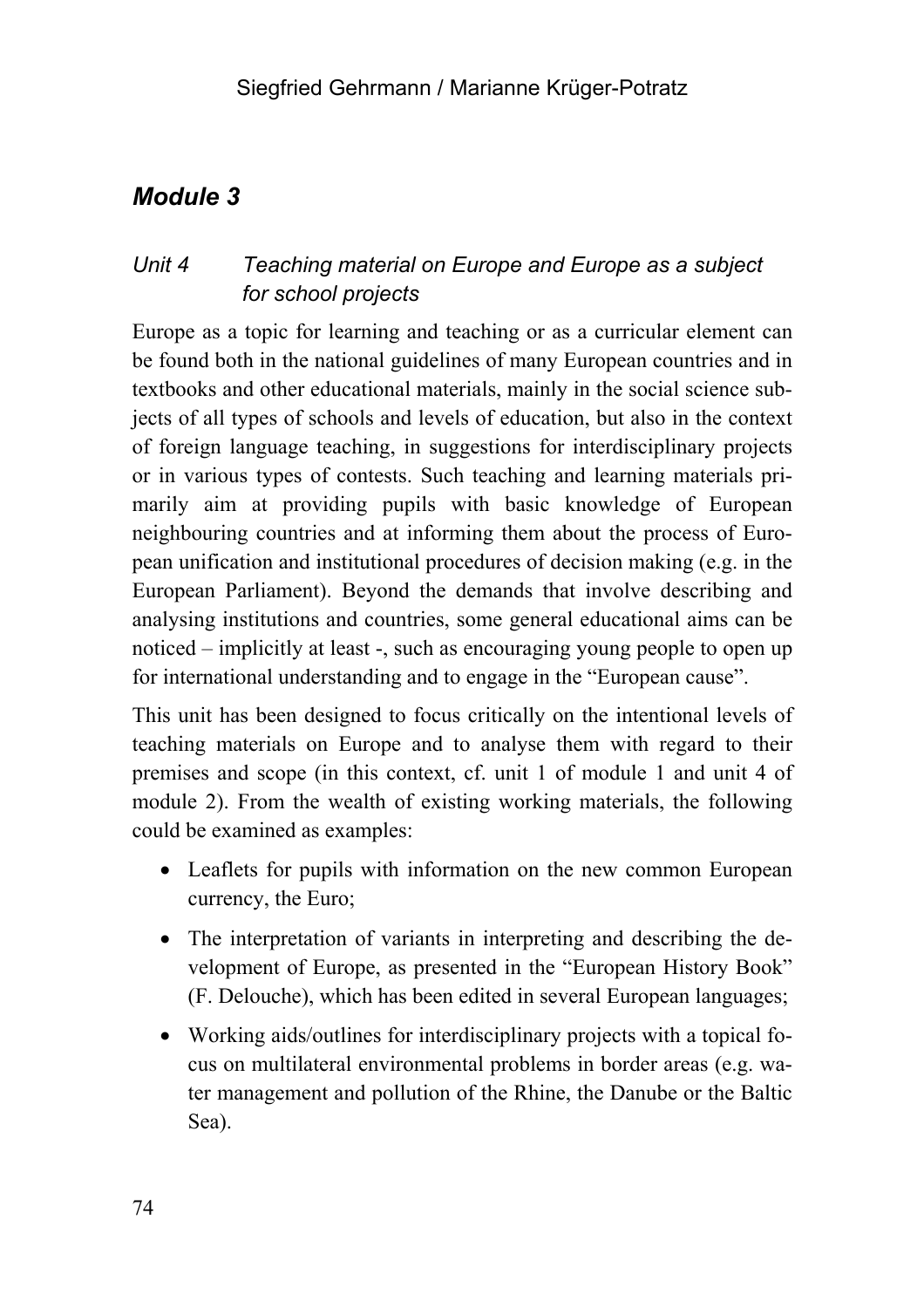The critical analysis of such materials aims at enabling students to find out about the interests and objectives of the respective teaching outlines and working aids on the market and to evaluate the potential as well as the limits of "school education for Europe". Thus the main aim of the unit is not to improve the individual teaching qualifications of the participants, but rather to help them develop counselling and advisory competence vis-à-vis schools and teachers, supporting them in working out tasks and activities with a European perspective. In order to identify the level of discussion, answering the following questions could be helpful:

Which view of Europe is presented in the materials? Which perspectives are favoured or ignored? Are key problems of political, economic and social nature addressed in a way that the positions of minorities are accounted for and cultural stereotypes are put into perspective? How are social changes taken note of and explained historically at the national and the international level?

J.K./K.B.

#### **Selected bibliography:**

Aktionsgemeinschaft EURO (eds.; 1997): EURO. Unser Geld für das nächste Jahrhundert. Bonn

Bundeszentrale für politische Bildung (eds.; 1994): Lernen für Europa. Neue Horizonte der Pädagogik. Bonn: Bundeszentrale für politische Bildung

Delouche, Frédéric (ed.; 1992): Europäisches Geschichtsbuch. Stuttgart

Europäische Kommission (ed.; 1997): Medienpaket europäischer Umweltschutz. Bonn

Europäische Kommission (ed.): 15 Qualitätsindikatoren für lebenslanges Lernen in Europa.

URL: http://www.europa\_web.de/europa/03euinf/07eukomm/lebelern.htm

Europäische Kommission (ed.; 1996): Wir in Europa. Woher kommen wir? Wohin gehen wir? Bonn (Broschüre mit Kassette oder CD)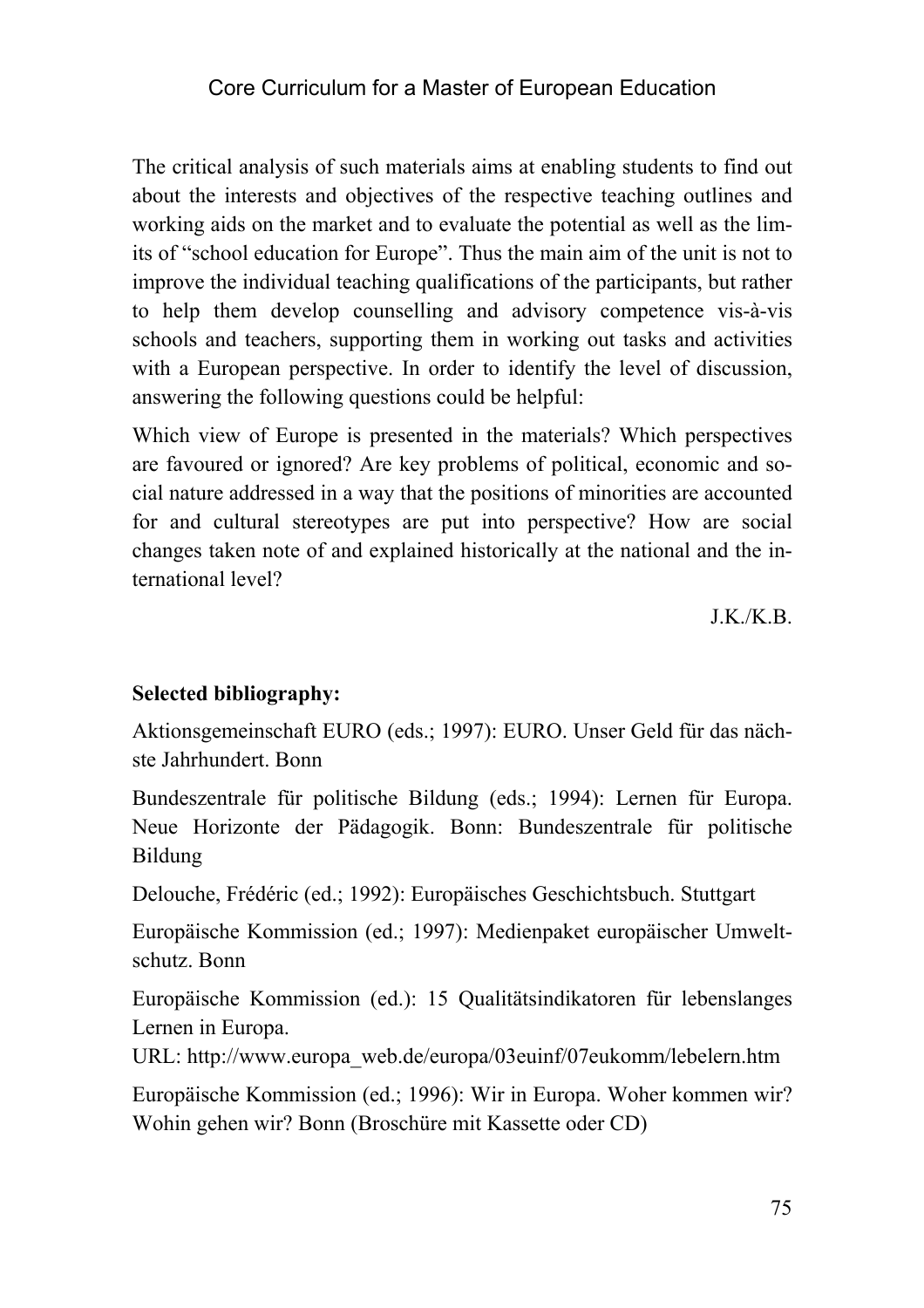Europäisches Parlament (ed.; 2000): Europa 2000. (Broschüre für Lehrer und Schüler. Bezug: Informationsbüro des Europäischen Parlaments, Bonn)

Fritsche, K. Peter (ed.; 1996): Schulbücher auf dem Prüfstand. Perspektiven der Schulbuchforschung und Schulbuchbeurteilung in Europa. Braunschweig

Hansen, Georg (1994): Europäisches Geschichtsbuch/Histoire de L`Europe. In: Bundeszentrale für politische Bildung (ed.;1994): Lernen für Europa. Neue Horizonte der Pädagogik. Bonn, 56 – 60.

Landesinstitut für Schule und Weiterbildung (ed.; 1995): Lernen für Europa. Abschlußbericht eines Modellversuchs. Soest

Le Goff, Jacques (1997): Die Geschichte Europas. Frankfurt/Main

Miteinander leben in Europa. Lese- und Arbeitshefte zur deutschen Landeskunde. Hamburg (1996 ff.): (edition Körber-Stiftung; bisher 6 Arbeitshefte, u.a. zu "Europa ohne Grenzen?", "Nation – Einheit oder Vielfalt")

Pingel, Falk (1993): Europa im Schulbuch – eine Bestandsaufnahme. In: Geschichte in Wissenschaft und Unterricht, no 9, 550 – 566

Wochenschau für politische Bildung (ed.; 1998): Die europäische Union. Sek. I. Schwalbach: Wochenschauverlag (Material- und Arbeitsheft für Schülerinnen und Schüler)

Zentrum für europäische Bildung (ZEB): Europäischer Wettbewerb. URL: http://www.internet\_award\_scheme.org/en/internet\_award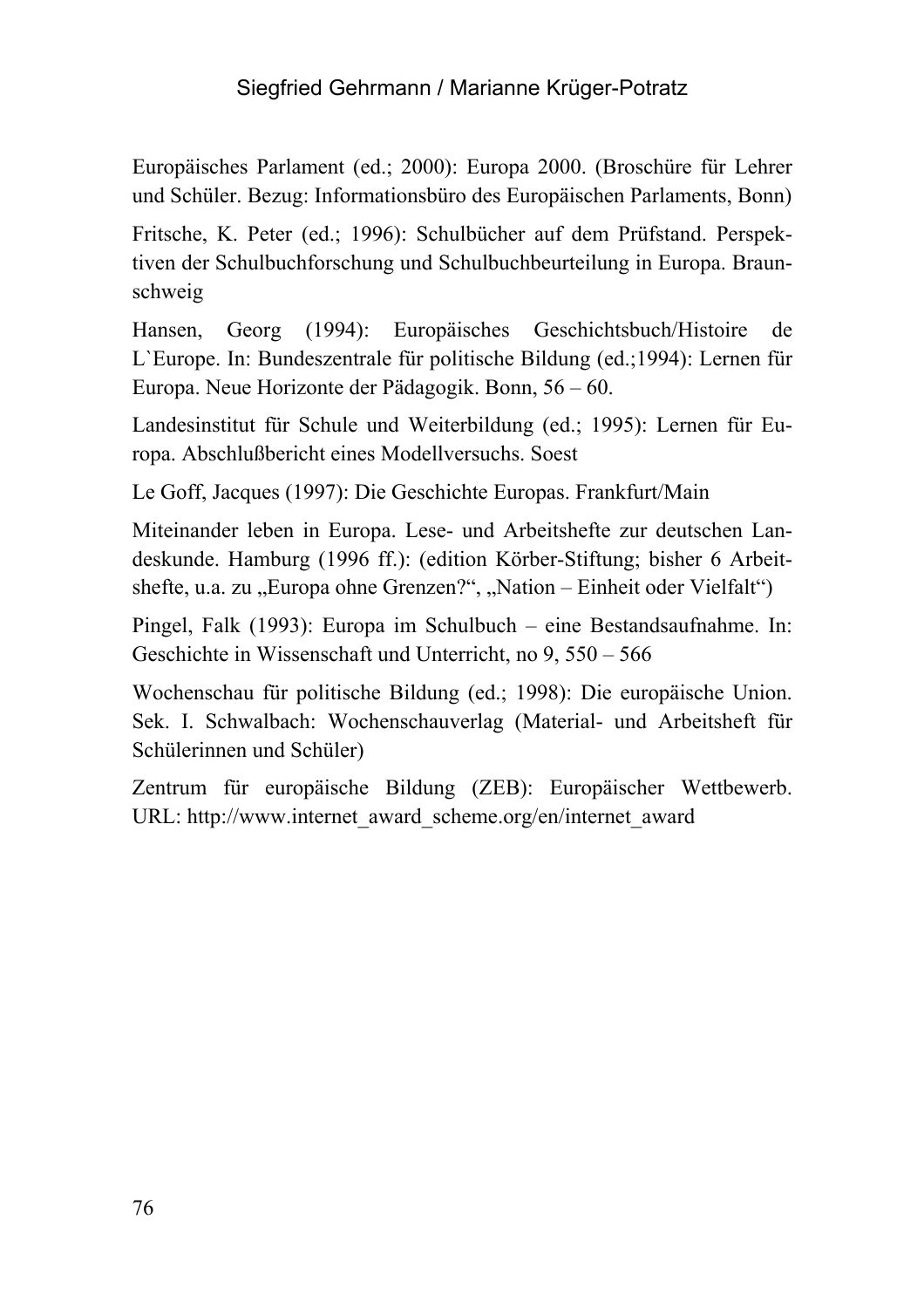## *Unit 5 Designing and evaluating textbooks in multicultural societies*

This Unit represents an introduction to the methodology of making textbooks and the methodology of evaluation of textbooks that are expected to meet the demands of schools in multicultural societies. Multiculturalism is understood as coexistence of the cultures of different groups in the context of the idea of a plural society.

Besides other modern communication media, textbooks will remain a basic teaching medium and the basic source of information and texts for learning. Education for peace, cooperation, tolerance, non-violent conflict resolution and education for a life in multicultural communities in general are the values that should be incorporated in all textbooks. Thus it is important to become acquainted with the theories of textbook design and with their use in the process of education. The methodology and the criteria of textbook evaluation are of crucial relevance, too.

The basic issues to be discussed in this Unit are the following: What is the role of textbooks in a new media environment? Which standards are to be met to create a multicultural textbook and what are the pedagogic and methodological procedures to establish them? What is the role and the possibilities of a textbook as a vehicle for intercultural education with special reference to cultural and moral values? To what extent does textbook content contribute to education for peace and tolerance? Which topics contribute to learning about the basic characteristics of European identity? To what extent and how is the European dimension present in the content of textbooks? To what extent and how do textbooks present issues related to human rights and civil society? To what extent can they contribute to the practice of intercultural learning? How do the textbooks used in compulsory education present national and ethnic minorities? How do they deal with the problem of conflict solving among nations and how are wars pre-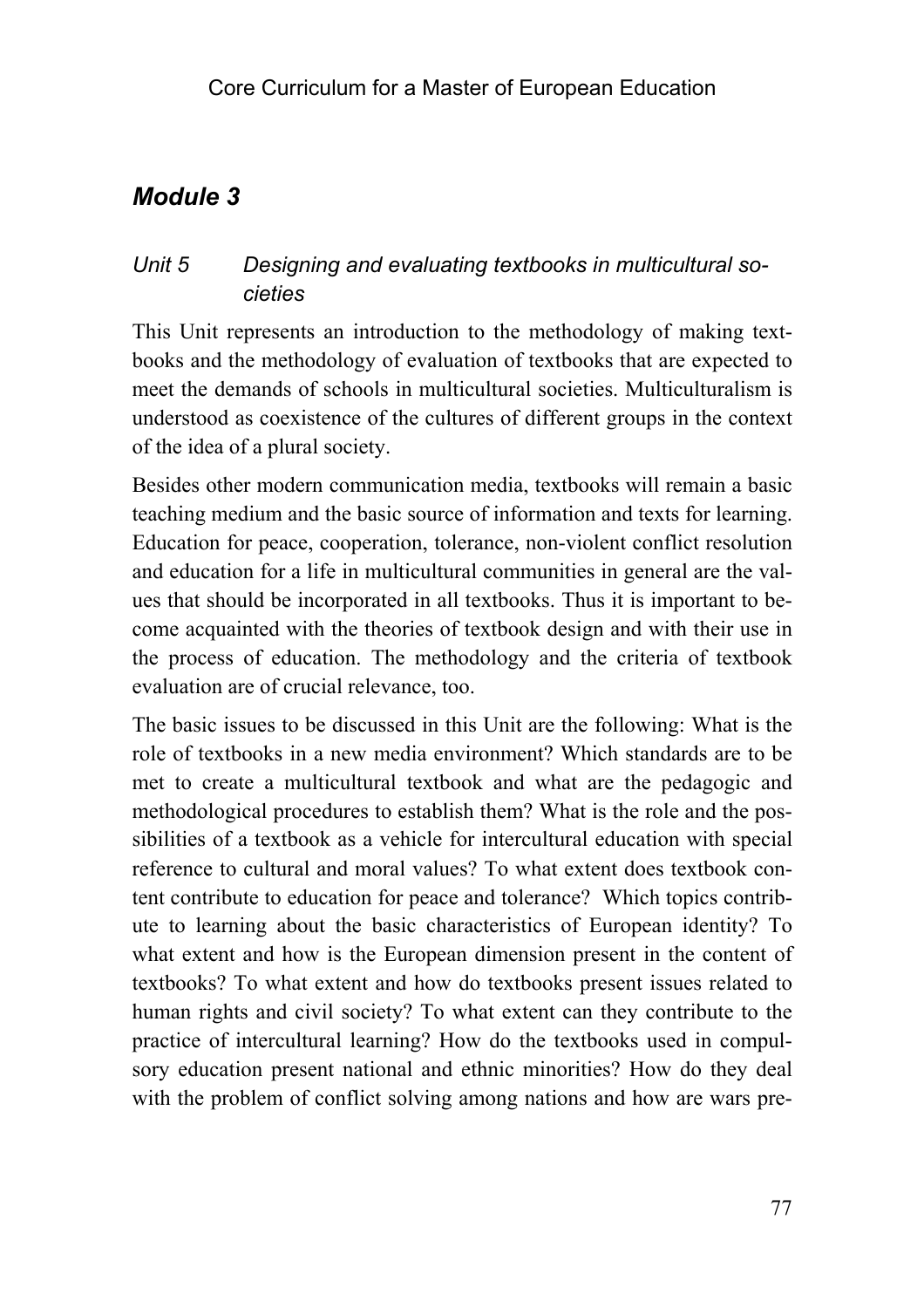sented in this context? To what extent can textbooks educate for nonviolent conflict resolution among nations?

In this Unit, learners from different cultural, national and ethnic communities will be able to initiate and implement comparative research of textbooks, especially of those carrying national (and/or ethnic) attributes (such as mother tongue, history, music, science), and disseminate the basic findings of their research in their environment.

 $M$  $M$  $D$  $V$  $A$  $\check{Z}$ .

### **Selected bibliography:**

Brislin, Richard (1993): Understanding Culture's Influence on Behavior. New York: Harcourt Brace College Publishers

Clark, Gordon, L./Forbes, Dean/Francis, Roderick (eds.; 1993): Multiculturalism, Difference and Postmodernism. Melbourne: Longman Cheshire

Clark, Gordon L./Forbes, Dean/Francis, Roderick (eds.; 1993): Multiculturalism – Difference and Postmodernism. Cheshire: Longman

Copp, David (2001): Morality, Normativity, and Society. New York: Oxford University Press

D'Andrade/Strauss, Claudia (eds.; 1995): Human Motives and Cultural Models. Forth Worth: Cambridge University Press

Howes, Carollee (ed.; 2002): Teaching 4- to 8-year-olds: literacy, math, multiculturalism, and classroom community. Baltimore, MD: Paul H. **Brookes** 

Katunarić, Vjeran (ed.; 1997): Multicultural Reality and Perspectives in Croatia. Zagreb: Interkultura

Kymlicka, Will (1995): Multicultural Citizenship: A Liberal Theory of Minority Rights. Oxford UK: Oxford University Press

Kymlicka, Will (2001): Politics in the Vernacular: nationalism, multiculturalism, and citizenship Oxford UK: Oxford University Press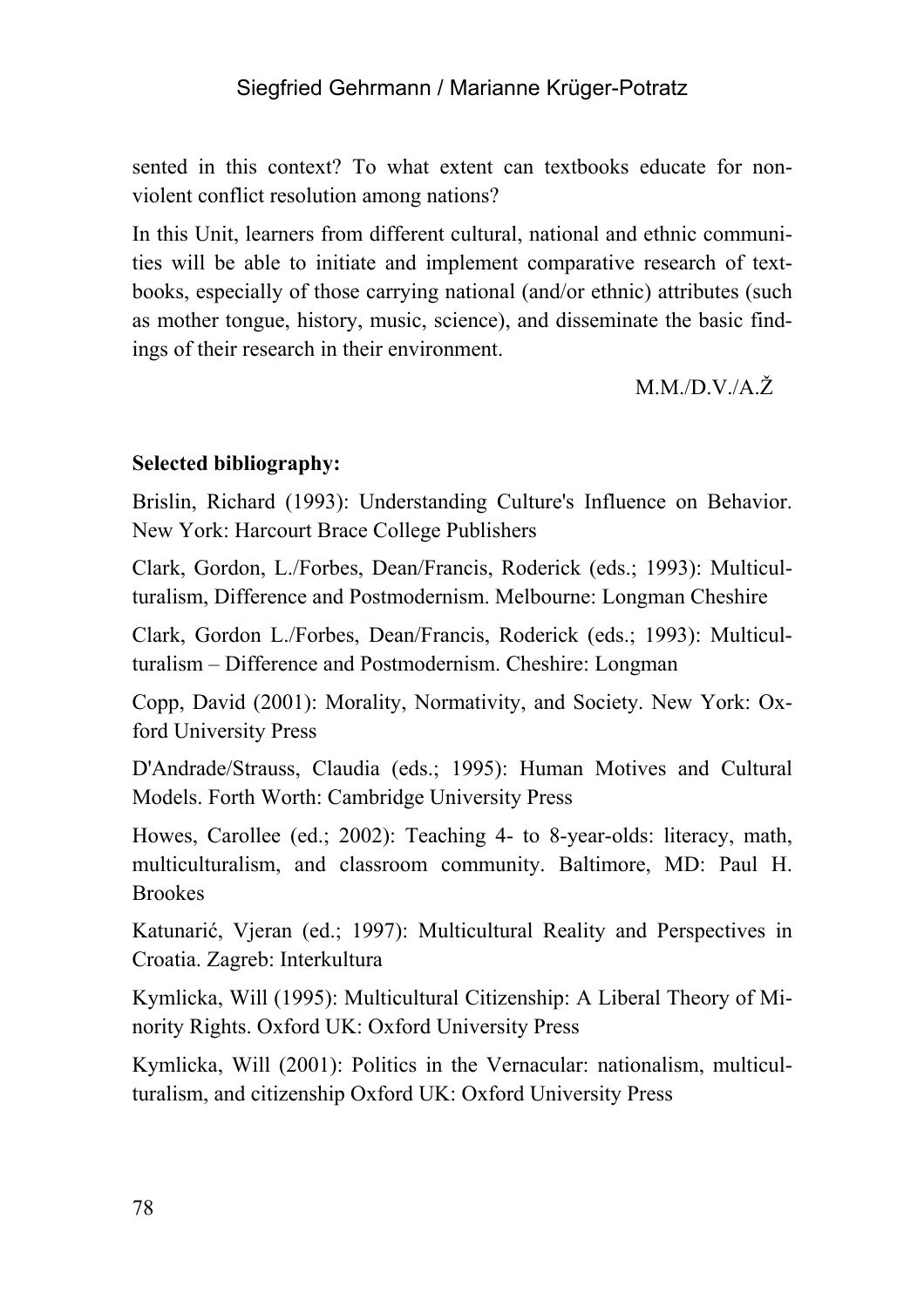LeCompte, Margaret/Preissle, Judith (1993): Ethnography and Qualitative Design in Educational Research. San Diego: Academic Press

May, Stephen (1994): Making Multicultural Education Work. Clevedon: Multiligual Matters Ltd.

Müller, Margarit H./Kennedy, Alistair (eds.; 2001): Migration, Minderheiten und kulturelle Vielfalt in der europäischen Jugendliteratur. Minorities and multiculturalism in European youth literature. Bern: Peter Lang

Reich, Rob (2002): Bridging Liberalism and Multiculturalism in American Education. Chicago: University of Chicago Press

Taylor, Stephanie (ed.; 2002): Ethnographic Research. A Reader. London: SAGE Publications Ltd.

Triandis, Harry C. (1994): Culture and Social Behavior. New York: McGraw-Hill, Inc.

UNESCO and a culture of peace: promoting a global movement  $(1997<sup>2</sup>)$ . Paris: UNESCO

Van Maanen, John (ed.; 1995): Representation in Ethnography. London: SAGE Publications

A Benchmarks-Based Approach to Textbook Evaluation URL: http://www.project2061.org

*Web Site of American Association for the Advancement of Science. It contains information on projects related to textbook evaluation and links to other school textbook-related web sites. It also contains data about quality textbooks and other teaching material.*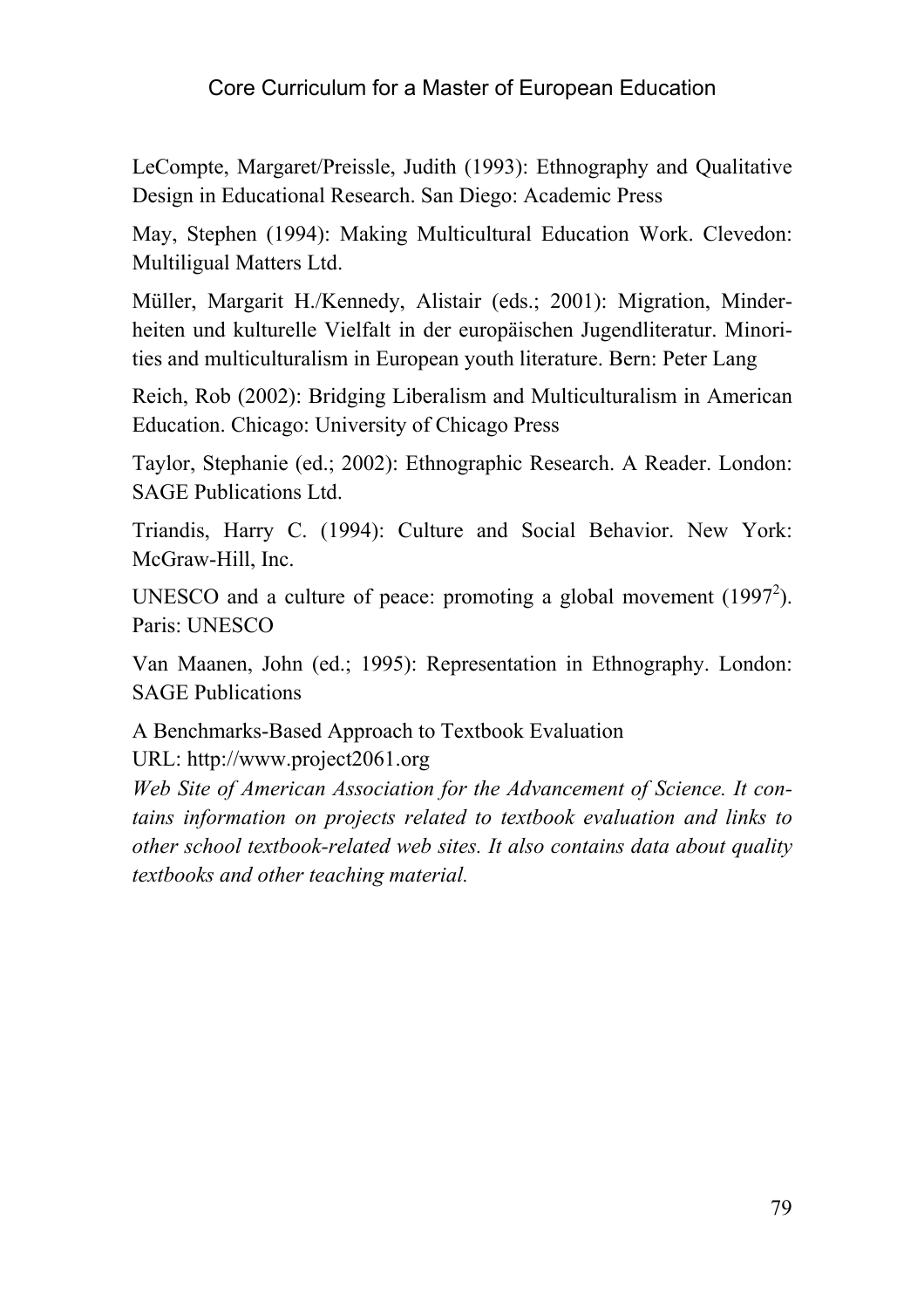## *Unit 1 The variety of languages and cultures in Europe*

For some decades now, the variety of languages and cultures has officially been cherished as a 'trademark' of contemporary Europe. Since the treaties of Rome and, more specifically, the "Decree Nr. 1 of April 15th, 1958", ("the language charta of the EU") the official languages of all member states have been working languages of the European Union.

In 1995, it was proclaimed that every citizen of the European Union should speak at least three languages of the community: in addition to his or her national language, English as the world-wide *lingua franca* and the language of a neighbouring European country. In 1997, every European citizen was declared to have the right to address herself or himself to the organs of the European Union in one of the national languages of her or his choice, as well as being answered in the language in question. The inclusion of this right in the treaty of Amsterdam raised it to the quasiconstitutional level. Further languages and cultures of the recognized autochthonous minorities are granted certain privileges in most member countries.

The Council of Europe has published documents and sponsored initiatives to save the 'lesser used languages'. The languages of migrants, however, do not receive any attention, in spite of the fact that some of the respective groups of speakers are more numerous than those of certain official European languages and most of the recognized national autochthonous minorities. In a number of cases – and with substantial differences between member countries – languages of migrants are additionally and/or exceptionally taught in schools and, to some extent, are accepted in court procedures.

The objective of this unit is to familiarize the participants with the different aspects of language policies at the national level, the levels of the EU and the Council of Europe and that of UNESCO. It will be shown that the legacy of national(istic) language and culture policies continues to have an impact on the present and what changes are needed to establish more de-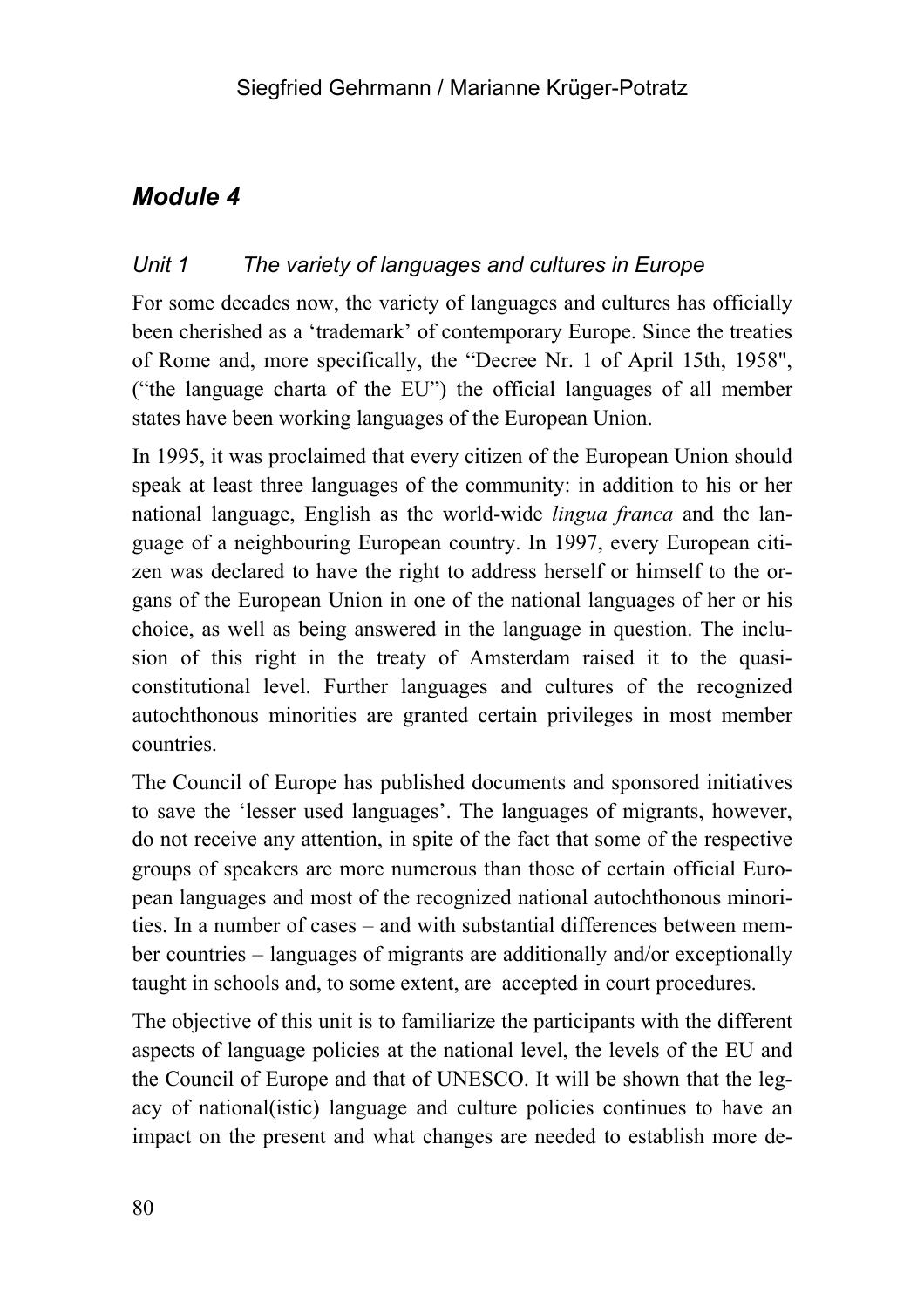mocratic language and culture policies. The relationship between power structures and language/culture policies will be described, thereby explaining how different degrees of political integration are correlated with more or less explicit hierarchies of languages.

Some important questions are: Which factors contributed to the fact that certain languages evolved into the status of official languages and how did that affect the other languages? Why is it that monolingualism of a region/state/people was – or still is – regarded as indispensable for political unity? Why is/was multilingualism regarded as a threat? How can/could one interpret the relationship between language and culture? Which examples and practices could be generalized to allow more democratic language and culture policies? Should there be a leading "natural" European language or perhaps even a common "artificial" European language? Are there any signs at national levels for the generalized acceptance or growing support of a larger plurality of languages in the exterior culture policies, in the mass media and in development aid for education in Third World countries?

 $M.K.-P/J.N.$ 

#### **Selected bibliography:**

Crystal, David (1997): The Cambridge Encyclopedia of languages. Cambridge: Cambridge University Press

Council of Europe (1992): European Charta for regional or Minority Languages. Strasbourg: Council of Europe

Devetak, Silvo /Flere, Sergej/Seewann, Gerhard (eds.; 1993): Small nations and ethnics Minorities in an Emerging Europe. International Scientific Conference- Papers. München: Slavica Verlag Dr. Kovac. (= Ethnicity and Nations)

Eco, Umberto (1994): Die Welthilfssprachen. In: Eco, Umberto (ed.): Auf der Suche nach der vollkommenen Sprache. München: Ch. Beck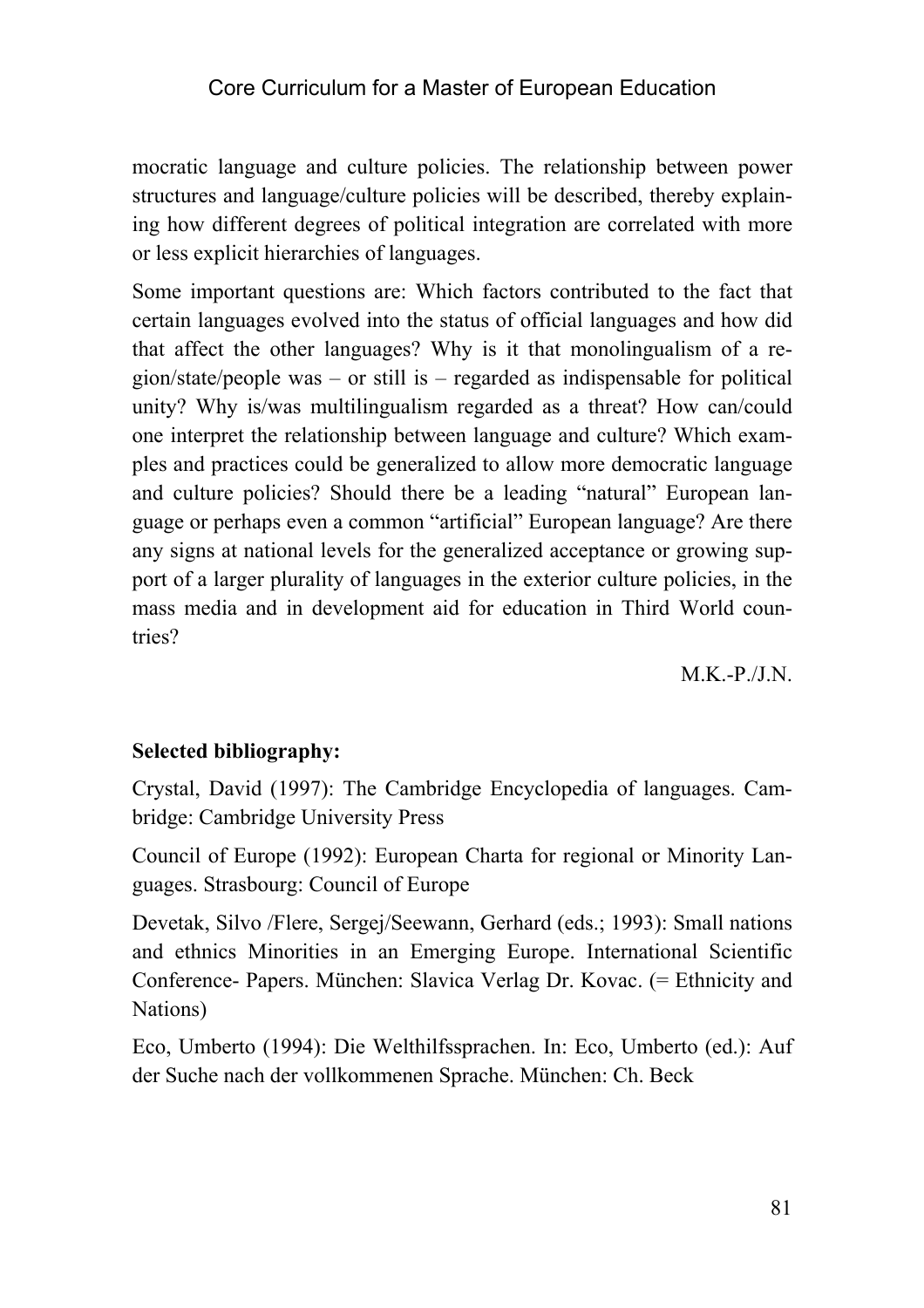Fodor, Istvan/Hagège, Claude (1983 – 1994): Language Reform. History and Future; La réforme des langues. Histoire et Avenir; Sprachreform. Geschichte und Zukunft. 5 Bände. Hamburg: Buske. Bd. I – II 1983; Bd. III 1983-1984; Bd. IV 1989; Bd. V 1990; Bd. VI 1994

Haarmann, Harald (1993): Die Sprachenwelt Europas. Geschichte und Zukunft der Sprachnationen zwischen Atlantik und Ural. Frankfurt/Main: Campus

Hagège, Claude (1996): Welche Sprache für Europa? Verständigung in der Vielfalt. Frankfurt/Main: Campus

Mehrsprachigkeit Macht Europa. Texte und Dokumente zu Mehrsprachigkeit und Schule. Münster: Universität Münster, Arbeitsstelle Interkulturelle Pädagogik. (= iks – interkulturelle studien, 38)

Raasch, Albert (1997): Sprachenpolitik Deutsch als Fremdsprache. Länderberichte zur internationalen Diskussion. Amsterdam Editions Rodopi B.V. (= Deutsch: Studien zum Sprachunterricht und zur interkulturellen Didaktik)

Sellier, Jean/Sellier, André (o.J. [1996]: Atlas des peuples d'Europe occidentale. (= Librairie Européenne des idées) Paris: Editions La Découverte

Siguan, Miquel (1999): Die Sprachen im vereinten Europa. Tübingen: **Stauffenburg** 

The Atlas of Languages. London: Quarto Publishing Plc 1996)

Stanzel, Franz, K. (1997): Europäer. Ein imanologischer Essay. Heidelberg: Universitätsverlag C. Winter

Trim, John L. (1996): Europäische Sprachenpolitik aus der Sicht des Europarats. In: Funk, Hermann/Neuner, Gerhard (eds.): Verstehe und Verständigung in Europa. Konzepte von Sprachenpolitik und Sprachdidaktik unter besonderer Berücksichtigung des Deutschen als Fremdsprache. Berlin: Cornelsen, 45-50

Which Languages for Europe. Report of the Conference held at Oud-Poelgeest Conference center in Oegstgeest, The Netherlands 9 – 11 Octo-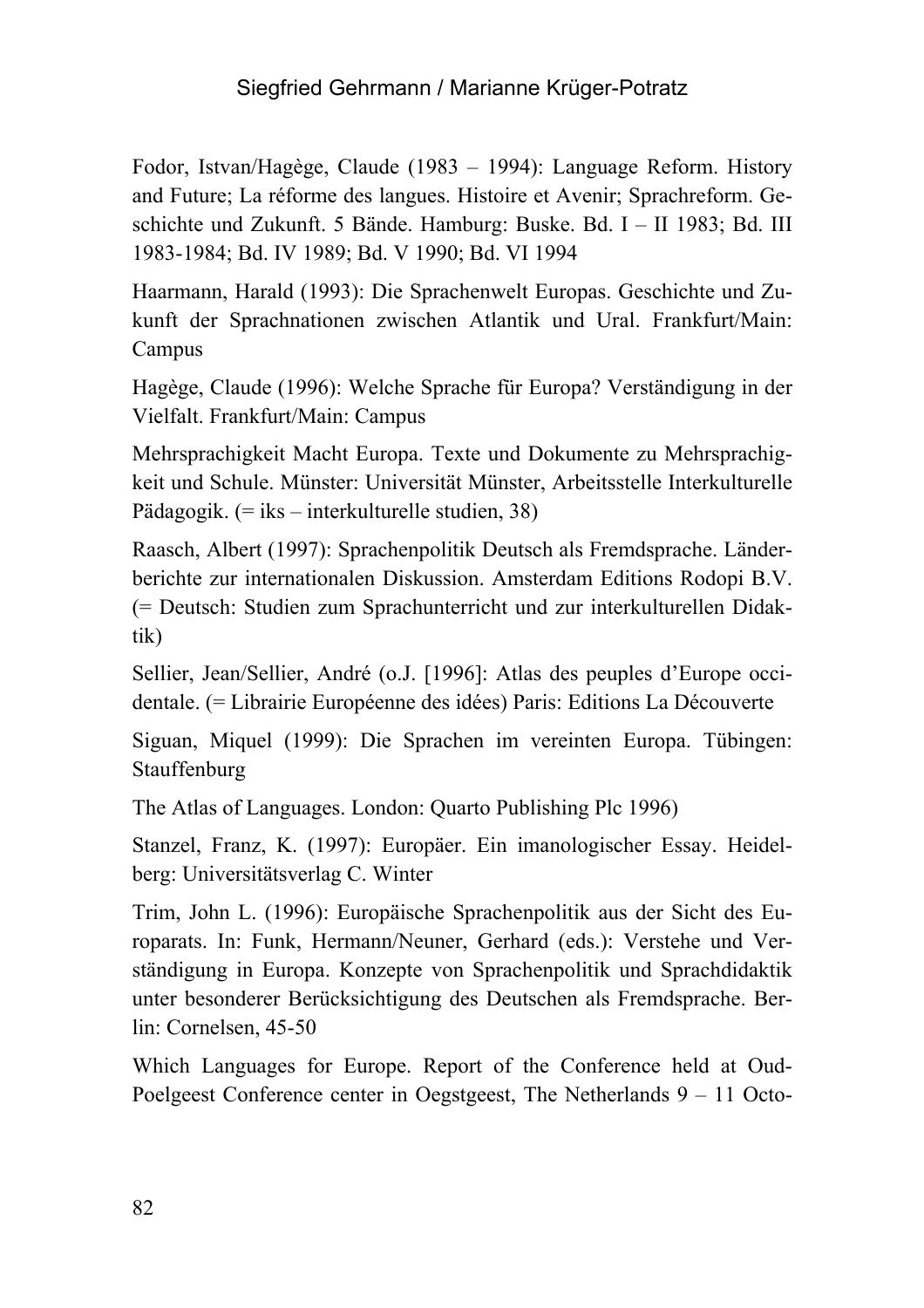ber 1998, organized by the European Cultural Foundation in Cooperation with European Parliament and the Ministry of Culture Luxembourg

Williams, Colin H. (1997): Language Rights for all Citizens of Europe?. In: Wölck, Wolfgang/Houwer, Annick de (eds.): Recent Studies in Contact Linguistics. Bonn, Dümmler, 430-441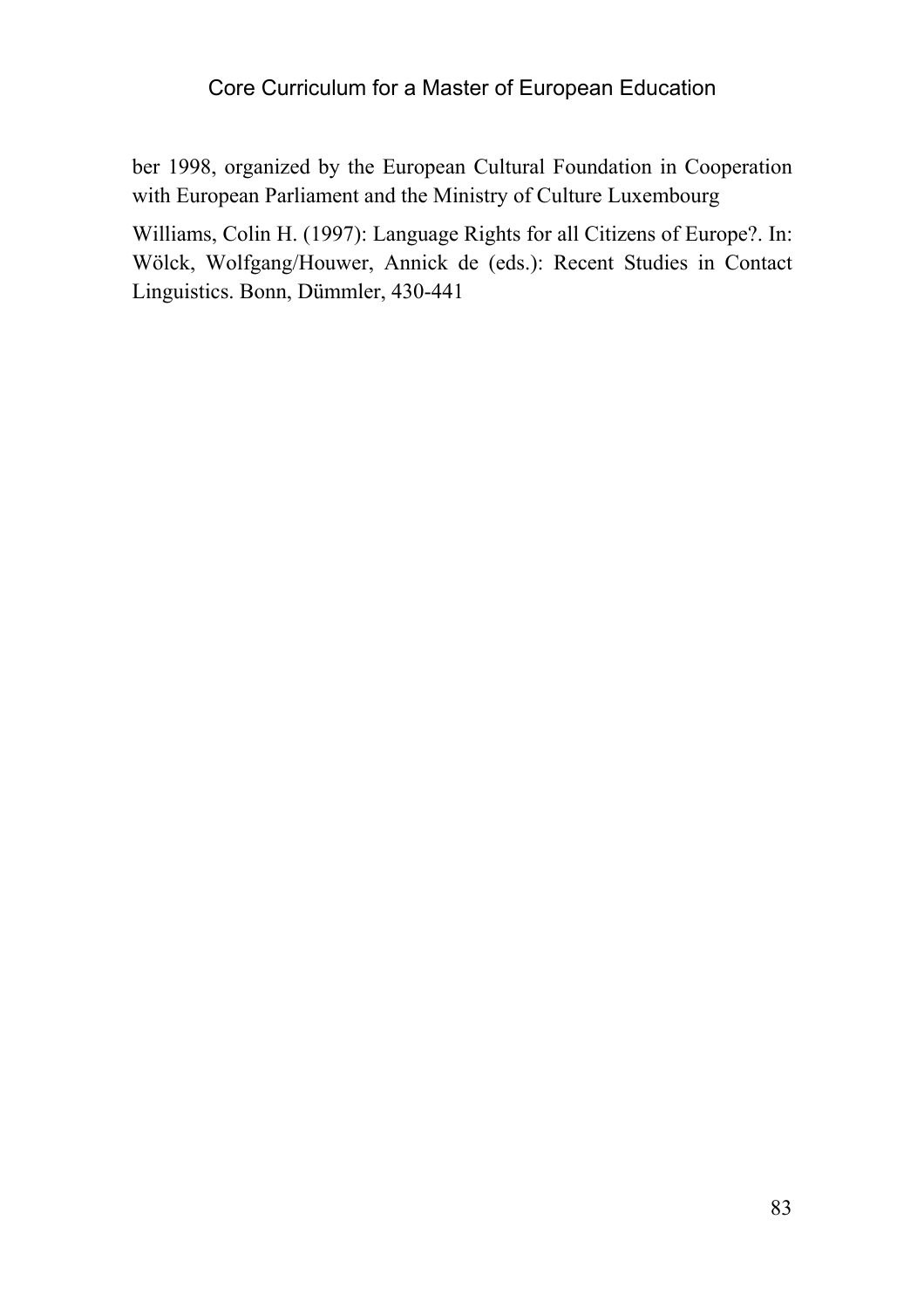# *Unit 2 School language policies and the challenge of multiculturalism in Europe*

For the first three decades after World War II some common macro-trends in school language policies are discernable for Eastern and Western Europe (and even beyond). As part of the overall democratization and modernization of secondary education the curricular weight of modern foreign languages for the large majority of all pupils was substantially increased while that of classic Greek and Latin continued to decrease. Mainly two languages have benefitted from this development: Russian, for a certain period of time, and English.

Around the mid-seventies, a new discourse about societal multilingualism and multiculturalism begins to emerge in the Western European countries against the general background of recent inner-European migrations and that connected to the dismantling of the old colonial empires. While traditional patterns of thinking and political reactions along the lines of national(istic) closure coupled with assimilationist pressures on the new minorities continue to exist, there are also efforts towards a widening and generalization of the concept of linguistic and cultural social normality, reflected, among others, in the stronger visibillity of linguistic and cultural minorities in the public and private mass media and everyday life in the larger agglomerations.

This has a number of repercussions at the different levels of formal education: At the secondary and tertiary level, the spectrum of languages socially permitted to be used – even for satisfying formal foreign language requirements – is strongly widened (at least officially and in principle), at the lower secondary, the primary and pre-primary level the importance of language learning and teaching is pedagogically rediscovered (especially for those learners whose language of origin is not the socially dominant language of instruction).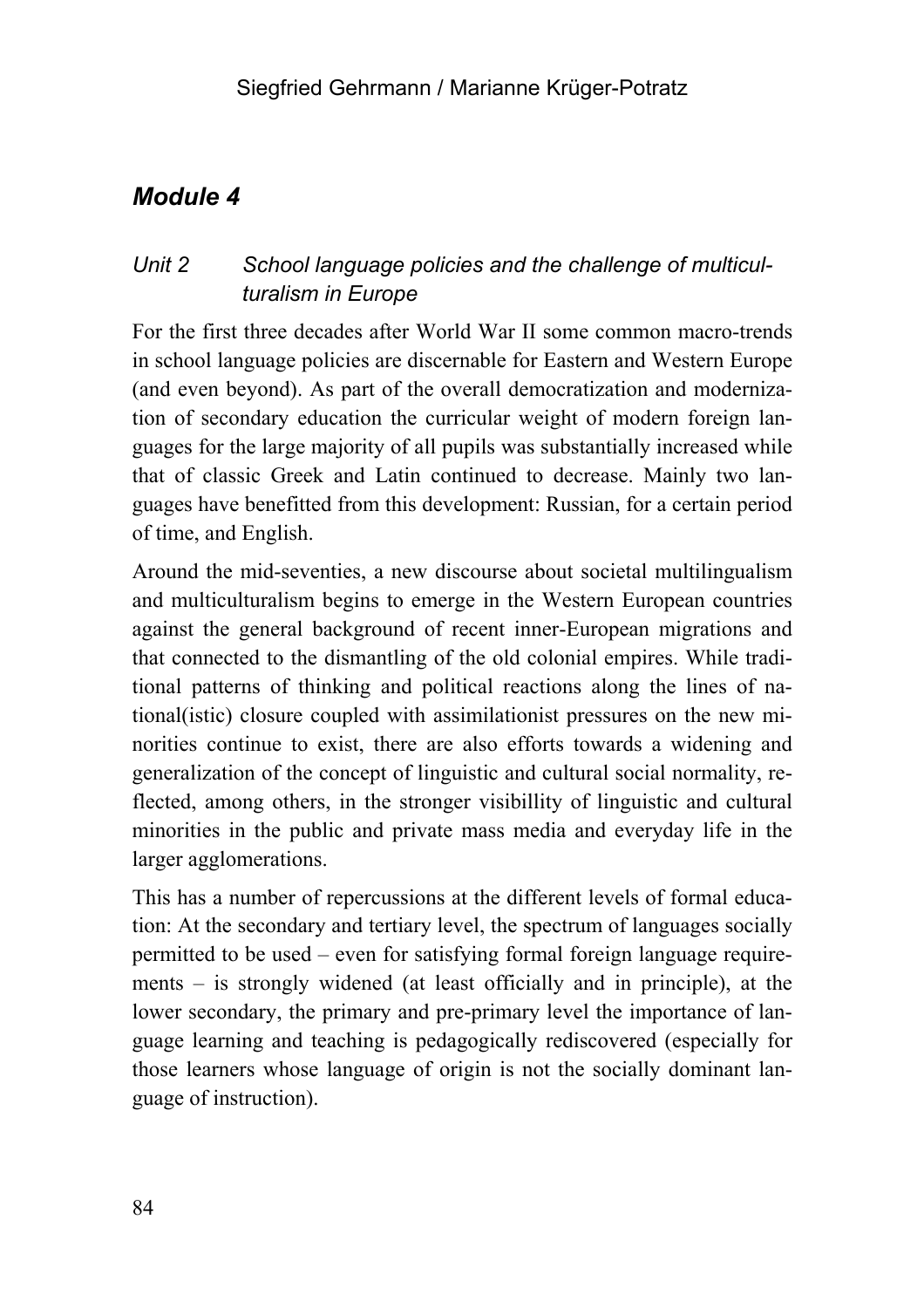These trends were intensified and accelerated by the implosion of the communist system. In the turmoil following they experienced various – and sometimes violent – conflicts between the large nationalistic and the small post-modern factions of their publics on the one hand and the present formal norms and political expectations of their western neighbours and institutions.

This unit shall address the following issues: What was, in an international perspective, the range of institutionalized political, social and educational answers to the challenge of multilingualism in the fifties of the last century, how has it evolved up to the present? What is the current state of the art in (international) research and professional discussions regarding the relationship between (foreign) language learning and school success? What are openly discussed typical controversies and conflicts – in a number of specific countries – regarding language policies in general and, specifically, in the context of public schooling, is it possible to identify important, yet marginalized ("taboo") issues and problems?

 $D.K./M.K.-P./N.J.$ 

#### **Selected bibliography:**

Arntz, Reiner (1997): Passive Mehrsprachigkeit. Eine Chance für die "kleinen" Sprachen Europas. In: Sociolinguistica, no 11, 166-177

Bausch, Karl-Richard/Heid, Manfred (eds.; 1990): Das Lehren und Lernen von Deutsch als zweiter oder weiterer Fremdsprache: Spezifika, Probleme, Perspektiven. Bochum: Brockmeyer (= Manuskripte zur Sprachlehrforschung)

Brock-Utne, Birgit (2002): Language, Democracy and Education in Africa. Discussion Paper 15. Upssala: Nordiska Afrikainstitutet

Bundesministerium für Bildung, Wissenschaft, Forschung und Technologie Deutschland (1995): Fremdsprachen lernen – Schlüssel zu Verständigung und Mobilität in einem gemeinsamen Europa. Europäische Fremdsprachenkonferenz Bonn, 27.-29. November 1994. Dokumentation. Bonn: Bundesministerium für Bildung, Wissenschaft, Forschung und Technologie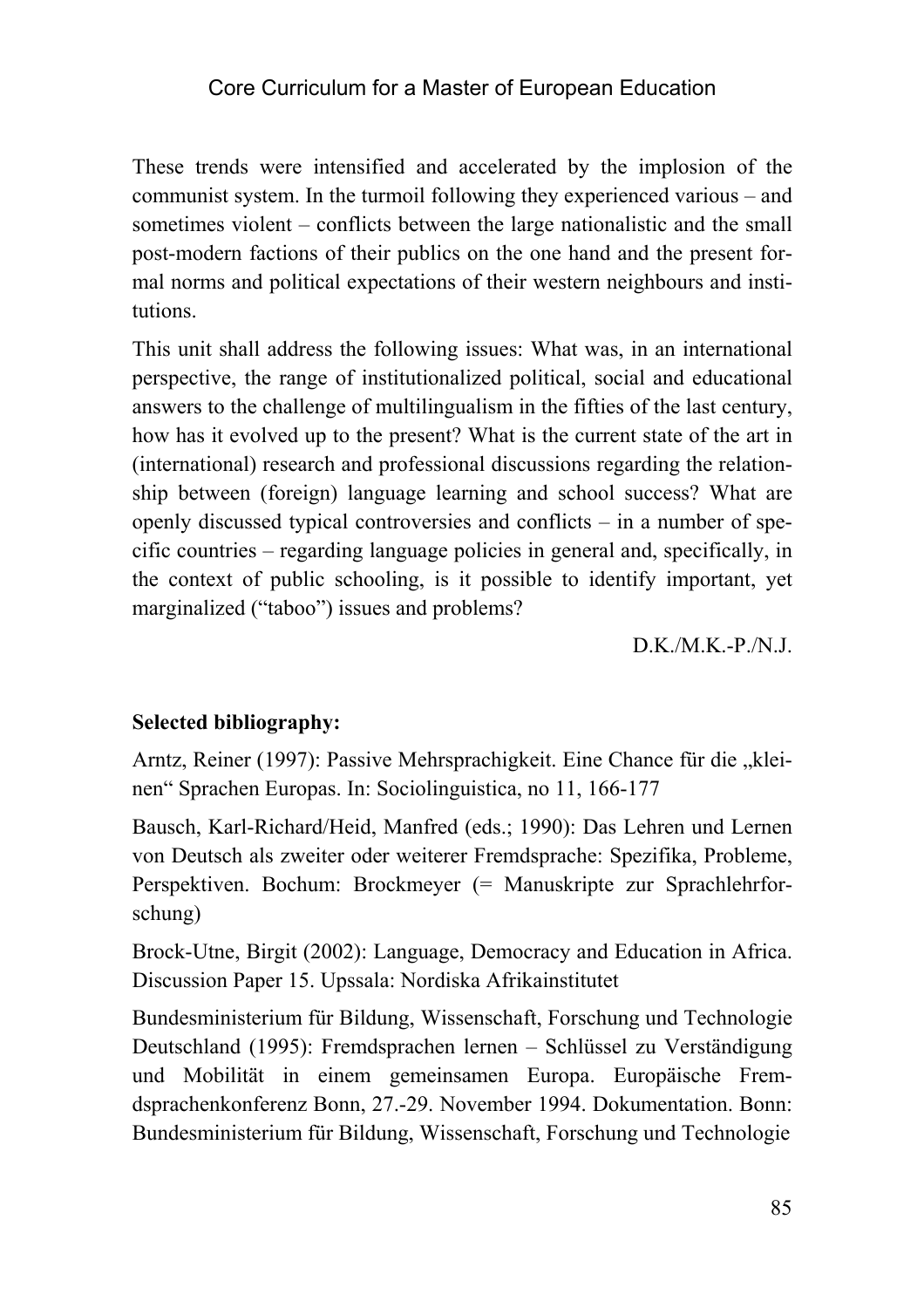Christ, Ingeborg (1997): Schulische Wege zur Mehrsprachigkeit. In: Zeitschrift für Fremdsprachenforschung, 8, no 2, 147-159

Christ, Walter (1997): Eine Währung für Europa – aber wie viele Sprachen? In: Neusprachliche Mitteilungen aus Wissenschaft und Praxis, 50, no 2, 66-67

Cillia, Rudolf de (1998): Burenwurscht bleibt Burenwurscht. Sprachenpolitik und gesellschaftliche Mehrsprachigkeit in Österreich. Klagenfurt. Celovec: Drava (= Dissertationen und Abhandlungen / Slowenisches Institut zur Alpen-Adria-Forschung, Klagenfurt)

Cillia, Rudolf de/Wodak, Ruth (eds.; 1995): Sprachenpolitik in Mittel- und Osteuropa. Wien: Passagen-Verlag

Deslandres, Marielle (Red.; 1990): Langues et droits de l'homme. (Themenheft).Les Langues modernes, 84, no 2

European Language Portfolio II [Dossier] (2000). In: Babylonia, no 4, 4-85

Extra, Guus (1997): Immigrant minority languages in education. In: Newsletter (European Cultural Foundation), 20, no 3, 8-9

Extra, Guus/Verhoeven, Ludo (eds.; 1999): Bilingualism and Migration. Berlin: Mounton De Gruyter (= Studies on Language Acquisition, 14)

Götze, Lutz (1998): Perspektiven einer europäischen Sprachenpolitik. In: Informationen Deutsch als Fremdsprache, 25, no 5, 545-552

Gundem, Bjorg B.(1989): British and American influences on the teaching of English as a foreign language from the 1950s till the 1970s mediated by the British Council and the Council of Europe

Gutiérrez, Carmen/Lang, Bettina/Raasch, Albert (Nationale Agentur Lingua; 2001): Zehn Jahre europäische Sprachenförderung in LINGUA, LEONARDO, SOKRATES 1990 – 2000. Saarbrücken: Saarbrücker Druckerei und Verlag

Hagège, Claude (1992): Welche Sprache für Europa? Verständigung in der Vielfalt. Frankfurt/Main: Campus/Editions de la Fondation Maison des Sciences de l'Homme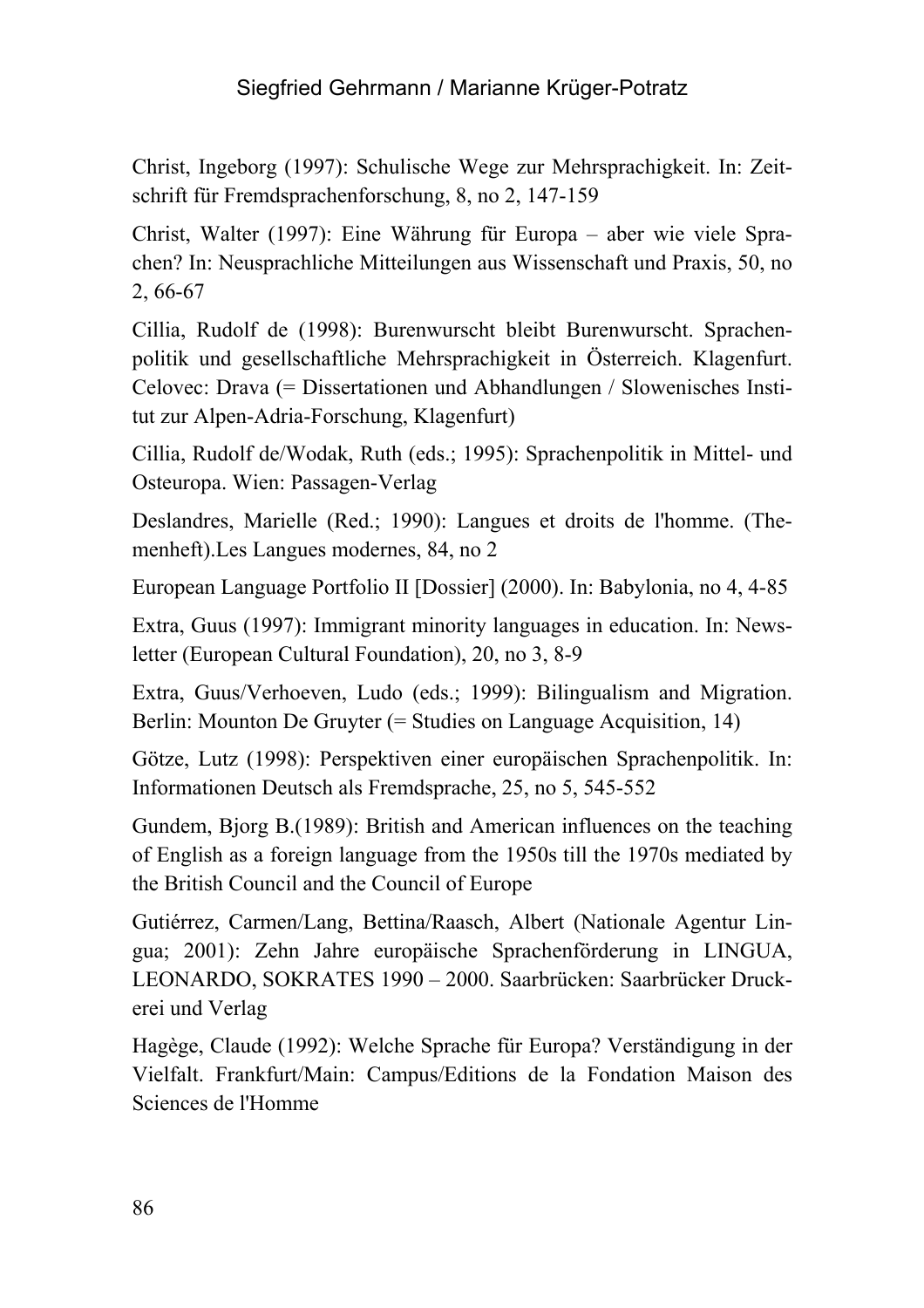Haueis, Eduard (ed.; 1994): Muttersprachlicher Unterricht an Europas Schulen. (Themenheft). In: Osnabrücker Beiträge zur Sprachtheorie (OBST).

Kazamias, A. M./Spillane, Martin M. G. (eds.; 1998): Education and the structuring of the European space. Athens: Seirios Publisher

Meißner, Franz-Joseph (1993): Schulsprachen zwischen Politik und Markt: Sprachenprofile, Meinungen, Tendenzen, Analysen. Eine Einführung in die Sprachenberatung. Frankfurt/Main: Verlag Moritz Diesterweg

Meyer, John W./David H. Kamens/Aaron Benavot/et al. (1992): "School Knowledge for the Masses: World Modells ans National Primary Curricula in the Twentieth Century." Washington D.C.: Falmer

OECD (Organisation for Economic Co-operation and Development; Centre for Educational Research and Innovation)/International School Improvement Project (1991): "Education and cultural and linguistic pluralism. Synthesis of case studies; Effective strategies and approaches in the schools.". Paris: OECD, CERI

Paula, Andreas (ed.): Mehrsprachigkeit in Europa. Modelle für den Umgang mit Sprachen und Kulturen. Klagenfurt: Drava

Siguan, Miquel (1999): Die Sprachen im vereinten Europa. Tübingen: **Stauffenburg** 

Tschoumy, Jacques-André (1994): Parler européen demain? 1. L'Europe est de plus en plus plurilingue. Neuchâtel: Institut Romand de Recherches et de Documentation Pédagogiques

Watson, Keith (2000): Globalisation, educational reform and language policy in transitional societies. In: Globalisation, educational transformation and societies in transition. Oxford: Symposium Books, 41-67

Weller, Franz-Rudolf (ed.; 1993): Bilingualer Unterricht. (Themenheft). In: Die Neueren Sprachen, 92, no 1-2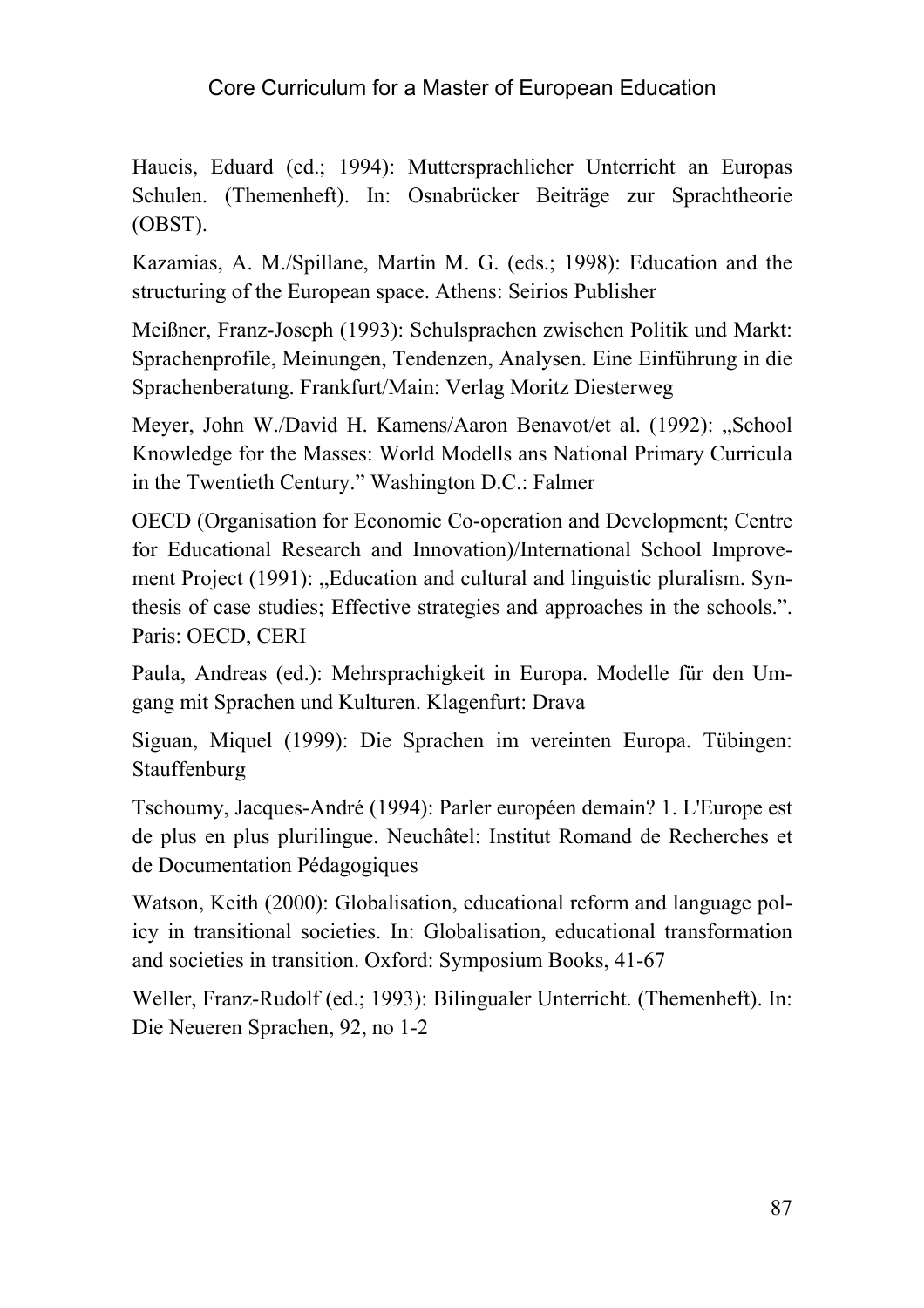### *Unit 3 Didactic concepts of multilingual education in Europe*

Language diversity is a crucial characteristic of Europe. On one hand, in many European countries people speak the official language and its varieties (dialects), but there are also minority languages of indigenous minority groups. However, this is not all, since another consequence of international migration is the parallel presence of "immigrated" languages. On the other hand, there is a growing need to study as many foreign languages as possible at a time when Europe is undergoing intensive integration processes. The main goal of language learning is to increase professional and personal mobility and to support intercultural understanding. Although the languages currently present in European countries do not have an equal status, there is no doubt that European citizens must learn how to behave in multilingual situations. This task is not the same in countries where one of the "big" European languages, such as English, German, French or Spanish, is the mother tongue of the majority of the population, as in countries where both the majority and the minority population have to master the language diversity of their own country and, in addition, a foreign language relevant for communication within Europe and globally.

Generally, school plays a crucial role in language education, and specifically in the acquisition of languages other than the official language and the language of classroom instruction. School is also responsible for "multilingual education". Different models and concepts of second language and foreign language teaching as well as the development of sensitivity for language diversity have been discussed for a longer time: bilingual schools with their respective branches, combining language teaching and instruction in single subjects, models of early foreign language learning, intercultural second language and foreign language teaching, different models of language awareness and the "European Language Portfolio".

The aim of this Unit is to offer an overview of the existing and developing didactic concepts of multilingual education in Europe, paying attention to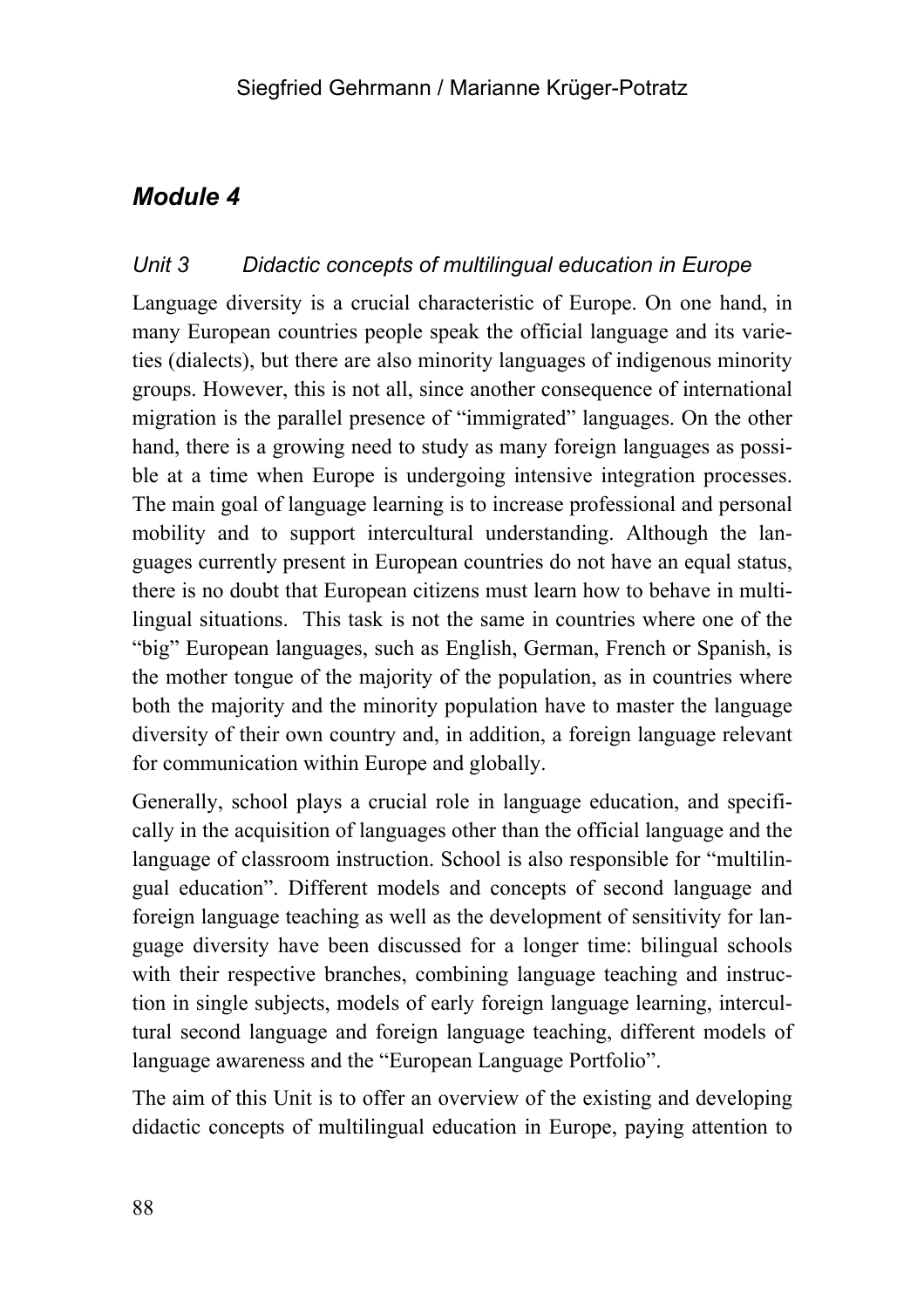different circumstances at both regional and national levels. The learners will be qualified to advise educational institutions on the choice and implementation of appropriate concepts of multilingual education.

The following questions will be discussed in this Unit: What does "Education for Multilingualism" mean and how can it be implemented? How can schools structurally include the multilingualism of their students and implement it in their education if only some languages can be integrated in the curriculum. How should foreign language teaching be designed in order to use the experience of one language in the acquisition of new languages? Which order of languages is appropriate considering single and specific language situations and language policies at both regional and national levels? Which methodological and didactic concepts support the aims of multilingual / multicultural education within foreign language teaching? How can the "European Language Portfolio" as a project of multilingual education on the overall European level be adapted to situations in particular countries? What does "Portfolio-Pedagogy" imply in terms of teaching and acquisition processes?

 $A.P/M.K.-P.$ 

#### **Selected bibliography:**

Bredella, Lothar/Delanoy, Werner (eds.; 1999): Interkultureller Fremdsprachenunterricht. Tübingen: Gunter Narr Verlag

Reich, Hans-H./Holzbrecher, Alfred/Roth, Hans-Joachim (eds.; 2000): Fachdidaktik Interkulturell. Ein Handbuch. Opladen: Leske + Budrich

Buttjes, Dieter/Byram, Michael (eds.; 1991): Mediating Languages and Cultures: Towards an Intercultural Theory of Foreign Language Education. Clevedon: Multilingual Matters

Byran, Michael/Fleming, M. (eds; 1998): Language Learning in Intercultural Perspectives. Cambridge: Cambridge University Press

Barkowski, Hans/Faistauer, Renate (eds.; 2002): ... in Sachen Deutsch als Fremdsprache. Sprachen – Politik und Mehrsprachigkeit – Unterricht – In-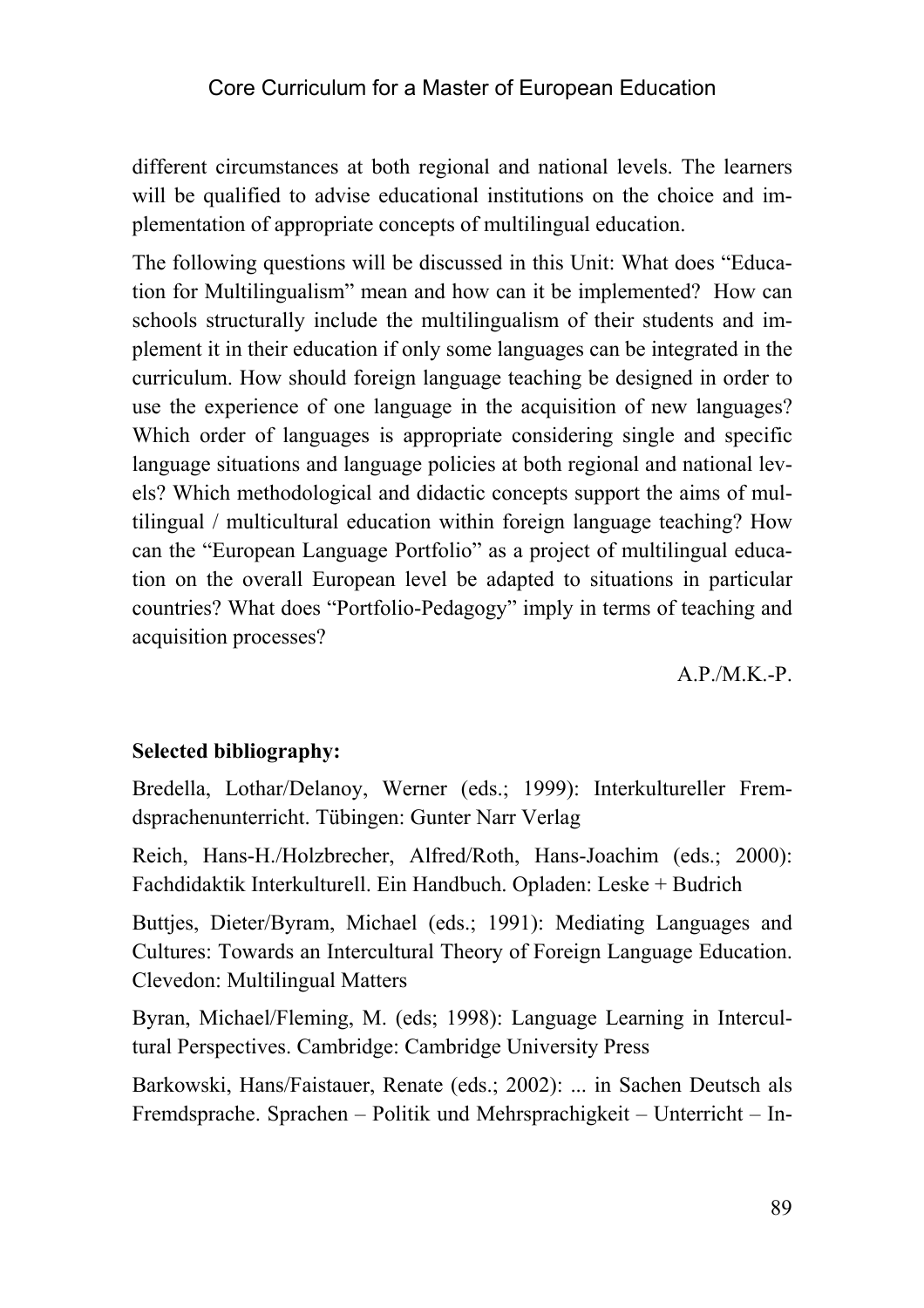terkulturelle Begegnung. (Festschrift für Hans-Jürgen Krumm zum 60. Geburtstag). Baltmannsweiler: Schneider Verlag Hohengehren

Council of Europe (ed.; 1997): The Sociocultural and Intercultural Dimension of Language Learning and Teaching. Straßburg

Doyé, Peter (1997): Die Kontroverse um "Systematischen Fremdsprachenunterricht" und "Sprachbegegnung". In: Reichel, Katrin/Sandfuchs, Uwe/Voss, Bernhard: Fremde Sprachen in der Grundschule. Bad Heilbrunn: Verlag Julius Klinkhardt, 45-52

Doyé, Peter (1997): Bilinguale Grundschulen. In: Zeitschrift für Fremdsprachenforschung, 8, no 2, 161-195

Fizpatrick, Antony (2001): Learning, Teaching, Assessment: A Common European Framework of Reference. In: Sprachenkonferenz der Länder in der Bundesrepublik Deutschland, Hamburg 11 and 12 June 2001, 11-30 URL: http://www.na-bibb.de/ejs/EJS\_Laenderkonferenz.pdf

Helfrich, Heinz (1999): Fremdsprachenarbeit an Grundschulen und das Problem der Progression. Erfahrungen aus Rheinland-Pfalz. In: Praxis des neusprachlichen Unterrichts, 46, no 1, 60-66.

Hegele, Irmintraut (ed.; 1994): Fremdsprachenbegegnung in der Grundschule. Kronshagen: Körner Verlag

Kovačević, Melita/Pavličević-Franić, Dunja (eds.; 2002): Communicative Competence in Language Pluralistic Environment. In: Reviews, Problems, Guidelines. Zagreb: Naklada Slap and the University of Zagreb, 152-191

Krumm, Hans-Jürgen (2001): Nachbarsprachen als Herausforderung: Sprachenvielfalt trotz EU- Erweiterung. In: Bredella, Lothar/Meißner, Franz-Joseph (eds.): Lehren und Lernen fremder Sprachen zwischen Globalisierung und Regionalisierung. Tübingen: Günter Narr, 19-34

Le Pape Racine, Christine (2000): Immersion – Starthilfe für immersive Projekte. Zürich: Verlag Pestalozzianum

Neuner, Gerhard (1998): Deutsch als Fremdsprache – Deutsch als Zweitsprache – Deutsch als Muttersprache: Grundlagen und Konzepte für den Deutschunterricht mit Kindern und Jugendlichen nichtdeutscher Mut-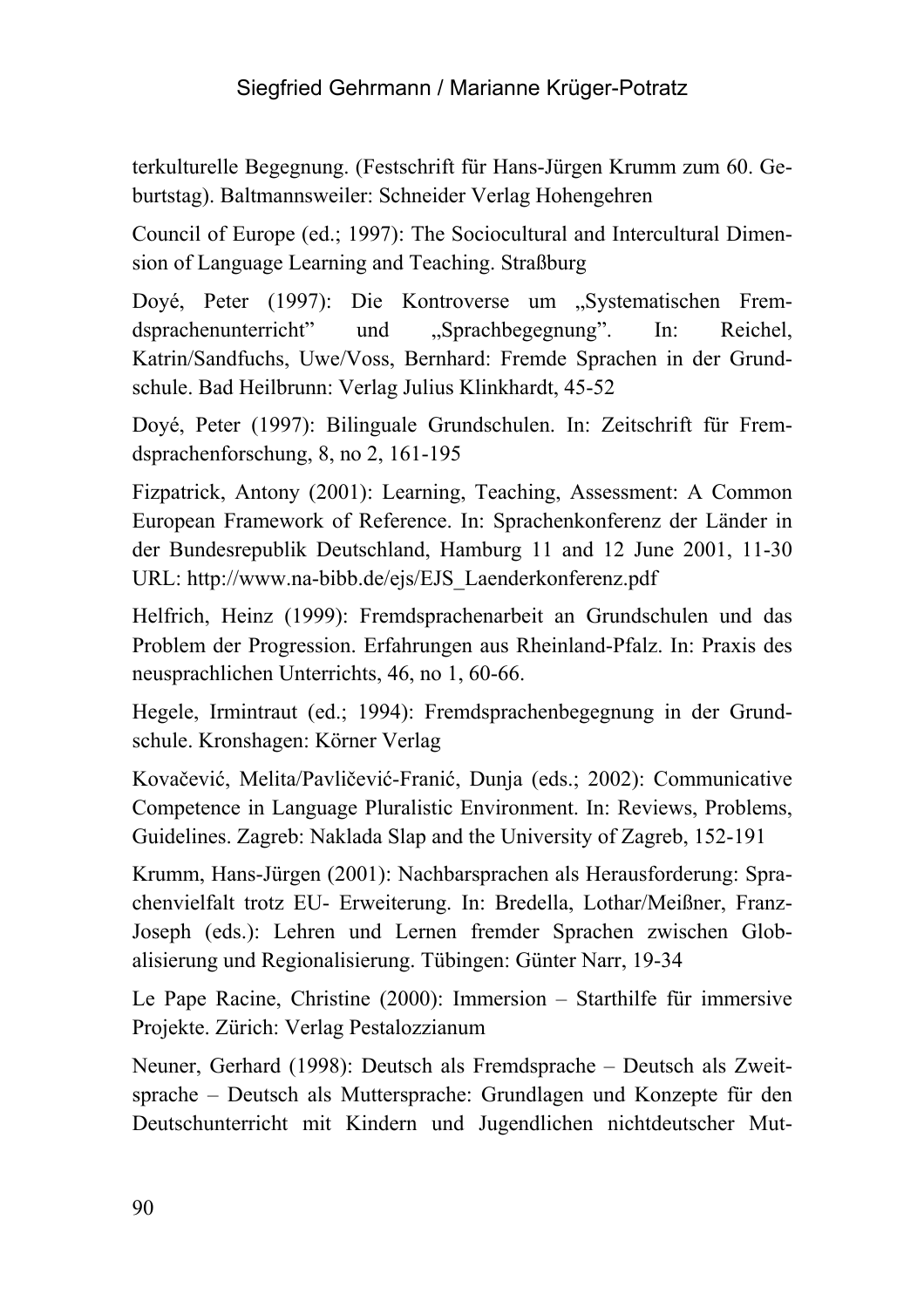tersprache im Schulbereich. In: Neuner, Gerhard/Gliencke, Stefan/Schmitt, Wolfgang (eds.): Deutsch als Zweitsprache in der Schule. Grundlagen, Rahmenplanung und Arbeitsplanung für den interkulturellen Unterricht. Berlin: Langenscheidt, 17-30.

Pavlenko, A./Blackledge, A./Piller, I./Teutsch-Dwyer, M. (eds.; 2001): Multingualism, Second Language Learning, and Gender. Berlin: De Gruyter

Reichel, Katrin/Sandfuchs, Uwe/Voss, Bernhard (eds.; 1997): Fremde Sprachen in der Grundschule. Bad Heilbrunn: Verlag Julius Klinkhardt

Rodgers, Marion/Würth, Anette (1999): Frühes Fremdsprachenlernen in der Grundschule. Anstöße zur Weiterentwicklung gegenwärtiger Konzepte. In: Praxis des neusprachlichen Unterrichts 46, no 3, 309-314

Schneider, Günther/North, Brian/Koch, Leo (eds.; 2001): Europäisches Sprachenportfolio. Bern: Berner Lehrmittel- und Medienverlag

Staatliches Institut für Lehrerfort- und –weiterbildung, Haus Saarburg (1998): Integrierte Fremdsprachenarbeit in der Grundschule – eine Standortbestimmung. Saarburg, 1-43

Vilke, Mirjana (1993): Early foreign language teaching in Croatian primary schools. In:

Vilke, Mirjana/Vrhovac, Yvonne (eds.): Children and Foreign Languages. Zagreb: Faculty of Philosophy, University of Zagreb, 10-26

Vilke, Mirjana (1995): Children and foreign languages in Croatian primary schools. Four years of a project. In: Vilke, Mirjana et al. (ed.): Children and Foreign Languages. Zagreb: Faculty of Philosphy, University of Zagreb, 1- 15

Wode, Henning (1995): Lernen in der Fremdsprache: Grundzüge von Immersion und bilingualem Unterricht. München: Hueber

Zydatiß, Wolfgang (2000): Bilingualer Unterricht in der Grundschule. Entwurf eines Spracherwerbskonzepts für zweisprachige Immersionsmodelle. München: Hueber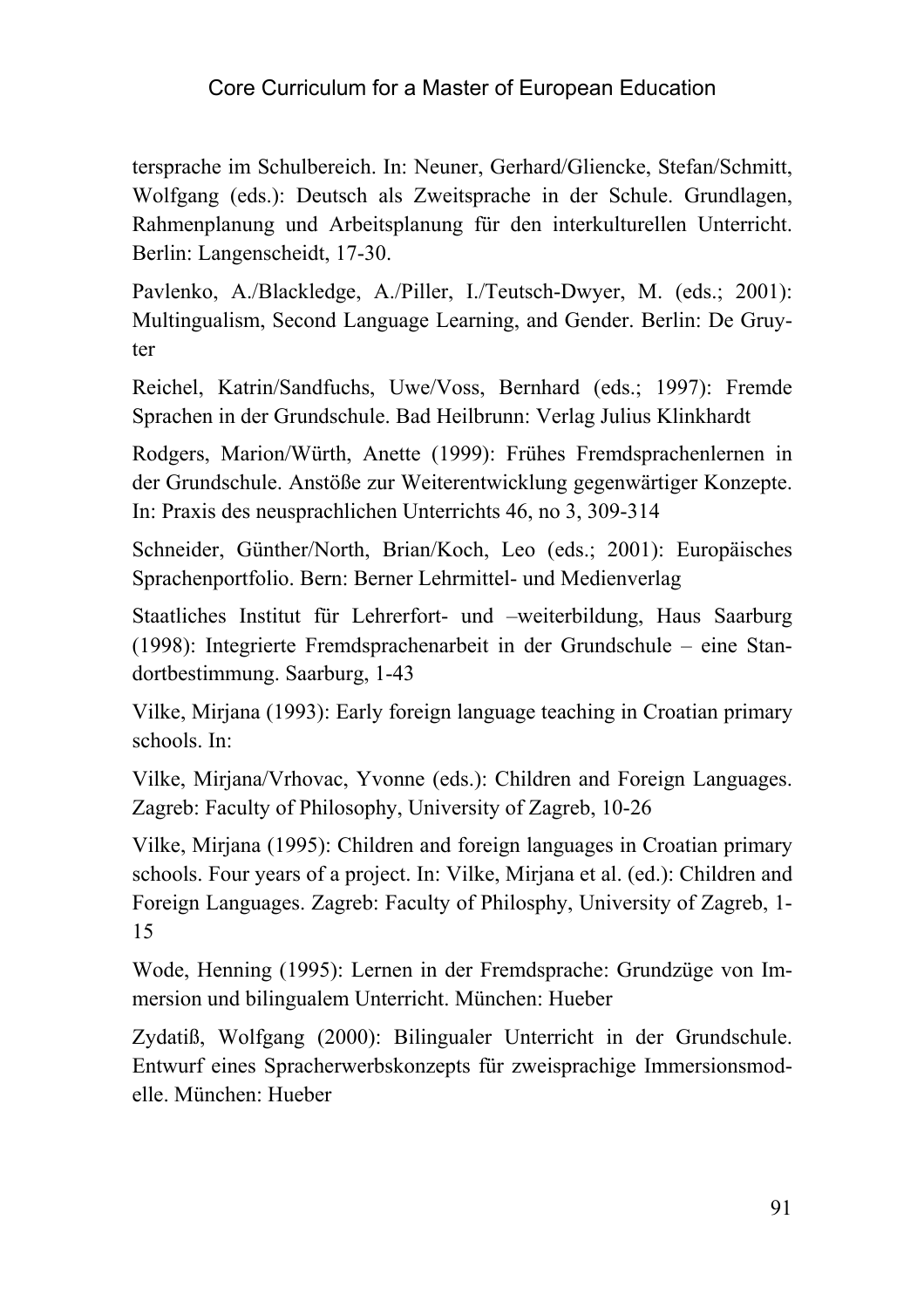#### **Internet pages**

Das europäische Fremdsprachenportfolio URL: http://134.21.12.87/portfolio/hintergrund/entwicklung/default.htm

Legutke, Michael K./Lortz, Wiltrud (eds.; 2002): Mein Sprachenportfolio.

URL: http://www.grundschule-englisch.de/pdf/portfolio.pdf

Vienna Bilingual Schools

URL:

http://www.schulen.wien.at/ice/europa/fremdsp/vbs/primary/ pgebroe.html URL:

http://www.schulen.wien.at/ice/europa/fremdsp/vbs/middle/Bilinguale%20 Mittelschule%20Modellbeschreibung.pdf

URL:

http://www.schulen.wien.at/ice/europa/fremdsp/vbs/upper/Modellbeschreib ung%2098 99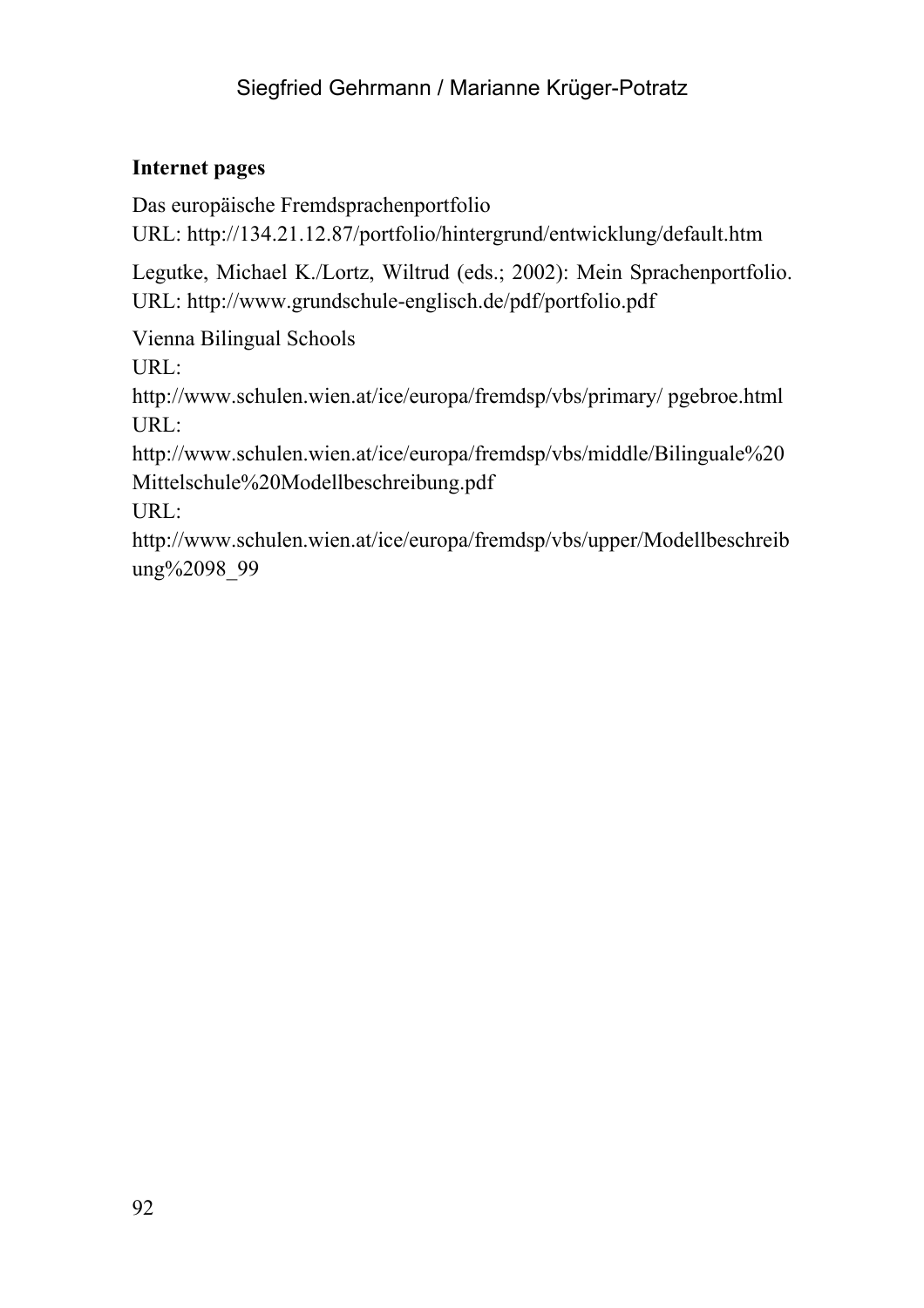## *Unit 4 An example of foreign language teaching: images of the native and the foreign culture in foreign language textbooks in Europe*

Besides the image of the target culture, national textbooks for foreign languages always contain direct or indirect notions of the source culture. Which segments of the target culture will be chosen in a particular textbook, how they will be presented, whether there will be any mention of problem areas in the foreign culture, such as social inequalities or the discrimination or exclusion of particular social groups, whether the foreign will be presented in a typified way or from different perspectives as an ever changing reality – all this greatly depends on previous decisions which identify the native culture as the starting point for textbook design. The textbook assimilates external factors and contexts as given socio-political conditions, systems of norms and values as well as methodological and didactic propositions and curricular guidelines regarding culture and civilization. As schemes of perception and selection, these factors greatly define the image of the native culture and, indirectly, the image of the foreign culture. Depending on the kind of scheme, textbooks carry different attitudes towards the target culture, such as fascination, empathy, stressing differences or reflecting the native culture in the foreign culture.

Taking relevant scientific research as a starting point, this Unit will investigate this dual structure and develop a web of categories to be used in the analysis of the relationship between the native and the foreign culture in textbooks. Textbooks of English and/or German as a foreign language which the learners will bring along from their own countries will be used in this analysis. In this respect the Unit is primarily practically-oriented.

The aim of this Unit is to give an insight into the mechanisms of presentation of foreign culture in textbooks and into the dangers of stereotypical descriptions which are a result of a static understanding of culture, where the cultural and social diversity of both the source and the target culture are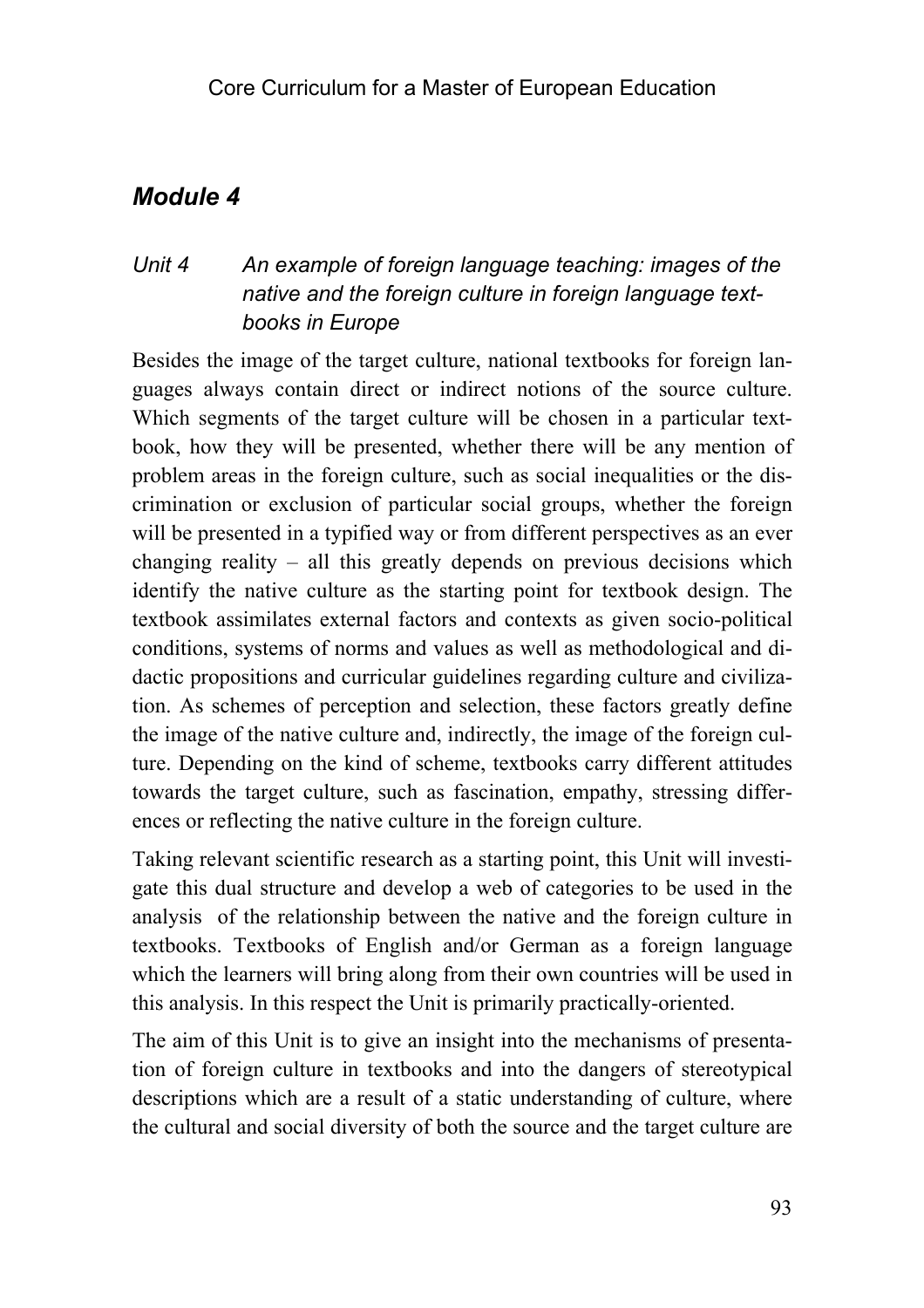suppressed in favour of homogenizing perceptions. Particular attention is paid to discovering self-description as a frame of reference in describing "foreign" culture. In addition, the Unit will deal with the issue of the perceptions of interculturalism underlying particular textbooks. Learners will become acquainted with the possible attitudes towards one-dimensional presentations in textbooks and with the strategies which can be used to correct them by understanding culture as a process and thus facilitating intercultural learning within the process of FLT . In this way, the learners will become qualified to advise educational institutions, textbook authors and teachers on intercultural matters within the area of FLT.

 $A.P.H.L.$ 

### **Selected bibliography:**

Abendroth-Timmer, Dagmar (1998): Der Blick auf das andere Land: Ein Vergleich der Perspektiven in Deutsch-, Französisch- und Russischlehrwerken. Tübingen: Gunter Narr Verlag

Börner, Wolfgang/Vogel, Klaus (eds.; 1999): Lehrwerke im Fremdsprachenunterricht: Lernbezogene, interkulturelle und mediale Aspekte. Bochum: AKS-Verlag

Ammer, Reinhard (1988): Das Deutschlandbild in den Lehrwerken für Deutsch als Fremdsprache: Die Gestaltung des landeskundlichen Inhalts in den Deutschlehrwerken der Bundesrepublik Deutschland von 1955 bis 1985 mit vergleichenden Betrachtungen zum Landesbild in den Lehrwerken der DDR. München: Iudicium-Verlag

Bredella, Lothar/Delanoy, Werner (eds.; 1999): Interkultureller Fremdsprachenunterricht. Tübingen: Gunter Narr Verlag

Byram, Michael/Esarte-Sarries, Veronica (1991): The Textbook. In: Byram, Michael/Esarte- Sarries, Veronica (eds.): Investigating Cultural Studies in Foreign Language Teaching: A Book for Teachers. Clevedon: Multilingual Matters, 173-185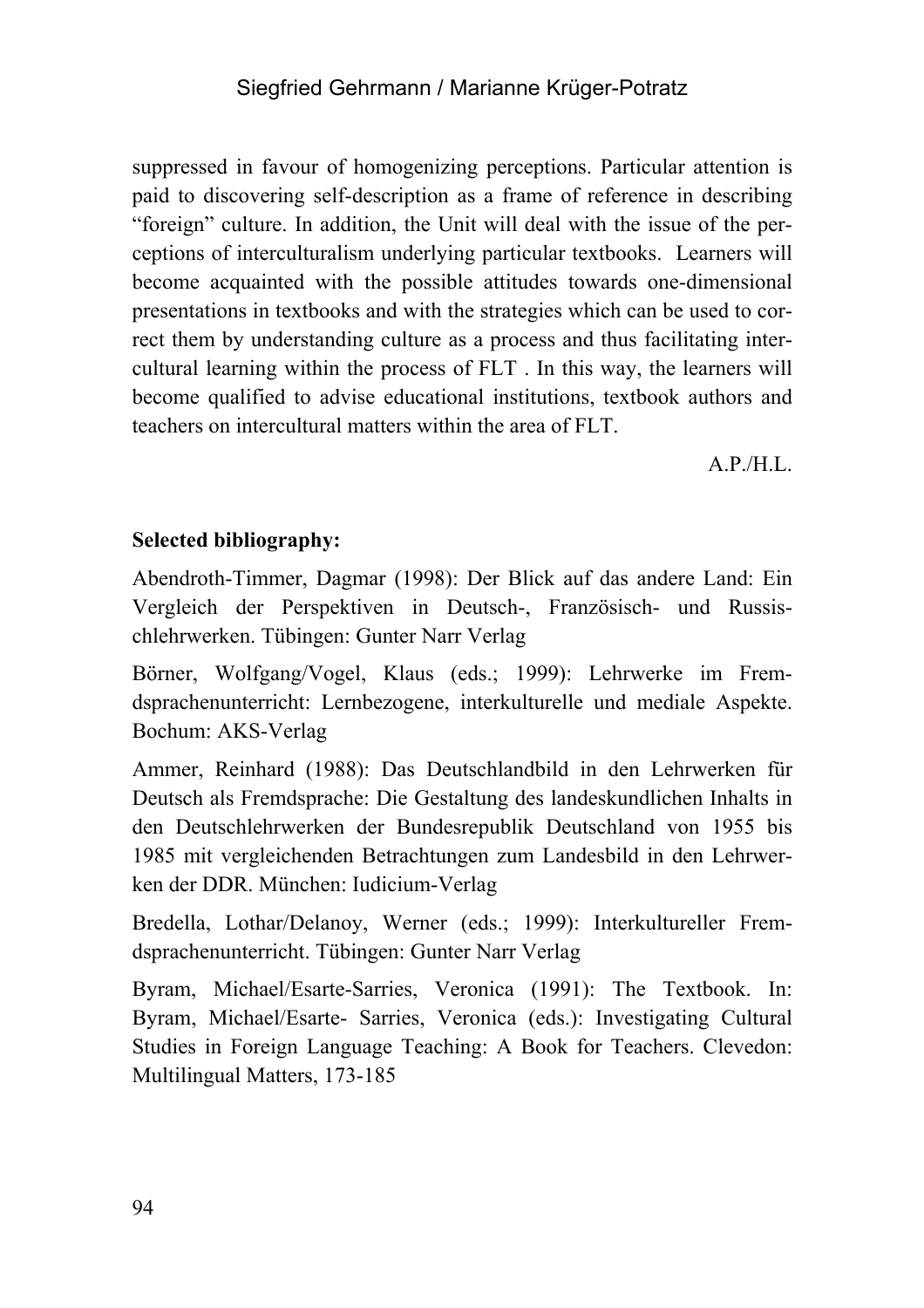Byram, Michael (ed.; 1993): Germany: Its Representation in Textbooks for Teaching German in Great Britain. Frankfurt/Main: Verlag Moritz Diesterweg

Byram, Michael (1997): Teaching and Assessing Intercultural Communicative Competence. Clevendon: Multilingual Matters

Doerk, Gabriele (1990): Spracherwerb und Deutschlandkunde: Zum Deutschlandbild in englischen Deutschlehrbüchern. Duisburg (Dissertation Universität Duisburg-Essen)

Doyé, Peter (ed.; 1991): Großbritanien: Seine Darstellung in deutschen Schulbüchern für den Englischunterricht. Frankfurt/Main: Verlag Moritz Diesterweg

Friz, Susanne (1991): Das Bild von England, Amerika und Deutschland bei Fremdsprachenlernern und in Fremdsprachenlehrwerken: Ein Beitrag zur komparativen Landeskunde. München: Tuduv

Holzbrecher, Alfred (1997): Wahrnehmung des Anderen: Zur Didaktik interkulturellen Lernens. Opladen: Leske + Budrich

ILTIS-Projektpartner (ed.; 2002): Sprachen lernen – interkulturelles Lernen in Schülerbegegnungen. München: Goethe-Institut Inter Nationes

Krauskopf, Jürgen (1985): Das Deutschland- und Frankreichbild in Schulbüchern: Deutsche Französischbücher und französische Deutschbücher von 1950 – 1980. Tübingen: Gunter Narr Verlag

Lißmann, Hans-Joachim (1998): Bilder vom anderen: Über alte Mythen und neue Legenden in Schulbüchern. In: Collin, Lucette/Müller, Burkhard (eds.): Europäische Nachbarn – vertraut und fremd: Pädagogik interkultureller Begegnungen. Frankfurt/Main: Campus

Löschmann, Martin (1998): Stereotype, Stereotype und kein Ende. In: Löschmann, Martin/Stroinska, Magda (eds.): Stereotype im Fremdsprachenunterricht. Frankfurt/Main: Peter Lang, 7-33

Neuner, Gerhard (ed.; 1979): Zur Analyse fremdsprachlicher Lehrwerke. Frankfurt/Main: Peter Lang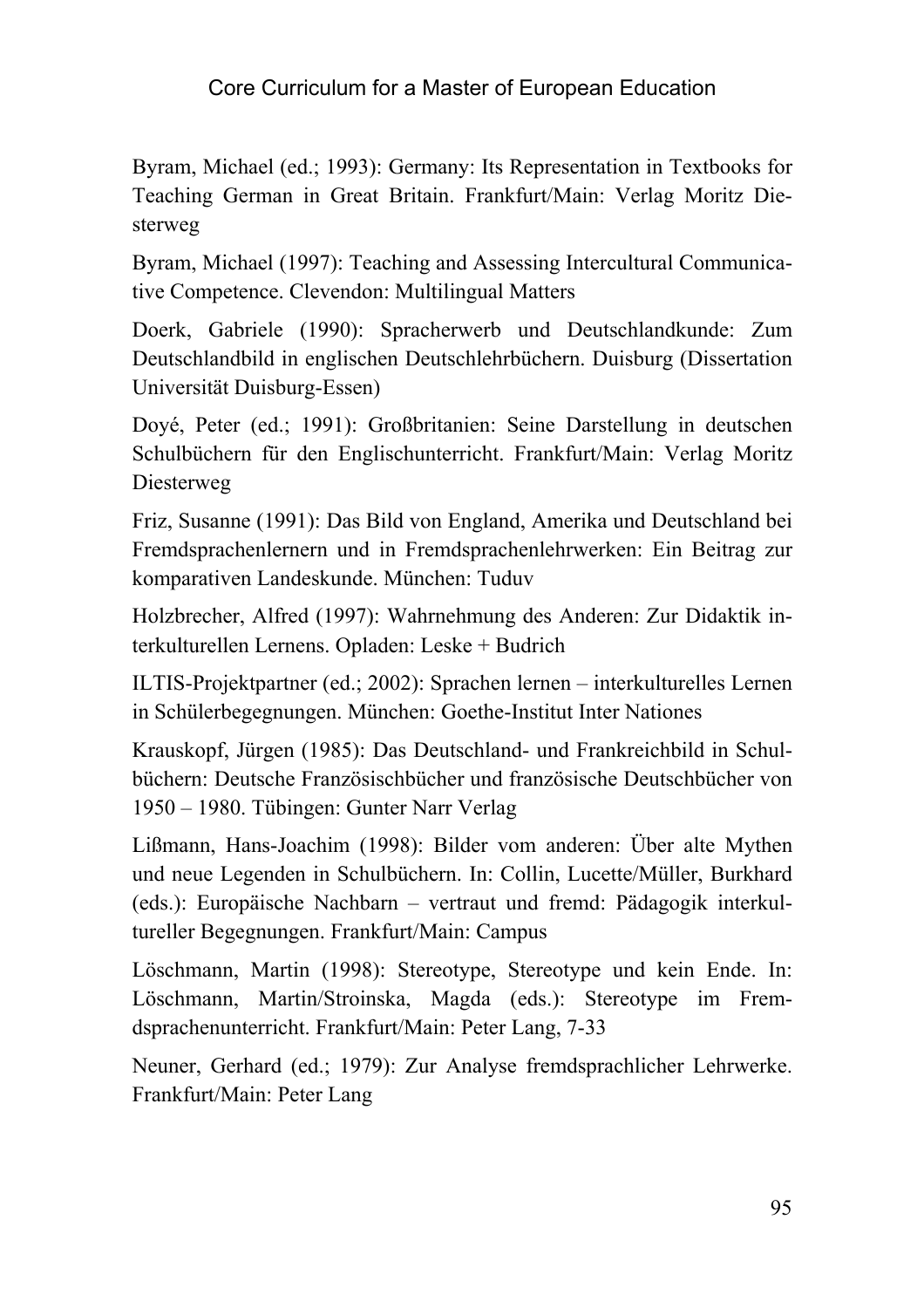Risager, Karen (1991): Cultural References in European Textbooks: An Evaluation of Recent Tendencies. In: Buttjes, Dieter/Byram, Michael (eds.): Mediating Languages and Cultures: Towards an Intercultural Theory of Foreign Language Education. Clevedon: Multilingual Matters, 181-192

Schäffter, Ortfried (1991): Modi des Fremderlebens: Deutungsmuster im Umgang mit Fremdheit. In: Schäffter, Ortfried (ed.): Das Fremde: Erfahrungsmöglichkeiten zwischen Faszination und Bedrohung. Opladen: Westdeutscher Verlag, 11-42

Thimme, Christian (1996): Geschichte in Lehrwerken Deutsch als Fremdsprache und Französisch als Fremdsprache für Erwachsene: Ein deutschfranzösischer Schulbuchvergleich. Baltmannsweiler: Schneider-Verlag Hohengehren

Wegner, Anke (1999): Hundert Jahre Deutsch als Fremdsprache in Frankreich und England: Eine vergleichende Studie von Methoden, Inhalten und Zielen. München: Iudicium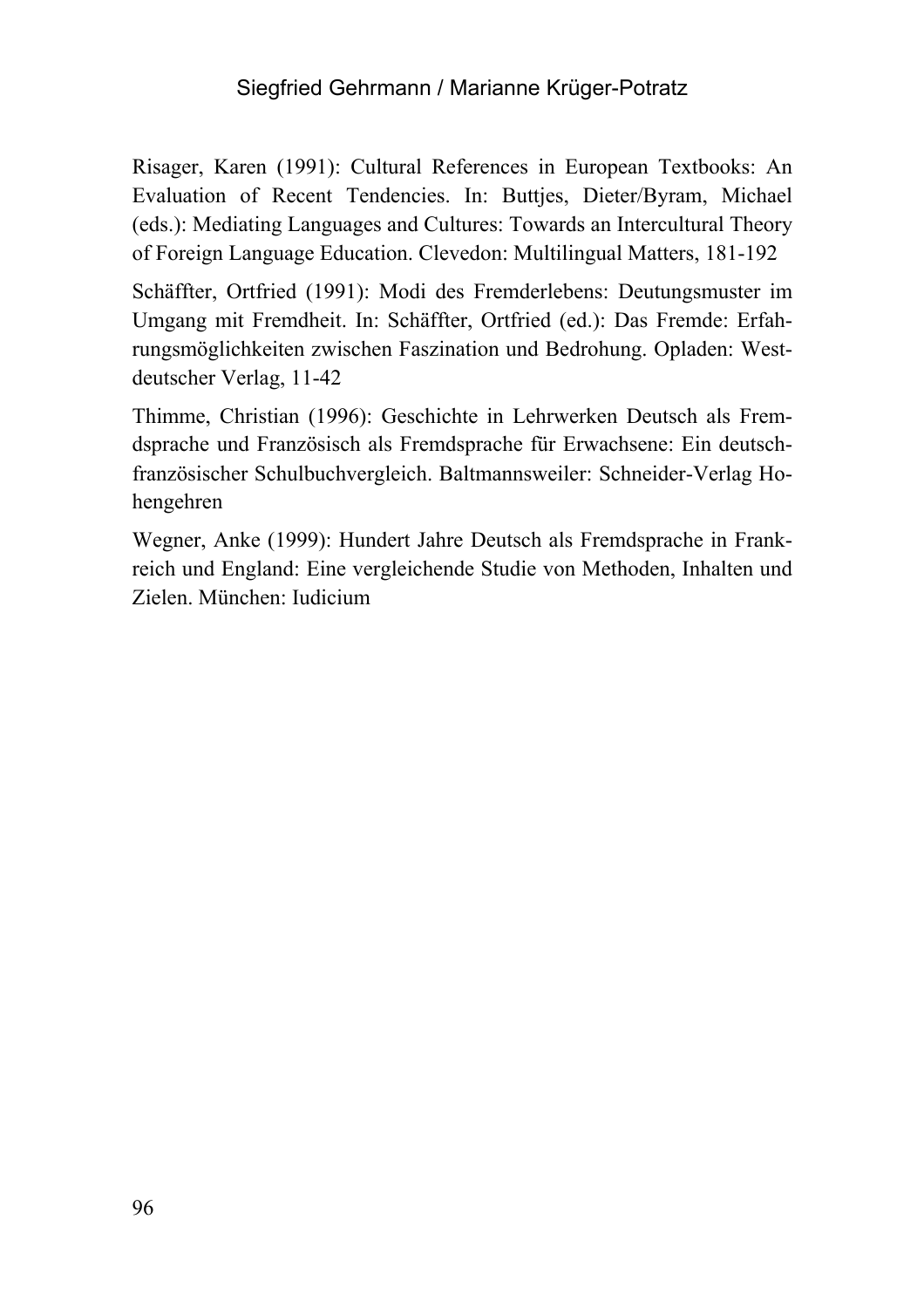### *Unit 5 An exemplary case in the experience and construction of foreignness in fictional and non-fictional texts: intercultural communication and text interpretation*

The conceptual field of intercultural communication as a relatively new category within cultural studies has not yet been unambiguously defined. The key discourses are related to the perception and representation of other cultures, to the construction of the native and the foreign culture, to the social consequences of being culturally different, to the facilitation of the understanding of foreign culture, as well as to questions of multicultural society and national identity.

This Unit focuses on the problem area of the perception of cultural differences and on understanding cultural foreignness. Intercultural understanding, or understanding of the foreign, as seen in this Unit, implies opening out towards the foreign, coping with the anxiety caused by the foreign and using this anxiety creatively in order to understand one's own norms in the light of the foreign. Knowledge of foreign cultures is a constituent part of such processes of understanding, as is the ability of being argumentative and interpretative and, above all, the ability to take a perspective from within and to determine what things mean in a certain production context of a foreign culture. This is how one can prevent the uncritical subordination of the foreign to categories and reception interests of one's native culture. Intercultural understanding implies aspects of raising awareness of one's own perspective, clarification, argumentation and explanation of values and norms in foreign cultures. At the same time, an awareness is developed of one's own norms and of the functional meaningfulness of prejudices and stereotyping in relation to social contexts and highly valued action goals of the individuals involved.

By means of different texts (readers) dealing with the perception of everyday events, with communication in the economy and with the presentation of the aspect of the foreign in literature, this Unit will theoretically expound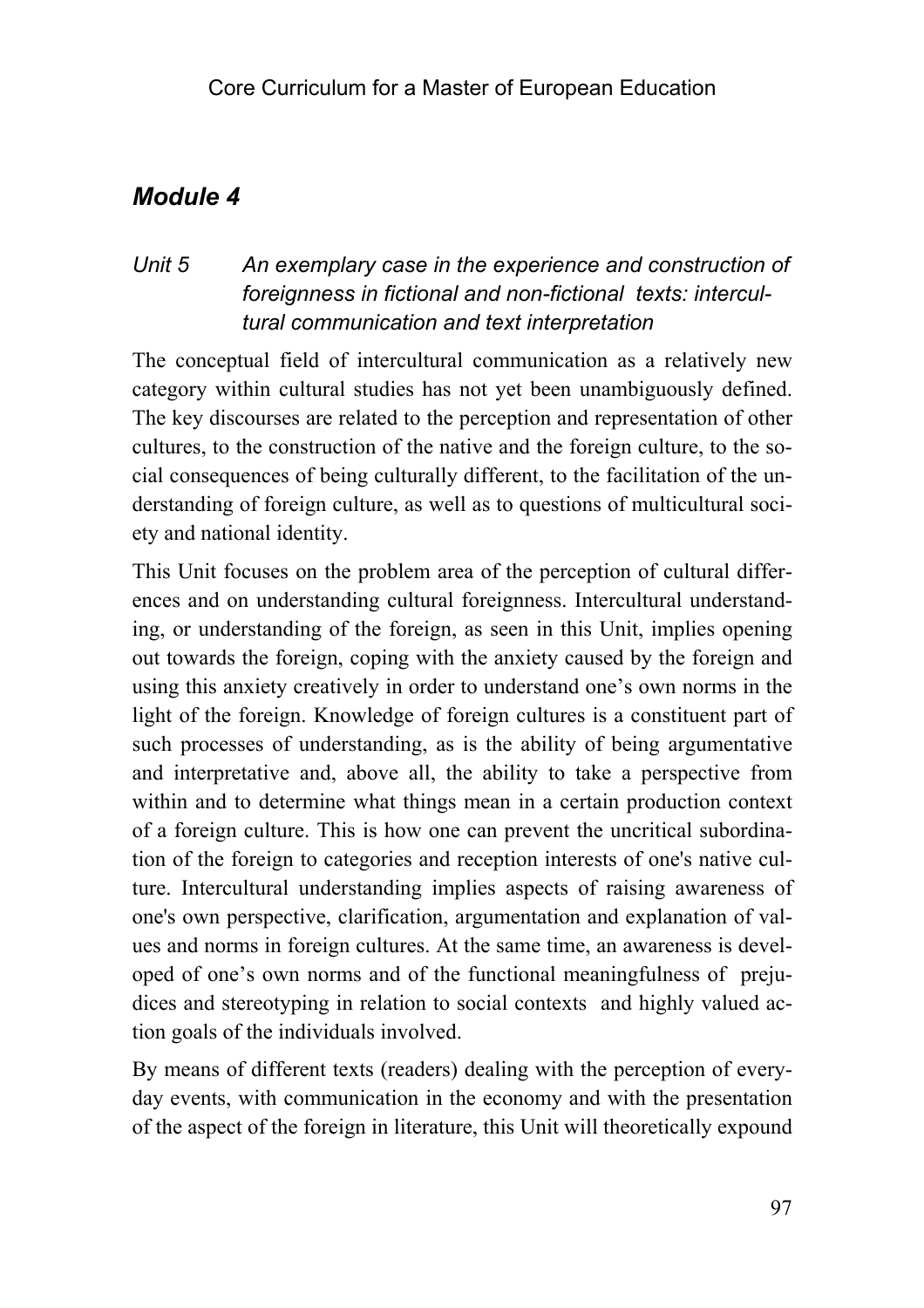the basic concepts of intercultural perception and the processes of understanding foreign cultures. A central place is given to the issue of intercultural misunderstanding as an instrument for the analysis of intercultural communication. The texts include mostly examples from German-speaking areas. The procedures of text analysis concerning the relation between native and foreign aspects which will be analysed in the Unit can be applied to text examples in the mother tongue of the learners. In the concluding part of the Unit, which will be practically oriented, teaching materials dealing with the topic of intercultural learning and the experience of foreignness will be discussed and their applicability in the teaching process will be checked.

S.G.

#### **Selected bibliography:**

Ackermann, Ingrid (1997): Deutsche verfremdet gesehen, Die Darstellung des "Anderen" in der "Ausländerliteratur". In: Amirsedghi, Nasrin/Bleicher, Thomas (eds.): Literatur der Migration. Mainz: Donata, 60-71

Ackermann, Ingrid (ed.; 1983): In zwei Sprachen leben. Berichte, Erzählungen, Gedichte von Ausländern. München: Deutscher Taschenbuch Verlag

Auernheimer, Georg et al. (2000): Interkulturelles Lernen. Arbeitshilfen für die politische Bildung. Bonn: Bundeszentrale für politische Bildung

Bredella, Lothar (2001): Interkulturelles Verstehen als Schlüsselqualifikation. Überlegungen zu einem Landeskundeseminar über The Civil Rights Movement in den USA. In: Zeitschrift für Fremdsprachenforschung, 12, no 1, 1-37

Bredella, Lothar/Christ, Herbert/Legutke, Michael K. (eds.; 1997): Thema Fremdverstehen. Tübingen: Gunter Narr Verlag

Brocker, Manfred/Nau, Heino Heinrich (eds.; 1997): Ethnozentrismus: Möglichkeiten und Grenzen des interkulturellen Dialogs. Darmstadt: Primus Verlag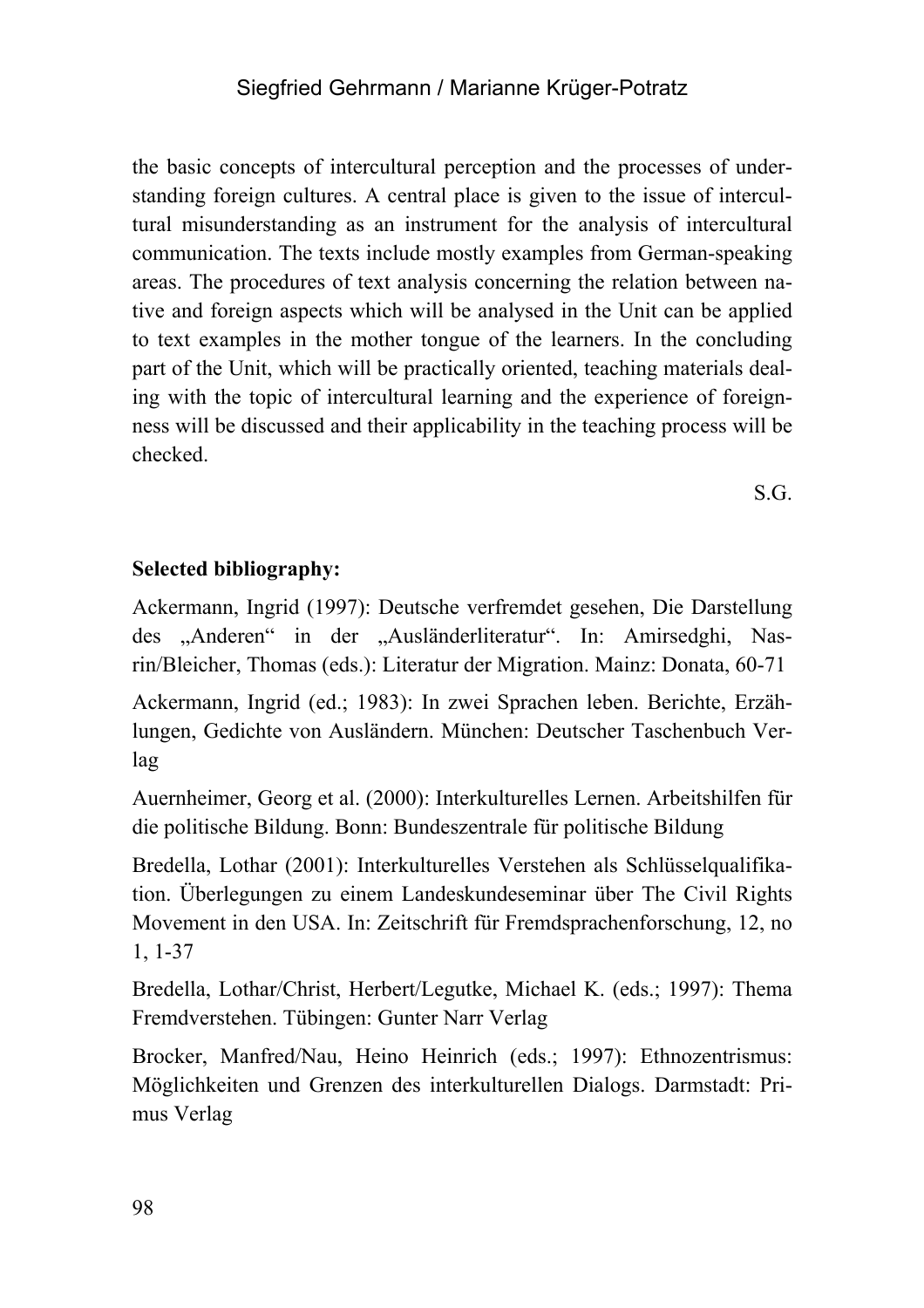Gehrmann, Siegfried (1991): "Wie's mich zu diesen Menschen zieht ..". Plädoyer für eine kritische Textinterpretation mit multikultureller Perspektive. In: Barkowski, Hans/Hoff, Gerd R.(eds.; 1991): Berlin interkulturell. Ergebnisse einer Berliner Konferenz zu Migration und Pädagogik. Berlin, 199-209

Götz, Klaus (eds., 2000): Interkulturelles Lernen/Interkulturelles Training. München: Rainer Hampp

Hall, Edward T. (1973): The Silent Language. New York: Anchor

Hall, Edward T./Reed Hall Mildred (1984): Verborgene Signale. Studien zur internationalen Kommunikation. Über den Umgang mit Amerikanern. Hamburg: Stern

Hammerschmidt/Anette C. (1997): Fremdverstehen. Interkulturelle Hermeneutik zwischen Eigenem und Fremden. München: Iudicium-Verlag

Heinemann, Margot (eds.; 1998): Sprachliche und soziale Stereotype. Frankfurt/Main: Peter Lang

Hofstede, Geert (2001): Lokales Denken, globales Handeln. Interkulturelle Zusammenarbeit und globales Manegement. München: dtv

Holzbrecher, Alfred (1997): Wahrnehmung des Anderen. Zur Didaktik interkulturellen Lernens. Opladen: Leske + Budrich

Losche, Helga (2000): Interkulturelle Kommunikation. Sammlung praktischer Spiele und Übungen. Augsburg: Ziel (Praktische Erlebnispädagogik)

Maletzke, Gerhard (1996): Interkulturelle Kommunikation. Zur Interaktion zwischen Menschen verschiedener Kulturen. Opladen: Westdeutscher Verlag

Roth, Klaus (eds.; 2000): Mit der Differenz leben. Europäische Ethnologie und Interkulturelle Kommunikation. Münster: Waxmann

Siebel, Walter (1998): Fremde in der Stadt. In: Die Zeit (Wochenzeitung) Nr.48/19, S. 59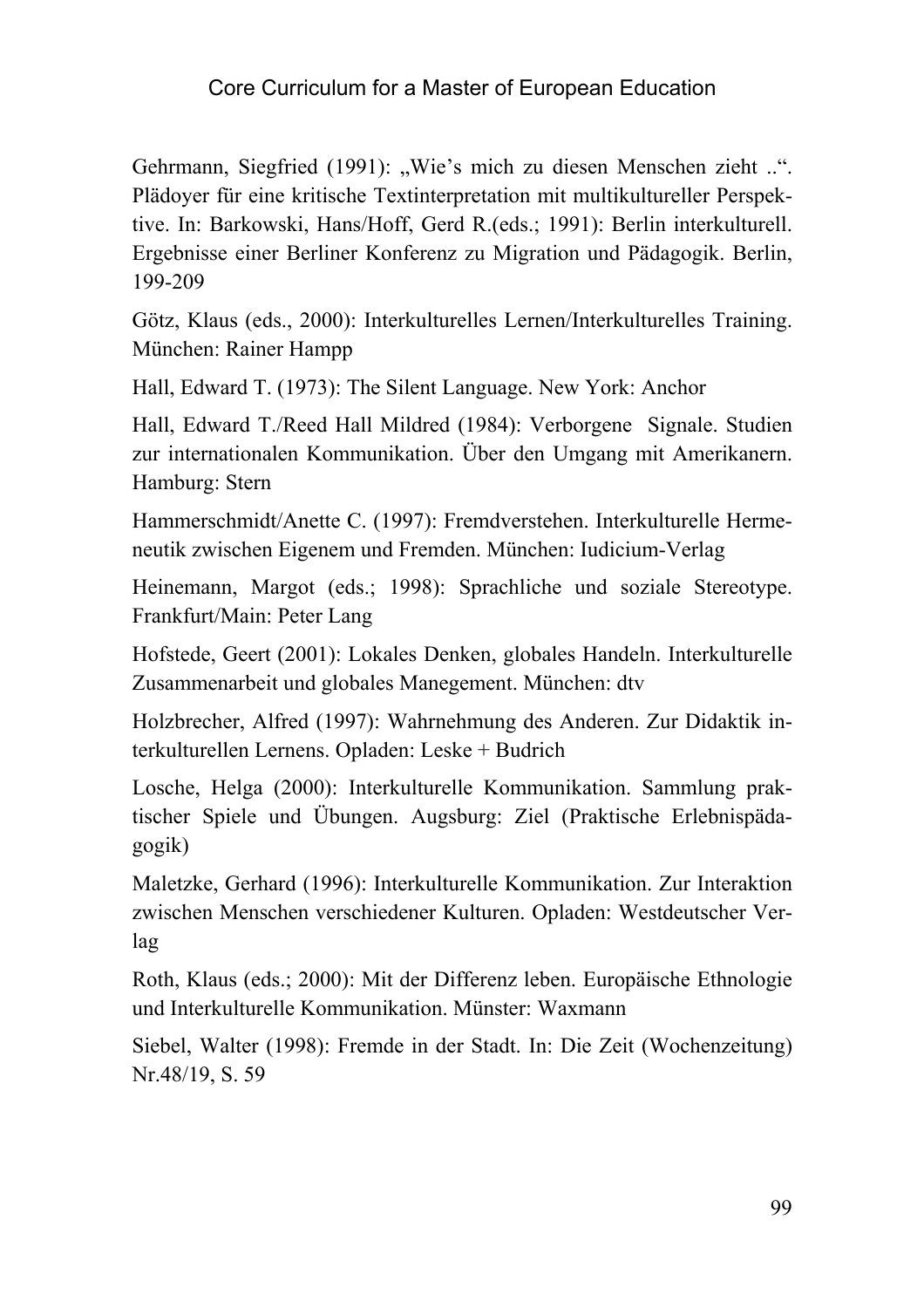Schäffter, Ortfried (ed.): Das Fremde. Erfahrungsmöglichkeiten zwischen Faszination und Bedrohung. Opladen: Westdeutscher Verlag

Scheurmann, Erich (2002[1920]): Der Papalagi. Die Reden des Südseehäuptlings Tuiavii aus Tiavea. In: Hermann, Winfried (ed.,): Der Papalagi. Ein Südseehäuptling erlebt unsere Zivilisation. (Lesehefte für den Unterricht). Stuttgart: Klett, S. 25-32

Schierloh, Heimke (1984): Das alles für ein Stück Brot. Migrantenliteratur als Obiektivierung des "Gastarbeiterdaseins". Mit einer Textsammlung. Frankfurt/Main: Peter Lang

Ulrich, Susanne et al. ( (2000): Achtung (+) Toleranz. Wege demokratischer Konfliktregelung. Praxishandbuch für die politische Bildung. Gütersloh: Bertelsmann Stiftung

Wierlacher, Alois (ed., 1993): Kulturthema Fremdheit. Leitbegriffe und Problemfelder kulturwissenschaftlicher Fremdheitsforschung. München: iudicium

Wierlacher, Alois/Albrecht, Corinna (eds.; 1998): Fremdgänge. Ein anthoprologische Fremdheitslehre für den Unterricht Deutsch als Fremdsprache. Bonn: Inter Nationes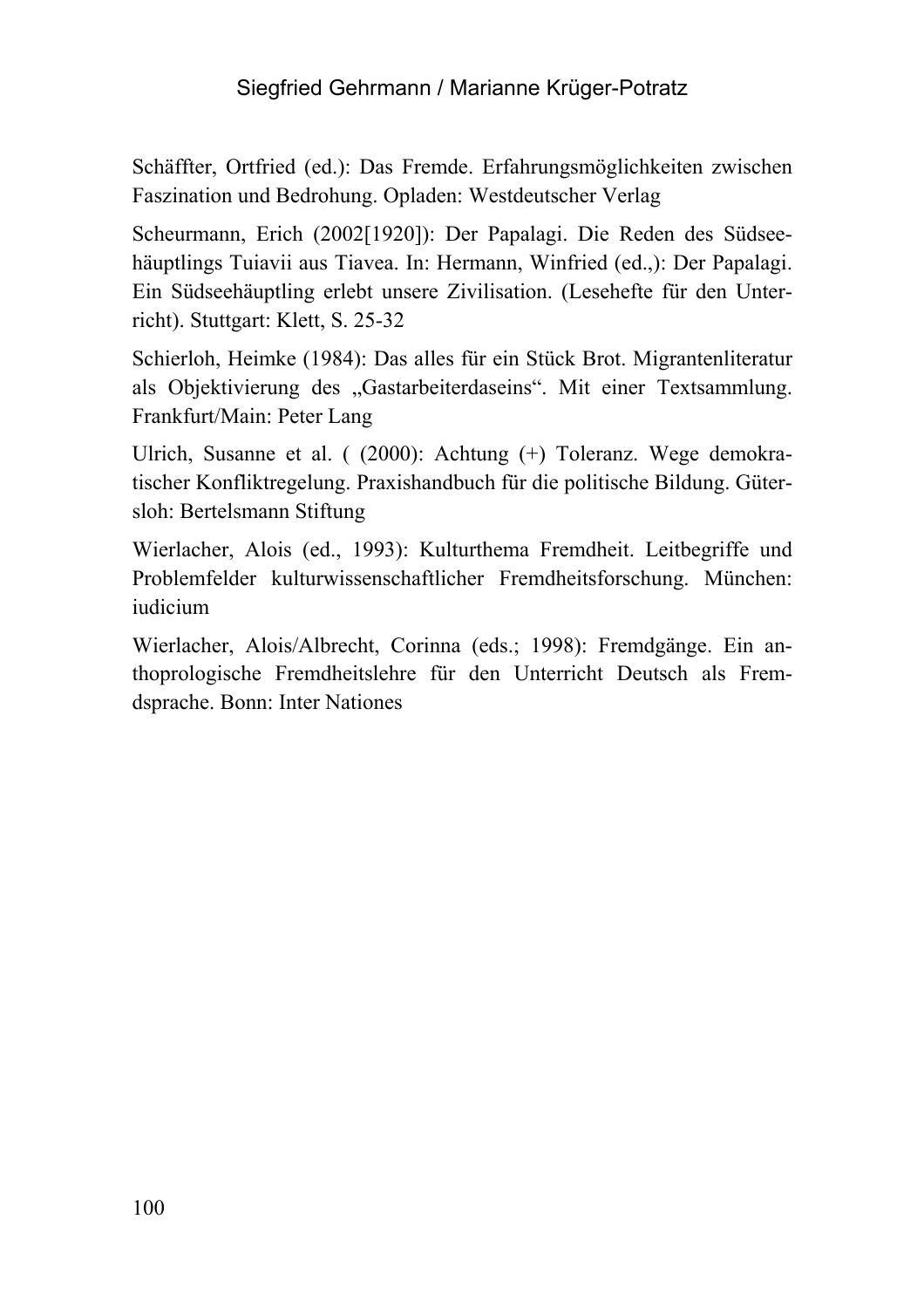## *Unit 1 Schools as independent enterprises and private-publicpartnership*

There are three different models in relation to the institutional structure of schools: the bureaucratic model, which is subjected exclusively to the responsibility of the state; the private model subjected to public supervision; the civil society model for which individual social groups are responsible. In recent years, the terms "school-improvement" and "schooleffectiveness" have evolved as key categories in the development of schools. For the internal development of schools they stress economic criteria and leadership strategies and economic models of control for the national educational systems. However, their influence is cushioned by various social groups, government policies and institutional models.

In this context, the question of, on the one hand, co-operation between businesses, enterprises, and administrations, and, on the other, individual schools gains greater importance. Moreover, the organisation of learning which is resource- and output-oriented, and the administration of schools become more important. Instruments and action areas are: school sponsoring project-bound cooperation agreements, the opening of schools to their local environment, practical experience in companies, expert involvement in lessons. Concepts for the development of schools as "learning organisations" demand competence in pedagogical school management in the following areas: marketing, budgeting, staff development, quality maintenance, evaluation and control, introduction of new systems of control, monitoring of school performance, labour legislation, coaching, and teamwork.

In this unit students should acquire strategic and practical knowledge in the field of economic school management; also, possibilities, forms, and problems of co-operation with public administration, unions, and private enterprises should be studied examplarily. Moreover, students should learn to combine pedagogical tasks and economic features in the organisation of schools and in individual projects; they must be able to critically judge the latter in relation to consequences and side-effects for the learning process of their pupils.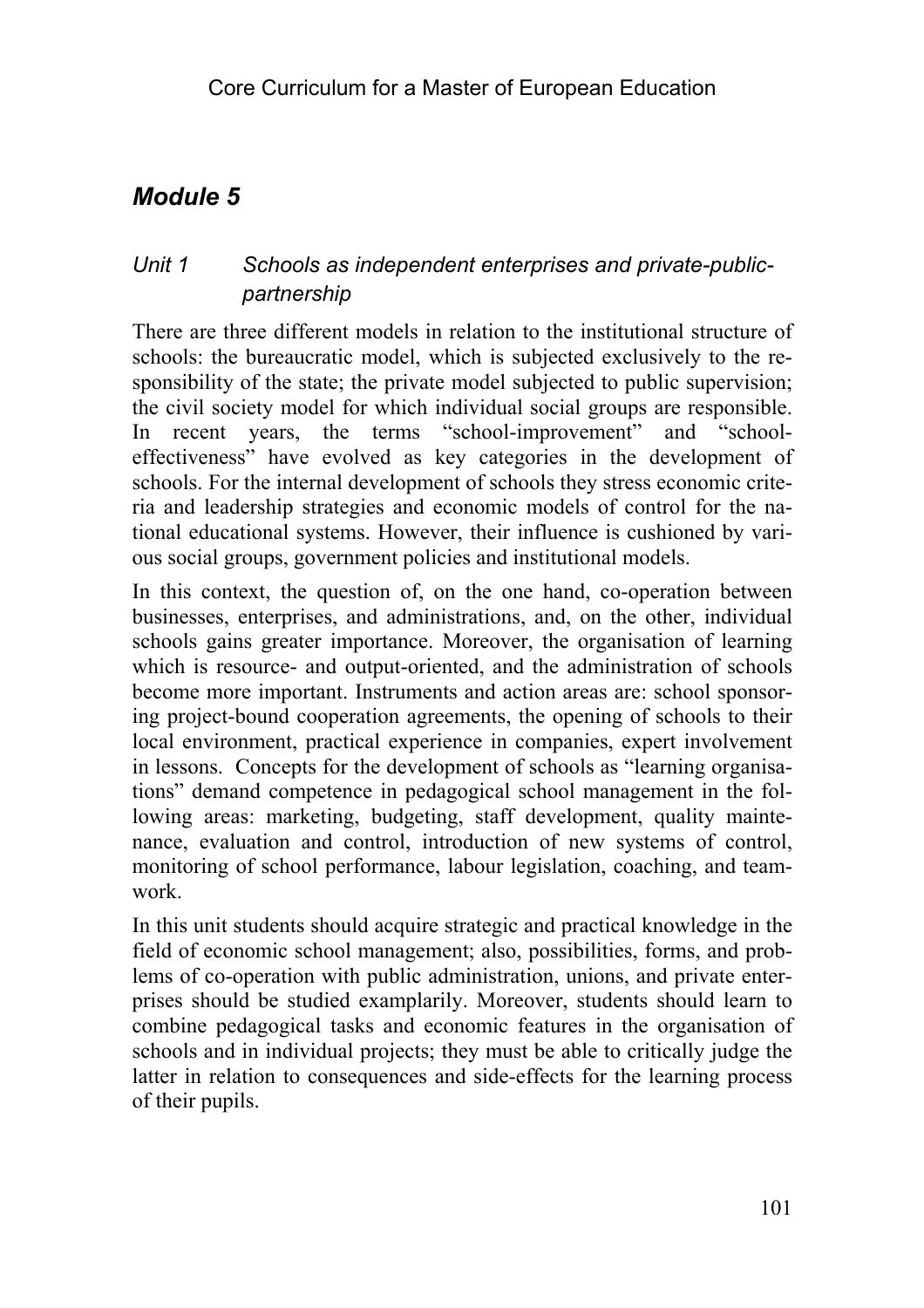In addition to gaining abilities in the management of schools, problematic questions will have to be part of the analysis: How and with which consequences can education in schools be quantified and operationalized by defined standards? How is it possible to enforce pedagogically legitimized criteria of effectiveness and sustainable success in the work of schools? With what socio-economic approaches can the process of commercialization and privatization in the education systems be judged on a national, European, and global level? Which are the pedagogical arguments that speak for or against the strengthening of criteria of business management and market economy and for strategies of school management? Do chances or risks prevail in the systematic opening of educational institutions to society?

H.J.v.O

### **Selected bibliography:**

Bastian, Johannes/Rolff, Hans-Günter (2001): Abschlussevaluation des Projekts Schule & Co@.Gütersloh: Bertelsmann

URL:

http://www.schule-und-co.de/dyn/bin/2261-2263-1-evaluationsbericht \_okt\_2001.pdf

Becker, Helle (2001): Bildung in der Europäischen Union. Handbuch zur Projektplanung und –finanzierung. Weinheim/München: Juventa

Dalin, Per (1999): Theorie und Praxis der Schulentwicklung. Neuwied: Kriftel [Originaltitel der norwegischen Ausgaben: Skolentvikling – Teorier for forandring und Skolentvikling – Strategier og praksis]

Europäische Kommission, Generaldirektion Bildung und Kultur (2001): Bericht über die Qualität der schulischen Bildung in Europa. Sechzehn Qualitätsindikatoren. Luxemburg: Amt für amtliche Veröffentlichungen der **EU** 

Fend, Helmut (2001): Qualität im Bildungswesen. Schulforschung zu Systembedingungen, Schulprofilen und Lehrerleistung. Weinheim/München: Juventa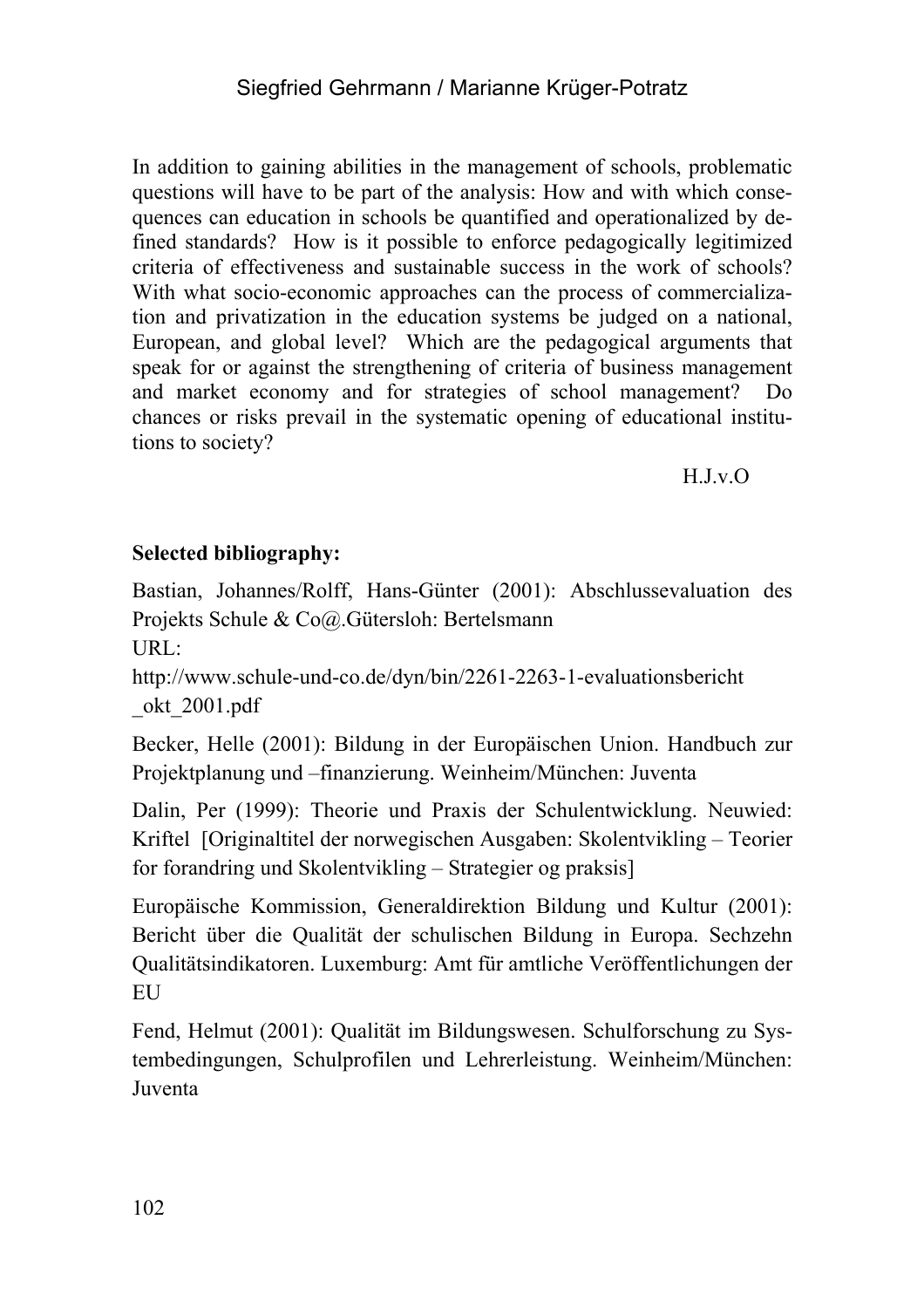Fullan, Michael (1993): Change Forces. Probing the depth of Educational Reform. London/ New York/ Philadelphia: Falmer [german version: Fullan, Michael (1999): Die Schule als lernendes Unternehmen. Konzepte für eine neue Pädagogik. Stuttgart: Klett-Cotta].

Harber, Clive/Davies, Lynn (1997): School management and effectiveness in developing countries. The post-bureaucratic school. London: Cassell

Honal, Werner (ed.; 2001): Handbuch der Schulleitung, 3 Ordner. Landsberg/Lech: MVG-Verlag (Loseblattsammlung)

Leithwood, Keneth A./Hallinger, Philip (ed.; 2002): Second International Handbook of educational leadership and administration. Dordrecht: Kluwer

Lohmann, Ingrid / Rilling, Rainer (eds.; 2001): Die verkaufte Bildung. Kritik und Kontroversen zur Kommerzialisierung von Schule, Weiterbildung, Erziehung und Wissenschaft. Opladen: Leske + Budrich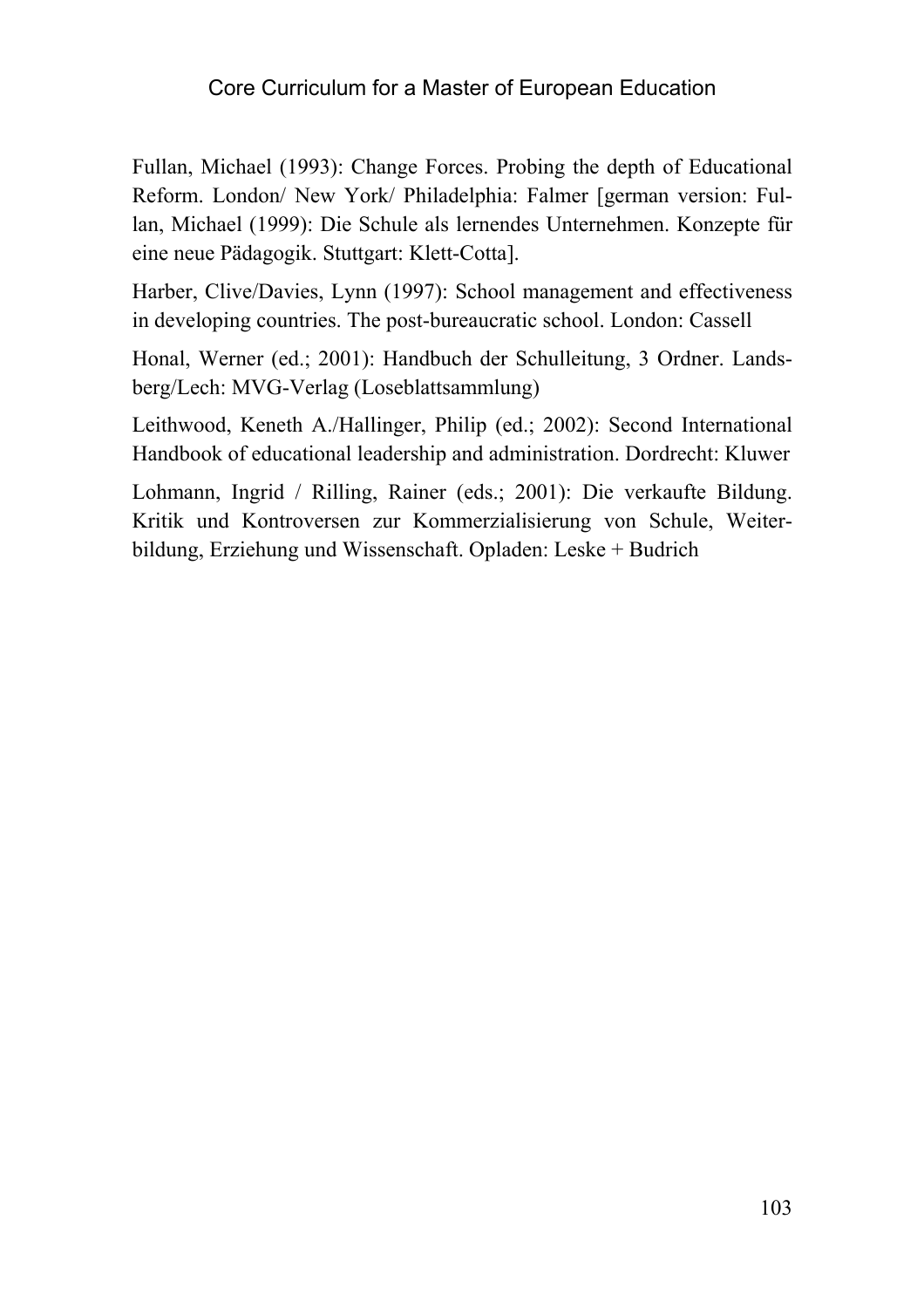## *Unit 2 School development in Europe – methods and standards of evaluation and quality assurance*

Since the 1980's the control of school systems, in terms of educational policy in Europe, has been following a general trend of loosening central structural guidelines and, at the same time, strengthening the autonomy of schools. These changes started in Scandinavia, The Netherlands and Great Britain; in other European regions and states this process has reached different stages of development, depending on the national tradition and structure locally. The 'price' of this decentralisation can be seen in an increased pressure for schools to be accountable for their experiences and results against a backdrop of centrally (more or less open) defined quality standards. Until a few years ago scientific and educational concepts of school development could be clearly differentiated according to concepts of organisational development (with the emphasis on new models of steering), staff development (with the emphasis on internal in-service training), and the development of teaching (with the emphasis on the various methods of teaching/learning processes). Currently multi-factor and integrated approaches are favoured.

The discussion on quality assurance in schools is characterised by a number of factors and questions which can be described by the following terms:

- from input steering (curricula, staff development) to output steering (pupil performance, competence level),
- from external scientific and administrative evaluation to self evaluation as an original task of educational institutions and the teaching profession,
- from quantitative quality indicators (rate of illiteracy, the rate and length of schooling) to qualitative indicators (work climate, satisfaction),
- from regionally and thematically limited to nationally, or rather, internationally and generalised standards.

A report from the General Directorate for Education and Culture of the European Commission (Luxemburg 2001) assumes 16 quality indicators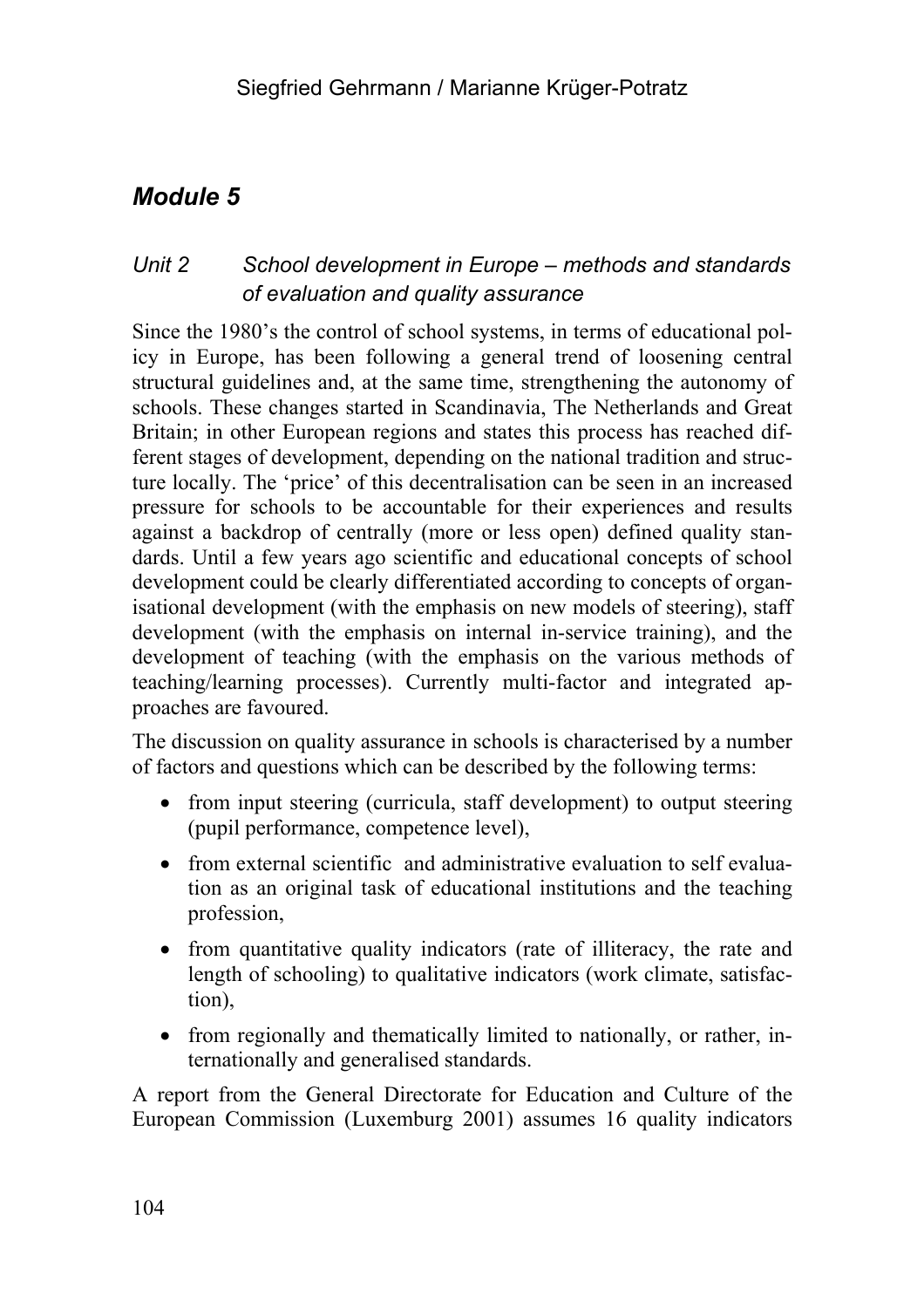for school education: knowledge level (mathematics, reading, natural sciences, information and communication technologies, foreign languages, learning to learn and civic studies) successes and transitions (drop-outs, successful completion of secondary education at 18, participants of tertiary education), monitoring (evaluation and steering, parent participation) and resources (qualification of teachers, pre-school education, number of computers per pupil, expenditure on education). International comparative studies on pupil performance (TIMMS, PISA, CIVED) with their empirically based competence profiles, have contributed to a development which is aiming at standards of education on a national and international level.

In this module students should critically analyse information and concepts of quality development and assurance. By doing this the students should be enabled to construct and use the instruments (test construction, feedback questionnaires, methods of self assessment), competently in the context of European education systems and against the backdrop of a well founded critical analysis of the debate on quality standards (motives, interests, implications, alternatives).

H.J.v.O

#### **Selected bibliography:**

Deutsches Pisa-Konsortium (ed.; 2001): PISA 2000. Basiskompetenzen von Schülerinnen und Schülern im internationalen Vergleich, Opladen: Leske+Budrich

Buhren, Claus G. et al.( eds.; 2001.) Wege und Methoden der Selbstevaluation – ein praktischer Leitfaden für die Schule. Dortmund: Dortmund: Institut für Schulentwicklungsforschung

Buhren, Claus et al. (eds.;1999): Qualitätsindikatoren für Schule und Unterricht. Ein Arbeitsbuch für Kollegien und Schulleitungen. Dortmund: Institut für Schulentwicklungsforschung

Burkhard, Christoph/ Eikenbusch, Gerhard (2000): Praxishandbuch Evaluation in der Schule. Berlin: Cornelsen

Dalin, Per (1999): Theorie und Praxis der Schulentwicklung. Neuwied Kriftel [Originaltitel der norwegischen Ausgaben: Skolentvikling – Teorier for forandring und Skolentvikling – Strategier og praksis]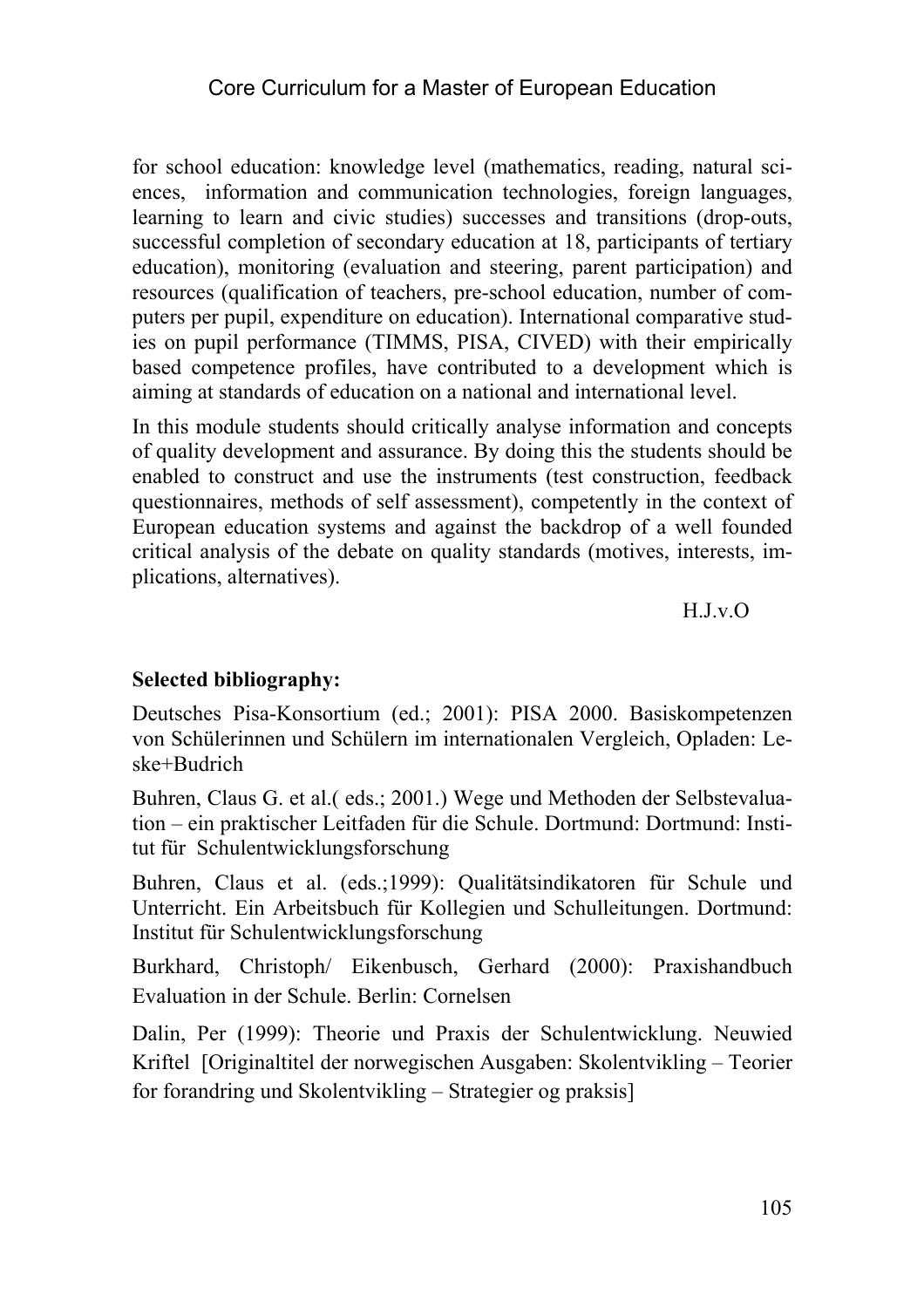Delors, Jaques (1996): L'Education – un trésor est caché dedans, Paris: UNESCO

Europäische Kommission, Generaldirektion Bildung und Kultur: Bericht über die Qualität der schulischen Bildung in Europa. Sechzehn Qualitätsindikatoren, Luxemburg: Amt für amtliche Veröffentlichungen der EU 2001

Fend, Helmut (2001): Qualität im Bildungswesen. Schulforschung zu Systembedingungen, Schulprofilen und Lehrerleistung, Weinheim München: Juventa

Huber, Stephan G. (1999): Internationale Schulentwicklungsforschung I – III. In: Schul-management, 30. Jahrgang, Heft 2, S. 10-17; Heft 3, S. 7-18; Heft 5, S. 8-18

Kunze, Ingrid (ed.; 1999): Schulportraits aus didaktischer Perspektive. Schulen in England, in den Niederlanden und in Dänemark, Weinheim Basel: Beltz

Leithwood, Keneth A. / Hallinger, Philip (eds.; 2002): Second International Handbook of educational leadership and administration, Dordrecht: Kluwer

Organisation for Economic Cooperation and Development [OECD]: Knowledge and Skills for Life. First Results from PISA 2000, Paris. OECD 2001 (http://oecd.org)

Posch, Peter/Altrichter, Herbert (2001): Möglichkeiten und Grenzen der Qualitätsevaluation und Qualitätsentwicklung im Schulwesen. Innsbruck: Studien-Verlag

Schratz, Michael et. al (2000): Qualitätsentwicklung. Verfahren, Methoden, Instrumente. Weinheim und Basel: Beltz

Tillmann, Klaus-Jürgen (1989; ed.): Was ist eine gute Schule? Hamburg: Bergmann+Helbig

Tippelt, Rudolf (ed.; 2002): Handbuch Bildungsforschung, Opladen: Leske+Budrich

Weinert, Franz E. (ed.; 2001): Leistungsmessungen in Schulen, Weinheim Basel: Beltz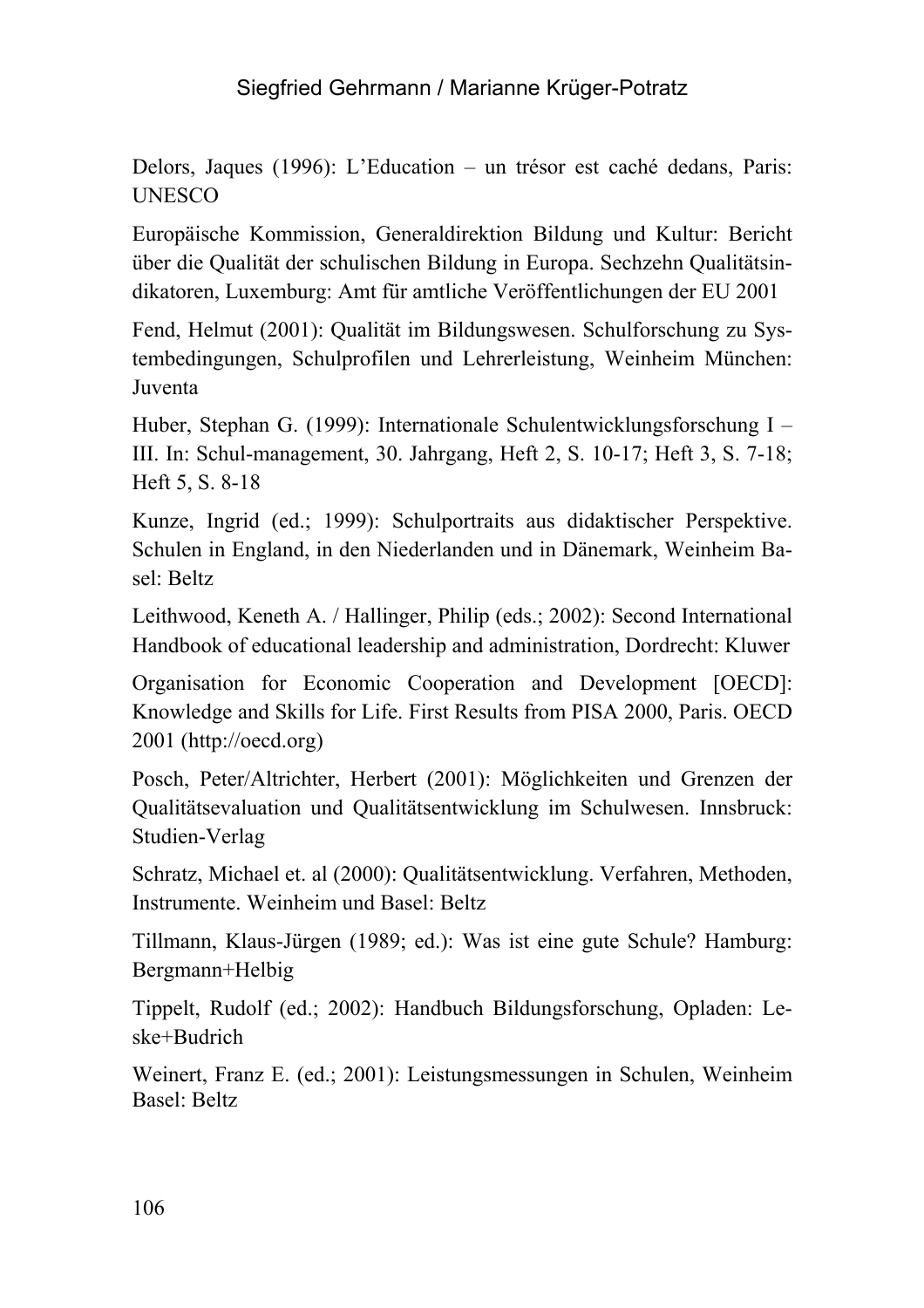## *Unit 3 Alternatives school projects in different European countries*

Is there a European model of the primary school? Is there a European standard of teacher education? Is such a standard necessary? How to define such standards of primary education which will satisfy the majority of European citizens? Are such common models and standards indispensable or does the solution lie in pedagogic and school pluralism?

School pluralism and pedagogic pluralism in state schools represent a significant feature of democratic school systems in Europe. In the second half of the  $20<sup>th</sup>$  century a great number of schools based on some alternative pedagogical concepts were active in most states in Central, Western and Northern Europe besides state schools (Montessori, Waldorf, Freinet, the Dalton plan, the Jena plan, and others). At this time, the state school was the only option in the countries of the so-called Eastern Block and no possibility of organization and work was given to any alternative school within the area of compulsory education. At the turn of the  $20<sup>th</sup>$  century, after fifty years of school and educational conformism, these countries started the process of the introduction of pedagogic pluralism.

The Unit will present the basic pedagogical features and specific qualities of the dominant pedagogic concepts of school and educational pluralism in Europe. In addition, some of these concepts will be studied more thoroughly and close cooperation will be established with the leading European experts in this area of education. The Unit will also present an introduction to the actual work of some alternative schools (study visits, attendance at observation classes, research, etc.).

Alternative schools are gaining an increasingly important position within the process of lifelong learning as a leading educational philosophy and process and as part of the process of globalisation and individualisation of nation states. They meet the demand for a stronger ethics of responsibility and an increasingly pronounced orientation towards a self-confident, coop-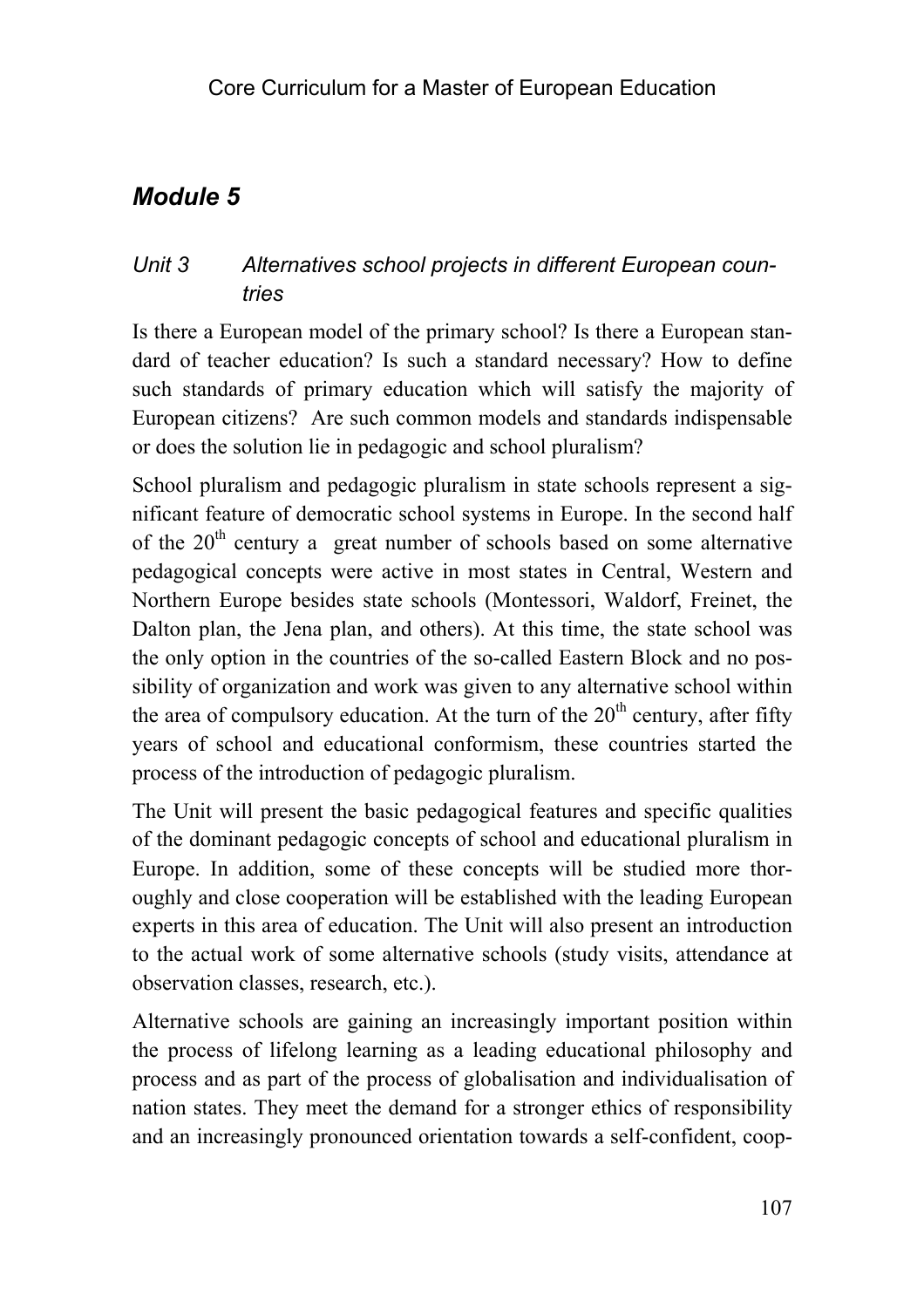erative and creative individual. Alternative school forms and numerous educational concepts have developed as a manifestation of civil initiative, as an act of creation of a new possibility to shape one's own future. As such, they require scientific study and discursive analysis of the following issues: their contribution to the process of democratisation of education and to the liberation and strengthening of civil initiatives (especially in postcommunist countries), their contribution to the formation of European identity as a process of constant development and questioning of the place and role of Europe in the world order, the multiculturalism of societies. Alternative school forms allow for encounters and dialogue between individual cultures and represent a potential for the development of a responsible, cooperative individual and thus contribute to the culture of dialogue and cooperation.

 $M.M.S.B.$ 

#### **Selected bibliography:**

Baumert, Jürgen (ed.; 2001): PISA 2000. Basiskompetenz von Schülerinnen und Schülern im internationalen Vergleich. Opladen: Leske + Budrich

Bohnsack, Fritz/Kranich, Ernst-Michael (eds.; 1990): Erziehungswissenschaft und Waldorfpädagogik. Der Beginn eines notwendigen Dialogs. Weinheim: Beltz

English, Fenwick W./Hill, John C. (1999): Visionen einer Schule der Zukunft. Total Quality Education. Die Transformation von Schulen in Lernzentren. Emmerdingen: Arbor Verlag

Esser, Barbara/Wilde, Christiane (1991): Montessori-Schulen: Zu Grundlagen und pädagogischer Praxis. Reinbek bei Hamburg: Rowohlt

Fischer-Kowalski, Mariana/Pelikan, Johana/Schandl, Heinz (1995): Grosse Freiheit für kleine Monster-Alternativschulen und Regelschulen im Vergleich. Wien: Verlag für Gesellschaftskritik

Göhlich, Michael (ed.; 1998): Europaschule. Das Berliner Modell. Neuwied: Luchterhand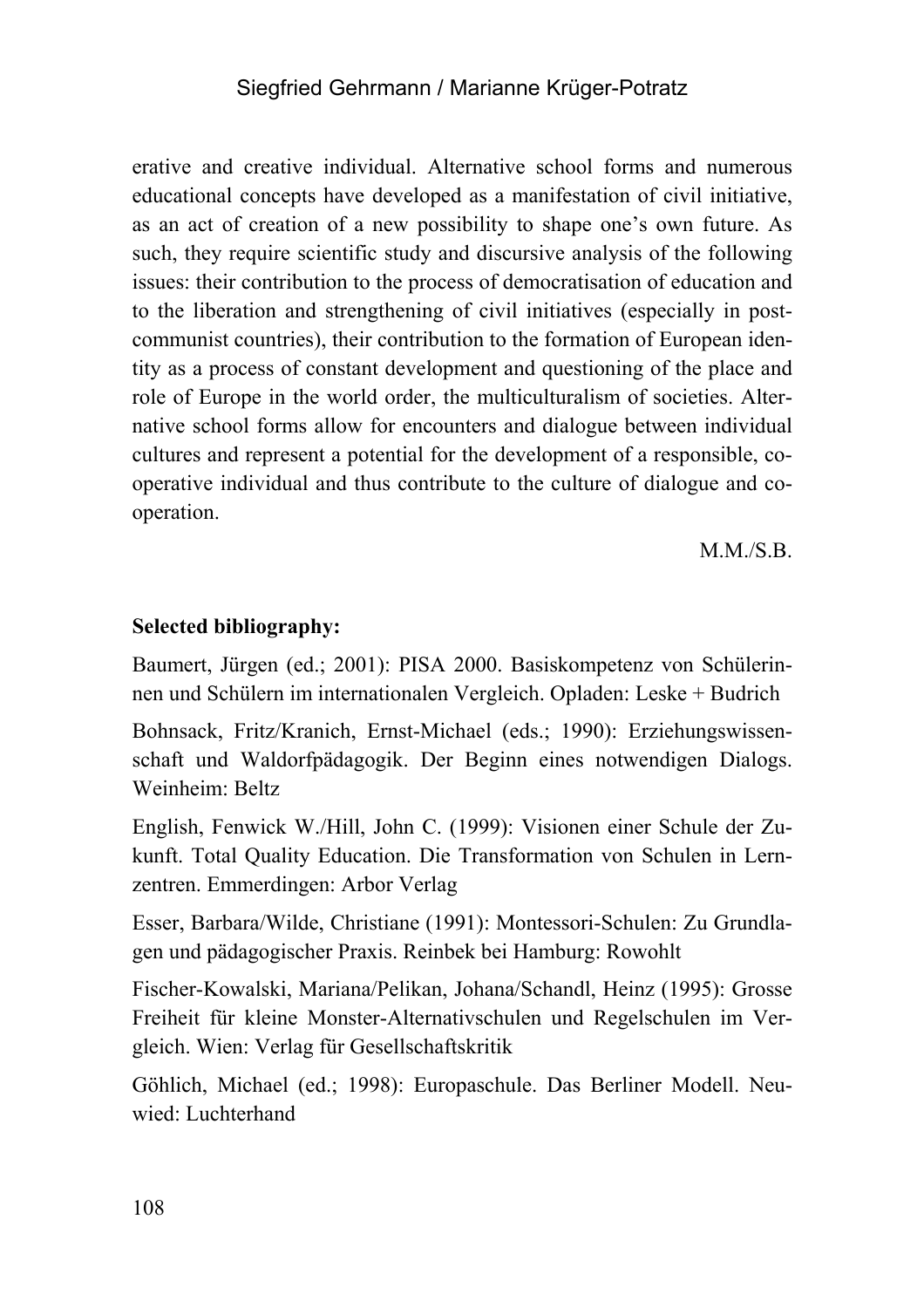Göhlich, Michael (ed.; 1997): Offener Unterricht, Community Education, Alternativschulpädagogik, Reggiopädagogik. Weinheim: Beltz

Hansel, Toni (ed.; 2001): Schulprofil und Schulqualität. Perspektiven der aktuellen Schulreformdebatte. Herbolzheim: Centaurus

Schavan, Annette (1998): Schule der Zukunft. Bildungsperspektiven das 21. Jahrhundert. Freiburg: Herder

Hofer, Christine (2001.): Die pädagogische Anthropologie Maria Montessoris oder Die Erziehung zum neuen Menschen. Würzburg: Ergon

Holzapfel, Hartmut (2000): Bildungspolitische Thesen für die Schule von Morgen. Frankfurt/Main: Verlag für Akademische Schriften

Mason, Peter (1992): Independent Education in Western Europe. London: Independent Schools Information Service

Miller, Ron, (2002): 1956-Free schools, free people: education and democracy after the 1960s. Albany: State University of New York Press

Paschen, Harm/Wigger, Lothar (ed.; 1996): Schulautonomie als Entscheidungsproblem. Zur Bewegung heterogener Argumente. Weinheim: Deutscher Studien Verlag

Randoll, Dik (1999): Waldorfpädagogik auf dem Prüfstand. Auch eine Herausforderung an das öffentliche Schulwesen? Berlin: Verlag für Wissenschaft und Bildung

Scholz, Norbert (ed.; 1992): Freie Alternativschulen: Kinder machen Schule. Wolfratshausen: Drachen Verlag

Stern, Cornelia (ed.; 2000): Ziele und Wege innovativer Schulen in Deutschland: Gütersloh: Bertelsmann

Conley, Brenda Edgerton: Alternative schools: a reference handbook. Santa Barbara, Calif.: ABC-CLIO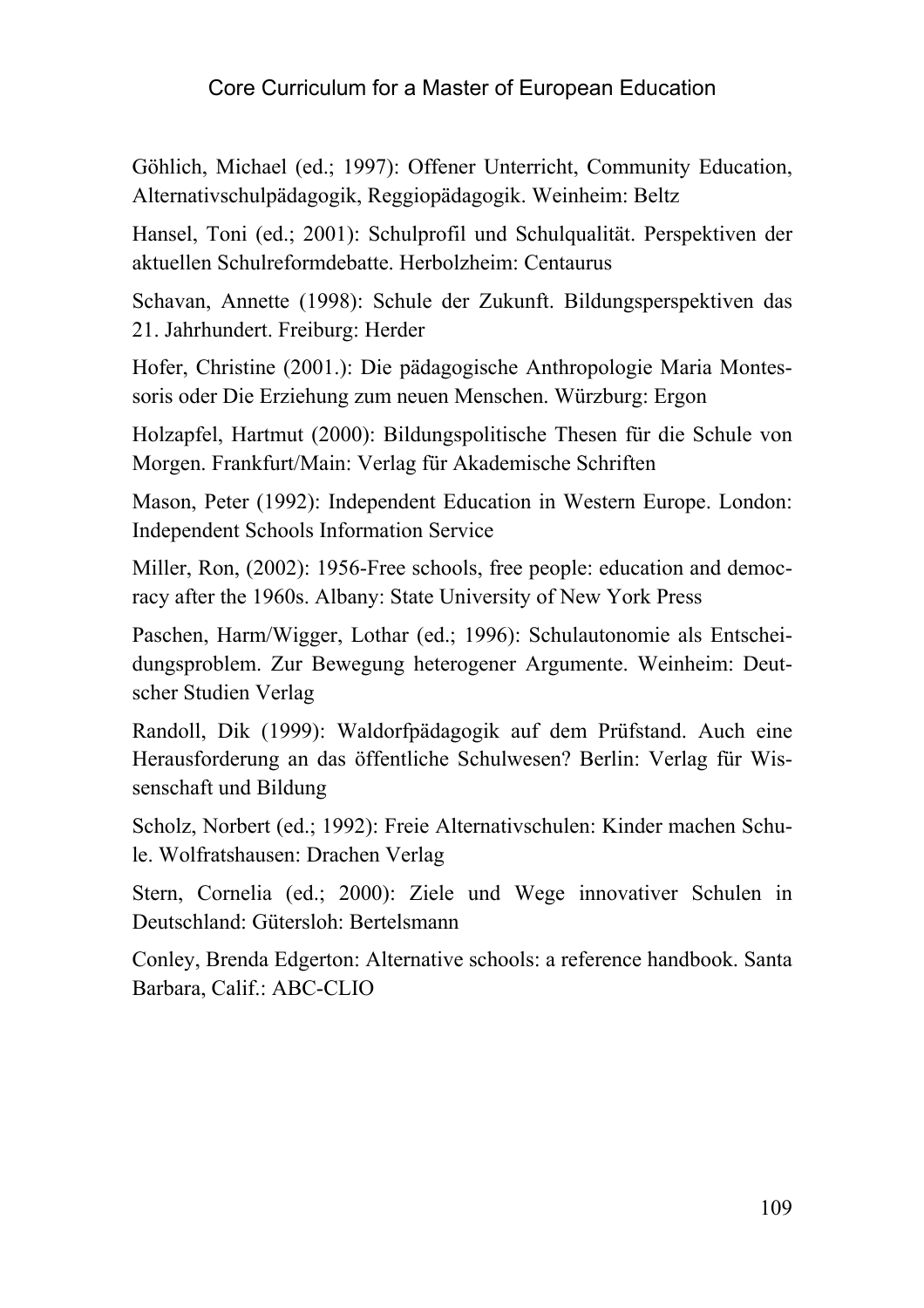# **Internet pages**

Association Montessori Internationale

URL: http://www.montessori-ami.org

*This site gives an explanation of the role of the International Association and contains shorter texts on Maria Montessori's pedagogy, the description of school curricula and links to other useful sites related to the Montessori pedagogy.* 

Federation Internationale des Movements d'Ecole Moderne

URL: http://www.freinet.org

URL: http://freinet.org/fimem

URL: http://freinet.paed.com/news/index.php

*An international teachers' association which follows the ideas of Celestin Freinet. The sites contain brief information on Freinet's ideas in education and links to some schools that promote the ideas of this famous educator in their work.*

Summerhill School

URL: http://www.s-hill.demon.co.uk/index.htm

*A holistic presentation of this unique alternative school in England ( a short description of its educational concept, its program, timetable of activities and photographs).* 

Jena-Plan

URL: http://www.derby.ac.uk/telmie/private/osnabruck/peters1.htm

*A selection of short texts describing Peter Petersen's pedagogy. The site contains links to schools following and promoting the ideas of this renown representative of reformist pedagogy from Germany.*

Waldorfschools

URL: http://www.waldorfschule.info

URL: http://www.steinerwaldorf.org.uk

URL: http://www.steinerschule.ch

*Essential information concerning the pedagogy of Rudolf Steiner and links to the most important Waldorf Teacher Associations in Germany the UK, Switzerland and some other countries.*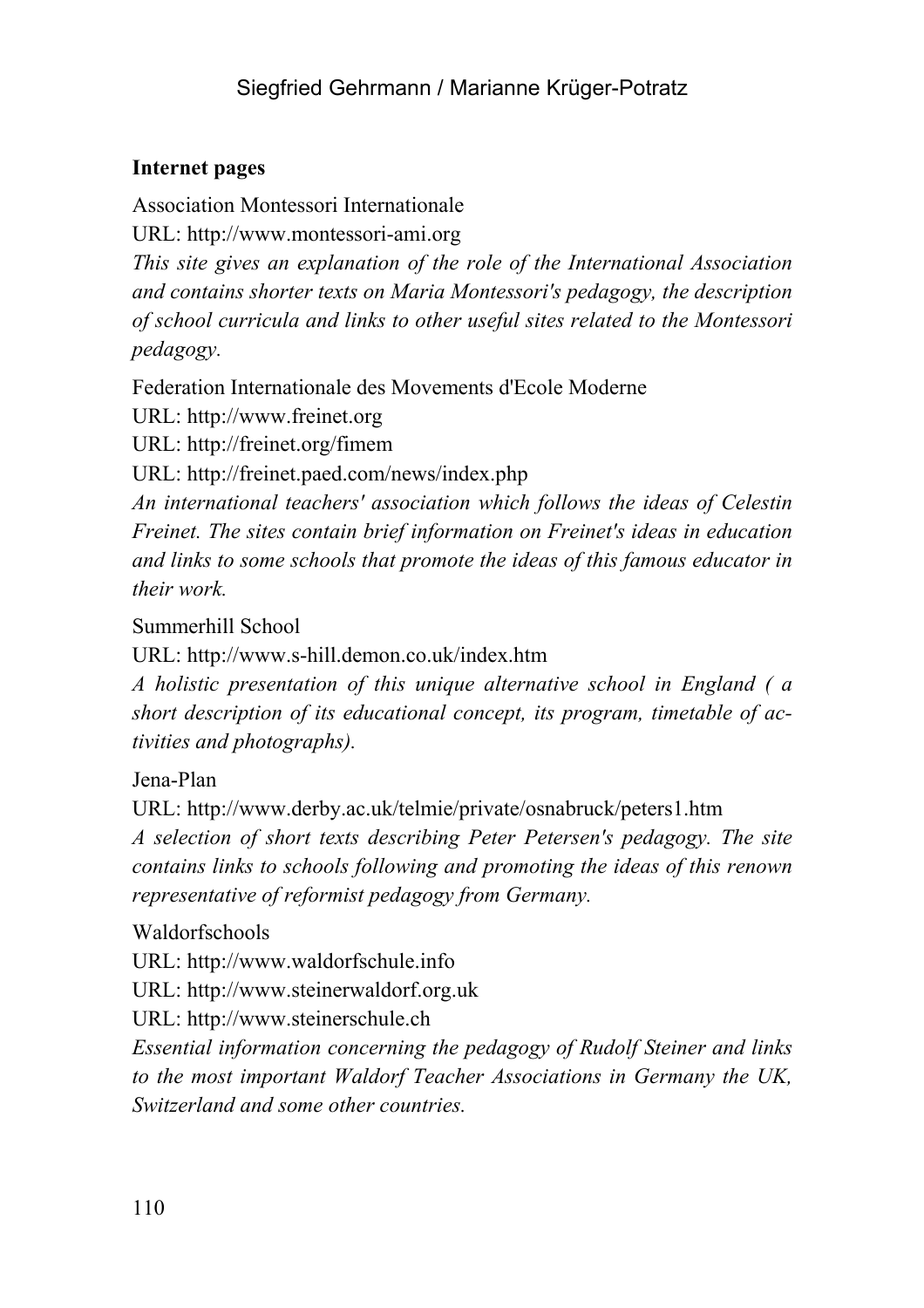# *Module 5*

# *Unit 4 International projects: concepts and management*

The internationalization of education and the emergence of a European dimension take place not only on the level of everyday experience as well as that of teaching and learning activities organized by and in schools, but also on the level of the educational programmes of national and supranational organizations.

The basic requirements for initializing, planning and realizing international projects are identical to those generally needed in project-based teaching. Among these prerequisites are basic skills in cooperating with different educational departments, in team-teaching, in organizing and conducting projects, in the acquisition of techniques for cooperative work, in preparing material for autodidactic study, etc. Yet, concerning their intention, these projects form quite a special case as they are arranged in accordance with both national and international regulations including their respective political implications. Differences in the levels of pedagogic work and the political aims of the offered programmes must be considered a core concern of didactic reflection if the educational process is to overcome the limits of pure affirmative action.

Such project plans are outlined by various European educational programmes (like SOCRATES), and each emphasize different aspects. For their theoretical evaluation as well as for their practical application within a specific educational process (determined by social conditions, regulations of the curriculum, etc.), one has to draw on detailed and comprehensive information about the projects offered, as well as an analysis of the various interests involved and an assessment of the technical and cognitive requirements.

Finally, transnational projects depend upon – and aim at – the critical reflection of the processes of communication under special circumstances. Their particular conditions are the result of cultural, linguistic, economic, geographical and political differences as well as the consequences of these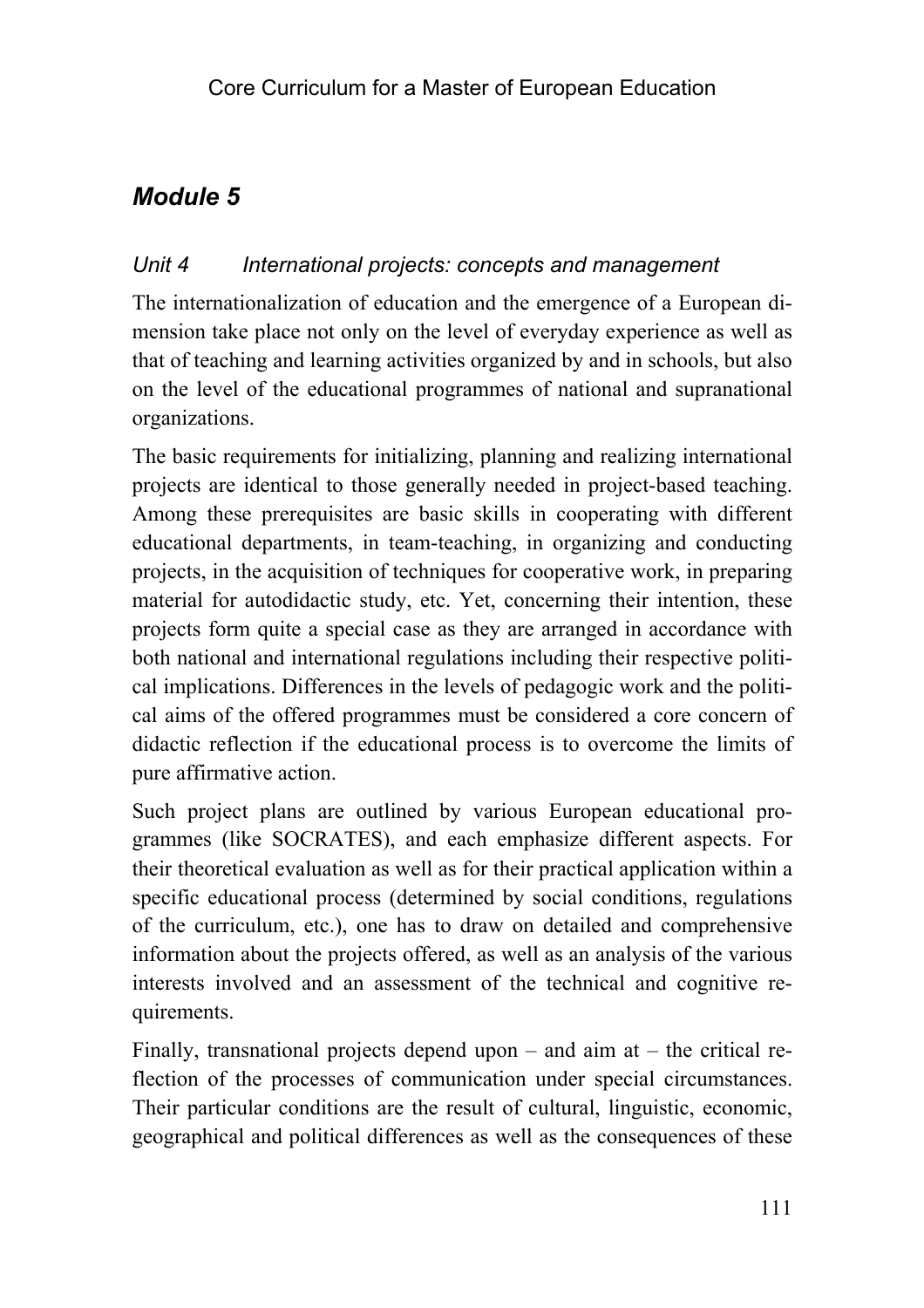on technical and methodical options (e.g. long distance communication). The differences in the culturally determined shades of perception add to this complex problem.

Planning such projects requires a detailed analysis of the particular teaching and learning conditions and great competence in moderation, because not only national conceptions of teaching aiming at international, binational, or transnational cooperation (e.g. in subjects such as foreign language, geography, or even history, etc.) have to be taken into account, but also the everyday experiences of students outside school, for instance the use or non-use of the internet.

Overcoming difficulties in organizing and funding projects, handling institutional problems in one's own vicinity (school, parents, diverse private or public partners) and keeping in mind similar difficulties on the side of the partners in other countries obviously requires a suitable set of information, operational skills and routines.

Therefore, the aim of this unit is to describe this set, present an overview of options in transnational project work, outline existing European projects currently offered and evaluating these not only with regard to their practicability, but also with regard to their prerequisites and consequences. A model project might offer a suitable framework for such analysis.

In planning this, the following questions shall be of prime importance: What are the tyical phases of a transnational project?

- Which national particularities have to be taken into account in transnational cooperation?
- What institutional obstacles are likely to occur and how can they be dealt with?
- Which partners beyond the schools could possibly be interested in this kind of project work?
- How can the project work ultimately be evaluated?

A.H./H.J.v.O./K.B./U.K.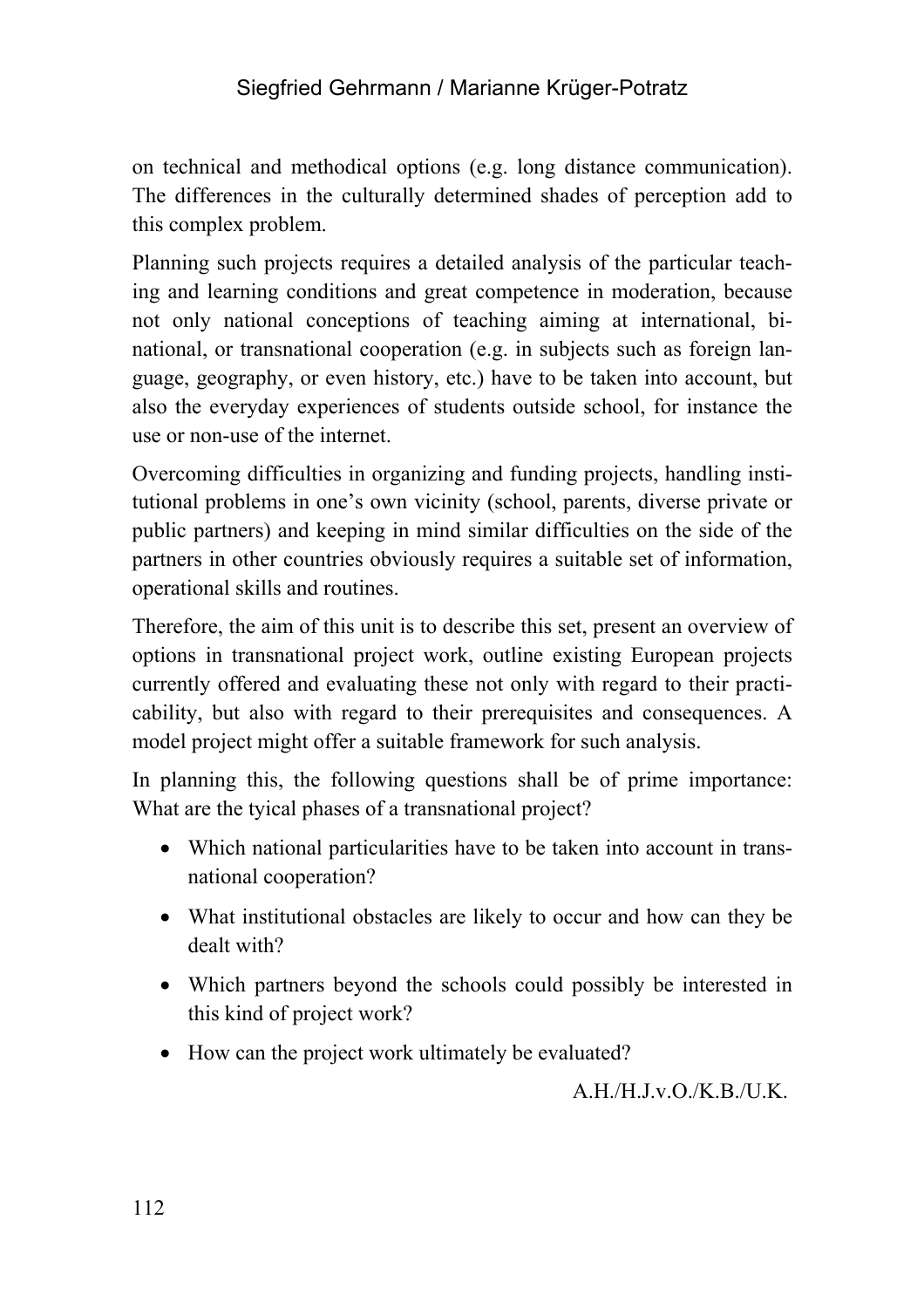#### **Selected bibliography:**

Apel, Hans-Jürgen/Knoll, Michael (2001): Aus Projekten lernen. München: Oldenbourg Schulbuchverlag

Becker, Helle (2001): Bildung in der Europäischen Union. Handbuch für Projektplanung und –finanzierung. München: Juventa

Bolam, Raymond/ Wieringen, Fons van (eds.; 1999): Research on Educational Management in Europe. Münster: Waxmann

Demorgon, Jacques / Lipiansky, Edmund-Marc et al. (2001): Europakompetenz lernen. Frankfurt a.M.: Campus

Du Bois-Reymond, Manuela (2001): Lernfeld Europa – Chance für Schüler und Lehrer im 21. Jahrhundert. In: Jahrbuch für Pädagogik 2001: Zukunft (Red.: Ulla Bracht/Dieter Keiner). Frankfurt a. M.: Peter Lang

Hobbs, Peter (2001<sup>2</sup>): Professionelles Projektmanagement. Landsberg: mvg-Verlag

Kurth, Ulrike (1998): Europa macht Schule – schulen für Europa, Europäische Bildungsprogramme im Vergleich. Frankfurt a.M.

Osler, Audrey (1997): The Contribution of Community Action Programmes in the Fields of Education. Tender no. XXII/29/96 to the European Commission 1997

#### **Internet pages**

World University Service (WUS) Deutsches Komitee e.V. /WUS Informationsstelle Bildungsauftrag Nord-Süd: Kooperation und Vernetzung für Globales Lernen. "Who is Who in der entwicklungspolitischen Bildungsarbeit" *(adresses)* 

URL: http://www.wusgermany.de/wusinf/frames/auslaenderstframe.htm

Handbook for schools participating in the Comenius-program, in different languages

URL: http://europa.eu.int/comm/education/socrates/comenius/tools/handbook\_de.pdf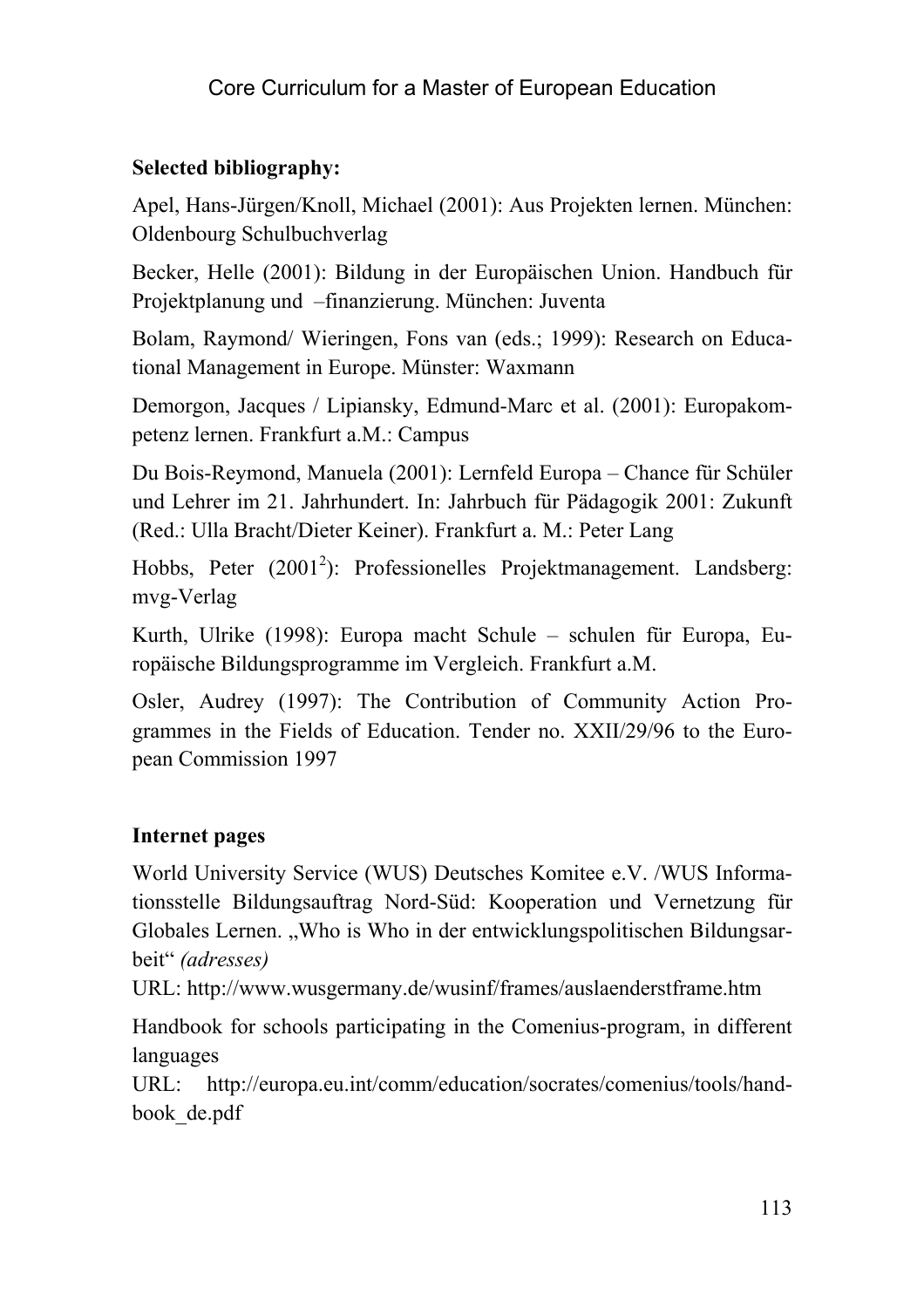Brot für die Welt in Zusammenarbeit mit dem Arbeitskreis Pädagogik und der Schulprojektstelle Globales Lernen

URL: http://www.global-lernen.de/service/zips/g\_lernen/in\_gl.htm *This adress containts many project oriented materials* 

Materials for planning and evaluation of Sokrates-projects, in different languages

URL: http://europa.eu.int/comm/education/socrates/comenius/tools\_de.htm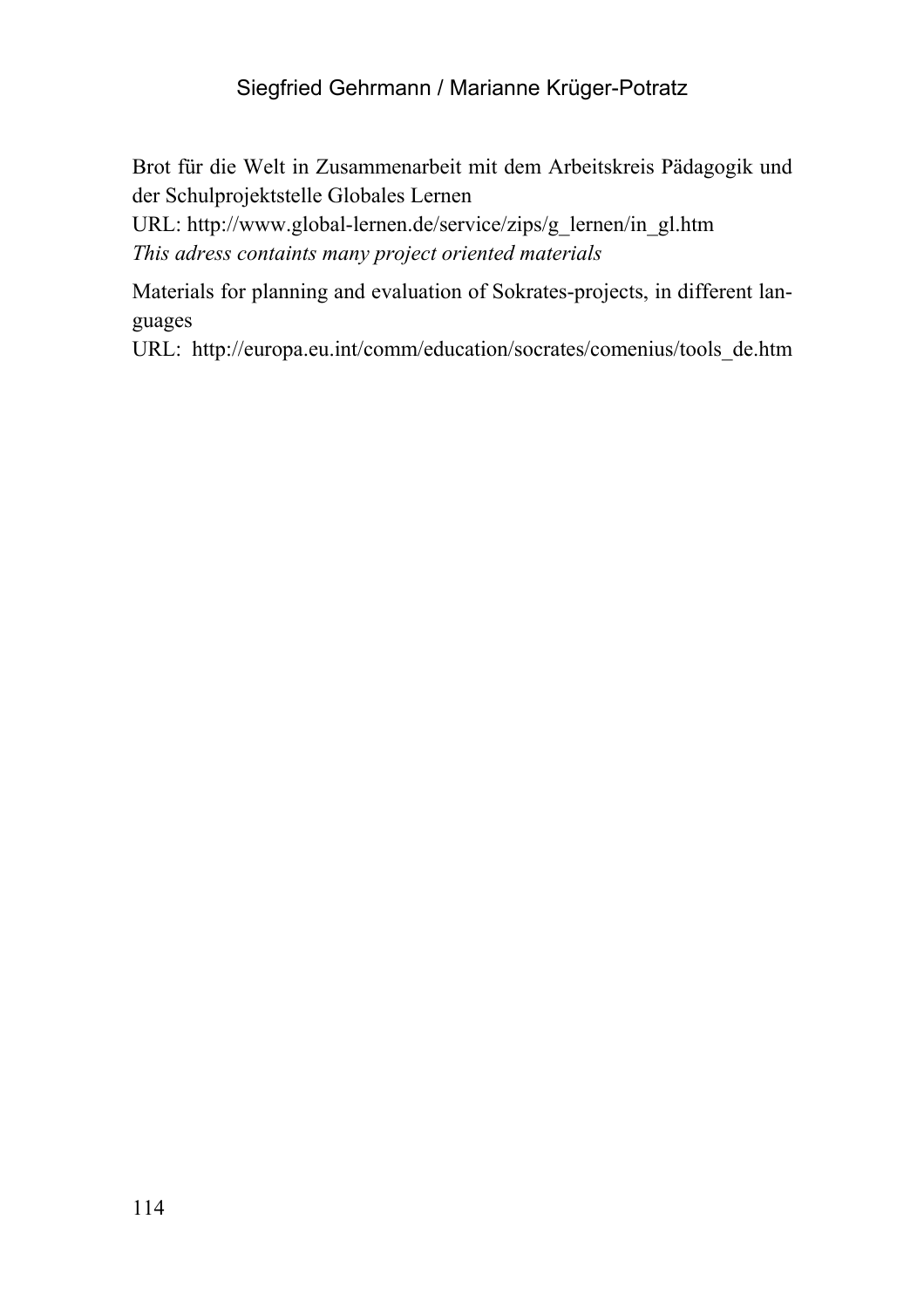# *IV. Annex Handbooks, Dictionaries, Journals, Bibliographies, Internetportals, Databases*

#### *Handbooks and Dicitionaries*

Galton, Maurice/Moon, Bob (eds; 1994): Handbook of Teacher Training in Europe. London: David Fulton Publishers, Taylor and Francis

Lauterbach, Uwe/Alvarez, Nieves/Paul- Kohlhoff; Lanzendorf, Ute/Kruse, Wilfried (eds.)/Deutsches Institut für Internationale Pädagogische Forschung (ed.; 1997): Internationales Handbuch der Berufsbildung. Baden-Baden: Nomos Verlag

Banks, James A./Mc Gee Banks, Cherry A. (eds.; 1995): Handbook of Research on Multicultural Education . New York, London, Mexiko City u.a.: MacMillan.

Bausch, Karl-Richard/Christ, Herbert/Krumm, Hans Jürgen (eds.; 1995<sup>3</sup>): Handbuch Fremdsprachenunterricht. Tübingen: Francke

Cashmore, E. (in cooperation with: Banton, M./Jennings, J./Troyna, B./van den Berghe, P.L. (eds.; 1996<sup>4</sup>): Dictionary of Race and Ethnic Relations. London: Routledge

Dadzie, Stella (ed.; 1997): Jugend- und Erwachsenenbildung für ethnische Minderheiten in Europa. Ein Handbuch für Antirassismusarbeit und Organisationsentwicklung. Loseblatt-Ausgabe. Bonn IIZ-DVV. (= Internationale Perspektiven der Erwachsenenbildung. 19)

Dadzie, Stella (eds.; 1997): Adult Education in Multi-Ethnic Europe. A Handbook for Organisational Change. Loseblatt-Ausg. Bonn: IIZ-DVV.

Encyclopedia of Language and Education 1998 > (Tome 1, 2, 6, 7, 8 ; various eds.). Dordrecht: Kluwer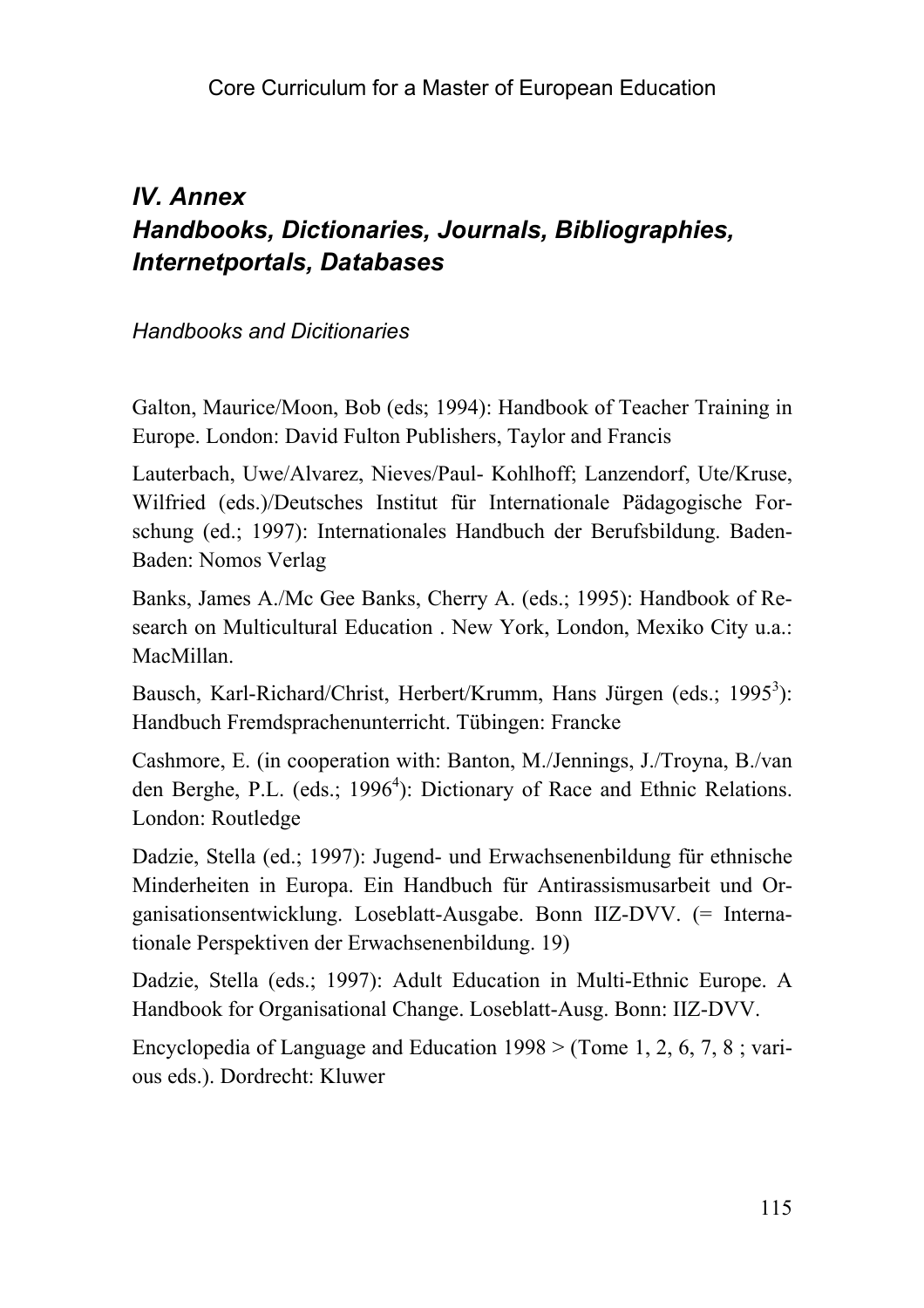Eurostat (2000<sup>5</sup>): Europe in Figures. Luxemburg: Amt für amtliche Veröffentlichungen der Europäischen Gemeinschaften. (auch als CD-ROM) URL: http://europa.eu.int/comm/eurostat/

Hansen, Georg/Schmalz-Jacobsen, Cornelia (eds.; 1995): Ethnische Minderheiten in der Bundesrepublik Deutschland: Ein Lexikon. München: C.H. Beck

Lindig, Wolfgang (1981; 1986<sup>2</sup>): Lexikon der Völker und Regionalkulturen in unserer Zeit. München: C.H. Beck

Ludwig, Klemens (1995): Ethnische Minderheiten in Europa. Ein Lexikon. München: C.H. Beck 1995

Nowak, Jürgen: Netzwerk Europa: Einheit in der Vielfalt. historische, gesellschaftliche und sprachliche Zusammenhänge sowie ein Lexikon der Vielfalt Europas. (= Völkervielfalt und Minderheitenrechte in Europa, 6) Berlin: Hitit Verlag 2001

Reihe: Kulturatlas Europa. Stuttgart: Klett Verlag

(Medienpaket aus Folien, Textheft und CD zu (bisher) acht europäischen Staaten

URL:http://www.klett-verlag.de/index\_geo.html#/klett-perthes/sixcms/deta il.php?template\_id=521&query\_id=0

Sikma, J.H./Tjeerdsma, R.S. (eds.; 1990): Mercator guide to organizations providing information on lesser used languages. Ljouwert/Leeuwarden: Fryske Akademy

Sierens, Sven (ed.; 1997), Intercultural Education Materials: A selective guide to good examples within the European Union, Gent: Universiteit Gent, Steunpunt ICO

Wege zu Minderheiten in Österreich (1993). Ein Handbuch. Wien: Verlag Der Apfel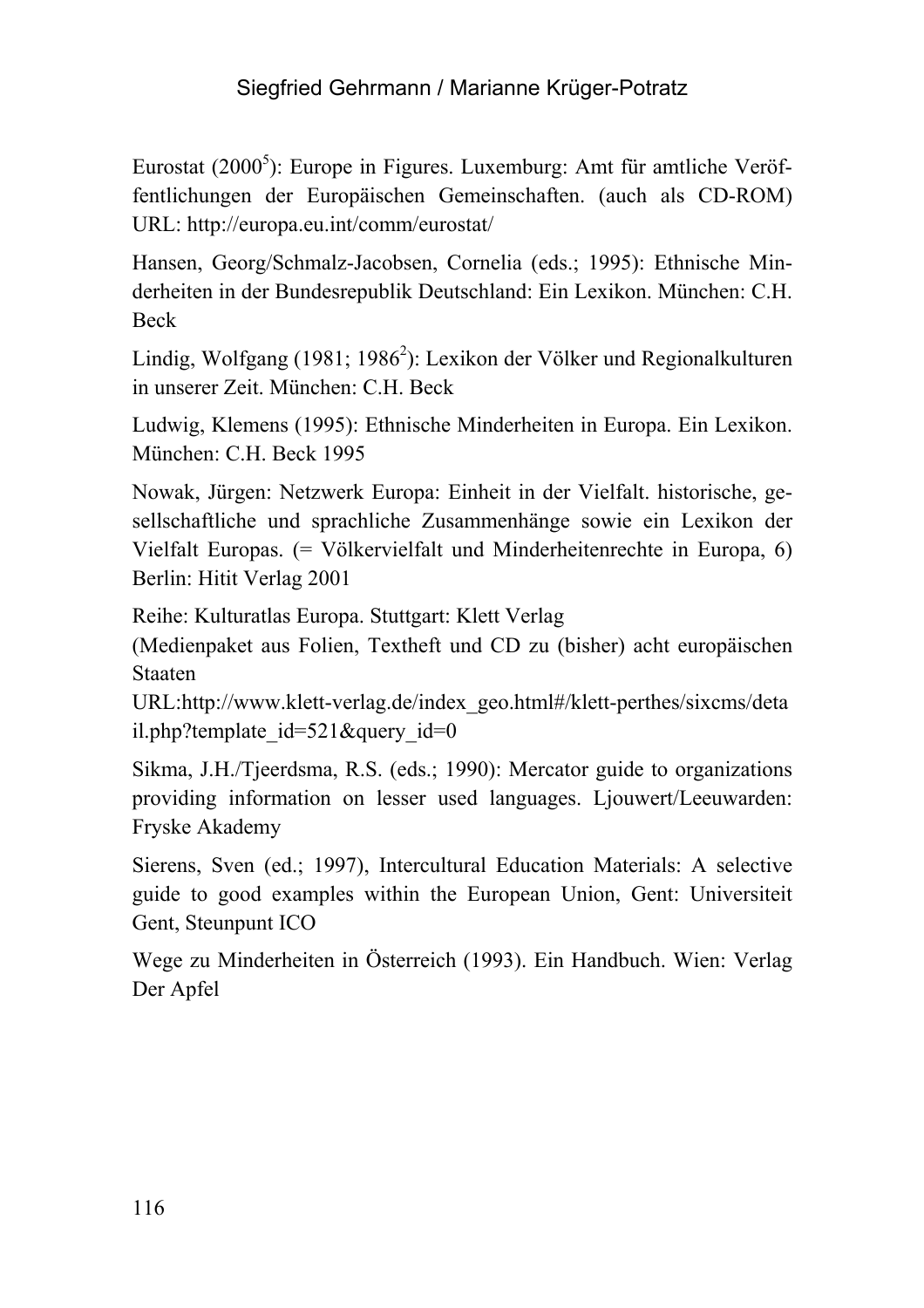# **Journals**

Babylonia The Swiss Journal of Language Teaching and Learning Comano, 1 (1992), no 1 >; ISSN 1420-0007 URL: http://www.babylonia-ti.ch

CEDEFOP – Info. About Vocational Training in the European Union Thessaloniki: CEDEFOP, 1 (1995), no 1 >; ISSN 1606-2787 (german version: ISSN 1606-2817; french Version: ISSN 1606-6259)

Ethnicity and Racial Studies London: Routledge, 1 (1978), no 1 >; ISSN 0141-9870 URL: http://www.tandf.co.uk/journals/carfax/0141-9870.html

Europa Ethnica. Vierteljahresschrift für Nationalitätenfragen. Wien: Braumüller Universitäts-Verlagsbuchhandlung, 1 (1944), no 1>; ISSN 0014-2492

European Journal of Migration and Law New York: Kluwer Academic Publishers, 1 (1999), no 1 >; ISSN 1388- 364X

URL: http://www.harvard.edu/urn-3hul.eresource:eurjmglw *This Online-Journal provide access to full articles from 2000. Table of content and abstracts may be available by earlier years.* 

European Journal of Teacher Education

London: Carfax Publishing, 1 (1978), no 1 >; ISSN 0261-9768 URL: http://www.tandf.co.uk/journals/carfax/02619768.html

European Journal "Vocational Training" Thessaloniki: CEDEFOP, 1 (1994), no 1>; ISSN 0378-5068 (german version ISSN 0378-5106; french version: ISSN 0378-5092)

German as a foreign language: GFL

Teaching and Learning German in an Intercultural Context; a new internet journal for all Germanists. Bonn: DAAD/Goethe-Institut, 1 (2000), no1 >

Global Lernen. Service für Lehrerinnen und Lehrer Stuttgart: Brot für die Welt in Zusammenarbeit mit dem Arbeitskreis Päd-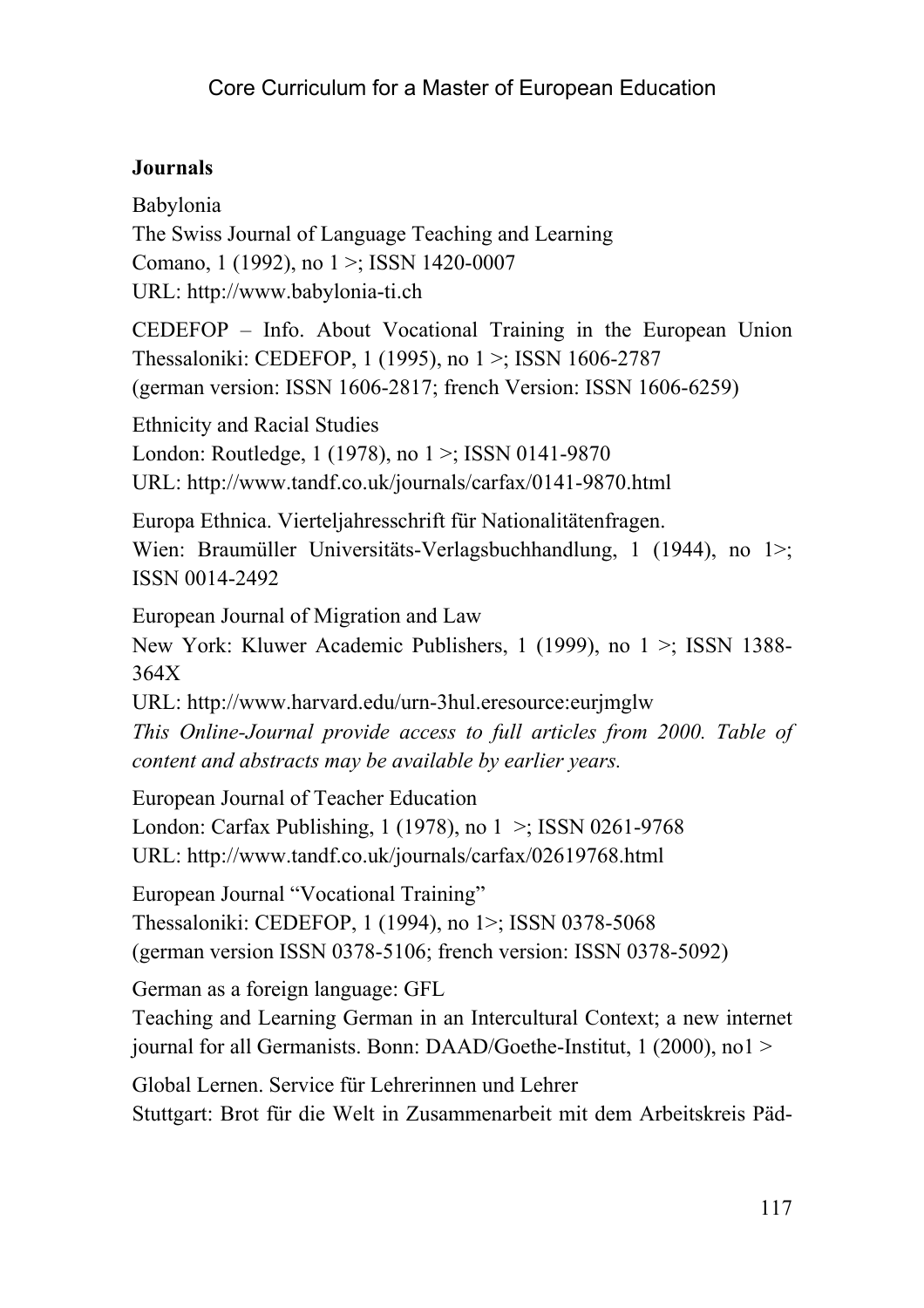agogik und der Schulprojektstelle Globales Lernen,1 (1995), no 1 >; ISSN 0948-7425

URL: http://www.global-lernen.de/service/zips/g\_lernen/in\_gl.htm

Globalisation Societies and Education

London: Carfax, 1 (2003), no 1 >; ISSN 14-76-7724; Online: ISSN 1476-7732

URL: http://www.tandf.co.uk/journals/carfax/14767732.html

Human Rights Review

Somerset, NJ: Transnation Periodicals Consortium,1 (1999), no >; ISSN 1524-8879-1

URL: http://www.transactionpub.com/cgibin/transactionpublishers.storefront

Identities. Global Studies in culture and power

London: Routledge, 1 (1985), no 1>; ISSN 1070-289X

URL: http://www.tandf.co.uk/journals/carfax/1070-289X.html

Immigrants and Minorities.

London: F. Cass, 1 (1981), no 1>; ISSN 0261-9288

URL: http://www.frankcass/com/jnls/im.htm

Intercultural Education (Formerly European Journal of Intercultural Studies).

London: Carfax Publishing, 1 (1990), no 1>; ISSN 1467-5986 URL: http://www.tandf.co.uk/journals/carfax/14675986.html

International Journal of Bilingual Education and Bilingualism Clevedon: Multilingual Matters, 1 (1998), no  $1 \ge$ ; ISSN 1367-0050 URL: http://www.multilingualmatters.com/multi/journals\_ijbeb.asp?-TAGB9361IX7X7X49

International Journal of Inclusive Education London: Taylor & Francis, 1 (1995), no  $1 \times$ ; ISSN 1360-3116 URL: http://www.tandf.co.uk/journals/carfax/13603116.html

International Journal of Intercultural Education New Brunswik N.J.: Transaction Periodicals Consortium, 1 (1977), no1 >; ISSN 0147-1767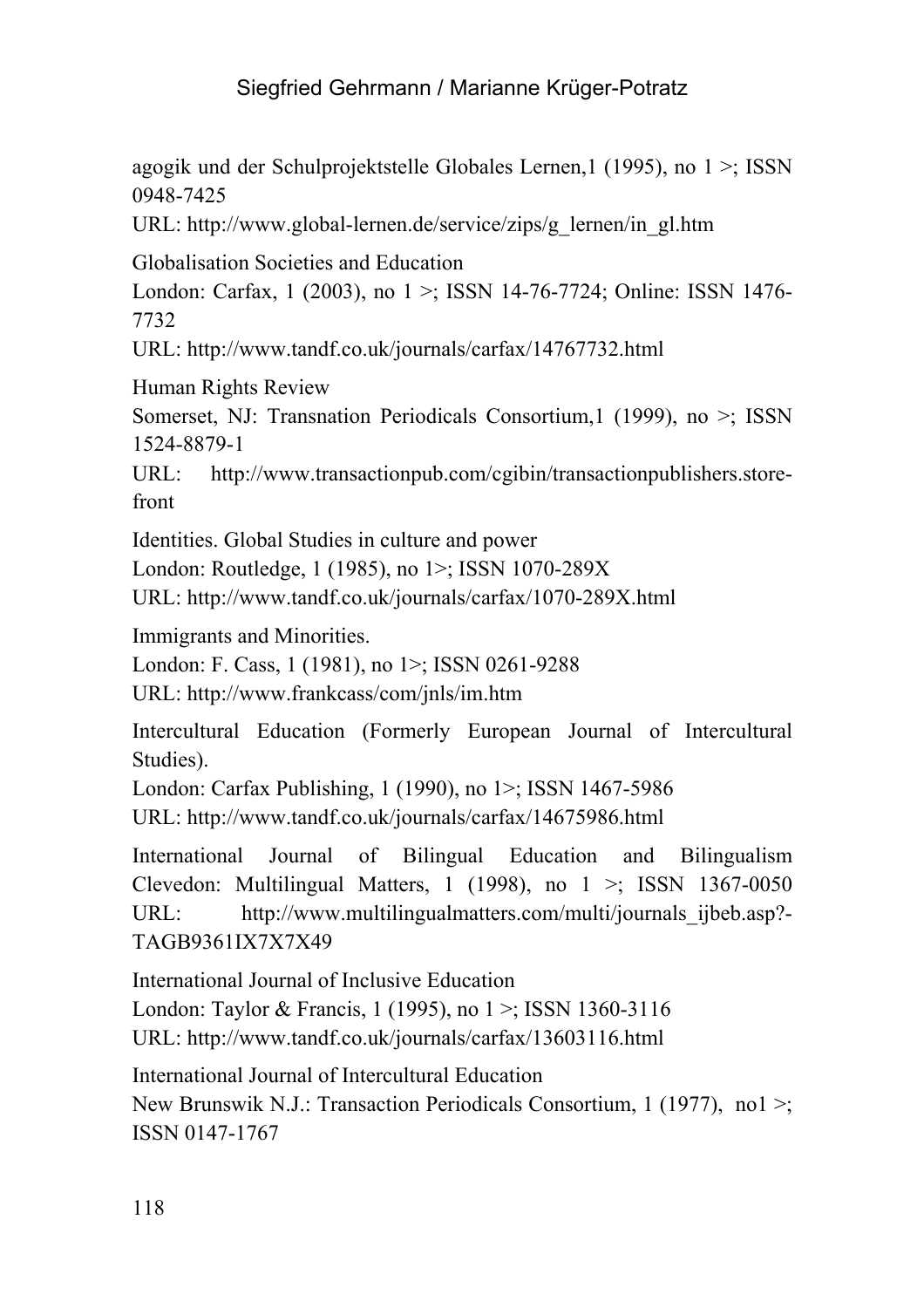International Journal of Intercultural Relations

Oxford: Pergamon Press/Amsterdam: Elsevier Science, 1 (1977), no >; ISSN 0147-1767

URL: http://www.elsevier.nl/inca/publications/store/5/3/5/

iza. Migration und Sozialarbeit

Frankfurt/Main: Institut für Sozialarbeit und Sozialpädagogik, 1 (1980), no  $1 >$ : ISSN 0172-746X

Journal of ethnic and migrations studies (formerly New Community) London: Carfax Publishing 1 (1975/1998), no 1>; ISSN 1369-183X URL: http://www.tandf.co.uk/journals/carfax/1369183X.html

Journal of European Integration / Revue d'Intégration Européenne London: Carfax Publishing 1 (1979), no 1>; ISSN 0703-6337 URL: http://www.tandf.co.uk/journals/carfax/07036337.html

Journal of Human Rights

London: Carfax Publishing,  $1$  (2002), no  $1 \geq$ ; ISSN 1475-4835; Online: ISSN 1475-4843

URL: http://www.tandf.co.uk/journals/carfax/14754835.html

Journal of Multilingual and Multicultural Development.

Clevedon: Multilingual Matters, 1 (1980), no  $1 \ge$ ; ISSN 0143-4632 URL: http://www.multilingualmatters.com/multi/journals\_ijbeb.asp?-TAGB9361IX7X7X49..

Migration. A European Journal of International Migration and Ethnic Relations.

Berlin: Parabolis, 1 (1987), n<sup>o</sup> 1 >; ISSN 0721-2887

URL: http://www.emz-berlin.de/migratio/migratio.htm

Migration themes. A Journal for migration and ethnic studies. Zagreb: Institute of Migration and Ethnic Studies, 1 (1985),  $n^{\circ}$  1 >; ISSN 0352-5600

Multicultural Education Abstracts

London: Francis & Taylor Group, 1 (1982), no  $1 \ge$ ; ISSN 0260-9770 URL: http://www.tandf.co.uk/journals/carfax/02609770.html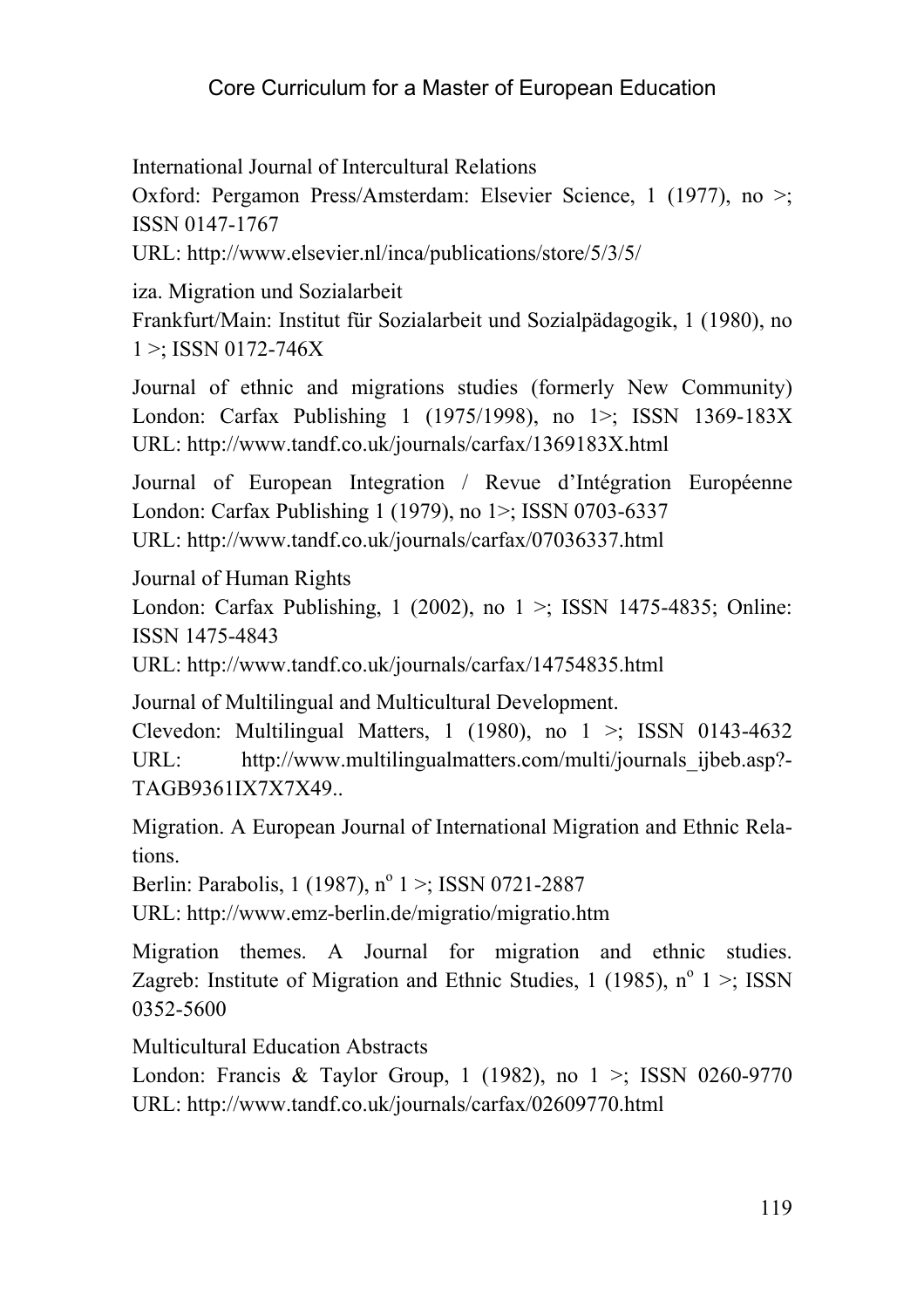OECD Thematic Review of National Policies for Education URL: http://www.oecd.org

Race, Ethnicity and Education.

London: Carfax Publishing,  $1(1998)$ ,  $n^{\circ}$   $1 >$ ; ISSN 1361-3324 URL: http://www.tandf.co.uk/journals/carfax/13613324.html

Tertium Comparationis. Journal für International und Interkulturell Vergleichende Erziehungswissenschaft

Münster: Waxmann, 1(1995), no 1 >; ISSN 0947-9732

URL: http://www.waxmann.com

*Table of content and abstracts may be available*

Zeitschrift für interkulturellen Fremdsprachenunterricht Edmonton, Alberta (Ca):  $1(1996)$ ,  $n^{\circ}$  1 > URL: http://www.ualberta.ca/~german/ejournal/ejournal.html

Zeitschrift für internationale Schulbuchforschung Journal of international textbook reasearch Braunschweig: Georg-Eckert-Institut for international textbook research 1 (1979), no 1>; ISSN' 0172-8237 URL: http://www.gei.de including (1992): UNESCO International Textbook research, Newsletter URL: http://www.gei.de/newsletter/nl-home.htm

#### **Bibliographies**

Berliner Institut für Vergleichende Migrationsforschung: [Literaturdatenbank zu den Bereichen Migration und ethnische Beziehungen] [Datenbank mit eigenem Stichwortsystem]

URL: http://userpage.fu-berlin.de/~migration/Iw53.htm

Brammerts, Helmut: Language learning in tandem bibliography. Ruhr-Universität Bochum, Seminar für Sprachlehrforschung.

URL: http://tandem.uni-trier.de/Tandem/biblio/bibinfen/html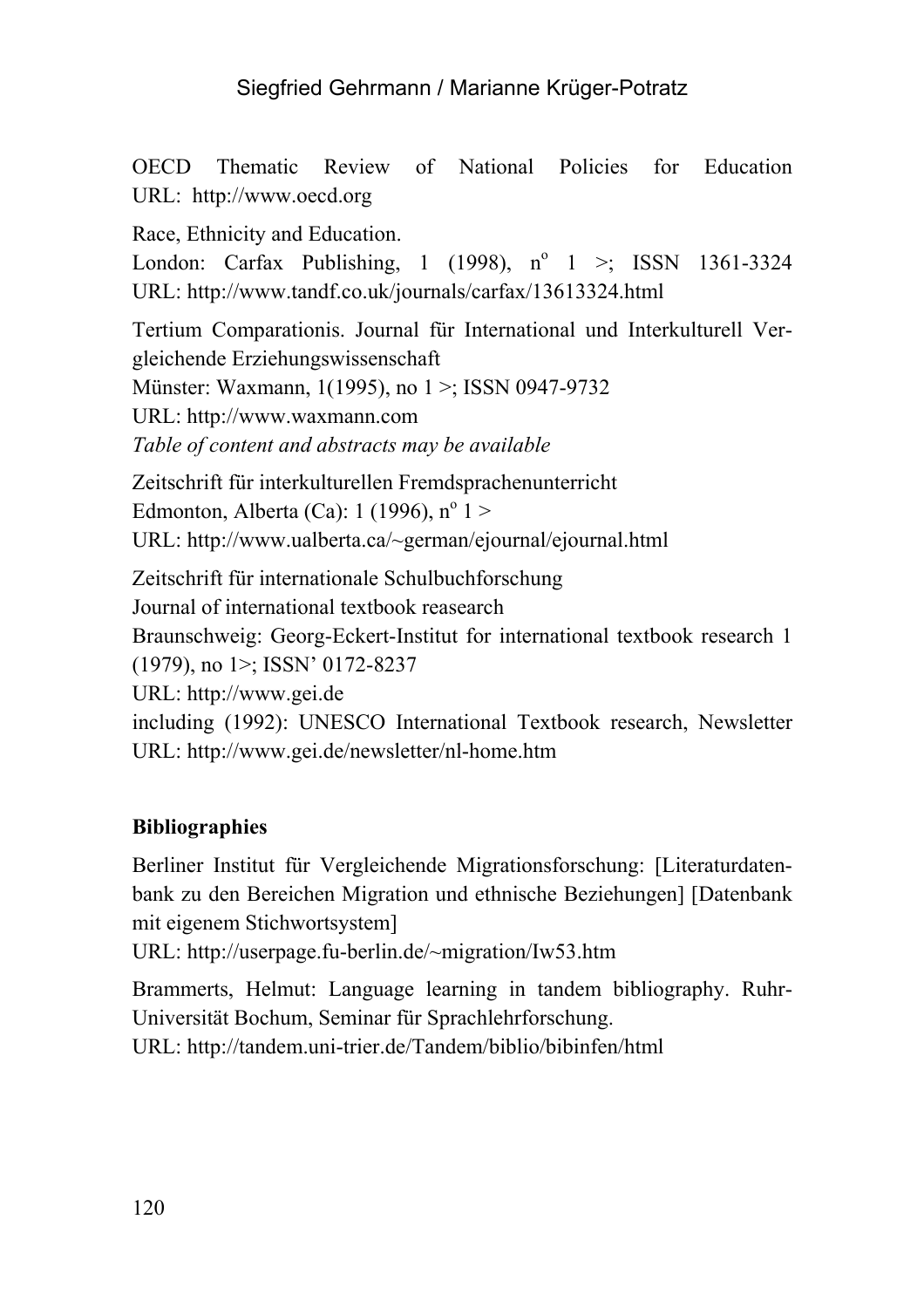Bibliographie de base sur la protection internationale des droits de l'homme (revisée en juin 2000)

URL : http://www.iidh.org/downloads/bibliospe01.PDF

Deutsch als Fremdsprache: Bibliographien: Basisbibliographie; Gesamtbestand; Seminarbibliographien. Bearb. von Willkop, Eva; Braun, Angelika; Grein, Marion (Universität Mainz). Kontakt: willkop@mail.unimainz.de

URL: http://daf.uni-mainz.de/bibliogr.htm

Deutsche Stiftung für internationale Entwicklung: Literaturlisten der Bibliothek: Menschenrechte in der Entwicklungszusammenarbeit: Literaturauswahl 1994 – 2000. Stand 10.11.2000

URL: http://www.dse.de/zd/biblio/mensch.htm

[DIPF] – Deutsches Institut für Internationale Pädagogische Forschung (IuD) in cooperation with Fachinformationszentrum (FIS) Bildung. Bibliographie zur europäischen Dimension im Bildungswesen / Bibliography on the European dimension of education. Bearb. von Bartel, Hans unter Mitarbeit von Bambey, Doris; Cseh, Gertrude; Kreusch, Julia: for 1996/97: Berlin (Verlag für Wissenschaft und Bildung) 1998 for 1997/98. Berlin (Verlag für Wissenschaft und Bildung) 1999

DIPF-online Datenbank "Europäische Dimension im Bildungswesen/European Dimension in Education"

URL: http://www.dipf.de/datenbanken/edb.htm

DIPF-online-Datenbank INES: "Information on National Education Systems"

URL: http://www.dipf.de/datenbanken/ines.htm

EURYDICE (1995): Thematic Bibliography, no 1: Teacher Training. Brussels: Eurydice European Unit

EURYDICE (1996): Thematic Bibliography: The European Dimension in Education. Brussels: Eurydice European Unit

EXPLICA – terminologische Datenbank URL:http://www.dipf.de/datenbanken/explica.htm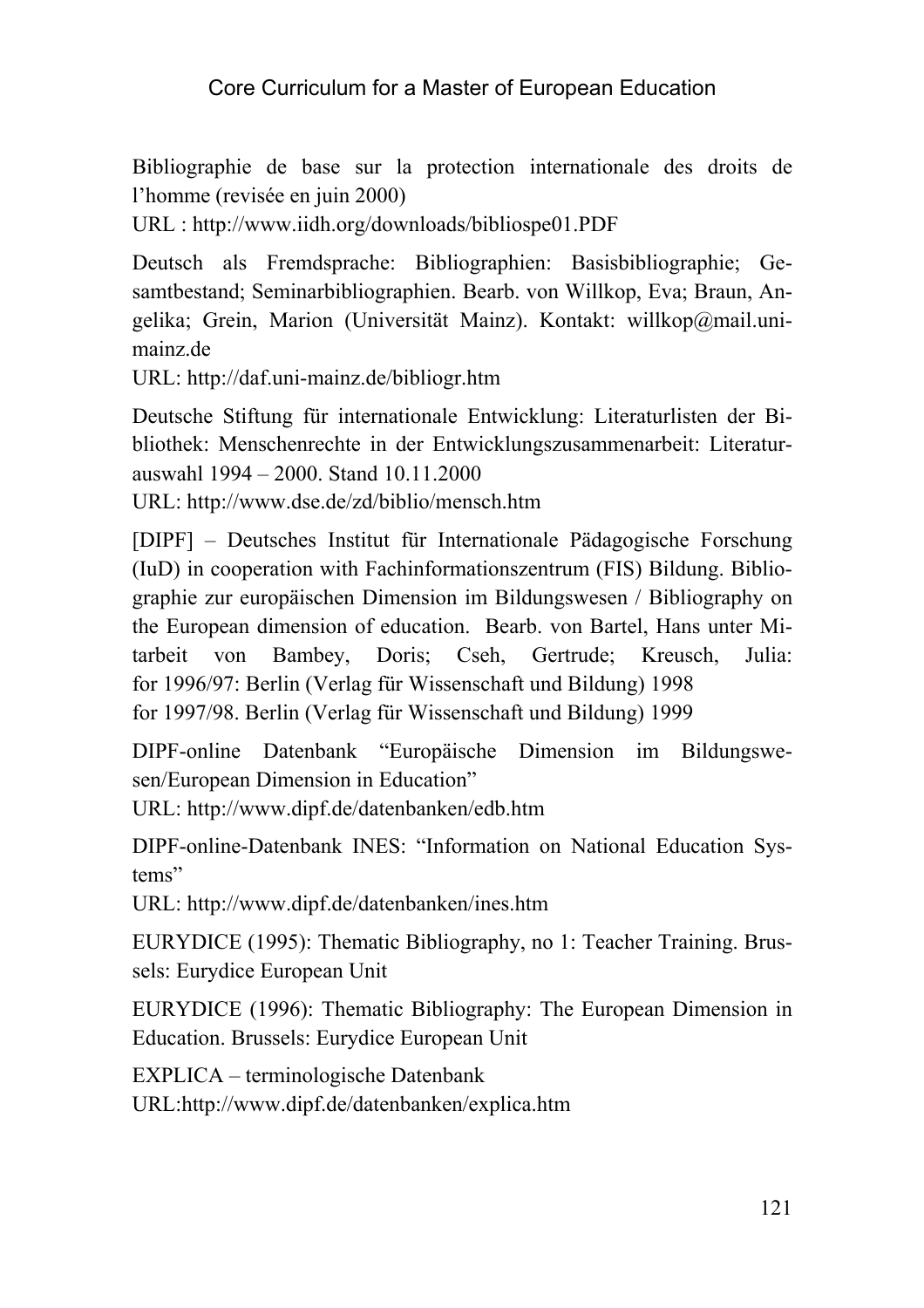EURYDICE – Online Datenbank: Veröffentlichungsverzeichnis und Glossar für Bildungsterminologie/Publications and Glossary URL: http://www.eurydice.org

Goethe-Institut, Sektion Forschung und Entwicklung (München) in Cooperation with Österreich Institut GmbH and Lern- und Forschungszentrum Fremdsprachen, Universität Fribourg/Schweiz Annotated bibliography "Deutsch als Fremdsprache" (with different selected bibliographies). URL: http://www.goethe.de/z/82/acwww25/katalog/deindex.htm

Informationszentrum Sozialwissenschaften der Arbeitsgemeinschaft Sozialwissenschaftlicher Institute e.V., Bonn/Landeszentrum für Zuwanderung Nordrhein-Westfalen, Solingen (eds.; 1995 >): Migration und ethnische Minderheiten. Bonn (2 editions/year; ISSN 0938-6033)

Interkulturelle Bildung: Situation in den Herkunftsländern; Migrationsursachen, Migrationsfolgen; Alltagsleben, Alltagskultur; Interkulturelles Zusammenleben; Schule; Freizeit; Familie; Arbeitswelt; Gesellschaft, Öffentlichkeit

Multicultural Bibliography. Training Teachers to teach multicultural education.

URL: http://coehd.utsa.edu/programs/mxamlit/mb3.html

Sietar (ed.): Fachbibliographien [Trainingsmaterial, Evaluationsverfahren zur Ermittlung interkultureller Kompetenz, Trainingsfilme usw.]

URL: http://www.sietar-deutschland.org/index.html

URL: http://www.tu-chemnitz.de/phil/ikk/sietar/doc.html

Sinti und Roma – Informationen. Bibliographie (1945 bis heute). URL: http://amor.rz.hu-berlin.de/~h044sjj/gegenwart.htm

Sokrates-Lingua: Joint Educational Projects – Handbook

URL: http://europa.eu.int/comm/education/socrates/lingua/more.html *Contents of the Handbook: Section 1 gives a general overview, sets out the basic principles and criteria and tries to anticipate some of the problems you may meet. Section 2 describes in detail each phase of the JEP; the pages are tagged to make the information more easily accessible. Section 3 gives advice on setting up the budget. Section 4 gives examples of JEPs.;*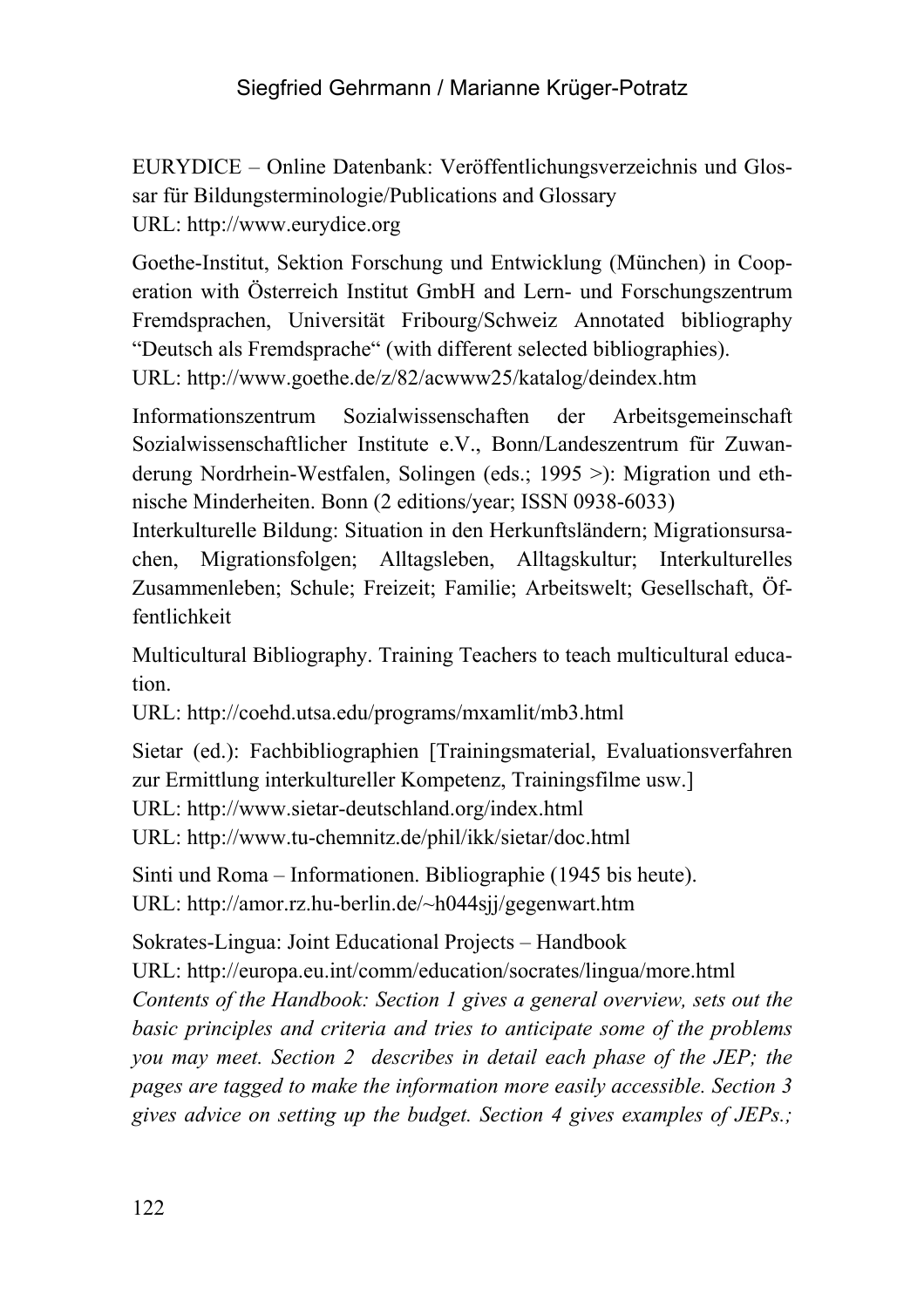*contains a list of addresses mentionned in the Handbook and some further information on SOCRATES, LINGUA and Comenius. The Annex: contains Guidance on visa exemption for non-nationals, examples of Entrance and Matching Forms.* 

Stenzel, Brigitte (1997): Bibliography on the Development of Education and Training in Central and Eastern Europe 1995 – 1997. Berlin: Verlag für Wissenschaft und Bildung

Thematic Bibliography: The European Dimension in Education (no 1/1996)

URL: http://www.eurydice.org/Documents/Bibliographie/Dimension/en/FrameSet.htm

Viadrina – Europäische Universität Frankfurt/Oder/Schultz, Helga (eds.):Grenzregionen Deutschlands mit seinen Nachbarn. (Bibliography) URL: http://viadrina.euv-frankfurt-o.de/~wsgn/grenze4.html

#### **Websites, Internetportals and Databases**

Datenbank "Ethnische Konflikte". Asienhaus – Bibliothek Essen (eds.) URL: http://www.asienhaus.org/library/archiv.htm#kataloge

Information on National Education Systems (INES) [mit weiteren URLs zu Europäischen Institutionen]

URL: http://www.dipf.de/datenbanken/ines.htm

Internet-Portal: EU-Portal zum e-Learning

URL: http://europa.eu.int/comm/education/elearning/indexde.html

Intercultural Relations.com – Your Intercultural Relations Web Portal http://www.interculturalrelations.com/

*InterculturalRelations.com is a free online interdisciplinary resource designed for the interculturalists around the world who study, teach, train and/or research in cross-cultural psychology, cultural anthropology, intercultural communication, multicultural education, race/ethnic relations (sociology), multicultural literature, sociolinguistics, TESOL, international*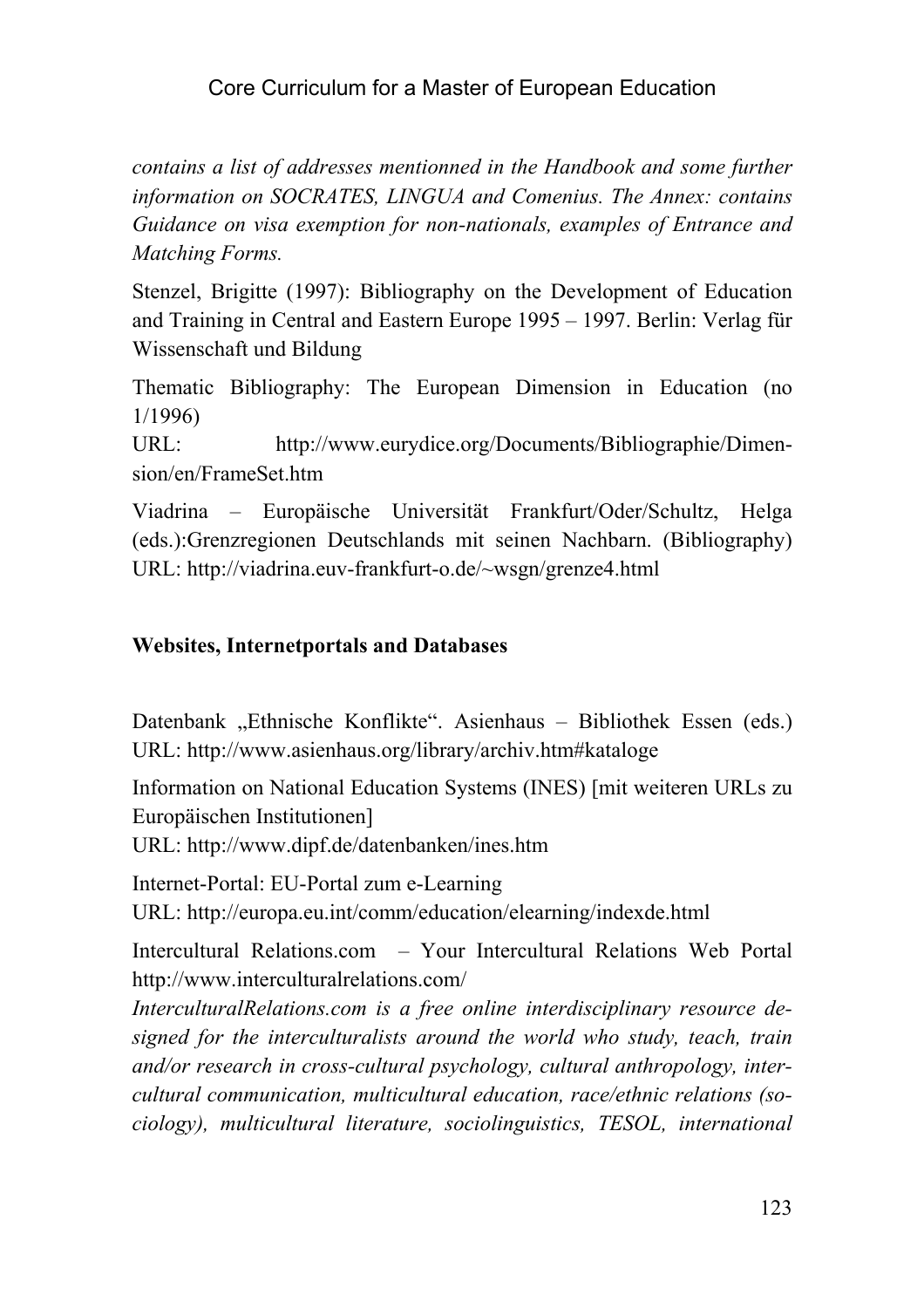*business and other related sub-disciplines. We are also happy to make these resources available to those who may not be in academia, but still strive to understand the multicultural world.*

Migration und Minderheiten im WWW. (Adressen, Literatur, Datenbanken usw.) InformationsZentrum (IZ) Sozialwissenschaften (ed.); compiled by Köhler, Anne; Ohly, Peter.

URL: http://www.bonn.iz-soz.de/themen/migration/alphA-C.htm

Online-Datenbank "Europäische Dimension im Bildungswesen" URL: http://www.dipf.de/datenbanken/edb.htm

Online Glossary: Bildungsterminologie und Veröffentlichungsverzeichnis von EURYDICE

URL: www.eurydice.org

**PLOTEUS** 

URL:http://www.ploteus.net

*The portal on learning opportunities throughout the European Space, will help to find out about education and training available throughout Europe. PLOTEUS is a service of the European Commission. The selection on the links and their descriptions are provided and kept up to date by Euroguidance network.* 

Terminologische Datenbank URL: http://www.dipf.de/datenbanken/explica.htm

#### **A selection of Internetportals: International Organisations**

European Training Foundation URL: http://www.etf.eu.int

**OSCE** URL: http://www.osce.org

Soros Foundation URL: http://www.soros.org

Stability Pact for South Eastern Europe – Enhanced Graz Process URL: http://www.stabilitypact.org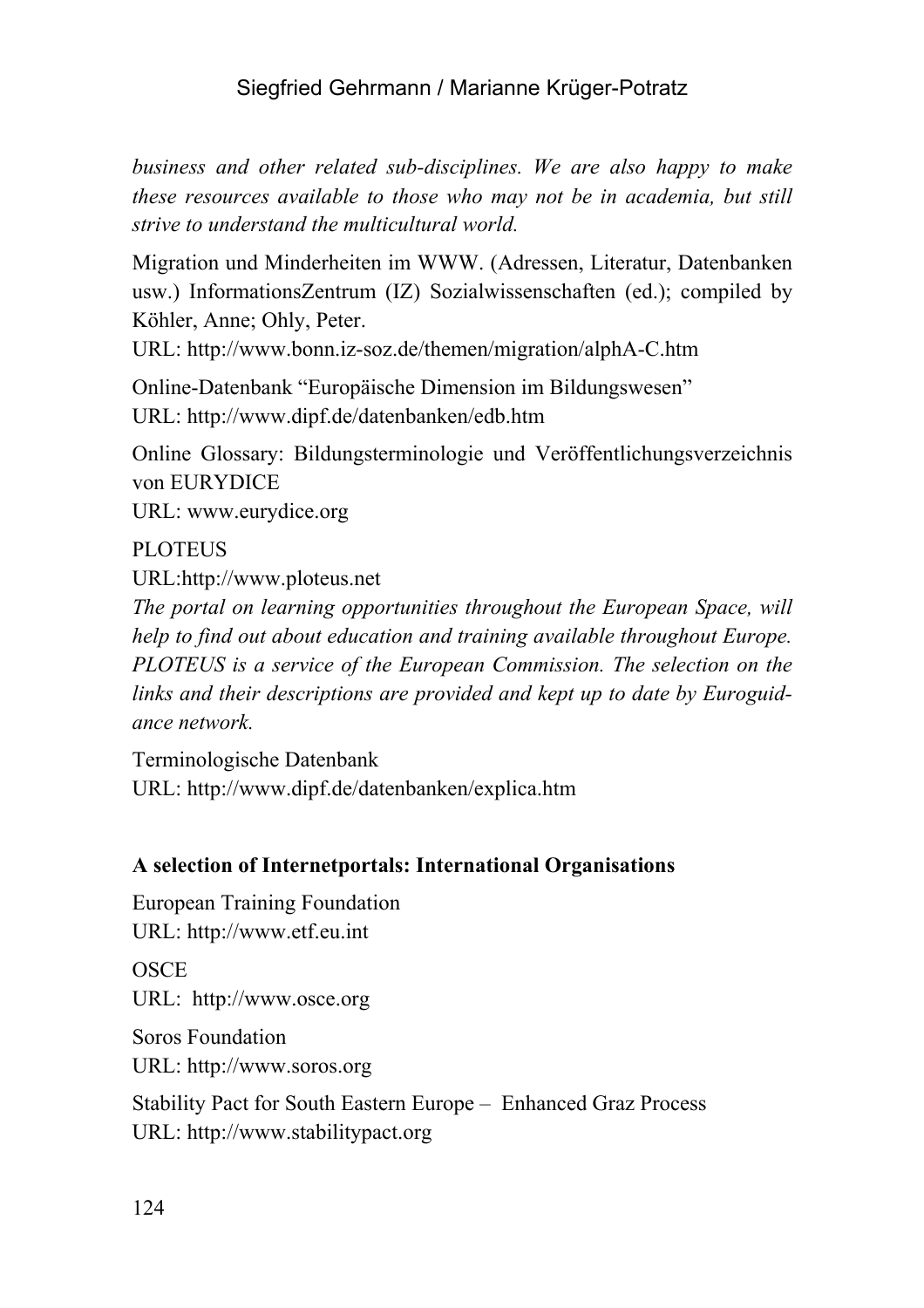The World Bank URL: http://www.worldbank.org

The Internet Basis for Intercultural Education including Anti-Racist Education and Human Rights Education. A selection of articles from relevant documents , adopted by the governments of member states of the United Nations, UNESCO, the OSCE and the Council of Europe. Compiled and introduced by Pieter Batelaan and Fons Coomans. Hiversum: IAIE/Geneva: IBE 1999<sup>2</sup>

URL: http://www.ibe.unesco.org/International/Publications/FreePublications/FreePublicationsPdf/batelaan.PDF

# **European organisations: a selection of electronic documents**

Council of Europe language policy (Strasbourg)

URL:http://www.coe.int/portalT.asp

*The Council of Europe accords special importance to fostering the linguistic and cultural diversity of its member States. Its activities in the field of languages aim to promote plurilingualism and pluriculturalism among citizens in order to combat intolerance and xenophobia by improving communication and mutual understanding between individuals*.

European Centre for modern Languages (Graz) URL: http://www.ecml.at (as of 2003-02-05)

*Within the framework of cultural co-operation and respecting the rich linguistic and cultural diversity in Europe, the Centre has as its mission: the implementation of language policies; the promotion of innovative approaches to the learning and teaching of modern languages.* 

European Commission: Executive Board Education and Culture (ed.): Le Magazine. Le Magazine. 14/2001. Learning languages opens new paths. URL: http://europa.eu.int/comm/dgs/education\_culture/mag/14/page11\_ de.html (as of 2003-02-05).

European educational policies, programmes and initiatives for the countries of Central and Eastern Europe: Council of Europe URL: http://www.coe.int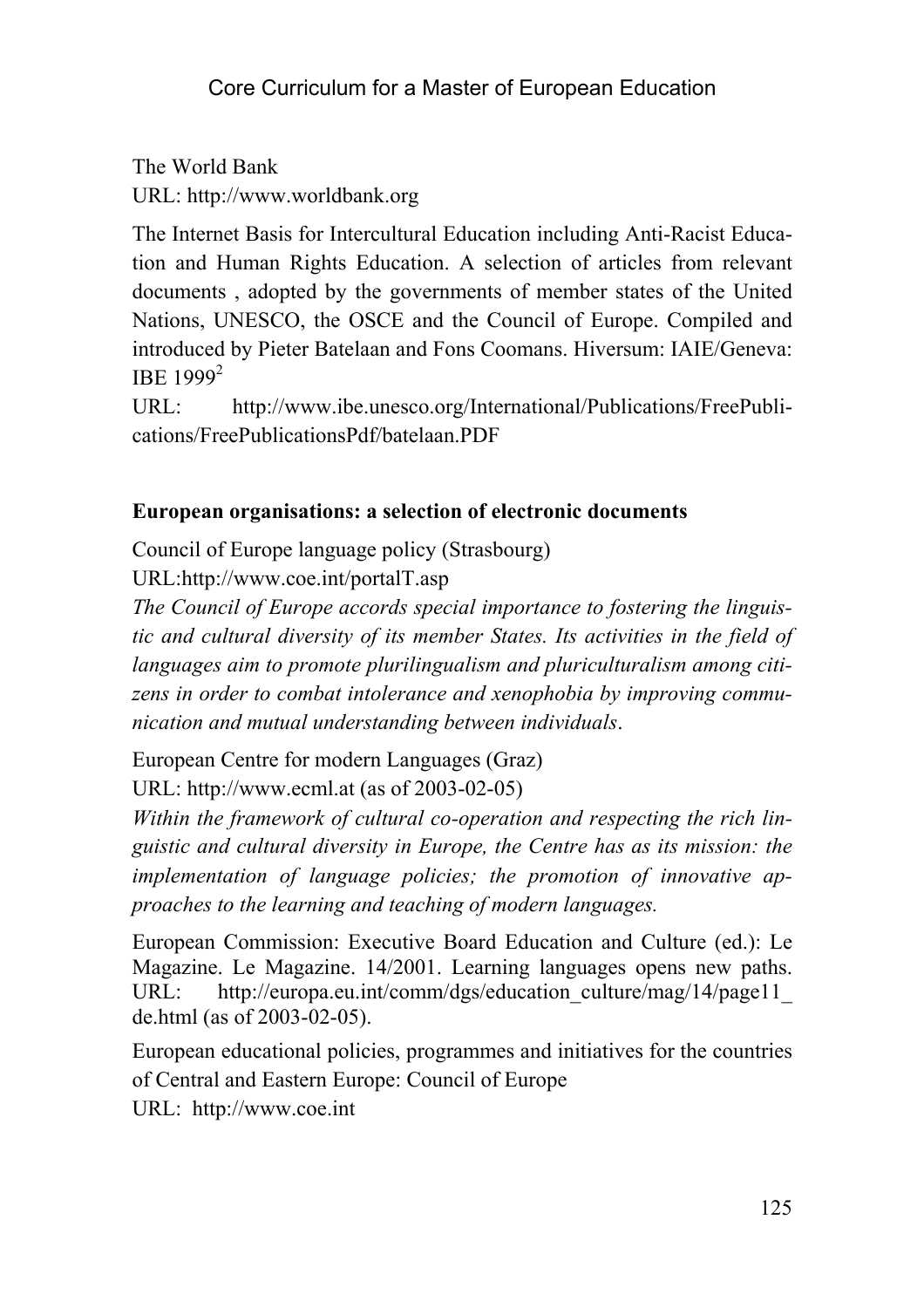European Union: Education, Training

URL: http://europa.eu.int/scadplus/leg/de/s19000.htm (as of 2003-02-05). *The following chapters are available: Cooperation with member states, education, vocational training, youth, cooperation with third states. In each chapter currently valid EU-documents can be found as well as information about EU-sponsored programmes (e.g. SOKRATES, TEMPUS). Examples for the information and documents available in different languages of the EU are:* 

- The concrete future goals of educational systems. URL: http://europa.eu.int/scadplus/leg/de/cha/c11049.htm (as of 2003-02-05; English/German)
- Foreign language teaching. The early conveying of languages; European Year of Languages 2001. URL: http://europa.eu.int/scadplus/leg/de/cha/c11042.htm (as of 2003-02-05).
- Education of migrant children. URL: http://europa.eu.int/scadplus/leg/de/cha/c11034.htm (as of 2003-02-05).
- Education of Sinti and Roma children URL: http://europa.eu.int/scadplus/leg/de/cha/c11035.htm (as of 2003-02-05).
- Life-long learning in Europe. URL: http://europa.eu.int/scadplus/leg/de/cha/c11054.htm (as of 2003-02-05).
- SOKRATES. Phase II. URL: http://europa.eu.int/scadplus/leg/de/cha/c11043.htm (as of 2003-02-05).
- TEMPUS III  $(2000 2006)$ . URL: http://europa.eu.int/scadplus/leg/de/cha/c11020c.htm (as of 2003-02-05).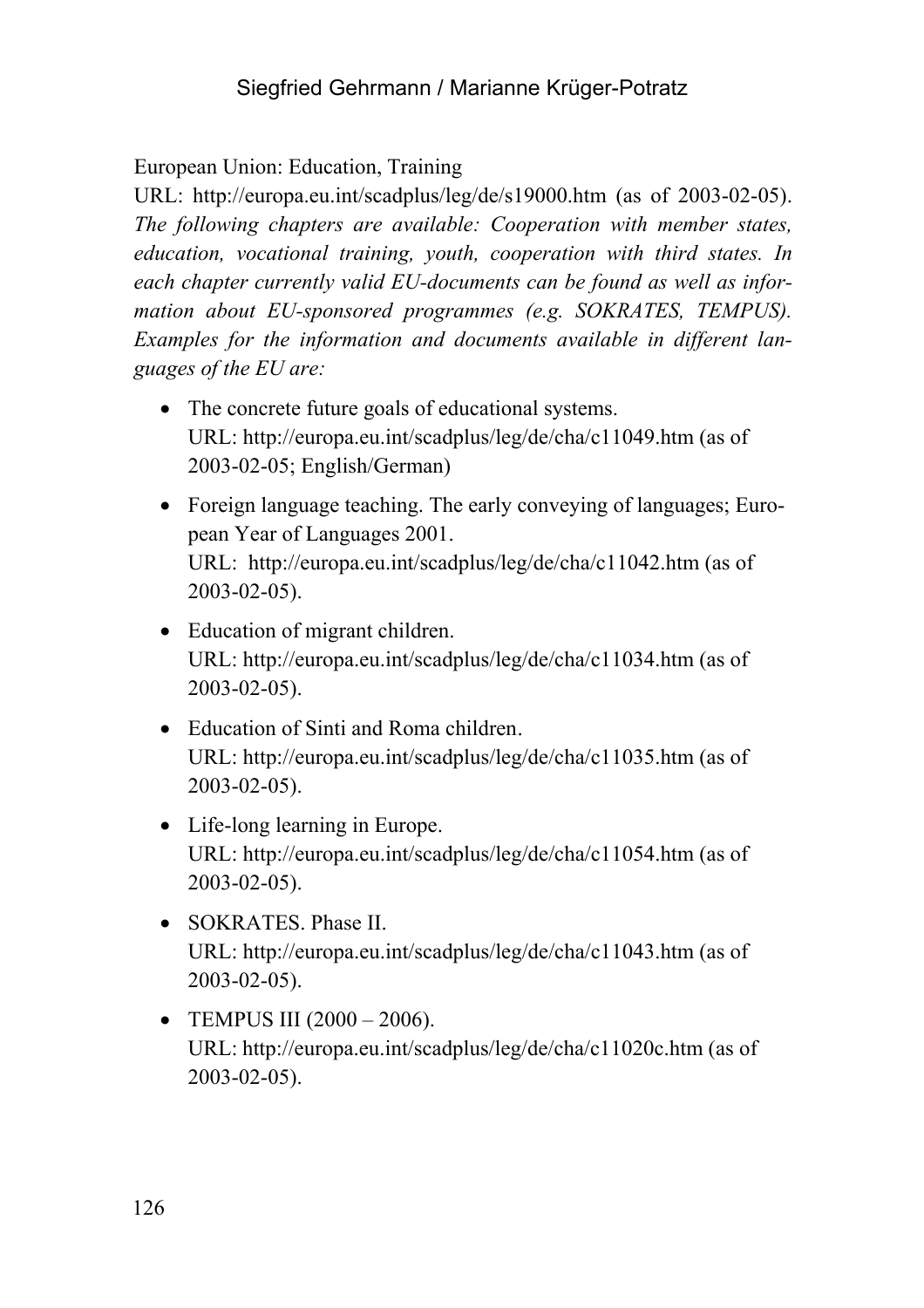European Union: Glossary

 $\sim$  Die EU im Überblick  $\sim$  Glossar ( $\sim$  An overview of the EU  $\sim$  Glossary) URL: http://europa.eu.int

*This address gives an overview of the different EU-areas of political activities in alphabetical order and hence of the most important EU-documents and -information, among others in such fields as "Fighting Racism and hostility against foreigners", education, equal opportunities, charta of basic rights, human rights and greenbooks*.

European Union Internet Links

URL: http://www.unc.edu/depts/eucenter/eulinks.html

*Each of the sections listed below contains a collection of hyperlinks to websites containing information on the government, politics, political parties, and history of the country or region. It is by no means exhaustive, but represents those links recommended to the Center for European Studies by faculty and students at UNC Chapel Hill.* 

European Union Internal Resources

URL: http://www.lib.berkeley.edu/GSSI/eu.html (as of 2003-02-05).

*This address provides links to the different organs and committees of the EU (in English) and also to several virtual libraries (bibliographic tools), EU-journals, treaties and more. Besides, links can be found for "European Government Servers" and "EU-Offices around the World" and for several universities offering relevant information (bibliographies, history of the EU etc.).*

European Union online

URL: http://europa.eu.int

*This address provides links to all of the political domains of the EU, among them education, culture, languages (several EU-languages).*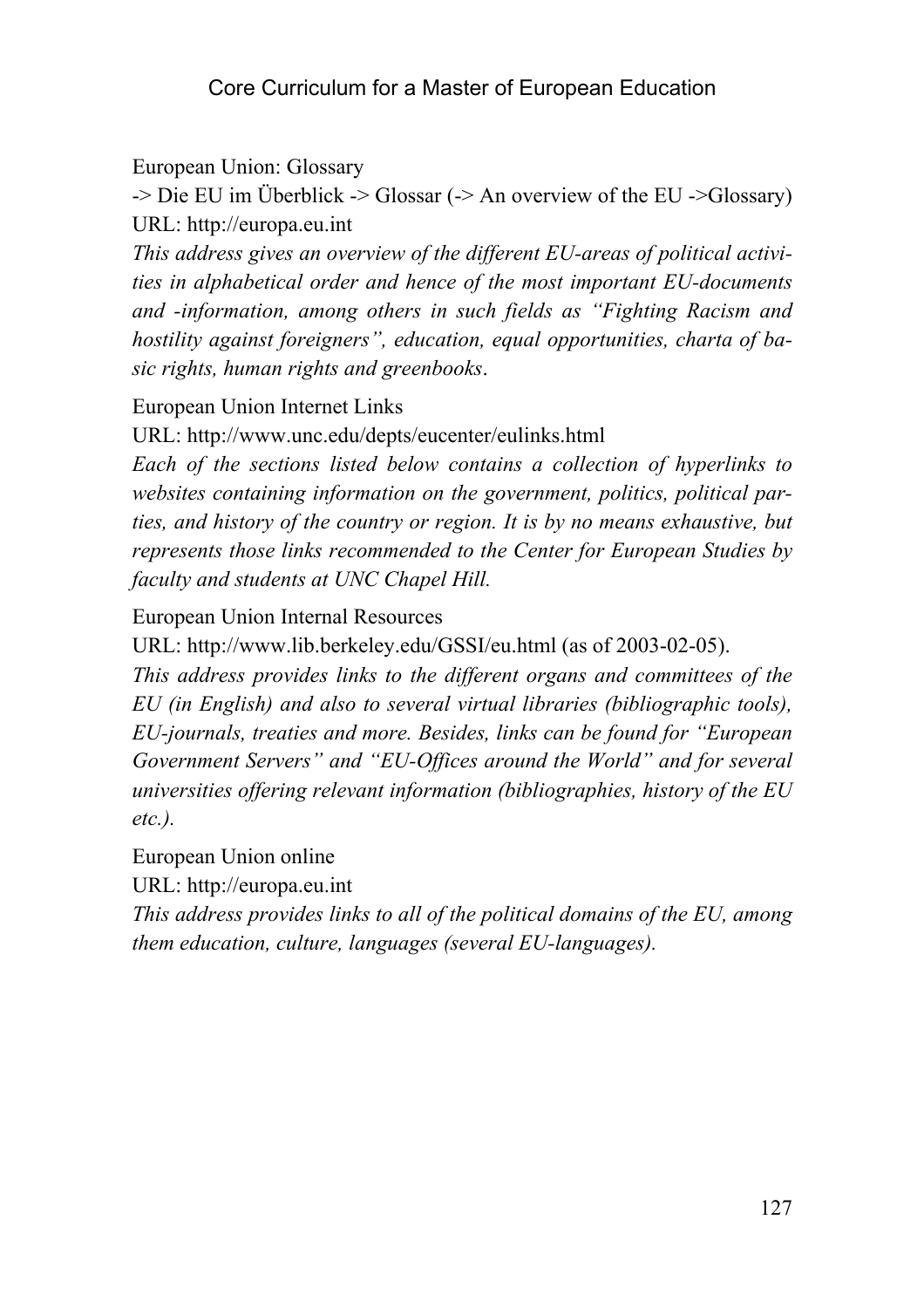European Schools Project. (RISC) Resources, Information and Support Centre.

URL: http://www.esp.uva.nl (as of 2003-02-05).

*"The European Schools Project supports teachers and pupils in participating in the world of Internet-based Computer mediated Communication and in using Internet´s information resources to improve learning and teaching. The ESP is an initiative of the Universiteit van Amsterdam, in close cooperation with a network of regional and national coordinators in various European countries and beyond."* 

Foxus. Materials for Foreign Laguage Teaching. Language portfolio for elementary schools.

URL: http://www.foxus.de/ps/sprachenportfolio/index.html. (as of 2003- 02-05)

*Here the language portfolio for elementary schools as well as teachers' books can be found.*

German Institute of International Pedagogical Research (DIPF): Pilotproject "Education PLUS" > Good examples.

URL: http://www.forumbildung.de/bip\_launch02/templates/gutebsp\_content.php (as of 2003-02-05).

*Here a search-mask allows to combine several criteria for the search of project descriptions, e.g. on "Intercultural learning" or "The more nations the better for the concept". Intercultural, open, multilingual: The European School Cologne.* 

Intensification of cooperation with third countries

URL: http://europa.eu.int/scadplus/leg/de/cha/c11053.htm

International rules.

URL: http://www.troc.es/ciemen/mercator/NORM-GB.htm (as of 2003-02- 05).

*This address lists the most important international resolutions and conventions concerning human rights, children's rights, minority rights, about security and cooperation in Europe, about cultural issues, language rights etc. which have been passed by the United Nations (UN), the Organisation on Security and Cooperation in Europe (OSCE), the Council of Europe and the European Union (EU).*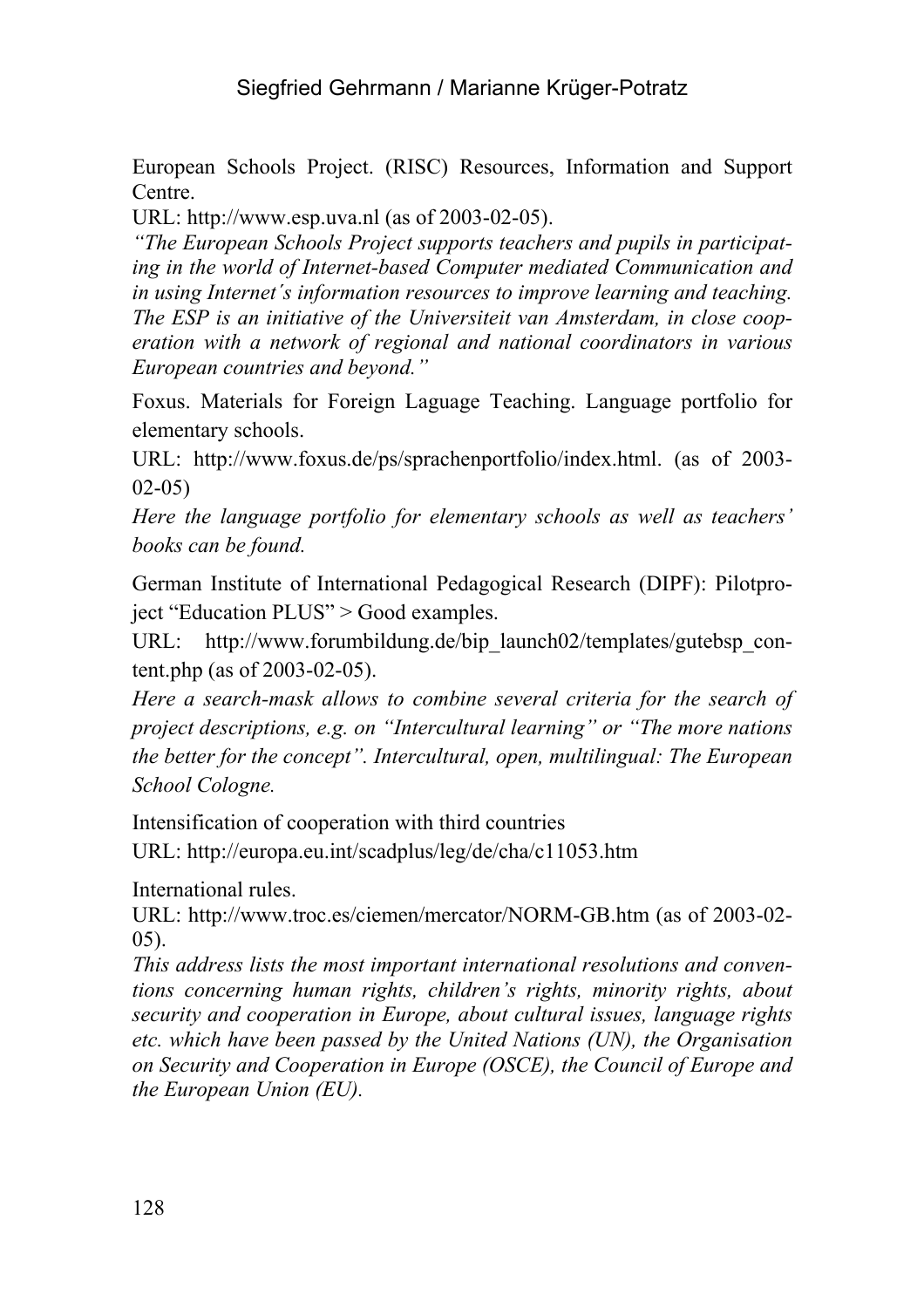Mobility of students, of young people in vocational training, of young volunteers, teachers and trainers.

URL: http://europa.eu.int/scadplus/leg/de/cha/c11015.htm (as of 2003-02- 05).

Teaching methods in social science subjects: Online-documents.

URL:http://www.sowi-online.de/methoden/methoden-ol.htm (as of 2003-  $02-05$ ).

*Here several teaching methods are listed in alphabetical order and with references to literature and further links on the issue.* 

URL: http://eurolang2001.org

*- is closed since January 2002, for more information about language learning please visit the European Commission's website at* 

URL:http://europa.eu.int/comm/education/languages/index.html

*- or the Council of Europe's website at* 

URL:http://www.coe.int/T/E/Cultural co-operation/education/Languages